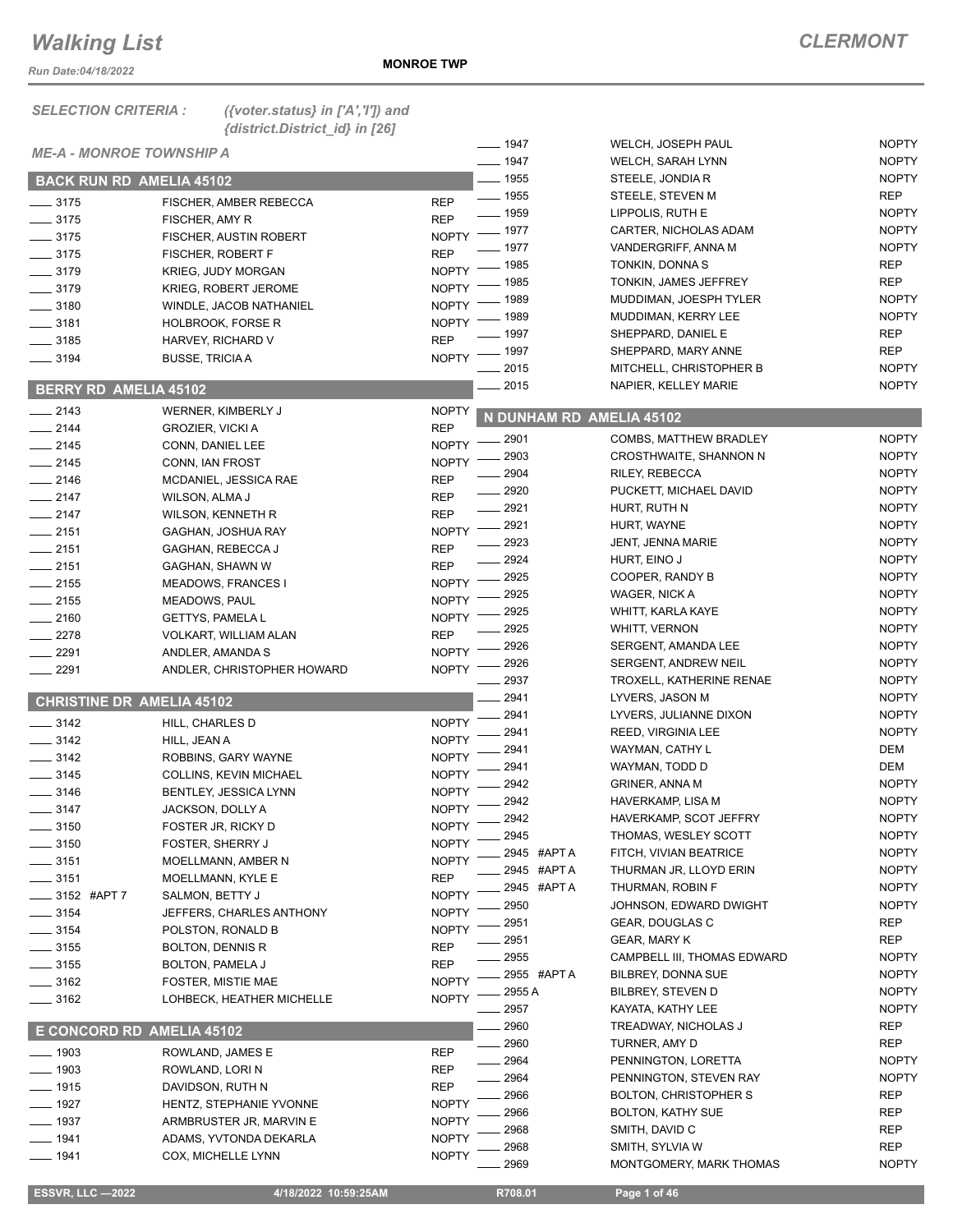*Run Date:04/18/2022*

**MONROE TWP**

#### *CLERMONT*

| <b>ME-A - MONROE TOWNSHIP A</b> |                                                    |                                | $-2971$            | LITTLE, AARON MICHAEL                    | <b>NOPTY</b>                 |
|---------------------------------|----------------------------------------------------|--------------------------------|--------------------|------------------------------------------|------------------------------|
|                                 |                                                    |                                | 2971               | LITTLE, JASON A                          | DEM                          |
| N DUNHAM RD AMELIA 45102        |                                                    |                                | 2971               | LITTLE, JEFF                             | <b>NOPTY</b>                 |
| ____ 2969<br>$-2971$            | MONTGOMERY, TIFFANY ANN<br>MALONEY, GREGG H        | NOPTY __ 2971<br>NOPTY __ 2971 |                    | LITTLE, TAMMY S<br>NORTHERN, WILLIAM J   | <b>NOPTY</b><br><b>NOPTY</b> |
| $-2971$                         | MALONEY, TRACEY ANN                                | NOPTY __ 2977                  |                    | SMITH, DIANA L                           | <b>NOPTY</b>                 |
|                                 |                                                    |                                | 2977               | SMITH, MATTHEW MICHAEL                   | <b>NOPTY</b>                 |
| FAIR OAK RD AMELIA 45102        |                                                    |                                | 2980               | STONE, DARRYL RUBIN                      | <b>REP</b>                   |
| $- 2907$                        | NORTON, LOGAN THOMAS                               | NOPTY __ 2984                  |                    | WAUGH, DONNA J                           | DEM                          |
| $-2907$                         | NORTON, RENA A                                     | NOPTY __ 2984                  |                    | WAUGH, JERRY RAY                         | DEM                          |
| $- 2907$                        | RUST, WILLIAM CODY                                 | NOPTY __ 2986                  |                    | GORDLEY JR, MACE MARION                  | <b>NOPTY</b>                 |
| $- 2909$                        | NOCELLA, CATHY                                     | NOPTY __ 2992                  |                    | LEWIS, ELMER L                           | DEM                          |
| $-2910$                         | JOHNSON, CLIFFORD S                                | <b>REP</b>                     | $\frac{1}{2992}$   | LEWIS, LINDA KAY                         | DEM                          |
| $-2910$                         | JOHNSON, CORNELIA D                                | NOPTY -2994                    |                    | PRIDDY, HELEN JOSIE                      | <b>NOPTY</b>                 |
| $-2910$                         | JOHNSON, CURTIS CLIFFORD                           | NOPTY __ 2994                  |                    | PRIDDY JR, JERRY L                       | <b>NOPTY</b>                 |
| $-2911$                         | DAVIS, DEBORAH LEE                                 | NOPTY __ 2994                  |                    | PRIDDY, LISA A                           | <b>NOPTY</b>                 |
| $-2913$                         | HUEBNER, JOSEPH W                                  | NOPTY __ 2996                  |                    | MURRISON, ELISABETH M                    | <b>NOPTY</b>                 |
| $-2913$                         | HUEBNER, WAMARTA J                                 | NOPTY - 2996                   |                    | MURRISON JR, HARRY LEE                   | <b>NOPTY</b>                 |
| $-2913$                         | PHILLIPS, MONICA FAE                               | NOPTY __ 2998                  |                    | TONKIN, JEFREY W                         | <b>NOPTY</b>                 |
| $-2914$                         | CRIPPEN, TAMMY L                                   | NOPTY __ 3004                  |                    | FLEET, JAYMZ R                           | <b>NOPTY</b>                 |
| $-2914$                         | <b>CRIPPEN, THOMAS L</b>                           | NOPTY - 3004                   |                    | RECHTIENE, SHERRY ANN                    | <b>NOPTY</b>                 |
| $-2915$                         | <b>BLACK, BRIANA E</b>                             | NOPTY __ 3005                  |                    | NORDYKE, PATRICIA KAY                    | <b>NOPTY</b>                 |
| _2915 #APT2                     | BAKER, EVAN RICHARD PAUL                           | NOPTY __ 3006                  |                    | FREEMAN, DANIELL LORA                    | <b>NOPTY</b>                 |
| $-2915$ #APT 2                  | <b>BAKER, VALERIE MARIE</b>                        | NOPTY -8008                    |                    | WOOD, ANCIL V                            | <b>NOPTY</b>                 |
| ____ 2915 #APT B                | ARNETT, JANIE MICHELE                              | NOPTY __ 3008                  |                    | WOOD, SANDRA DARLENE                     | <b>NOPTY</b>                 |
| $-2917$                         | ELLIOT, CHARLES P                                  | NOPTY -8009                    |                    | <b>BRIELY, JUSTIN</b>                    | <b>NOPTY</b>                 |
| 2917                            | RUSSELL, SHANNON MARIE                             | NOPTY __ 3010                  |                    | <b>BROWN, SEBASTIAN MICHAEL</b>          | <b>NOPTY</b>                 |
| $-2917$ #3                      | BATTISTA, BRENT EDWARD                             | NOPTY __ 3010                  |                    | FINAMORE, HALEY NICOLE                   | <b>NOPTY</b>                 |
| $-2917$ #3                      | <b>SENIOR, EMILY M</b>                             | NOPTY -8011                    |                    | SPEARMINT, DESTINY E                     | <b>NOPTY</b>                 |
| $-2918$                         | HUNTINGTON LOTZ, TRACY LEA                         | NOPTY __ 3013                  |                    | MURPHY, SYLVIA                           | <b>NOPTY</b>                 |
| $-2918$                         | LOTZ, BRIAN NEAL                                   | NOPTY __ 3013                  |                    | NUNN, MARIA EVANGELINA                   | DEM                          |
| $-2919$                         | HATFIELD SR, JOHN M                                | <b>REP</b>                     | $\frac{1}{2}$ 3013 | OWENS, CARL BRANDON                      | <b>NOPTY</b>                 |
| $-2919$                         | HATFIELD, SHANNON STARR                            | REP<br>NOPTY -8013             | $\frac{1}{2}$ 3013 | OWENS, EVA MARIA<br>YAZELL, BRYAN ANDREW | <b>NOPTY</b><br><b>NOPTY</b> |
| $- 2923$<br>2923                | <b>CROUTHERS, LISA MARIE</b>                       | NOPTY __ 3014                  |                    | SADEIK, SHANNON NICOLE                   | <b>NOPTY</b>                 |
| $- 2924$                        | CROUTHERS JR, WILLIAM SCOTT<br>HUNTINGTON, JAMES V | NOPTY -8014                    |                    | SWEET, JOHN W                            | <b>NOPTY</b>                 |
| 2924                            | HUNTINGTON, LORI A                                 | <b>REP</b>                     |                    |                                          |                              |
| $-2931$                         | AUSTIN, DAVID W                                    | <b>REP</b>                     |                    | <b>GARRISON RD AMELIA 45102</b>          |                              |
| 2931                            | AUSTIN, LAUREN NICOLE                              | NOPTY __ 2140                  |                    | <b>BECKER, LESLIE ANN</b>                | <b>NOPTY</b>                 |
| 2931                            | AUSTIN, MATTHEW DAVID                              | <b>REP</b>                     | 2140               | MITCHELL, SHERRY MARIE                   | DEM                          |
| $-2931$                         | AUSTIN, VANESSA A                                  | REP                            | $\frac{1}{2140}$   | MITCHELL SR, TERRY LEE                   | DEM                          |
| 2932                            | RYAN, CHRISTOPHER ISAAC                            | NOPTY __ 2140                  |                    | <b>WALKER, MICHAEL GLEN</b>              | <b>NOPTY</b>                 |
| _ 2934                          | RYAN JR, MARK D                                    | NOPTY __ 2141                  |                    | MEYER, PAMELA K                          | <b>NOPTY</b>                 |
| 2936                            | RYAN SR, MARK D                                    | NOPTY __ 2141                  |                    | MEYER, TEDDY L                           | <b>NOPTY</b>                 |
| $=2939$                         | BROOKS, DANA E                                     | NOPTY __ 2141                  |                    | MEYER, ZOHN FOREST                       | <b>NOPTY</b>                 |
| $-2939$                         | ROBERTS III, RALPH LEON                            | REP                            | $\frac{1}{2152}$   | CARNAHAN, CHRISTOPHER R                  | <b>NOPTY</b>                 |
| 2942                            | NORTH, ARIEL RENEE                                 | NOPTY __ 2156                  |                    | SMITH, DESURAE N                         | <b>NOPTY</b>                 |
| $-2945$                         | LANIGAN III, PASCHAL JAMES                         | NOPTY __ 2165                  |                    | STATON, JOAN C                           | <b>NOPTY</b>                 |
| $-2945$                         | LANIGAN, SANDRA KAYE                               | NOPTY __ 2169                  |                    | FONTES, KELSEY ANN                       | <b>NOPTY</b>                 |
| _ 2946                          | SCARDINA, JASON E                                  | NOPTY __ 2169                  |                    | FONTES, ROBERT SAARANZIN                 | <b>NOPTY</b>                 |
| $- 2946$                        | SCARDINA, JUNE A                                   | NOPTY __ 2181                  |                    | RICHARDS, CHARLES MATTHEW                | <b>NOPTY</b>                 |
| $-2948$                         | BARNES DUNCAN, DAWN H                              | DEM                            | $\frac{1}{2183}$   | <b>BRANHAN, RICKY JACK</b>               | REP                          |
| $-2948$                         | DUNCAN, CARLOS A                                   | DEM                            | $\frac{1}{2183}$   | EVANS, STACEY R                          | REP                          |
| 2948                            | DUNCAN, TAYLOR BRITTANY                            | DEM                            | $\frac{1}{2183}$   | WAUGH, JOHN E                            | REP                          |
| 2949                            | CRUTCHFIELD, ROBERT KEITH                          | NOPTY __ 2187                  |                    | BROWN JR, CHARLES ROY                    | <b>NOPTY</b>                 |
| $-2950$                         | CHURCH, DIANNA GAYLE                               | NOPTY __ 2189                  |                    | HARMON, WAYNE RICHARD                    | <b>NOPTY</b>                 |
| 2954                            | ANDERSON, KIMBERLY ANN                             | REP                            | $-2190$            | CATRON, CODY WAYNE                       | <b>NOPTY</b>                 |
| $-2954$                         | ANDERSON, TRACY DON                                | REP                            | $-2190$            | DAY, STEPHANIE M                         | <b>NOPTY</b>                 |
| 2955                            | KAYSER, VAUGHN GREGORY                             | NOPTY __ 2203                  |                    | COMBS, CYNTHIA KELLIE                    | <b>NOPTY</b>                 |
| $-2955$                         | WATSON, LORIE A                                    | NOPTY __ 2203                  |                    | MILLER, ADAM NICHOLAS                    | <b>NOPTY</b>                 |
| 2955<br>2960                    | WATSON, SCOTT D                                    | NOPTY __ 2203<br>NOPTY __ 2203 |                    | SEED, CHAD ROBERT                        | <b>NOPTY</b>                 |
| $-2968$                         | WAGNER, BRENDA<br>KNOX, JOSHUA NATHANIEL           | NOPTY __ 2209                  |                    | WAYSON, JANE L<br>TRISKA, MADELEINE ROSE | <b>NOPTY</b><br><b>NOPTY</b> |
|                                 |                                                    |                                |                    |                                          |                              |

 **ESSVR, LLC —2022 4/18/2022 10:59:25AM R708.01 Page 2 of 46**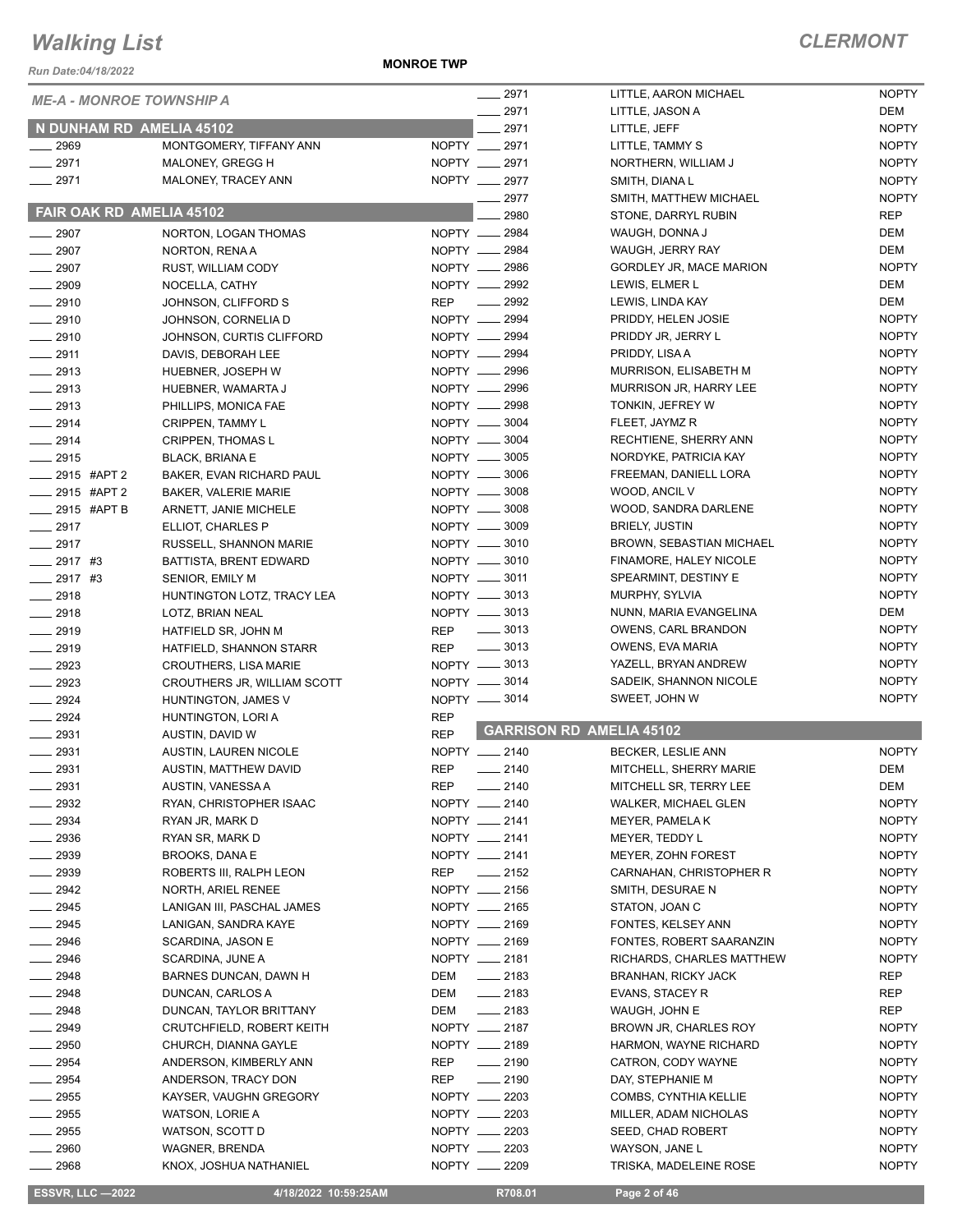*Run Date:04/18/2022*

#### **MONROE TWP**

| <b>ME-A - MONROE TOWNSHIP A</b>          |                                                        | LINDALE MT HOLLY RD AMELIA 45102 |                                                 |  |                                      |                              |
|------------------------------------------|--------------------------------------------------------|----------------------------------|-------------------------------------------------|--|--------------------------------------|------------------------------|
|                                          |                                                        |                                  | 2748                                            |  | TOMPKINS, BRANDON ROBERT             | <b>NOPTY</b>                 |
| <b>GARRISON RD AMELIA 45102</b>          |                                                        |                                  | 2748                                            |  | TOMPKINS, CHERIE M                   | <b>NOPTY</b>                 |
| $-2225$                                  | COCHRAN, DAVID M                                       |                                  | NOPTY __ 2748                                   |  | TOMPKINS, KILEE D                    | <b>NOPTY</b>                 |
|                                          |                                                        |                                  | 2752                                            |  | MAPLE, CARRIE M                      | <b>NOPTY</b>                 |
| S HOLLY LN AMELIA 45102                  |                                                        |                                  | 2752                                            |  | MAPLE, DEBORAH J                     | <b>REP</b>                   |
| $-2912$                                  | PORTER, PATRICIA M                                     |                                  | NOPTY __ 2752                                   |  | MAPLE, GILBERT L                     | <b>REP</b>                   |
| $-2912$                                  | <b>WILLOUGHBY, ROBERT D</b>                            |                                  | NOPTY __ 2752                                   |  | SIMPSON, STEVEN JOSEPH               | <b>NOPTY</b>                 |
| $-2912$                                  | ZELLERS, ELIZABETH D                                   |                                  | NOPTY __ 2763                                   |  | <b>BOSWORTH, TINA M</b>              | <b>DEM</b>                   |
| $-2921$                                  | HOLT, SANDRA SUE                                       | <b>REP</b>                       | $\frac{1}{2763}$                                |  | MERKHOFER, M RANDY                   | <b>REP</b>                   |
| $-2940$                                  | RHORER, DOROTHY J                                      |                                  | NOPTY __ 2766                                   |  | SHIVELEY, CIARA RACHELLE             | <b>NOPTY</b>                 |
| $- 2940$                                 | RHORER, RAYMOND                                        |                                  | NOPTY __ 2780                                   |  | ALLENDER, JAMIE MICHELLE             | <b>NOPTY</b>                 |
| 2950                                     | <b>BRUNNER, CATHY L</b>                                |                                  | NOPTY __ 2780                                   |  | <b>BROUGHTON, TINA L</b>             | <b>NOPTY</b>                 |
| $-2950$                                  | BRUNNER, MARK W                                        |                                  | NOPTY __ 2780                                   |  | <b>COLEMAN, DUSTAN CHARLES</b>       | <b>NOPTY</b>                 |
| 2960                                     | <b>BARLOW, ALICE F</b>                                 |                                  | NOPTY __ 2780                                   |  | CRAWFORD, JOHN DAVID                 | <b>NOPTY</b>                 |
| 2960                                     | BARLOW, BOBBY S                                        |                                  | NOPTY __ 2780                                   |  | DIAZ, TRACY ANN                      | <b>NOPTY</b>                 |
| <b>HULINGTON RD BETHEL 45106</b>         |                                                        |                                  | $-2780$                                         |  | GIBSON, JOSHUA DAVID                 | <b>NOPTY</b>                 |
|                                          |                                                        |                                  | 2780                                            |  | <b>HOLCOMB, THOMAS LEE</b>           | <b>NOPTY</b><br><b>NOPTY</b> |
| $-2201$                                  | LADD, DOROTHY M                                        | DEM                              | $-2780$<br>$\frac{1}{2780}$                     |  | JACKSON, TINA A<br>JONES, RONALD F   | <b>NOPTY</b>                 |
| $-2201$<br>2201                          | LADD, MICHAEL T                                        | <b>DEM</b><br><b>DEM</b>         | $-2780$                                         |  | MARSH, GREGORY SCOTT                 | <b>REP</b>                   |
| $-2201$                                  | LANE, CARRIE C                                         | DEM                              | $\frac{1}{2780}$                                |  | MCCOON, ELI ROBERT JAMES             | <b>NOPTY</b>                 |
| $-2223$                                  | LANE, JERRY W                                          |                                  | NOPTY -2780                                     |  | MORGAN, ROBYN LEE                    | <b>NOPTY</b>                 |
| $-2223$                                  | <b>FASSLER, CAMERON VICTOR LEO</b><br>HUMPHREYS, JEANE |                                  | NOPTY -2780                                     |  | PEGG, SHERRY DARLENE                 | <b>NOPTY</b>                 |
| $\equiv$ 2223                            | HUMPHREYS, JOHN C                                      |                                  | NOPTY __ 2780                                   |  | PRICE, ELIZABETH CHRISTINE ALICE     | <b>NOPTY</b>                 |
| $\frac{2223}{2}$                         | JACKSON, CANDIDA LYNN                                  |                                  | NOPTY __ 2780                                   |  | RIVERA, ALEXIS J                     | <b>NOPTY</b>                 |
| $\frac{1}{2230}$                         | SCHMIDT, JENNIFER LYNN                                 |                                  | NOPTY -2780                                     |  | SEIBERS JR, BOBBY L                  | <b>NOPTY</b>                 |
| $-2230$                                  | SCHMIDT JR, JOHN THOMAS                                |                                  | NOPTY -2780                                     |  | WHITAKER, TODD J                     | <b>NOPTY</b>                 |
| $\frac{1}{2235}$                         | HERZOG, JANICE L                                       | <b>REP</b>                       | $-2780$ #7                                      |  | CASH, CARL E                         | <b>NOPTY</b>                 |
| 2240                                     | TINCHER, ALEXANDER ROBERT                              |                                  | NOPTY __ 2780 #8                                |  | SHEPHERD, MATTHEW C                  | <b>NOPTY</b>                 |
| 2240                                     | TINCHER, SAMANTHA KAYLEIGH                             |                                  | NOPTY 2780 #18                                  |  | LONGNECKER, MICHELLE MARIE           | <b>NOPTY</b>                 |
|                                          |                                                        |                                  | 2780 #34                                        |  | NUEVO, RITA ENEDELIA                 | <b>NOPTY</b>                 |
| LEEDS RD AMELIA 45102                    |                                                        |                                  | 2780 #53                                        |  | PHILHOWER, LORRAINE DALE             | <b>NOPTY</b>                 |
| $\frac{1}{2}$ 3000                       | RIDINGS, ERIN ELIZABETH                                | <b>REP</b>                       | -2780 #89                                       |  | STIENS, CHRISTOPHER E                | <b>NOPTY</b>                 |
| $\frac{1}{2}$ 3000                       | RIDINGS, SYDNEY PAIGE                                  | <b>REP</b>                       | $-2780$ #90                                     |  | THOMAS, VERNON DAMOINE               | <b>NOPTY</b>                 |
| $\frac{1}{2}$ 3002                       | MEECE, KATIE N                                         |                                  | NOPTY -2780 #93                                 |  | CROW JR, DANIEL M                    | <b>REP</b>                   |
| $\frac{1}{2}$ 3002                       | MEECE, LINDA MARIE                                     |                                  | NOPTY -2780 #116                                |  | <b>BUSMAN, STEVEN JAY</b>            | <b>NOPTY</b>                 |
| $- 3006$                                 | ROYER, KATHERINE ELIZABETH                             |                                  | NOPTY -2780 #137                                |  | BREEDLOVE, AIREAL ANNE               | <b>NOPTY</b>                 |
| 3010                                     | ROESEL, BRIAN GREGROY                                  | <b>REP</b>                       | _____ 2780 #APT 5                               |  | OGDEN, PATRICIA A                    | <b>NOPTY</b>                 |
| $-3010$                                  | ROESEL, CAROLYN L                                      | <b>REP</b>                       | $2780$ #APT 8                                   |  | SHEPHERD, NATHAN R                   | <b>NOPTY</b>                 |
| $=$ 3010                                 | ROESEL, GREGORY B                                      | REP                              | <b>_____ 2780 #LOT 2</b>                        |  | MOORE, LISA SUE                      | <b>NOPTY</b>                 |
| $-3097$                                  | LUNG, KELLEY MARIE                                     |                                  | NOPTY -2780 #LOT 5                              |  | BLESSING, CLYDE WILLIAM              | <b>NOPTY</b>                 |
| $\frac{1}{2}$ 3097                       | TURNER, TRAVIS SHANE                                   |                                  | NOPTY -2780 #LOT 6                              |  | <b>TEEPEN, MARIJANE</b>              | <b>NOPTY</b>                 |
| ____ 3115 #APT 2                         | FERGUSON, TINA M                                       |                                  | NOPTY -2780 #LOT 7                              |  | <b>FISCUS, BRANDON TYLER</b>         | <b>NOPTY</b>                 |
| $- 3116$                                 | SMITH, CHARITY ANN                                     |                                  | NOPTY -2780 #LOT 8                              |  | SHAW, ABIGAIL MARIE                  | <b>NOPTY</b>                 |
| $\frac{1}{2}$ 3116                       | SMITH III, LAWRENCE LEE                                |                                  | NOPTY -2780 #APT 11                             |  | SNIDER, MELISSA KAY                  | <b>NOPTY</b>                 |
| $\frac{1}{2}$ 3117                       | JANSEN, REBECCA A                                      |                                  | NOPTY -2780 #APT 12                             |  | DAVIS, DEREK A                       | <b>NOPTY</b>                 |
| $\frac{1}{2}$ 3117                       | <b>JANSEN III, ROBERT L</b>                            |                                  | NOPTY -2780 #APT 23                             |  | BROWN, EDITH I                       | <b>NOPTY</b>                 |
| $\frac{1}{2}$ 3117                       | JANSEN JR, ROBERT LEE                                  |                                  | NOPTY -2780 #APT 30                             |  | LANGDON, ANDREW LEE                  | <b>NOPTY</b>                 |
| $\frac{1}{2}$ 3117                       | LANGDON, ASHLEY T                                      |                                  | NOPTY -2780 #APT 31<br>NOPTY -2780 #APT 31      |  | TURNER, ANTHONY A                    | <b>NOPTY</b><br><b>NOPTY</b> |
| $- 3118$                                 | FABIAN, JANET LEE                                      |                                  |                                                 |  | TURNER, MARGARET L<br>PUENTE, ADRIAN |                              |
| $-3119$                                  | LAWHORN, RONALD L                                      | <b>DEM</b>                       | <b>2780 #APT 34</b><br>$\frac{1}{2780}$ #APT 40 |  | LEHMKUHL, ROBERT A                   | <b>NOPTY</b><br>REP          |
| $\frac{1}{2}$ 3119                       | LAWHORN, ROSE MARIE                                    | <b>DEM</b>                       | $\frac{1}{2780}$ #APT 57                        |  | GIBSON, JENNIFER LYNN                | <b>NOPTY</b>                 |
| $\frac{1}{2}$ 3130                       | ENGLE, CHRISTOPHER ALAN<br>LAWSON, ANTHONY W           | <b>DEM</b>                       | NOPTY -2780 #APT 74                             |  | PARTIN, OAKLEY J                     | <b>REP</b>                   |
|                                          |                                                        |                                  |                                                 |  |                                      | <b>NOPTY</b>                 |
| $\frac{1}{2}$ 3130                       |                                                        |                                  |                                                 |  |                                      |                              |
| $\frac{1}{2}$ 3130                       | <b>MASSEY, CHARLES W</b>                               | NOPTY -2780 #APT 77              |                                                 |  | <b>JACKSON SR, JAMES LESTER</b>      |                              |
| $\frac{1}{2}$ 3130                       | STANFORTH, BARBARA A                                   |                                  | NOPTY -2780 #APT 86                             |  | TOMS, RACHEL G                       | <b>NOPTY</b>                 |
| $\frac{1}{2}$ 3135                       | SPENCER, VIVIAN DARLENE                                | <b>DEM</b>                       | $\frac{1}{2780}$ #LOT 10                        |  | MORRIS, SANDRA K                     | <b>NOPTY</b>                 |
| $\frac{1}{2}$ 3136                       | DAVIS, KATHY ANN                                       |                                  | NOPTY -2780 #LOT 12                             |  | SHANNON, PATRICIA A                  | <b>NOPTY</b>                 |
| $\frac{1}{2}$ 3136<br>$\frac{1}{2}$ 3136 | DAVIS, STEVEN D<br>FARMER, BRYAN JAMES                 |                                  | NOPTY -2780 #LOT 13<br>NOPTY -2780 #LOT 16      |  | WATTERS, PENNY ANN<br>ROSE, BRIANA J | <b>NOPTY</b><br><b>NOPTY</b> |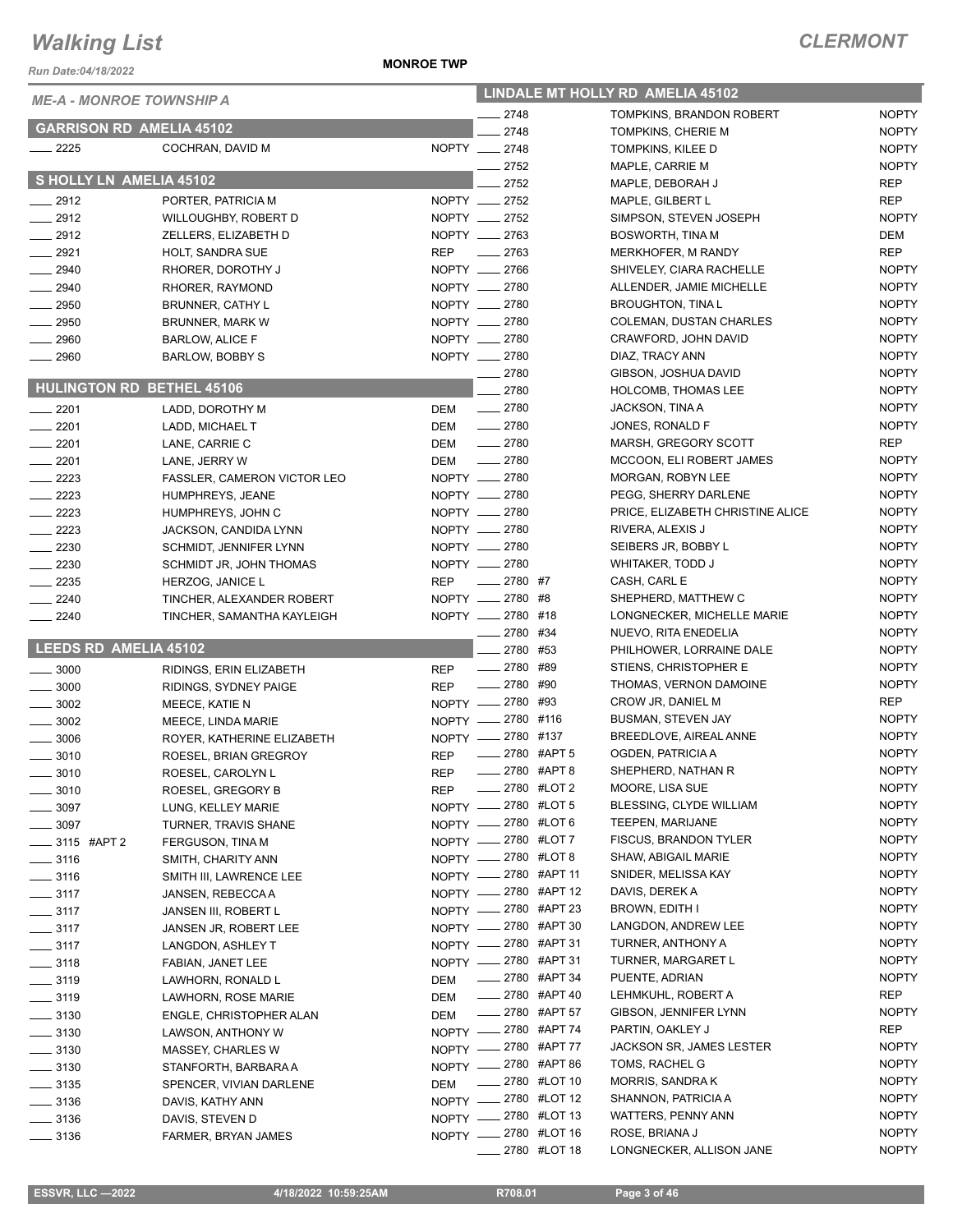*Run Date:04/18/2022*

#### **MONROE TWP**

|                                                |                                                       |            | $-2780$ #147                   | <b>BRITTAIN, LESLEY MARIE</b>              | <b>NOPTY</b>                 |
|------------------------------------------------|-------------------------------------------------------|------------|--------------------------------|--------------------------------------------|------------------------------|
| <b>ME-A - MONROE TOWNSHIP A</b>                |                                                       |            | ____ 2780 #APT 25              | <b>BROUGHTON, CHARLES R</b>                | <b>NOPTY</b>                 |
|                                                | LINDALE MT HOLLY RD AMELIA 45102                      |            | $-2787$                        | DAVIDSON, ERIC S                           | <b>NOPTY</b>                 |
| ____ 2780 #LOT 18                              | LONGNECKER, CHRISTOPHER WAYNE                         |            | NOPTY __ 2793                  | CORSMEIER, MICHAEL                         | <b>NOPTY</b>                 |
| _ 2780 #LOT 18                                 | LONGNECKER, JACOB WAYNE                               |            | NOPTY __ 2794                  | WILLIAMS, RANDALL ANDREW                   | <b>NOPTY</b>                 |
| _ 2780 #LOT 19                                 | KIDWELL, JORDAN LEE                                   |            | NOPTY __ 2796                  | ANDREWS, ASHLEY N                          | <b>NOPTY</b>                 |
| ____ 2780 #LOT 20                              | STRUNK, TIMOTHY WAYNE                                 |            | NOPTY - 2800                   | HILL, ELIZABETH ANN                        | <b>NOPTY</b>                 |
| _ 2780 #LOT 23                                 | <b>GAMBRELL, ROGER D</b>                              |            | NOPTY - 2800                   | WYMER, ROBERT MARSHALL                     | <b>NOPTY</b>                 |
| <b>______ 2780 #LOT 25</b>                     | <b>BENHASE, SHAYLA RENEE</b>                          |            | NOPTY __ 2801                  | BERKLEY, GARY L                            | <b>REP</b>                   |
| ____ 2780 #LOT 27                              | FULTZ, BONNIE JILL                                    |            | NOPTY __ 2801                  | BERKLEY, TERESA L                          | <b>REP</b>                   |
| ____ 2780 #LOT 30                              | BAKER, KATHY JO                                       |            | NOPTY __ 2802                  | HOLT, BONNIE J                             | <b>REP</b>                   |
| <b>2780 #LOT 30</b>                            | JONES, MICHAEL L                                      |            | NOPTY __ 2804                  | JENNINGS, NICHOLAS AARON                   | <b>NOPTY</b>                 |
| __ 2780 #LOT 30                                | PARKER, KEESHA MONIQUE                                |            | NOPTY __ 2806                  | GIBSON, KENNETH                            | <b>NOPTY</b>                 |
| <b>2780 #LOT 34</b>                            | MORENO, FRANCES JOE                                   |            | NOPTY 2806                     | MELL, CASEY SCOTT                          | <b>NOPTY</b>                 |
| <b>2780 #LOT 34</b>                            | NUEVO, SARA OTILLIA                                   |            | NOPTY -2806                    | WILSON, MICHELE M                          | <b>NOPTY</b>                 |
| <b>2780 #LOT 37</b>                            | BOOTHBY, ASHLEY DIANE                                 |            | NOPTY __ 2810                  | HACKER, DEBORAH L                          | <b>NOPTY</b>                 |
| <b>2780 #LOT 45</b>                            | NGUYEN, TONG THAH                                     |            | NOPTY __ 2812                  | BAKER, GREGORY H                           | <b>NOPTY</b>                 |
| <b>2780 #LOT 46</b>                            | <b>BUSCHARD, ERICA JANE</b>                           |            | NOPTY __ 2812                  | MCCARTY, HEATHER ANN                       | <b>NOPTY</b>                 |
| ___ 2780 #LOT 51                               | LARGER, SHERYL LYNN                                   |            | REP __ 2817                    | LAKE, RAY A                                | <b>NOPTY</b>                 |
| _2780 #LOT 54                                  | HARGETT, PATRICIA E                                   |            | NOPTY -2817                    | LAKE, WILLIAM L                            | <b>NOPTY</b>                 |
| <b>2780 #LOT 59</b>                            | WEINBERG, AMANDA MARIE                                |            | NOPTY __ 2842                  | OBERMEYER, CHRISTOPHER JOSEPH              | <b>NOPTY</b>                 |
| <b>______ 2780 #LOT 60</b>                     | SHANK, REBECCA ANN                                    |            | NOPTY -2842                    | OBERMEYER, JUSTIN W                        | <b>NOPTY</b>                 |
| <b>______ 2780 #LOT 61</b>                     | STIENS, HANS E                                        |            | DEM -2843                      | <b>GASTRICH, GRETA L</b>                   | DEM                          |
| <b>LEGGG #LOT 68</b>                           | SIZEMORE, COLBE ELIZABETH                             |            | NOPTY __ 2843                  | <b>GASTRICH, HARRY R</b>                   | DEM                          |
| <b>2780 #LOT 68</b>                            | SIZEMORE, LAURA E                                     |            | NOPTY -2844                    | CIOFFI, ANDREW NICOLAS                     | <b>NOPTY</b>                 |
| ___ 2780 #LOT 69                               | MASON, BETTY JEAN                                     |            | DEM __ 2844                    | CIOFFI, NANCY J                            | <b>NOPTY</b>                 |
| ____ 2780 #LOT 72                              | FITZGERALD, STEVIE LYNN                               |            | NOPTY __ 2844                  | COLLIER, DENNIS R                          | <b>NOPTY</b>                 |
| __ 2780 #LOT 72                                | MORROW, RICHARD EDWARD                                |            | NOPTY __ 2844                  | COLLIER, MONICA L                          | <b>NOPTY</b>                 |
| <b>______ 2780 #LOT 75</b>                     | <b>GLENN, CHARLES E</b>                               |            | NOPTY __ 2844                  | KAHRS, ERIKA JUNE                          | <b>NOPTY</b>                 |
| <b>______ 2780 #LOT 82</b>                     | PEGG, CHRISTIAN FREELAND                              |            | NOPTY __ 2846                  | BRAMMALL, PAMELA S                         | <b>NOPTY</b>                 |
| <b>2780 #LOT 84</b>                            | REITZ, GEORGE W                                       |            | NOPTY __ 2846 #A               | CRISWELL, ANGELA J                         | <b>NOPTY</b>                 |
| <b>_____ 2780 #LOT 84</b>                      | REITZ, MICHELE LEE                                    |            | DEM -2846                      | CRISWELL, DAKOTA WALKER                    | <b>NOPTY</b>                 |
| _ 2780 #LOT 85                                 | <b>GAINES, JUANITA CHANTE</b>                         |            | NOPTY - 2847                   | THOMPSON, JAMES P                          | <b>NOPTY</b>                 |
| <b>______ 2780 #LOT 89</b>                     | STIENS, KAREN LEE                                     |            | NOPTY __ 2847                  | THOMPSON, JUDITH ANN                       | <b>NOPTY</b>                 |
| ____ 2780 #LOT 89                              | STIENS, ZACHARY LEE                                   |            | NOPTY __ 2848                  | DANVERS, AMBREA MARIE                      | DEM                          |
| <b>2780 #LOT 90</b>                            | MUSGROVE, CONNIE E                                    |            | NOPTY __ 2848                  | HANNAH, MARK STEPHEN                       | <b>NOPTY</b>                 |
| <b>2780 #LOT 95</b>                            | KASSEN, AMANDA MARIE                                  |            | NOPTY __ 2848                  | MCINTOSH, DAWN E                           | DEM                          |
| <b>_____ 2780 #LOT 95</b>                      | SUTHERLAND, MICHELLE ANN                              |            | NOPTY - 2848                   | PEACOCK, JASON D                           | <b>NOPTY</b>                 |
| <b>2780 #LOT 98</b>                            | <b>GRISHAM, WILLIAM J</b>                             |            | NOPTY __ 2848                  | PEACOCK JR, JASON DALE                     | <b>NOPTY</b>                 |
| 2780 #APT 100                                  | MOORE, KHATILAND MARIE                                |            | NOPTY __ 2849                  | MACK, KELLI JEAN                           | <b>NOPTY</b>                 |
| 2780 #APT 119                                  | HUDDLESTON, DALE E                                    |            | NOPTY __ 2849                  | MACK JR, ROBERT L                          | <b>NOPTY</b>                 |
| 2780 #APT 129                                  | WATSON, DAVID L                                       |            | NOPTY __ 2850                  | SCHACHT, BONNIE A                          | REP                          |
| 2780 #APT 130                                  | BEAN, DAVID R                                         |            | NOPTY __ 2850<br>NOPTY __ 2851 | SCHACHT, DARRELL R                         | <b>REP</b>                   |
| ____ 2780 #APT 134                             | HAMMONS, MARC D                                       |            | $- 2854$                       | <b>BRONNER, ERIC A</b><br>SAYLOR, AMANDA M | <b>NOPTY</b><br><b>NOPTY</b> |
| <sub>_</sub> __ 2780 #APT 145                  | SCALF SR, WILLIAM J                                   | <b>REP</b> | NOPTY __ 2854                  | SAYLOR, JACOB S                            | <b>NOPTY</b>                 |
| _ 2780 #APT 154                                | WILSON, STEPHANIE LEE                                 |            | NOPTY __ 2857                  | FRITZ, JESSICA E                           | <b>NOPTY</b>                 |
| ___ 2780 #APT 167                              | PERKINS, DAWNYLLE N                                   |            | NOPTY __ 2857                  | SCHMITS, SCOTT D                           | REP                          |
| <sub>—</sub> 2780  #APT 171<br>_ 2780 #LOT 101 | DIGGS, ANNA L                                         |            | NOPTY __ 2863                  | GIPSON, CHARLES L                          | DEM                          |
| __ 2780 #LOT 103                               | VAUGHN, BERT J                                        |            | NOPTY - 2863                   | GIPSON, CLARA F                            | DEM                          |
|                                                | DUNCAN, JOSHUA EMMETT                                 |            | NOPTY __ 2864                  | TUMLER, MARY J                             | <b>NOPTY</b>                 |
| __ 2780 #LOT 103<br>2780 #LOT 122              | RUBENSTEIN, NICOLE JEANE<br><b>GULLETT, BRADLEY A</b> |            | NOPTY __ 2864                  | TUMLER, WILLIAM J                          | <b>NOPTY</b>                 |
| _ 2780 #LOT 123                                | TENNEY, DEBORAH JEAN                                  |            | NOPTY - 2864                   | WEBER, BRYAN K                             | <b>NOPTY</b>                 |
| _ 2780 #LOT 123                                | TENNEY, RONALD C                                      |            | NOPTY __ 2864                  | WEBER, LENORA R                            | <b>NOPTY</b>                 |
| _ 2780 #LOT 125                                | SHEARER, AMANDA N                                     |            | NOPTY __ 2866                  | EVANS, CLARESE J                           | <b>NOPTY</b>                 |
| _ 2780 #LOT 143                                | RUTHERFORD, RENAE M                                   |            | NOPTY __ 2866                  | LINDSEY, RYAN J                            | <b>NOPTY</b>                 |
| ____ 2780 #LOT 147                             | TYLER, LYNN JANET                                     |            | NOPTY __ 2867                  | UNDERWOOD, DEBORAH JEAN                    | <b>NOPTY</b>                 |
| 2780 #LOT 149                                  | <b>WYRICK, KATHY L</b>                                | DEM        | $-2868$                        | MCKINNEY, BARBARA SUE                      | <b>NOPTY</b>                 |
| _ 2780 #LOT 160                                | JONES, MELISSA N                                      |            | NOPTY __ 2868                  | MCKINNEY, CARLA CHRISTINE                  | <b>NOPTY</b>                 |
| _ 2780 #LOT 163                                | <b>BAUHOFER, ELYSE MAY</b>                            |            | NOPTY __ 2870                  | RICHARDSON, LISA A                         | <b>NOPTY</b>                 |
| ___ 2780 #LOT 170                              | DEVOE, MATTHEW ALAN                                   |            | NOPTY __ 2872                  | GILLESPIE, KAREN S                         | <b>NOPTY</b>                 |
| __ 2780 #LOT 176                               | ROBB, LEAH A                                          |            | NOPTY -2872                    | MACKO, NOAH                                | <b>NOPTY</b>                 |
| 2780 #LOT 177                                  | FITZGERALD, BRENDA LOUISE                             |            | NOPTY __ 2873                  | CLOS, ALBERT E                             | <b>NOPTY</b>                 |
|                                                |                                                       |            |                                |                                            |                              |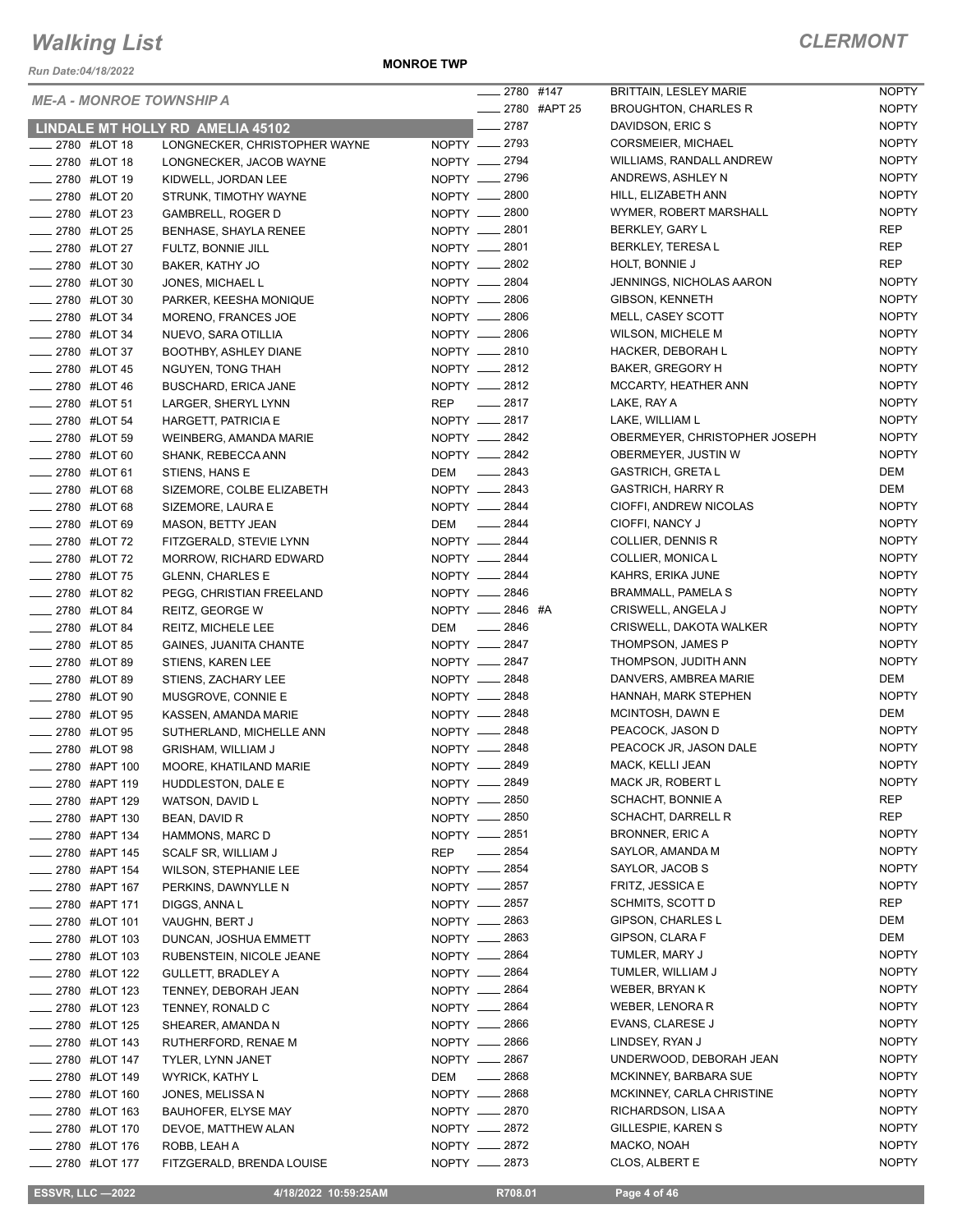*Run Date:04/18/2022*

**MONROE TWP**

| $- 3063$<br><b>NOPTY</b><br>GARRETT, ANDREW S<br>$\frac{1}{2}$ 3066<br>DEM<br>SIMPSON, KAREN L<br>LINDALE MT HOLLY RD AMELIA 45102<br>$\frac{1}{2}$ 3067<br>REP<br><b>DEM</b><br>FITE, DIANA J<br>$-2876$<br>HENSLEY, DEBORAH SUSAN<br><b>DEM</b><br>$\frac{1}{2}$ 3067<br>FITE, GREGORY W<br>$-2876$<br>DEM<br>WILSON, BEVERLY D<br><b>NOPTY</b><br>$-2877$<br>$\frac{1}{2}$ 3068<br>BOSO JR, ELWOOD CHARLES<br>DEM<br>NEWMAN, JENNY E<br>NOPTY -8068<br>DAVIDSON SR, JOSEPH LEE<br><b>NOPTY</b><br>$-2878$<br>MEADE, BETTY FAY<br><b>NOPTY</b><br>$-2878$<br>NOPTY <u>_</u> 3068<br>HERZNER, RITA L<br>MEADE, DONNA K<br><b>NOPTY</b><br>2878<br>NOPTY __ 3070<br>FRANCKHAUSER, JOHN A<br>RHOTEN, JOHN A<br><b>NOPTY</b><br>NOPTY -8070<br>FRANCKHAUSER, MICHAEL A<br>$- 2880$<br>EVERSOLE, GREGORY<br>NOPTY __ 3070<br><b>NOPTY</b><br>$-2880$<br>FRANCKHAUSER, PAULA SUE<br><b>EVERSOLE JR, GREGORY</b><br>NOPTY -8070<br><b>NOPTY</b><br>FRANCKHAUSER, SHAWN CARLOS<br>$-2880$<br>HERNANDEZ, AURORA NENA<br><b>NOPTY</b><br>$- 2880$<br>NOPTY __ 3071<br><b>CRAMER, KRYSTLE R</b><br>SCARBERRY, NICHOLAS R<br>REP<br>NOPTY __ 3075<br>ZELLER, ELAINE K<br>2882<br>ROGERS, JAMES P<br>NOPTY -8075<br><b>NOPTY</b><br>ZELLER, JOZIE ELIZABETH<br>$- 2882$<br>ROGERS, QUENTIN GREGORY<br>NOPTY __ 3101<br><b>NOPTY</b><br>SHEEHY, DANIEL P<br>$\frac{2882}{2}$<br>WHEELER, WANDA L<br>NOPTY -8109<br><b>NOPTY</b><br>HONEKER, JESSIE EUGENE<br>$-2885$<br>KANE, BRITTNEY ASHLYNN<br>NOPTY __ 3109<br><b>NOPTY</b><br>$\frac{1}{2885}$<br>KINCADE, APRIL DAWN<br>KANE, LEANN ELIZABETH<br><b>REP</b><br>2886<br>NOPTY __ 3109<br>NIENABER, RANDOLPH J<br>CROSBY, CHRISTOPHER MATTHEW PEI<br><b>NOPTY</b><br>$- 3109$<br>RUSS, JEFERY DUANE<br>$-2903$<br>REP<br>FAIR, SANDRA S<br><b>NOPTY</b><br>NOPTY __ 3131<br>ANDERSON, JOHN ERIC<br>$\frac{1}{2908}$<br>BECK, BRADLEY KYLE<br>NOPTY -8131<br><b>NOPTY</b><br>ANDERSON, REBECA MAE<br>$-2908$<br><b>GRIFFITH, DULCEY E</b><br>NOPTY __ 3135<br><b>REP</b><br><b>WILFERT, CONNIE SUE</b><br>$- 2908$<br><b>GRIFFITH, WADE LOUIS</b><br>NOPTY __ 3135<br><b>REP</b><br>$-2909$<br>WILFERT SR, STEVEN DONALD<br>GODBY, LAUREN C<br>NOPTY -8145<br><b>REP</b><br>PARKS, MELVIN CHADWICK<br>$\frac{1}{2909}$<br>GODBY, SCOTT<br><b>REP</b><br>NOPTY __ 3157<br><b>GRIBBLE, RUSSELL PAUL</b><br>$-2910$<br>FROST, DAWNA J<br><b>NOPTY</b><br>NOPTY __ 3157<br>PHELPS, DEBRA JO<br>$-2914$<br>OGDEN, ROBERT C<br>NOPTY __ 3165<br><b>NOPTY</b><br>$-2916$<br>DONOGHUE, RYAN MICHAEL<br>OGDEN, DEBORAH A<br>NOPTY __ 3167<br><b>NOPTY</b><br>$-2916$<br>PARKER, RENEE M<br>OGDEN, RUSSELL E<br>NOPTY -8171<br><b>NOPTY</b><br>BOWLING, CHRIS W<br>$-2918$<br>CRIPPEN, HILLARY LYNN<br>NOPTY __ 3173<br><b>REP</b><br><b>GRACE, NANETTE M</b><br>$-2920$<br><b>GETTYS, CHARLES A</b><br><b>REP</b><br>NOPTY __ 3173<br><b>GRACE, WILLIAM C</b><br><b>2920 #UNIT 2</b><br>WALKER, DAVID TIMOTHY ALLEN<br><b>REP</b><br>$-2924$<br>NOPTY __ 3175<br>LEIGHTON, JANET S<br>RUPP, FRANCES ANN<br><b>REP</b><br>NOPTY __ 3175<br>LEIGHTON, PETER JOHN<br>$\frac{2924}{2}$<br>SINCLAIR, DONALD M<br>NOPTY __ 3177<br><b>NOPTY</b><br>SALMONS, JOSHUA N K<br>$- 2924$<br><b>WOLFE, RAVEN M</b><br>NOPTY __ 3177<br><b>NOPTY</b><br>SALMONS, MICHELLE LYNN<br>$-2930$<br>ASBURY, SCOTT E<br><b>NOPTY</b><br>$-2930$<br>ASBURY, YOLANDA DEE<br>NOPTY LINDALE NICHOLSVILLE RD AMELIA 45102<br>$\frac{1}{2932}$<br>MYERS, ELAINE L<br>2936<br>NOPTY __ 1884<br>DEPPERSCHMIDT, GEMMA MARIE<br><b>REP</b><br>DAVIS, CHRISTINA I<br>$-2962$<br><b>BROCK, STEVEN JOSHUA</b><br>NOPTY __ 1884<br>FRANZEN, ANTHONY WILLIAM<br><b>REP</b><br><b>NOPTY</b><br>2962<br>HANCOCK, DEBRA KAY<br>NOPTY LINDALE NICHOLSVILLE RD NEW RICHMOND 45157<br>2962<br>HANCOCK, WILLIAM T<br>2982<br>NOPTY __ 1762<br>SCHRICHTEN, GLENN ALLEN<br>ADAMIL, TINA LOUISE<br><b>NOPTY</b><br>2986<br>NOPTY __ 1762<br>CASKEY, CAITLYN MICHELLE<br><b>NOPTY</b><br>SHOUSE, CRYSTAL R<br>2986<br><b>SCHRICHTEN, GREGORY J</b><br>NOPTY __ 1764<br><b>NOPTY</b><br>SHOUSE, JAMES A<br>2986<br><b>SCHRICHTEN, MICHELLE L</b><br>NOPTY __ 1764<br><b>NOPTY</b><br>TURNER, PATRICIA A<br>2988<br><b>NOPTY</b><br>KAY, DIANA M<br>NOPTY NORMAN LN AMELIA 45102<br>2988<br>KAY, MELISSA MARIE<br>2988<br><b>NOPTY</b><br>SY, ALEXANDER MOHAMMED<br>2950<br><b>REP</b><br>SCHEUER, BRYAN A<br>2998<br><b>NOPTY</b><br>CHITWOOD, JOSHUA ALAN<br>2950<br><b>REP</b><br>SCHEUER, LORENAY<br>3000<br><b>REP</b><br>STILES, DONALD TODD<br>2961<br><b>NOPTY</b><br>JUILFS, JUSTIN PAUL<br>3014<br>JOHNSON, DARYL G<br><b>NOPTY</b><br>2961<br><b>NOPTY</b><br>JUILFS, REMINGTON SCOTT<br>3014<br><b>NOPTY</b><br>JOHNSON, JOSEY LYNN<br>2961<br><b>NOPTY</b><br>MILLS, HOMER<br>3015<br>HENSGEN, LINDA CAROL<br><b>NOPTY</b><br>2961<br><b>NOPTY</b><br>MILLS, JENNY L<br>3021<br><b>NOPTY</b><br>BAKER, DONNA K<br>2961<br><b>NOPTY</b><br>STRUNK, COURTNEY B<br>3025<br><b>NOPTY</b><br><b>BLACK, KELLY L</b><br>2962<br><b>NOPTY</b><br>ECKERT, DENNIS L<br>$= 3054$<br><b>NOPTY</b><br>JOHNSON, ANDREW ROYCE<br>2964<br>SAUNDERS, ZACHARY SCOTT<br><b>NOPTY</b><br>3054<br><b>NOPTY</b><br>JOHNSON, GINGER MARIE<br>2965<br>STRANGE, JESSE G V<br><b>NOPTY</b><br>3054<br>MILLER, SALLY E<br><b>NOPTY</b><br>2969<br><b>NOPTY</b><br><b>HAMILTON, FRANCES L</b><br>3054<br>MOORE, BEN ALAN<br><b>NOPTY</b><br>2973<br><b>REP</b><br>ARVIEW, KATHERINE<br>3061<br><b>NOPTY</b><br>ZELLER, CONNIE B<br>2973<br><b>NOPTY</b><br><b>GARCIA, NATALIE MICHELLE</b><br>3061<br>ZELLER, JOHN F<br><b>NOPTY</b><br>2974 #APT 18<br>CRAWFORD, ANTONIA L<br>REP<br>3063<br>BATTISTA, MATT<br><b>NOPTY</b><br>2974 #APT 18<br>CRAWFORD, WILLIAM E<br>REP<br><b>ESSVR, LLC -2022</b><br>4/18/2022 10:59:25AM<br>R708.01<br>Page 5 of 46 | <b>ME-A - MONROE TOWNSHIP A</b> |  | $\frac{1}{2}$ 3063 | GARRETT, AMANDA M | <b>NOPTY</b> |
|-----------------------------------------------------------------------------------------------------------------------------------------------------------------------------------------------------------------------------------------------------------------------------------------------------------------------------------------------------------------------------------------------------------------------------------------------------------------------------------------------------------------------------------------------------------------------------------------------------------------------------------------------------------------------------------------------------------------------------------------------------------------------------------------------------------------------------------------------------------------------------------------------------------------------------------------------------------------------------------------------------------------------------------------------------------------------------------------------------------------------------------------------------------------------------------------------------------------------------------------------------------------------------------------------------------------------------------------------------------------------------------------------------------------------------------------------------------------------------------------------------------------------------------------------------------------------------------------------------------------------------------------------------------------------------------------------------------------------------------------------------------------------------------------------------------------------------------------------------------------------------------------------------------------------------------------------------------------------------------------------------------------------------------------------------------------------------------------------------------------------------------------------------------------------------------------------------------------------------------------------------------------------------------------------------------------------------------------------------------------------------------------------------------------------------------------------------------------------------------------------------------------------------------------------------------------------------------------------------------------------------------------------------------------------------------------------------------------------------------------------------------------------------------------------------------------------------------------------------------------------------------------------------------------------------------------------------------------------------------------------------------------------------------------------------------------------------------------------------------------------------------------------------------------------------------------------------------------------------------------------------------------------------------------------------------------------------------------------------------------------------------------------------------------------------------------------------------------------------------------------------------------------------------------------------------------------------------------------------------------------------------------------------------------------------------------------------------------------------------------------------------------------------------------------------------------------------------------------------------------------------------------------------------------------------------------------------------------------------------------------------------------------------------------------------------------------------------------------------------------------------------------------------------------------------------------------------------------------------------------------------------------------------------------------------------------------------------------------------------------------------------------------------------------------------------------------------------------------------------------------------------------------------------------------------------------------------------------------------------------------------------------------------------------------------------------------------------------------------------------------------------------------------------------------------------------------------------------------------------------------------------------------------------------------------------------------------------------------------------------------------------------------------------------------------------------------------------------------------------------------------------------------------------------------------------------------------------------------------------------------------------------------------------------------------------------------------------------------------------------------------------------------------------------------------------------------------------------------------------------------------------------------------------------------------------------------------------------------------------------------------------------------------------------------------------------------------------------------------------------------------------------------------------------------------------------------|---------------------------------|--|--------------------|-------------------|--------------|
|                                                                                                                                                                                                                                                                                                                                                                                                                                                                                                                                                                                                                                                                                                                                                                                                                                                                                                                                                                                                                                                                                                                                                                                                                                                                                                                                                                                                                                                                                                                                                                                                                                                                                                                                                                                                                                                                                                                                                                                                                                                                                                                                                                                                                                                                                                                                                                                                                                                                                                                                                                                                                                                                                                                                                                                                                                                                                                                                                                                                                                                                                                                                                                                                                                                                                                                                                                                                                                                                                                                                                                                                                                                                                                                                                                                                                                                                                                                                                                                                                                                                                                                                                                                                                                                                                                                                                                                                                                                                                                                                                                                                                                                                                                                                                                                                                                                                                                                                                                                                                                                                                                                                                                                                                                                                                                                                                                                                                                                                                                                                                                                                                                                                                                                                                                                                                       |                                 |  |                    |                   |              |
|                                                                                                                                                                                                                                                                                                                                                                                                                                                                                                                                                                                                                                                                                                                                                                                                                                                                                                                                                                                                                                                                                                                                                                                                                                                                                                                                                                                                                                                                                                                                                                                                                                                                                                                                                                                                                                                                                                                                                                                                                                                                                                                                                                                                                                                                                                                                                                                                                                                                                                                                                                                                                                                                                                                                                                                                                                                                                                                                                                                                                                                                                                                                                                                                                                                                                                                                                                                                                                                                                                                                                                                                                                                                                                                                                                                                                                                                                                                                                                                                                                                                                                                                                                                                                                                                                                                                                                                                                                                                                                                                                                                                                                                                                                                                                                                                                                                                                                                                                                                                                                                                                                                                                                                                                                                                                                                                                                                                                                                                                                                                                                                                                                                                                                                                                                                                                       |                                 |  |                    |                   |              |
|                                                                                                                                                                                                                                                                                                                                                                                                                                                                                                                                                                                                                                                                                                                                                                                                                                                                                                                                                                                                                                                                                                                                                                                                                                                                                                                                                                                                                                                                                                                                                                                                                                                                                                                                                                                                                                                                                                                                                                                                                                                                                                                                                                                                                                                                                                                                                                                                                                                                                                                                                                                                                                                                                                                                                                                                                                                                                                                                                                                                                                                                                                                                                                                                                                                                                                                                                                                                                                                                                                                                                                                                                                                                                                                                                                                                                                                                                                                                                                                                                                                                                                                                                                                                                                                                                                                                                                                                                                                                                                                                                                                                                                                                                                                                                                                                                                                                                                                                                                                                                                                                                                                                                                                                                                                                                                                                                                                                                                                                                                                                                                                                                                                                                                                                                                                                                       |                                 |  |                    |                   |              |
|                                                                                                                                                                                                                                                                                                                                                                                                                                                                                                                                                                                                                                                                                                                                                                                                                                                                                                                                                                                                                                                                                                                                                                                                                                                                                                                                                                                                                                                                                                                                                                                                                                                                                                                                                                                                                                                                                                                                                                                                                                                                                                                                                                                                                                                                                                                                                                                                                                                                                                                                                                                                                                                                                                                                                                                                                                                                                                                                                                                                                                                                                                                                                                                                                                                                                                                                                                                                                                                                                                                                                                                                                                                                                                                                                                                                                                                                                                                                                                                                                                                                                                                                                                                                                                                                                                                                                                                                                                                                                                                                                                                                                                                                                                                                                                                                                                                                                                                                                                                                                                                                                                                                                                                                                                                                                                                                                                                                                                                                                                                                                                                                                                                                                                                                                                                                                       |                                 |  |                    |                   |              |
|                                                                                                                                                                                                                                                                                                                                                                                                                                                                                                                                                                                                                                                                                                                                                                                                                                                                                                                                                                                                                                                                                                                                                                                                                                                                                                                                                                                                                                                                                                                                                                                                                                                                                                                                                                                                                                                                                                                                                                                                                                                                                                                                                                                                                                                                                                                                                                                                                                                                                                                                                                                                                                                                                                                                                                                                                                                                                                                                                                                                                                                                                                                                                                                                                                                                                                                                                                                                                                                                                                                                                                                                                                                                                                                                                                                                                                                                                                                                                                                                                                                                                                                                                                                                                                                                                                                                                                                                                                                                                                                                                                                                                                                                                                                                                                                                                                                                                                                                                                                                                                                                                                                                                                                                                                                                                                                                                                                                                                                                                                                                                                                                                                                                                                                                                                                                                       |                                 |  |                    |                   |              |
|                                                                                                                                                                                                                                                                                                                                                                                                                                                                                                                                                                                                                                                                                                                                                                                                                                                                                                                                                                                                                                                                                                                                                                                                                                                                                                                                                                                                                                                                                                                                                                                                                                                                                                                                                                                                                                                                                                                                                                                                                                                                                                                                                                                                                                                                                                                                                                                                                                                                                                                                                                                                                                                                                                                                                                                                                                                                                                                                                                                                                                                                                                                                                                                                                                                                                                                                                                                                                                                                                                                                                                                                                                                                                                                                                                                                                                                                                                                                                                                                                                                                                                                                                                                                                                                                                                                                                                                                                                                                                                                                                                                                                                                                                                                                                                                                                                                                                                                                                                                                                                                                                                                                                                                                                                                                                                                                                                                                                                                                                                                                                                                                                                                                                                                                                                                                                       |                                 |  |                    |                   |              |
|                                                                                                                                                                                                                                                                                                                                                                                                                                                                                                                                                                                                                                                                                                                                                                                                                                                                                                                                                                                                                                                                                                                                                                                                                                                                                                                                                                                                                                                                                                                                                                                                                                                                                                                                                                                                                                                                                                                                                                                                                                                                                                                                                                                                                                                                                                                                                                                                                                                                                                                                                                                                                                                                                                                                                                                                                                                                                                                                                                                                                                                                                                                                                                                                                                                                                                                                                                                                                                                                                                                                                                                                                                                                                                                                                                                                                                                                                                                                                                                                                                                                                                                                                                                                                                                                                                                                                                                                                                                                                                                                                                                                                                                                                                                                                                                                                                                                                                                                                                                                                                                                                                                                                                                                                                                                                                                                                                                                                                                                                                                                                                                                                                                                                                                                                                                                                       |                                 |  |                    |                   |              |
|                                                                                                                                                                                                                                                                                                                                                                                                                                                                                                                                                                                                                                                                                                                                                                                                                                                                                                                                                                                                                                                                                                                                                                                                                                                                                                                                                                                                                                                                                                                                                                                                                                                                                                                                                                                                                                                                                                                                                                                                                                                                                                                                                                                                                                                                                                                                                                                                                                                                                                                                                                                                                                                                                                                                                                                                                                                                                                                                                                                                                                                                                                                                                                                                                                                                                                                                                                                                                                                                                                                                                                                                                                                                                                                                                                                                                                                                                                                                                                                                                                                                                                                                                                                                                                                                                                                                                                                                                                                                                                                                                                                                                                                                                                                                                                                                                                                                                                                                                                                                                                                                                                                                                                                                                                                                                                                                                                                                                                                                                                                                                                                                                                                                                                                                                                                                                       |                                 |  |                    |                   |              |
|                                                                                                                                                                                                                                                                                                                                                                                                                                                                                                                                                                                                                                                                                                                                                                                                                                                                                                                                                                                                                                                                                                                                                                                                                                                                                                                                                                                                                                                                                                                                                                                                                                                                                                                                                                                                                                                                                                                                                                                                                                                                                                                                                                                                                                                                                                                                                                                                                                                                                                                                                                                                                                                                                                                                                                                                                                                                                                                                                                                                                                                                                                                                                                                                                                                                                                                                                                                                                                                                                                                                                                                                                                                                                                                                                                                                                                                                                                                                                                                                                                                                                                                                                                                                                                                                                                                                                                                                                                                                                                                                                                                                                                                                                                                                                                                                                                                                                                                                                                                                                                                                                                                                                                                                                                                                                                                                                                                                                                                                                                                                                                                                                                                                                                                                                                                                                       |                                 |  |                    |                   |              |
|                                                                                                                                                                                                                                                                                                                                                                                                                                                                                                                                                                                                                                                                                                                                                                                                                                                                                                                                                                                                                                                                                                                                                                                                                                                                                                                                                                                                                                                                                                                                                                                                                                                                                                                                                                                                                                                                                                                                                                                                                                                                                                                                                                                                                                                                                                                                                                                                                                                                                                                                                                                                                                                                                                                                                                                                                                                                                                                                                                                                                                                                                                                                                                                                                                                                                                                                                                                                                                                                                                                                                                                                                                                                                                                                                                                                                                                                                                                                                                                                                                                                                                                                                                                                                                                                                                                                                                                                                                                                                                                                                                                                                                                                                                                                                                                                                                                                                                                                                                                                                                                                                                                                                                                                                                                                                                                                                                                                                                                                                                                                                                                                                                                                                                                                                                                                                       |                                 |  |                    |                   |              |
|                                                                                                                                                                                                                                                                                                                                                                                                                                                                                                                                                                                                                                                                                                                                                                                                                                                                                                                                                                                                                                                                                                                                                                                                                                                                                                                                                                                                                                                                                                                                                                                                                                                                                                                                                                                                                                                                                                                                                                                                                                                                                                                                                                                                                                                                                                                                                                                                                                                                                                                                                                                                                                                                                                                                                                                                                                                                                                                                                                                                                                                                                                                                                                                                                                                                                                                                                                                                                                                                                                                                                                                                                                                                                                                                                                                                                                                                                                                                                                                                                                                                                                                                                                                                                                                                                                                                                                                                                                                                                                                                                                                                                                                                                                                                                                                                                                                                                                                                                                                                                                                                                                                                                                                                                                                                                                                                                                                                                                                                                                                                                                                                                                                                                                                                                                                                                       |                                 |  |                    |                   |              |
|                                                                                                                                                                                                                                                                                                                                                                                                                                                                                                                                                                                                                                                                                                                                                                                                                                                                                                                                                                                                                                                                                                                                                                                                                                                                                                                                                                                                                                                                                                                                                                                                                                                                                                                                                                                                                                                                                                                                                                                                                                                                                                                                                                                                                                                                                                                                                                                                                                                                                                                                                                                                                                                                                                                                                                                                                                                                                                                                                                                                                                                                                                                                                                                                                                                                                                                                                                                                                                                                                                                                                                                                                                                                                                                                                                                                                                                                                                                                                                                                                                                                                                                                                                                                                                                                                                                                                                                                                                                                                                                                                                                                                                                                                                                                                                                                                                                                                                                                                                                                                                                                                                                                                                                                                                                                                                                                                                                                                                                                                                                                                                                                                                                                                                                                                                                                                       |                                 |  |                    |                   |              |
|                                                                                                                                                                                                                                                                                                                                                                                                                                                                                                                                                                                                                                                                                                                                                                                                                                                                                                                                                                                                                                                                                                                                                                                                                                                                                                                                                                                                                                                                                                                                                                                                                                                                                                                                                                                                                                                                                                                                                                                                                                                                                                                                                                                                                                                                                                                                                                                                                                                                                                                                                                                                                                                                                                                                                                                                                                                                                                                                                                                                                                                                                                                                                                                                                                                                                                                                                                                                                                                                                                                                                                                                                                                                                                                                                                                                                                                                                                                                                                                                                                                                                                                                                                                                                                                                                                                                                                                                                                                                                                                                                                                                                                                                                                                                                                                                                                                                                                                                                                                                                                                                                                                                                                                                                                                                                                                                                                                                                                                                                                                                                                                                                                                                                                                                                                                                                       |                                 |  |                    |                   |              |
|                                                                                                                                                                                                                                                                                                                                                                                                                                                                                                                                                                                                                                                                                                                                                                                                                                                                                                                                                                                                                                                                                                                                                                                                                                                                                                                                                                                                                                                                                                                                                                                                                                                                                                                                                                                                                                                                                                                                                                                                                                                                                                                                                                                                                                                                                                                                                                                                                                                                                                                                                                                                                                                                                                                                                                                                                                                                                                                                                                                                                                                                                                                                                                                                                                                                                                                                                                                                                                                                                                                                                                                                                                                                                                                                                                                                                                                                                                                                                                                                                                                                                                                                                                                                                                                                                                                                                                                                                                                                                                                                                                                                                                                                                                                                                                                                                                                                                                                                                                                                                                                                                                                                                                                                                                                                                                                                                                                                                                                                                                                                                                                                                                                                                                                                                                                                                       |                                 |  |                    |                   |              |
|                                                                                                                                                                                                                                                                                                                                                                                                                                                                                                                                                                                                                                                                                                                                                                                                                                                                                                                                                                                                                                                                                                                                                                                                                                                                                                                                                                                                                                                                                                                                                                                                                                                                                                                                                                                                                                                                                                                                                                                                                                                                                                                                                                                                                                                                                                                                                                                                                                                                                                                                                                                                                                                                                                                                                                                                                                                                                                                                                                                                                                                                                                                                                                                                                                                                                                                                                                                                                                                                                                                                                                                                                                                                                                                                                                                                                                                                                                                                                                                                                                                                                                                                                                                                                                                                                                                                                                                                                                                                                                                                                                                                                                                                                                                                                                                                                                                                                                                                                                                                                                                                                                                                                                                                                                                                                                                                                                                                                                                                                                                                                                                                                                                                                                                                                                                                                       |                                 |  |                    |                   |              |
|                                                                                                                                                                                                                                                                                                                                                                                                                                                                                                                                                                                                                                                                                                                                                                                                                                                                                                                                                                                                                                                                                                                                                                                                                                                                                                                                                                                                                                                                                                                                                                                                                                                                                                                                                                                                                                                                                                                                                                                                                                                                                                                                                                                                                                                                                                                                                                                                                                                                                                                                                                                                                                                                                                                                                                                                                                                                                                                                                                                                                                                                                                                                                                                                                                                                                                                                                                                                                                                                                                                                                                                                                                                                                                                                                                                                                                                                                                                                                                                                                                                                                                                                                                                                                                                                                                                                                                                                                                                                                                                                                                                                                                                                                                                                                                                                                                                                                                                                                                                                                                                                                                                                                                                                                                                                                                                                                                                                                                                                                                                                                                                                                                                                                                                                                                                                                       |                                 |  |                    |                   |              |
|                                                                                                                                                                                                                                                                                                                                                                                                                                                                                                                                                                                                                                                                                                                                                                                                                                                                                                                                                                                                                                                                                                                                                                                                                                                                                                                                                                                                                                                                                                                                                                                                                                                                                                                                                                                                                                                                                                                                                                                                                                                                                                                                                                                                                                                                                                                                                                                                                                                                                                                                                                                                                                                                                                                                                                                                                                                                                                                                                                                                                                                                                                                                                                                                                                                                                                                                                                                                                                                                                                                                                                                                                                                                                                                                                                                                                                                                                                                                                                                                                                                                                                                                                                                                                                                                                                                                                                                                                                                                                                                                                                                                                                                                                                                                                                                                                                                                                                                                                                                                                                                                                                                                                                                                                                                                                                                                                                                                                                                                                                                                                                                                                                                                                                                                                                                                                       |                                 |  |                    |                   |              |
|                                                                                                                                                                                                                                                                                                                                                                                                                                                                                                                                                                                                                                                                                                                                                                                                                                                                                                                                                                                                                                                                                                                                                                                                                                                                                                                                                                                                                                                                                                                                                                                                                                                                                                                                                                                                                                                                                                                                                                                                                                                                                                                                                                                                                                                                                                                                                                                                                                                                                                                                                                                                                                                                                                                                                                                                                                                                                                                                                                                                                                                                                                                                                                                                                                                                                                                                                                                                                                                                                                                                                                                                                                                                                                                                                                                                                                                                                                                                                                                                                                                                                                                                                                                                                                                                                                                                                                                                                                                                                                                                                                                                                                                                                                                                                                                                                                                                                                                                                                                                                                                                                                                                                                                                                                                                                                                                                                                                                                                                                                                                                                                                                                                                                                                                                                                                                       |                                 |  |                    |                   |              |
|                                                                                                                                                                                                                                                                                                                                                                                                                                                                                                                                                                                                                                                                                                                                                                                                                                                                                                                                                                                                                                                                                                                                                                                                                                                                                                                                                                                                                                                                                                                                                                                                                                                                                                                                                                                                                                                                                                                                                                                                                                                                                                                                                                                                                                                                                                                                                                                                                                                                                                                                                                                                                                                                                                                                                                                                                                                                                                                                                                                                                                                                                                                                                                                                                                                                                                                                                                                                                                                                                                                                                                                                                                                                                                                                                                                                                                                                                                                                                                                                                                                                                                                                                                                                                                                                                                                                                                                                                                                                                                                                                                                                                                                                                                                                                                                                                                                                                                                                                                                                                                                                                                                                                                                                                                                                                                                                                                                                                                                                                                                                                                                                                                                                                                                                                                                                                       |                                 |  |                    |                   |              |
|                                                                                                                                                                                                                                                                                                                                                                                                                                                                                                                                                                                                                                                                                                                                                                                                                                                                                                                                                                                                                                                                                                                                                                                                                                                                                                                                                                                                                                                                                                                                                                                                                                                                                                                                                                                                                                                                                                                                                                                                                                                                                                                                                                                                                                                                                                                                                                                                                                                                                                                                                                                                                                                                                                                                                                                                                                                                                                                                                                                                                                                                                                                                                                                                                                                                                                                                                                                                                                                                                                                                                                                                                                                                                                                                                                                                                                                                                                                                                                                                                                                                                                                                                                                                                                                                                                                                                                                                                                                                                                                                                                                                                                                                                                                                                                                                                                                                                                                                                                                                                                                                                                                                                                                                                                                                                                                                                                                                                                                                                                                                                                                                                                                                                                                                                                                                                       |                                 |  |                    |                   |              |
|                                                                                                                                                                                                                                                                                                                                                                                                                                                                                                                                                                                                                                                                                                                                                                                                                                                                                                                                                                                                                                                                                                                                                                                                                                                                                                                                                                                                                                                                                                                                                                                                                                                                                                                                                                                                                                                                                                                                                                                                                                                                                                                                                                                                                                                                                                                                                                                                                                                                                                                                                                                                                                                                                                                                                                                                                                                                                                                                                                                                                                                                                                                                                                                                                                                                                                                                                                                                                                                                                                                                                                                                                                                                                                                                                                                                                                                                                                                                                                                                                                                                                                                                                                                                                                                                                                                                                                                                                                                                                                                                                                                                                                                                                                                                                                                                                                                                                                                                                                                                                                                                                                                                                                                                                                                                                                                                                                                                                                                                                                                                                                                                                                                                                                                                                                                                                       |                                 |  |                    |                   |              |
|                                                                                                                                                                                                                                                                                                                                                                                                                                                                                                                                                                                                                                                                                                                                                                                                                                                                                                                                                                                                                                                                                                                                                                                                                                                                                                                                                                                                                                                                                                                                                                                                                                                                                                                                                                                                                                                                                                                                                                                                                                                                                                                                                                                                                                                                                                                                                                                                                                                                                                                                                                                                                                                                                                                                                                                                                                                                                                                                                                                                                                                                                                                                                                                                                                                                                                                                                                                                                                                                                                                                                                                                                                                                                                                                                                                                                                                                                                                                                                                                                                                                                                                                                                                                                                                                                                                                                                                                                                                                                                                                                                                                                                                                                                                                                                                                                                                                                                                                                                                                                                                                                                                                                                                                                                                                                                                                                                                                                                                                                                                                                                                                                                                                                                                                                                                                                       |                                 |  |                    |                   |              |
|                                                                                                                                                                                                                                                                                                                                                                                                                                                                                                                                                                                                                                                                                                                                                                                                                                                                                                                                                                                                                                                                                                                                                                                                                                                                                                                                                                                                                                                                                                                                                                                                                                                                                                                                                                                                                                                                                                                                                                                                                                                                                                                                                                                                                                                                                                                                                                                                                                                                                                                                                                                                                                                                                                                                                                                                                                                                                                                                                                                                                                                                                                                                                                                                                                                                                                                                                                                                                                                                                                                                                                                                                                                                                                                                                                                                                                                                                                                                                                                                                                                                                                                                                                                                                                                                                                                                                                                                                                                                                                                                                                                                                                                                                                                                                                                                                                                                                                                                                                                                                                                                                                                                                                                                                                                                                                                                                                                                                                                                                                                                                                                                                                                                                                                                                                                                                       |                                 |  |                    |                   |              |
|                                                                                                                                                                                                                                                                                                                                                                                                                                                                                                                                                                                                                                                                                                                                                                                                                                                                                                                                                                                                                                                                                                                                                                                                                                                                                                                                                                                                                                                                                                                                                                                                                                                                                                                                                                                                                                                                                                                                                                                                                                                                                                                                                                                                                                                                                                                                                                                                                                                                                                                                                                                                                                                                                                                                                                                                                                                                                                                                                                                                                                                                                                                                                                                                                                                                                                                                                                                                                                                                                                                                                                                                                                                                                                                                                                                                                                                                                                                                                                                                                                                                                                                                                                                                                                                                                                                                                                                                                                                                                                                                                                                                                                                                                                                                                                                                                                                                                                                                                                                                                                                                                                                                                                                                                                                                                                                                                                                                                                                                                                                                                                                                                                                                                                                                                                                                                       |                                 |  |                    |                   |              |
|                                                                                                                                                                                                                                                                                                                                                                                                                                                                                                                                                                                                                                                                                                                                                                                                                                                                                                                                                                                                                                                                                                                                                                                                                                                                                                                                                                                                                                                                                                                                                                                                                                                                                                                                                                                                                                                                                                                                                                                                                                                                                                                                                                                                                                                                                                                                                                                                                                                                                                                                                                                                                                                                                                                                                                                                                                                                                                                                                                                                                                                                                                                                                                                                                                                                                                                                                                                                                                                                                                                                                                                                                                                                                                                                                                                                                                                                                                                                                                                                                                                                                                                                                                                                                                                                                                                                                                                                                                                                                                                                                                                                                                                                                                                                                                                                                                                                                                                                                                                                                                                                                                                                                                                                                                                                                                                                                                                                                                                                                                                                                                                                                                                                                                                                                                                                                       |                                 |  |                    |                   |              |
|                                                                                                                                                                                                                                                                                                                                                                                                                                                                                                                                                                                                                                                                                                                                                                                                                                                                                                                                                                                                                                                                                                                                                                                                                                                                                                                                                                                                                                                                                                                                                                                                                                                                                                                                                                                                                                                                                                                                                                                                                                                                                                                                                                                                                                                                                                                                                                                                                                                                                                                                                                                                                                                                                                                                                                                                                                                                                                                                                                                                                                                                                                                                                                                                                                                                                                                                                                                                                                                                                                                                                                                                                                                                                                                                                                                                                                                                                                                                                                                                                                                                                                                                                                                                                                                                                                                                                                                                                                                                                                                                                                                                                                                                                                                                                                                                                                                                                                                                                                                                                                                                                                                                                                                                                                                                                                                                                                                                                                                                                                                                                                                                                                                                                                                                                                                                                       |                                 |  |                    |                   |              |
|                                                                                                                                                                                                                                                                                                                                                                                                                                                                                                                                                                                                                                                                                                                                                                                                                                                                                                                                                                                                                                                                                                                                                                                                                                                                                                                                                                                                                                                                                                                                                                                                                                                                                                                                                                                                                                                                                                                                                                                                                                                                                                                                                                                                                                                                                                                                                                                                                                                                                                                                                                                                                                                                                                                                                                                                                                                                                                                                                                                                                                                                                                                                                                                                                                                                                                                                                                                                                                                                                                                                                                                                                                                                                                                                                                                                                                                                                                                                                                                                                                                                                                                                                                                                                                                                                                                                                                                                                                                                                                                                                                                                                                                                                                                                                                                                                                                                                                                                                                                                                                                                                                                                                                                                                                                                                                                                                                                                                                                                                                                                                                                                                                                                                                                                                                                                                       |                                 |  |                    |                   |              |
|                                                                                                                                                                                                                                                                                                                                                                                                                                                                                                                                                                                                                                                                                                                                                                                                                                                                                                                                                                                                                                                                                                                                                                                                                                                                                                                                                                                                                                                                                                                                                                                                                                                                                                                                                                                                                                                                                                                                                                                                                                                                                                                                                                                                                                                                                                                                                                                                                                                                                                                                                                                                                                                                                                                                                                                                                                                                                                                                                                                                                                                                                                                                                                                                                                                                                                                                                                                                                                                                                                                                                                                                                                                                                                                                                                                                                                                                                                                                                                                                                                                                                                                                                                                                                                                                                                                                                                                                                                                                                                                                                                                                                                                                                                                                                                                                                                                                                                                                                                                                                                                                                                                                                                                                                                                                                                                                                                                                                                                                                                                                                                                                                                                                                                                                                                                                                       |                                 |  |                    |                   |              |
|                                                                                                                                                                                                                                                                                                                                                                                                                                                                                                                                                                                                                                                                                                                                                                                                                                                                                                                                                                                                                                                                                                                                                                                                                                                                                                                                                                                                                                                                                                                                                                                                                                                                                                                                                                                                                                                                                                                                                                                                                                                                                                                                                                                                                                                                                                                                                                                                                                                                                                                                                                                                                                                                                                                                                                                                                                                                                                                                                                                                                                                                                                                                                                                                                                                                                                                                                                                                                                                                                                                                                                                                                                                                                                                                                                                                                                                                                                                                                                                                                                                                                                                                                                                                                                                                                                                                                                                                                                                                                                                                                                                                                                                                                                                                                                                                                                                                                                                                                                                                                                                                                                                                                                                                                                                                                                                                                                                                                                                                                                                                                                                                                                                                                                                                                                                                                       |                                 |  |                    |                   |              |
|                                                                                                                                                                                                                                                                                                                                                                                                                                                                                                                                                                                                                                                                                                                                                                                                                                                                                                                                                                                                                                                                                                                                                                                                                                                                                                                                                                                                                                                                                                                                                                                                                                                                                                                                                                                                                                                                                                                                                                                                                                                                                                                                                                                                                                                                                                                                                                                                                                                                                                                                                                                                                                                                                                                                                                                                                                                                                                                                                                                                                                                                                                                                                                                                                                                                                                                                                                                                                                                                                                                                                                                                                                                                                                                                                                                                                                                                                                                                                                                                                                                                                                                                                                                                                                                                                                                                                                                                                                                                                                                                                                                                                                                                                                                                                                                                                                                                                                                                                                                                                                                                                                                                                                                                                                                                                                                                                                                                                                                                                                                                                                                                                                                                                                                                                                                                                       |                                 |  |                    |                   |              |
|                                                                                                                                                                                                                                                                                                                                                                                                                                                                                                                                                                                                                                                                                                                                                                                                                                                                                                                                                                                                                                                                                                                                                                                                                                                                                                                                                                                                                                                                                                                                                                                                                                                                                                                                                                                                                                                                                                                                                                                                                                                                                                                                                                                                                                                                                                                                                                                                                                                                                                                                                                                                                                                                                                                                                                                                                                                                                                                                                                                                                                                                                                                                                                                                                                                                                                                                                                                                                                                                                                                                                                                                                                                                                                                                                                                                                                                                                                                                                                                                                                                                                                                                                                                                                                                                                                                                                                                                                                                                                                                                                                                                                                                                                                                                                                                                                                                                                                                                                                                                                                                                                                                                                                                                                                                                                                                                                                                                                                                                                                                                                                                                                                                                                                                                                                                                                       |                                 |  |                    |                   |              |
|                                                                                                                                                                                                                                                                                                                                                                                                                                                                                                                                                                                                                                                                                                                                                                                                                                                                                                                                                                                                                                                                                                                                                                                                                                                                                                                                                                                                                                                                                                                                                                                                                                                                                                                                                                                                                                                                                                                                                                                                                                                                                                                                                                                                                                                                                                                                                                                                                                                                                                                                                                                                                                                                                                                                                                                                                                                                                                                                                                                                                                                                                                                                                                                                                                                                                                                                                                                                                                                                                                                                                                                                                                                                                                                                                                                                                                                                                                                                                                                                                                                                                                                                                                                                                                                                                                                                                                                                                                                                                                                                                                                                                                                                                                                                                                                                                                                                                                                                                                                                                                                                                                                                                                                                                                                                                                                                                                                                                                                                                                                                                                                                                                                                                                                                                                                                                       |                                 |  |                    |                   |              |
|                                                                                                                                                                                                                                                                                                                                                                                                                                                                                                                                                                                                                                                                                                                                                                                                                                                                                                                                                                                                                                                                                                                                                                                                                                                                                                                                                                                                                                                                                                                                                                                                                                                                                                                                                                                                                                                                                                                                                                                                                                                                                                                                                                                                                                                                                                                                                                                                                                                                                                                                                                                                                                                                                                                                                                                                                                                                                                                                                                                                                                                                                                                                                                                                                                                                                                                                                                                                                                                                                                                                                                                                                                                                                                                                                                                                                                                                                                                                                                                                                                                                                                                                                                                                                                                                                                                                                                                                                                                                                                                                                                                                                                                                                                                                                                                                                                                                                                                                                                                                                                                                                                                                                                                                                                                                                                                                                                                                                                                                                                                                                                                                                                                                                                                                                                                                                       |                                 |  |                    |                   |              |
|                                                                                                                                                                                                                                                                                                                                                                                                                                                                                                                                                                                                                                                                                                                                                                                                                                                                                                                                                                                                                                                                                                                                                                                                                                                                                                                                                                                                                                                                                                                                                                                                                                                                                                                                                                                                                                                                                                                                                                                                                                                                                                                                                                                                                                                                                                                                                                                                                                                                                                                                                                                                                                                                                                                                                                                                                                                                                                                                                                                                                                                                                                                                                                                                                                                                                                                                                                                                                                                                                                                                                                                                                                                                                                                                                                                                                                                                                                                                                                                                                                                                                                                                                                                                                                                                                                                                                                                                                                                                                                                                                                                                                                                                                                                                                                                                                                                                                                                                                                                                                                                                                                                                                                                                                                                                                                                                                                                                                                                                                                                                                                                                                                                                                                                                                                                                                       |                                 |  |                    |                   |              |
|                                                                                                                                                                                                                                                                                                                                                                                                                                                                                                                                                                                                                                                                                                                                                                                                                                                                                                                                                                                                                                                                                                                                                                                                                                                                                                                                                                                                                                                                                                                                                                                                                                                                                                                                                                                                                                                                                                                                                                                                                                                                                                                                                                                                                                                                                                                                                                                                                                                                                                                                                                                                                                                                                                                                                                                                                                                                                                                                                                                                                                                                                                                                                                                                                                                                                                                                                                                                                                                                                                                                                                                                                                                                                                                                                                                                                                                                                                                                                                                                                                                                                                                                                                                                                                                                                                                                                                                                                                                                                                                                                                                                                                                                                                                                                                                                                                                                                                                                                                                                                                                                                                                                                                                                                                                                                                                                                                                                                                                                                                                                                                                                                                                                                                                                                                                                                       |                                 |  |                    |                   |              |
|                                                                                                                                                                                                                                                                                                                                                                                                                                                                                                                                                                                                                                                                                                                                                                                                                                                                                                                                                                                                                                                                                                                                                                                                                                                                                                                                                                                                                                                                                                                                                                                                                                                                                                                                                                                                                                                                                                                                                                                                                                                                                                                                                                                                                                                                                                                                                                                                                                                                                                                                                                                                                                                                                                                                                                                                                                                                                                                                                                                                                                                                                                                                                                                                                                                                                                                                                                                                                                                                                                                                                                                                                                                                                                                                                                                                                                                                                                                                                                                                                                                                                                                                                                                                                                                                                                                                                                                                                                                                                                                                                                                                                                                                                                                                                                                                                                                                                                                                                                                                                                                                                                                                                                                                                                                                                                                                                                                                                                                                                                                                                                                                                                                                                                                                                                                                                       |                                 |  |                    |                   |              |
|                                                                                                                                                                                                                                                                                                                                                                                                                                                                                                                                                                                                                                                                                                                                                                                                                                                                                                                                                                                                                                                                                                                                                                                                                                                                                                                                                                                                                                                                                                                                                                                                                                                                                                                                                                                                                                                                                                                                                                                                                                                                                                                                                                                                                                                                                                                                                                                                                                                                                                                                                                                                                                                                                                                                                                                                                                                                                                                                                                                                                                                                                                                                                                                                                                                                                                                                                                                                                                                                                                                                                                                                                                                                                                                                                                                                                                                                                                                                                                                                                                                                                                                                                                                                                                                                                                                                                                                                                                                                                                                                                                                                                                                                                                                                                                                                                                                                                                                                                                                                                                                                                                                                                                                                                                                                                                                                                                                                                                                                                                                                                                                                                                                                                                                                                                                                                       |                                 |  |                    |                   |              |
|                                                                                                                                                                                                                                                                                                                                                                                                                                                                                                                                                                                                                                                                                                                                                                                                                                                                                                                                                                                                                                                                                                                                                                                                                                                                                                                                                                                                                                                                                                                                                                                                                                                                                                                                                                                                                                                                                                                                                                                                                                                                                                                                                                                                                                                                                                                                                                                                                                                                                                                                                                                                                                                                                                                                                                                                                                                                                                                                                                                                                                                                                                                                                                                                                                                                                                                                                                                                                                                                                                                                                                                                                                                                                                                                                                                                                                                                                                                                                                                                                                                                                                                                                                                                                                                                                                                                                                                                                                                                                                                                                                                                                                                                                                                                                                                                                                                                                                                                                                                                                                                                                                                                                                                                                                                                                                                                                                                                                                                                                                                                                                                                                                                                                                                                                                                                                       |                                 |  |                    |                   |              |
|                                                                                                                                                                                                                                                                                                                                                                                                                                                                                                                                                                                                                                                                                                                                                                                                                                                                                                                                                                                                                                                                                                                                                                                                                                                                                                                                                                                                                                                                                                                                                                                                                                                                                                                                                                                                                                                                                                                                                                                                                                                                                                                                                                                                                                                                                                                                                                                                                                                                                                                                                                                                                                                                                                                                                                                                                                                                                                                                                                                                                                                                                                                                                                                                                                                                                                                                                                                                                                                                                                                                                                                                                                                                                                                                                                                                                                                                                                                                                                                                                                                                                                                                                                                                                                                                                                                                                                                                                                                                                                                                                                                                                                                                                                                                                                                                                                                                                                                                                                                                                                                                                                                                                                                                                                                                                                                                                                                                                                                                                                                                                                                                                                                                                                                                                                                                                       |                                 |  |                    |                   |              |
|                                                                                                                                                                                                                                                                                                                                                                                                                                                                                                                                                                                                                                                                                                                                                                                                                                                                                                                                                                                                                                                                                                                                                                                                                                                                                                                                                                                                                                                                                                                                                                                                                                                                                                                                                                                                                                                                                                                                                                                                                                                                                                                                                                                                                                                                                                                                                                                                                                                                                                                                                                                                                                                                                                                                                                                                                                                                                                                                                                                                                                                                                                                                                                                                                                                                                                                                                                                                                                                                                                                                                                                                                                                                                                                                                                                                                                                                                                                                                                                                                                                                                                                                                                                                                                                                                                                                                                                                                                                                                                                                                                                                                                                                                                                                                                                                                                                                                                                                                                                                                                                                                                                                                                                                                                                                                                                                                                                                                                                                                                                                                                                                                                                                                                                                                                                                                       |                                 |  |                    |                   |              |
|                                                                                                                                                                                                                                                                                                                                                                                                                                                                                                                                                                                                                                                                                                                                                                                                                                                                                                                                                                                                                                                                                                                                                                                                                                                                                                                                                                                                                                                                                                                                                                                                                                                                                                                                                                                                                                                                                                                                                                                                                                                                                                                                                                                                                                                                                                                                                                                                                                                                                                                                                                                                                                                                                                                                                                                                                                                                                                                                                                                                                                                                                                                                                                                                                                                                                                                                                                                                                                                                                                                                                                                                                                                                                                                                                                                                                                                                                                                                                                                                                                                                                                                                                                                                                                                                                                                                                                                                                                                                                                                                                                                                                                                                                                                                                                                                                                                                                                                                                                                                                                                                                                                                                                                                                                                                                                                                                                                                                                                                                                                                                                                                                                                                                                                                                                                                                       |                                 |  |                    |                   |              |
|                                                                                                                                                                                                                                                                                                                                                                                                                                                                                                                                                                                                                                                                                                                                                                                                                                                                                                                                                                                                                                                                                                                                                                                                                                                                                                                                                                                                                                                                                                                                                                                                                                                                                                                                                                                                                                                                                                                                                                                                                                                                                                                                                                                                                                                                                                                                                                                                                                                                                                                                                                                                                                                                                                                                                                                                                                                                                                                                                                                                                                                                                                                                                                                                                                                                                                                                                                                                                                                                                                                                                                                                                                                                                                                                                                                                                                                                                                                                                                                                                                                                                                                                                                                                                                                                                                                                                                                                                                                                                                                                                                                                                                                                                                                                                                                                                                                                                                                                                                                                                                                                                                                                                                                                                                                                                                                                                                                                                                                                                                                                                                                                                                                                                                                                                                                                                       |                                 |  |                    |                   |              |
|                                                                                                                                                                                                                                                                                                                                                                                                                                                                                                                                                                                                                                                                                                                                                                                                                                                                                                                                                                                                                                                                                                                                                                                                                                                                                                                                                                                                                                                                                                                                                                                                                                                                                                                                                                                                                                                                                                                                                                                                                                                                                                                                                                                                                                                                                                                                                                                                                                                                                                                                                                                                                                                                                                                                                                                                                                                                                                                                                                                                                                                                                                                                                                                                                                                                                                                                                                                                                                                                                                                                                                                                                                                                                                                                                                                                                                                                                                                                                                                                                                                                                                                                                                                                                                                                                                                                                                                                                                                                                                                                                                                                                                                                                                                                                                                                                                                                                                                                                                                                                                                                                                                                                                                                                                                                                                                                                                                                                                                                                                                                                                                                                                                                                                                                                                                                                       |                                 |  |                    |                   |              |
|                                                                                                                                                                                                                                                                                                                                                                                                                                                                                                                                                                                                                                                                                                                                                                                                                                                                                                                                                                                                                                                                                                                                                                                                                                                                                                                                                                                                                                                                                                                                                                                                                                                                                                                                                                                                                                                                                                                                                                                                                                                                                                                                                                                                                                                                                                                                                                                                                                                                                                                                                                                                                                                                                                                                                                                                                                                                                                                                                                                                                                                                                                                                                                                                                                                                                                                                                                                                                                                                                                                                                                                                                                                                                                                                                                                                                                                                                                                                                                                                                                                                                                                                                                                                                                                                                                                                                                                                                                                                                                                                                                                                                                                                                                                                                                                                                                                                                                                                                                                                                                                                                                                                                                                                                                                                                                                                                                                                                                                                                                                                                                                                                                                                                                                                                                                                                       |                                 |  |                    |                   |              |
|                                                                                                                                                                                                                                                                                                                                                                                                                                                                                                                                                                                                                                                                                                                                                                                                                                                                                                                                                                                                                                                                                                                                                                                                                                                                                                                                                                                                                                                                                                                                                                                                                                                                                                                                                                                                                                                                                                                                                                                                                                                                                                                                                                                                                                                                                                                                                                                                                                                                                                                                                                                                                                                                                                                                                                                                                                                                                                                                                                                                                                                                                                                                                                                                                                                                                                                                                                                                                                                                                                                                                                                                                                                                                                                                                                                                                                                                                                                                                                                                                                                                                                                                                                                                                                                                                                                                                                                                                                                                                                                                                                                                                                                                                                                                                                                                                                                                                                                                                                                                                                                                                                                                                                                                                                                                                                                                                                                                                                                                                                                                                                                                                                                                                                                                                                                                                       |                                 |  |                    |                   |              |
|                                                                                                                                                                                                                                                                                                                                                                                                                                                                                                                                                                                                                                                                                                                                                                                                                                                                                                                                                                                                                                                                                                                                                                                                                                                                                                                                                                                                                                                                                                                                                                                                                                                                                                                                                                                                                                                                                                                                                                                                                                                                                                                                                                                                                                                                                                                                                                                                                                                                                                                                                                                                                                                                                                                                                                                                                                                                                                                                                                                                                                                                                                                                                                                                                                                                                                                                                                                                                                                                                                                                                                                                                                                                                                                                                                                                                                                                                                                                                                                                                                                                                                                                                                                                                                                                                                                                                                                                                                                                                                                                                                                                                                                                                                                                                                                                                                                                                                                                                                                                                                                                                                                                                                                                                                                                                                                                                                                                                                                                                                                                                                                                                                                                                                                                                                                                                       |                                 |  |                    |                   |              |
|                                                                                                                                                                                                                                                                                                                                                                                                                                                                                                                                                                                                                                                                                                                                                                                                                                                                                                                                                                                                                                                                                                                                                                                                                                                                                                                                                                                                                                                                                                                                                                                                                                                                                                                                                                                                                                                                                                                                                                                                                                                                                                                                                                                                                                                                                                                                                                                                                                                                                                                                                                                                                                                                                                                                                                                                                                                                                                                                                                                                                                                                                                                                                                                                                                                                                                                                                                                                                                                                                                                                                                                                                                                                                                                                                                                                                                                                                                                                                                                                                                                                                                                                                                                                                                                                                                                                                                                                                                                                                                                                                                                                                                                                                                                                                                                                                                                                                                                                                                                                                                                                                                                                                                                                                                                                                                                                                                                                                                                                                                                                                                                                                                                                                                                                                                                                                       |                                 |  |                    |                   |              |
|                                                                                                                                                                                                                                                                                                                                                                                                                                                                                                                                                                                                                                                                                                                                                                                                                                                                                                                                                                                                                                                                                                                                                                                                                                                                                                                                                                                                                                                                                                                                                                                                                                                                                                                                                                                                                                                                                                                                                                                                                                                                                                                                                                                                                                                                                                                                                                                                                                                                                                                                                                                                                                                                                                                                                                                                                                                                                                                                                                                                                                                                                                                                                                                                                                                                                                                                                                                                                                                                                                                                                                                                                                                                                                                                                                                                                                                                                                                                                                                                                                                                                                                                                                                                                                                                                                                                                                                                                                                                                                                                                                                                                                                                                                                                                                                                                                                                                                                                                                                                                                                                                                                                                                                                                                                                                                                                                                                                                                                                                                                                                                                                                                                                                                                                                                                                                       |                                 |  |                    |                   |              |
|                                                                                                                                                                                                                                                                                                                                                                                                                                                                                                                                                                                                                                                                                                                                                                                                                                                                                                                                                                                                                                                                                                                                                                                                                                                                                                                                                                                                                                                                                                                                                                                                                                                                                                                                                                                                                                                                                                                                                                                                                                                                                                                                                                                                                                                                                                                                                                                                                                                                                                                                                                                                                                                                                                                                                                                                                                                                                                                                                                                                                                                                                                                                                                                                                                                                                                                                                                                                                                                                                                                                                                                                                                                                                                                                                                                                                                                                                                                                                                                                                                                                                                                                                                                                                                                                                                                                                                                                                                                                                                                                                                                                                                                                                                                                                                                                                                                                                                                                                                                                                                                                                                                                                                                                                                                                                                                                                                                                                                                                                                                                                                                                                                                                                                                                                                                                                       |                                 |  |                    |                   |              |
|                                                                                                                                                                                                                                                                                                                                                                                                                                                                                                                                                                                                                                                                                                                                                                                                                                                                                                                                                                                                                                                                                                                                                                                                                                                                                                                                                                                                                                                                                                                                                                                                                                                                                                                                                                                                                                                                                                                                                                                                                                                                                                                                                                                                                                                                                                                                                                                                                                                                                                                                                                                                                                                                                                                                                                                                                                                                                                                                                                                                                                                                                                                                                                                                                                                                                                                                                                                                                                                                                                                                                                                                                                                                                                                                                                                                                                                                                                                                                                                                                                                                                                                                                                                                                                                                                                                                                                                                                                                                                                                                                                                                                                                                                                                                                                                                                                                                                                                                                                                                                                                                                                                                                                                                                                                                                                                                                                                                                                                                                                                                                                                                                                                                                                                                                                                                                       |                                 |  |                    |                   |              |
|                                                                                                                                                                                                                                                                                                                                                                                                                                                                                                                                                                                                                                                                                                                                                                                                                                                                                                                                                                                                                                                                                                                                                                                                                                                                                                                                                                                                                                                                                                                                                                                                                                                                                                                                                                                                                                                                                                                                                                                                                                                                                                                                                                                                                                                                                                                                                                                                                                                                                                                                                                                                                                                                                                                                                                                                                                                                                                                                                                                                                                                                                                                                                                                                                                                                                                                                                                                                                                                                                                                                                                                                                                                                                                                                                                                                                                                                                                                                                                                                                                                                                                                                                                                                                                                                                                                                                                                                                                                                                                                                                                                                                                                                                                                                                                                                                                                                                                                                                                                                                                                                                                                                                                                                                                                                                                                                                                                                                                                                                                                                                                                                                                                                                                                                                                                                                       |                                 |  |                    |                   |              |
|                                                                                                                                                                                                                                                                                                                                                                                                                                                                                                                                                                                                                                                                                                                                                                                                                                                                                                                                                                                                                                                                                                                                                                                                                                                                                                                                                                                                                                                                                                                                                                                                                                                                                                                                                                                                                                                                                                                                                                                                                                                                                                                                                                                                                                                                                                                                                                                                                                                                                                                                                                                                                                                                                                                                                                                                                                                                                                                                                                                                                                                                                                                                                                                                                                                                                                                                                                                                                                                                                                                                                                                                                                                                                                                                                                                                                                                                                                                                                                                                                                                                                                                                                                                                                                                                                                                                                                                                                                                                                                                                                                                                                                                                                                                                                                                                                                                                                                                                                                                                                                                                                                                                                                                                                                                                                                                                                                                                                                                                                                                                                                                                                                                                                                                                                                                                                       |                                 |  |                    |                   |              |
|                                                                                                                                                                                                                                                                                                                                                                                                                                                                                                                                                                                                                                                                                                                                                                                                                                                                                                                                                                                                                                                                                                                                                                                                                                                                                                                                                                                                                                                                                                                                                                                                                                                                                                                                                                                                                                                                                                                                                                                                                                                                                                                                                                                                                                                                                                                                                                                                                                                                                                                                                                                                                                                                                                                                                                                                                                                                                                                                                                                                                                                                                                                                                                                                                                                                                                                                                                                                                                                                                                                                                                                                                                                                                                                                                                                                                                                                                                                                                                                                                                                                                                                                                                                                                                                                                                                                                                                                                                                                                                                                                                                                                                                                                                                                                                                                                                                                                                                                                                                                                                                                                                                                                                                                                                                                                                                                                                                                                                                                                                                                                                                                                                                                                                                                                                                                                       |                                 |  |                    |                   |              |
|                                                                                                                                                                                                                                                                                                                                                                                                                                                                                                                                                                                                                                                                                                                                                                                                                                                                                                                                                                                                                                                                                                                                                                                                                                                                                                                                                                                                                                                                                                                                                                                                                                                                                                                                                                                                                                                                                                                                                                                                                                                                                                                                                                                                                                                                                                                                                                                                                                                                                                                                                                                                                                                                                                                                                                                                                                                                                                                                                                                                                                                                                                                                                                                                                                                                                                                                                                                                                                                                                                                                                                                                                                                                                                                                                                                                                                                                                                                                                                                                                                                                                                                                                                                                                                                                                                                                                                                                                                                                                                                                                                                                                                                                                                                                                                                                                                                                                                                                                                                                                                                                                                                                                                                                                                                                                                                                                                                                                                                                                                                                                                                                                                                                                                                                                                                                                       |                                 |  |                    |                   |              |
|                                                                                                                                                                                                                                                                                                                                                                                                                                                                                                                                                                                                                                                                                                                                                                                                                                                                                                                                                                                                                                                                                                                                                                                                                                                                                                                                                                                                                                                                                                                                                                                                                                                                                                                                                                                                                                                                                                                                                                                                                                                                                                                                                                                                                                                                                                                                                                                                                                                                                                                                                                                                                                                                                                                                                                                                                                                                                                                                                                                                                                                                                                                                                                                                                                                                                                                                                                                                                                                                                                                                                                                                                                                                                                                                                                                                                                                                                                                                                                                                                                                                                                                                                                                                                                                                                                                                                                                                                                                                                                                                                                                                                                                                                                                                                                                                                                                                                                                                                                                                                                                                                                                                                                                                                                                                                                                                                                                                                                                                                                                                                                                                                                                                                                                                                                                                                       |                                 |  |                    |                   |              |
|                                                                                                                                                                                                                                                                                                                                                                                                                                                                                                                                                                                                                                                                                                                                                                                                                                                                                                                                                                                                                                                                                                                                                                                                                                                                                                                                                                                                                                                                                                                                                                                                                                                                                                                                                                                                                                                                                                                                                                                                                                                                                                                                                                                                                                                                                                                                                                                                                                                                                                                                                                                                                                                                                                                                                                                                                                                                                                                                                                                                                                                                                                                                                                                                                                                                                                                                                                                                                                                                                                                                                                                                                                                                                                                                                                                                                                                                                                                                                                                                                                                                                                                                                                                                                                                                                                                                                                                                                                                                                                                                                                                                                                                                                                                                                                                                                                                                                                                                                                                                                                                                                                                                                                                                                                                                                                                                                                                                                                                                                                                                                                                                                                                                                                                                                                                                                       |                                 |  |                    |                   |              |
|                                                                                                                                                                                                                                                                                                                                                                                                                                                                                                                                                                                                                                                                                                                                                                                                                                                                                                                                                                                                                                                                                                                                                                                                                                                                                                                                                                                                                                                                                                                                                                                                                                                                                                                                                                                                                                                                                                                                                                                                                                                                                                                                                                                                                                                                                                                                                                                                                                                                                                                                                                                                                                                                                                                                                                                                                                                                                                                                                                                                                                                                                                                                                                                                                                                                                                                                                                                                                                                                                                                                                                                                                                                                                                                                                                                                                                                                                                                                                                                                                                                                                                                                                                                                                                                                                                                                                                                                                                                                                                                                                                                                                                                                                                                                                                                                                                                                                                                                                                                                                                                                                                                                                                                                                                                                                                                                                                                                                                                                                                                                                                                                                                                                                                                                                                                                                       |                                 |  |                    |                   |              |
|                                                                                                                                                                                                                                                                                                                                                                                                                                                                                                                                                                                                                                                                                                                                                                                                                                                                                                                                                                                                                                                                                                                                                                                                                                                                                                                                                                                                                                                                                                                                                                                                                                                                                                                                                                                                                                                                                                                                                                                                                                                                                                                                                                                                                                                                                                                                                                                                                                                                                                                                                                                                                                                                                                                                                                                                                                                                                                                                                                                                                                                                                                                                                                                                                                                                                                                                                                                                                                                                                                                                                                                                                                                                                                                                                                                                                                                                                                                                                                                                                                                                                                                                                                                                                                                                                                                                                                                                                                                                                                                                                                                                                                                                                                                                                                                                                                                                                                                                                                                                                                                                                                                                                                                                                                                                                                                                                                                                                                                                                                                                                                                                                                                                                                                                                                                                                       |                                 |  |                    |                   |              |
|                                                                                                                                                                                                                                                                                                                                                                                                                                                                                                                                                                                                                                                                                                                                                                                                                                                                                                                                                                                                                                                                                                                                                                                                                                                                                                                                                                                                                                                                                                                                                                                                                                                                                                                                                                                                                                                                                                                                                                                                                                                                                                                                                                                                                                                                                                                                                                                                                                                                                                                                                                                                                                                                                                                                                                                                                                                                                                                                                                                                                                                                                                                                                                                                                                                                                                                                                                                                                                                                                                                                                                                                                                                                                                                                                                                                                                                                                                                                                                                                                                                                                                                                                                                                                                                                                                                                                                                                                                                                                                                                                                                                                                                                                                                                                                                                                                                                                                                                                                                                                                                                                                                                                                                                                                                                                                                                                                                                                                                                                                                                                                                                                                                                                                                                                                                                                       |                                 |  |                    |                   |              |
|                                                                                                                                                                                                                                                                                                                                                                                                                                                                                                                                                                                                                                                                                                                                                                                                                                                                                                                                                                                                                                                                                                                                                                                                                                                                                                                                                                                                                                                                                                                                                                                                                                                                                                                                                                                                                                                                                                                                                                                                                                                                                                                                                                                                                                                                                                                                                                                                                                                                                                                                                                                                                                                                                                                                                                                                                                                                                                                                                                                                                                                                                                                                                                                                                                                                                                                                                                                                                                                                                                                                                                                                                                                                                                                                                                                                                                                                                                                                                                                                                                                                                                                                                                                                                                                                                                                                                                                                                                                                                                                                                                                                                                                                                                                                                                                                                                                                                                                                                                                                                                                                                                                                                                                                                                                                                                                                                                                                                                                                                                                                                                                                                                                                                                                                                                                                                       |                                 |  |                    |                   |              |
|                                                                                                                                                                                                                                                                                                                                                                                                                                                                                                                                                                                                                                                                                                                                                                                                                                                                                                                                                                                                                                                                                                                                                                                                                                                                                                                                                                                                                                                                                                                                                                                                                                                                                                                                                                                                                                                                                                                                                                                                                                                                                                                                                                                                                                                                                                                                                                                                                                                                                                                                                                                                                                                                                                                                                                                                                                                                                                                                                                                                                                                                                                                                                                                                                                                                                                                                                                                                                                                                                                                                                                                                                                                                                                                                                                                                                                                                                                                                                                                                                                                                                                                                                                                                                                                                                                                                                                                                                                                                                                                                                                                                                                                                                                                                                                                                                                                                                                                                                                                                                                                                                                                                                                                                                                                                                                                                                                                                                                                                                                                                                                                                                                                                                                                                                                                                                       |                                 |  |                    |                   |              |
|                                                                                                                                                                                                                                                                                                                                                                                                                                                                                                                                                                                                                                                                                                                                                                                                                                                                                                                                                                                                                                                                                                                                                                                                                                                                                                                                                                                                                                                                                                                                                                                                                                                                                                                                                                                                                                                                                                                                                                                                                                                                                                                                                                                                                                                                                                                                                                                                                                                                                                                                                                                                                                                                                                                                                                                                                                                                                                                                                                                                                                                                                                                                                                                                                                                                                                                                                                                                                                                                                                                                                                                                                                                                                                                                                                                                                                                                                                                                                                                                                                                                                                                                                                                                                                                                                                                                                                                                                                                                                                                                                                                                                                                                                                                                                                                                                                                                                                                                                                                                                                                                                                                                                                                                                                                                                                                                                                                                                                                                                                                                                                                                                                                                                                                                                                                                                       |                                 |  |                    |                   |              |
|                                                                                                                                                                                                                                                                                                                                                                                                                                                                                                                                                                                                                                                                                                                                                                                                                                                                                                                                                                                                                                                                                                                                                                                                                                                                                                                                                                                                                                                                                                                                                                                                                                                                                                                                                                                                                                                                                                                                                                                                                                                                                                                                                                                                                                                                                                                                                                                                                                                                                                                                                                                                                                                                                                                                                                                                                                                                                                                                                                                                                                                                                                                                                                                                                                                                                                                                                                                                                                                                                                                                                                                                                                                                                                                                                                                                                                                                                                                                                                                                                                                                                                                                                                                                                                                                                                                                                                                                                                                                                                                                                                                                                                                                                                                                                                                                                                                                                                                                                                                                                                                                                                                                                                                                                                                                                                                                                                                                                                                                                                                                                                                                                                                                                                                                                                                                                       |                                 |  |                    |                   |              |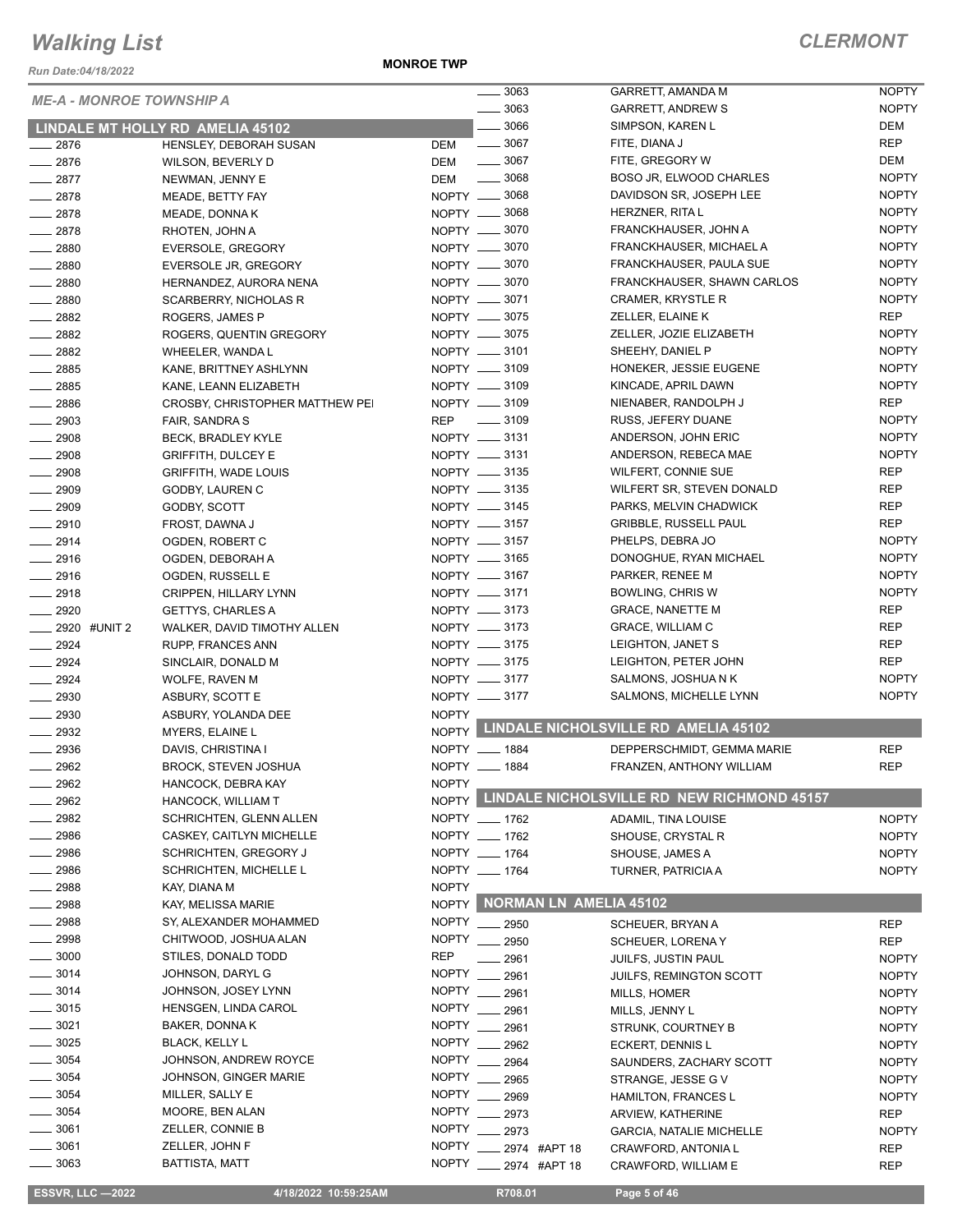#### *Run Date:04/18/2022*

**MONROE TWP**

#### *CLERMONT*

| NUII DAIC.VY/IV/LVLL            |                                 |                    |                       |                                            |                              |
|---------------------------------|---------------------------------|--------------------|-----------------------|--------------------------------------------|------------------------------|
| <b>ME-A - MONROE TOWNSHIP A</b> |                                 |                    | $-41$<br>$-45$        | MILES, SUMMER L<br>RIEHLE, GREGORY MICHAEL | <b>NOPTY</b><br><b>NOPTY</b> |
|                                 |                                 |                    | $-45$                 | SEIBERS, CRYSTAL MARIE                     | <b>NOPTY</b>                 |
| <b>NORMAN LN AMELIA 45102</b>   |                                 | NOPTY -46          |                       | COOPER, DALE S                             | <b>NOPTY</b>                 |
| $-2977$                         | CHRISWELL, CARMEN R             | NOPTY $-46$        |                       | COOPER, MICHELLE RENEE                     | <b>NOPTY</b>                 |
| 2978                            | SUMNER, ELI CORNETT             |                    |                       | REUSCHER, MAGGIE A                         | <b>NOPTY</b>                 |
| $-2981$                         | <b>CRAWFORD, AUSTIN BLAKE</b>   | NOPTY $-47$        | _ 47                  | REUSCHER, RONALD                           | <b>NOPTY</b>                 |
| 2981                            | TACKETT, JEFFREY W              | $N$ OPTY $-$       | 55                    | <b>CURTIS, CAROLE A</b>                    | <b>NOPTY</b>                 |
| 2982                            | CHAPMAN, JAMES ALLEN            | NOPTY $-$          | 55                    | <b>CURTIS JR, CHARLES E</b>                | <b>NOPTY</b>                 |
| 2986                            | MONROE, ANGELA M                | NOPTY -            | 59                    | REIMER, JEFFREY S                          | <b>NOPTY</b>                 |
| 2986                            | MONROE, BRITTANY MARIE          | NOPTY -            | 62                    | BILLINGSLEY, LOREN MIRANDA                 | <b>NOPTY</b>                 |
| 2986                            | MONROE, TARA ANN                | NOPTY -            |                       | COLEMAN, LOWELL F                          |                              |
| 2986                            | <b>WEST, VELLA B</b>            |                    | NOPTY $-63$           |                                            | <b>REP</b><br><b>REP</b>     |
| 2986 #APT 12                    | CRAWFORD, RAYMOND E             | <b>REP</b>         | _ 63                  | COLEMAN, MARY L                            | <b>NOPTY</b>                 |
| 2989                            | CLARK, TIMOTHY D                | <b>REP</b>         | $- 173$               | VICE, JASON AARON                          |                              |
| 2992                            | <b>CUNNINGHAM, CASEY CURTIS</b> | <b>NOPTY</b>       | TRACY DR AMELIA 45102 |                                            |                              |
| 2997                            | HELPHINSTINE, CIARA DAWN        | <b>NOPTY</b>       |                       |                                            |                              |
| 2997                            | HELPHINSTINE, THOMAS FREDRICK   | <b>REP</b>         | $-2122$               | TALLON, BARBARA ETTA                       | <b>NOPTY</b>                 |
| $\frac{1}{2997}$                | HENSON, LESLEY D                | <b>REP</b>         | $-2123$               | EBERHARDT, ANNA MARGARET                   | DEM                          |
| 3001                            | MOSIER, MICHELLE ANN            |                    | NOPTY -2123           | EBERHARDT, JOHN E                          | <b>REP</b>                   |
| 3001                            | MOSIER, ROBERT W                |                    | NOPTY - 2128          | <b>EVANS, EMILY MICHELLE</b>               | <b>NOPTY</b>                 |
|                                 |                                 |                    | 2128                  | WILLIAMS, KIMBERLY A                       | <b>NOPTY</b>                 |
| OAK DR AMELIA 45102             |                                 |                    | 2128                  | <b>WILLIAMS, LOGAN TYLER</b>               | <b>NOPTY</b>                 |
| $\frac{1}{2}$ 135               | ANDERSON, KALEE JO              | <b>NOPTY</b>       |                       | <b>WEST HOLLY LN AMELIA 45102</b>          |                              |
| PINE DR AMELIA 45102            |                                 |                    | 2901                  | <b>RISK, CHRISTOPHER M</b>                 | <b>NOPTY</b>                 |
|                                 |                                 | $NOPTY -$          | 2901                  | RISK, MELANIE R                            | <b>REP</b>                   |
| $\equiv$ 138                    | STEVENS, RACHEL NICOLE          |                    | 2901                  | VUOCOLO, VICTORIA L                        | <b>NOPTY</b>                 |
| $-152$                          | BALL JR, BARABUS JAMES          | NOPTY -<br>NOPTY - | 2912                  | <b>WILLOUGHBY, PATRICIA D</b>              | <b>NOPTY</b>                 |
| $\frac{1}{2}$ 152               | BALL, BREONA FAYRENE            |                    | 2912                  | ZELLERS, JOSHUA EDWARD                     | <b>NOPTY</b>                 |
| <b>REDWOOD DR AMELIA 45102</b>  |                                 |                    | 2927                  | <b>FULTON, KAREN</b>                       | <b>NOPTY</b>                 |
|                                 |                                 |                    | 2936                  | HORTON, SUZANNE M                          | <b>REP</b>                   |
| $\frac{1}{2}$ 93                | <b>CROW, JAYSON CHARLES</b>     | NOPTY -            | 2939                  | HACKETT, LYSA A                            | <b>NOPTY</b>                 |
| $\_\_\$ 99                      | WALDFOGLE, LINDA E              | <b>NOPTY</b>       | 2945                  | GIBSON, JAMES MARVIN                       | <b>NOPTY</b>                 |
| $\frac{1}{2}$ 100               | MOORE, LINDA HURT               | <b>NOPTY</b>       | 2945                  | GIBSON, LINDA                              | <b>NOPTY</b>                 |
|                                 |                                 |                    | 2966                  | SCHEUER, MIRANDA LEA                       | <b>REP</b>                   |
| <b>SHIRLEY DR AMELIA 45102</b>  |                                 |                    | 2966                  | SCHEUER, ZACHARY ALFRED                    | <b>REP</b>                   |
| $-3140$                         | BROWN JR, WILLIAM H             | <b>NOPTY</b>       | 2972                  | MCCARTHY, ASHLEY R                         | <b>NOPTY</b>                 |
| $- 3140$                        | POPE, SUSAN KAY                 | <b>NOPTY</b>       | 2972                  | MCCARTHY, JOSEPH B                         | <b>NOPTY</b>                 |
| $\frac{1}{2}$ 3143              | ANGEL, RICKY L                  | <b>REP</b>         | 2978                  | <b>BUSSER, AMBER LEIGH</b>                 | <b>NOPTY</b>                 |
| $\frac{1}{2}$ 3143              | ANGEL, SARAH L                  | <b>REP</b>         | 2978                  | HARNEY, CHRISTOPHER STEPHEN                | <b>NOPTY</b>                 |
| $\frac{1}{2}$ 3146              | MANLEY, LOIS J                  | REP                | 2984                  | UNGETHUEM, PAUL F                          | <b>NOPTY</b>                 |
| $\frac{1}{2}$ 3146              | MANLEY, WILLIAM E               | <b>REP</b>         | 2990                  | STROPE, CAROL LEE                          | <b>NOPTY</b>                 |
| $\frac{1}{2}$ 3150              | <b>CARPENTER, THOMAS L</b>      | <b>NOPTY</b>       | 2990                  | STROPE, RALPH MORGAN                       | <b>NOPTY</b>                 |
| $\frac{1}{2}$ 3155              | <b>STURGILL, JAMES M</b>        | <b>NOPTY</b>       |                       |                                            |                              |
| $\frac{1}{2}$ 3155              | STURGILL, MELISSA S             | <b>NOPTY</b>       |                       |                                            |                              |
| $\frac{1}{2}$ 3158              | PEREZ, ELIDETH                  |                    | NOPTY TOTAL: 668      |                                            |                              |
| $\frac{1}{2}$ 3158              | PEREZ, MARIA ANALI              | <b>NOPTY</b>       |                       |                                            |                              |
| __ 3163                         | <b>BOSHEARS, DONNAK</b>         | <b>NOPTY</b>       |                       |                                            |                              |
| $=$ 3163                        | BOSHEARS, DUSTYN BRYAN          | <b>NOPTY</b>       |                       |                                            |                              |
| $- 3163$                        | <b>BOSHEARS, MICHAEL W</b>      | <b>NOPTY</b>       |                       |                                            |                              |
| <b>TIMBER TRL AMELIA 45102</b>  |                                 |                    |                       |                                            |                              |
| $-4$                            | HOLLAND, CODY AARON             | <b>NOPTY</b>       |                       |                                            |                              |
| — 4                             | <b>SKEENS, BARBARA M</b>        | <b>NOPTY</b>       |                       |                                            |                              |
| __ 4                            | SKEENS JR, DARYL LEE            | <b>NOPTY</b>       |                       |                                            |                              |
| $\frac{1}{2}$ 12                | WILSON, JAIME L                 | <b>NOPTY</b>       |                       |                                            |                              |
| $-15$                           |                                 |                    |                       |                                            |                              |
| $\frac{1}{2}$ 17                | DUFFEY, FLORINE M               | <b>NOPTY</b>       |                       |                                            |                              |
|                                 | ENGLE, THERESA D                | <b>NOPTY</b>       |                       |                                            |                              |
| $\frac{1}{2}$ 19                | MAXFIELD, PATCHES JAMES         | <b>NOPTY</b>       |                       |                                            |                              |
| $\frac{1}{20}$                  | CURFISS, JOYCE P                | <b>NOPTY</b>       |                       |                                            |                              |
| $\frac{1}{21}$                  | HOUNSHELL, RUTH ANN             | REP                |                       |                                            |                              |
| $-28$                           | CASE, TOMMY LEE                 | <b>NOPTY</b>       |                       |                                            |                              |
| $-39$                           | HOPPER, RICHARD A               | <b>NOPTY</b>       |                       |                                            |                              |

 **ESSVR, LLC —2022 4/18/2022 10:59:25AM R708.01 Page 6 of 46**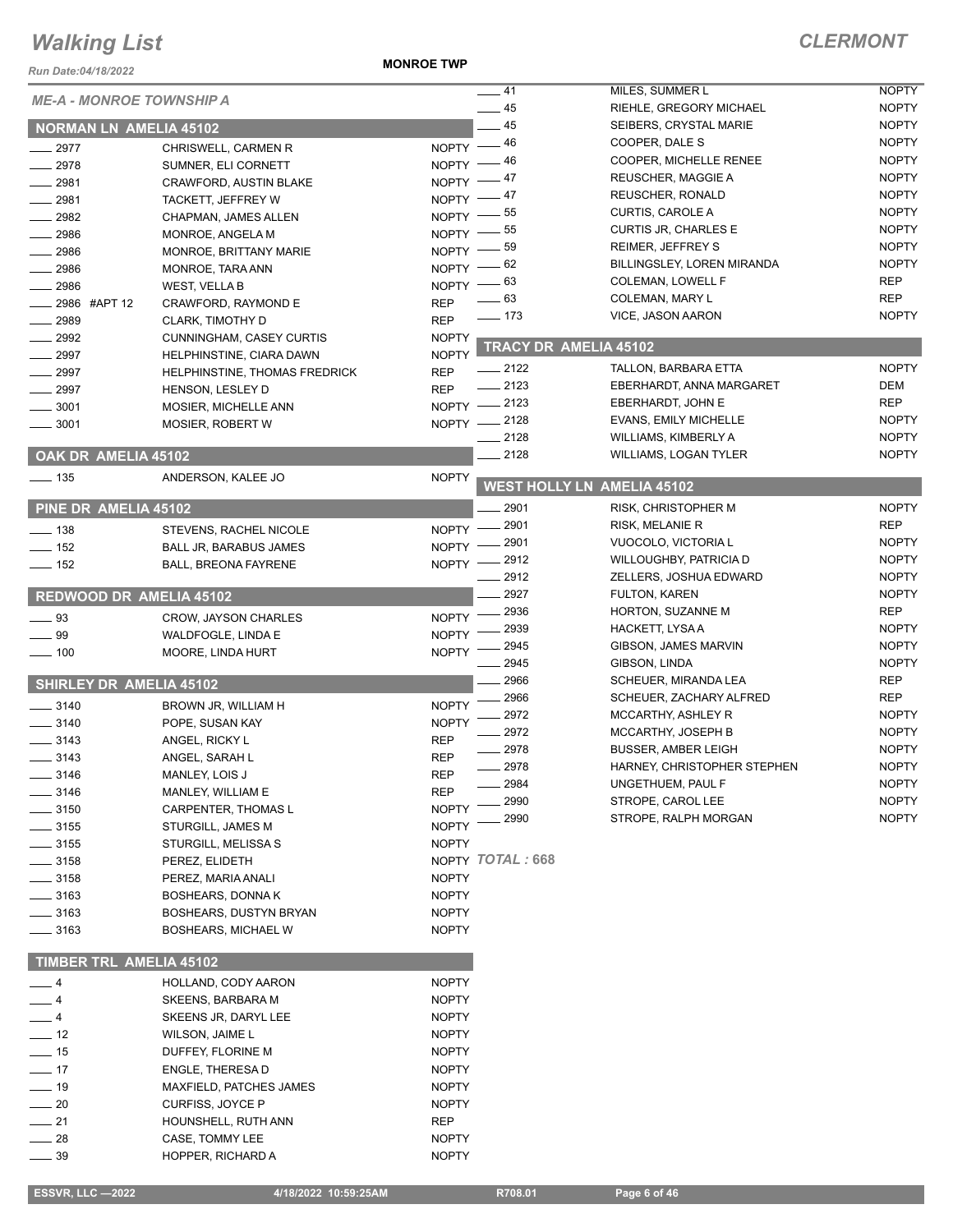*Run Date:04/18/2022*

**MONROE TWP**

|                                 |                                     |              | $-2270$                      | LINDSEY, ARTHUR L                         | <b>REP</b>   |
|---------------------------------|-------------------------------------|--------------|------------------------------|-------------------------------------------|--------------|
| <b>ME-B - MONROE TOWNSHIP B</b> |                                     | $-2270$      | LINDSEY, VICKIE LYNN         | <b>REP</b>                                |              |
| <b>BERRY RD AMELIA 45102</b>    |                                     |              | 2270                         | SAYLOR, JACLYN E                          | DEM          |
| $-2205$                         | CASWELL, TROY A                     | $NOPTY$ -    | .2272                        | CARTY, LARRY R                            | <b>NOPTY</b> |
| 2205                            | REYNOLDS, MARY E                    | <b>NOPTY</b> | 2272                         | <b>CARTY, LESIE SUE</b>                   | <b>NOPTY</b> |
| $-2205$                         | <b>REYNOLDS, THOMAS</b>             | <b>NOPTY</b> | 2276                         | ATKINS, COURTNEY NICHOLE                  | <b>NOPTY</b> |
| 2205                            | WILLIAMS, WYATT KREO                | <b>NOPTY</b> | 2276                         | ATKINS, TYLER ANTHONY                     | <b>NOPTY</b> |
| 2207                            | FIGHTMASTER, MARY L                 | <b>REP</b>   | 2284                         | SLUDER, CHARLES HOWARD                    | <b>NOPTY</b> |
| $-2208$                         | WADE, ERIC EDWARD                   | <b>NOPTY</b> | 2296                         | DAVIDSON JR, ALVIN                        | <b>NOPTY</b> |
| $-2210$                         | <b>HERRON, SHANE A</b>              | <b>NOPTY</b> | 2296                         | DAVIDSON, TRULA ANN                       | <b>NOPTY</b> |
| $-2210$                         | ROMANO, DAEMIEN CORD                | <b>NOPTY</b> | 2296                         | HARVEY, JACK E                            | <b>NOPTY</b> |
| $-2210$                         | ROMANO, KIMBERLEE LORRAINE          | <b>NOPTY</b> | 2310                         | MAYNARD, MARILYN ANN                      | <b>REP</b>   |
| $-2211$                         | STEVENS, KATIE L                    | <b>NOPTY</b> | 2328                         | BYRD, CASSANDRA MARIE                     | <b>NOPTY</b> |
| $-2211$                         | <b>STEVENS, SEAN MICHAEL</b>        | <b>NOPTY</b> | 2328                         | BYRD, DAN AARON                           | <b>NOPTY</b> |
| $\frac{2212}{2}$                |                                     | <b>NOPTY</b> | 2328                         | BYRD, JILL ANN                            | <b>NOPTY</b> |
| $-2215$                         | DODSON, VICKI LECOLE                | <b>NOPTY</b> | 2360                         | KRUSLING, CECILIA J                       | <b>NOPTY</b> |
|                                 | CONLEY, DIANA KAY                   |              | 2360                         | <b>KRUSLING, JAMIE E</b>                  | <b>NOPTY</b> |
| $-2215$                         | CONLEY, GARY NEIL                   | <b>NOPTY</b> | 2360                         | KRUSLING, JOSEPH M                        | <b>NOPTY</b> |
| $-2218$                         | <b>NEAL, MICHAEL B</b>              | <b>NOPTY</b> | 2370                         | <b>BOGGS, WILLIE GENE</b>                 | <b>NOPTY</b> |
| $-2219$                         | <b>BLANTON, BRENDA I</b>            | <b>NOPTY</b> | 2390                         | RETTINGER, MICHAEL A                      | <b>REP</b>   |
| 2220                            | ARRINGTON JR, PAUL DAVID            | <b>NOPTY</b> | 2390                         | RETTINGER, SHAWNTELL MARIE                | <b>REP</b>   |
| 2220                            | CLARK, PAIGE J                      | <b>NOPTY</b> | 2422                         | TUFARELLA, PAMELA J                       | <b>NOPTY</b> |
| 2220                            | STACY, BRANDEN JAMES                | <b>NOPTY</b> |                              |                                           |              |
| 2220                            | STOUT, JEREMY SCOTT                 | <b>NOPTY</b> |                              | BETHEL NEW RICHMOND RD NEW RICHMOND 45157 |              |
| 2221                            | CONN, RICHARD M                     | <b>REP</b>   | $\frac{1}{2}$ 1900           | APPLEGATE, GERNA R                        | <b>REP</b>   |
| 2221                            | CONN, SUSAN                         | <b>REP</b>   | $\frac{1}{2}$ 1900           | APPLEGATE, VIRGINIA S                     | <b>REP</b>   |
| 2222                            | <b>WOLFE, CATHERINE RENEE</b>       | <b>REP</b>   | ___ 1910                     | TORO, CECILY DIANNE                       | <b>NOPTY</b> |
| 2222                            | WOLFE, JAMES S                      | <b>REP</b>   | $-1910$                      | TORO, ELIZABETH ANNE                      | <b>NOPTY</b> |
| 2223                            | LEWIS, JACOB RILEY                  | <b>NOPTY</b> | 1926                         | TEKULVE, THOMAS JOHN                      | <b>NOPTY</b> |
| 2223                            | LEWIS, SHERI A                      | <b>NOPTY</b> |                              |                                           | <b>NOPTY</b> |
| 2223                            | SCHIRMER, NORMA L                   | <b>NOPTY</b> | . 1926                       | <b>WELLING, BRYCE EDWARD</b>              | <b>NOPTY</b> |
| 2229 #UNIT 3                    | REARDON, DANIEL J                   | <b>NOPTY</b> | _ 1926                       | WELLING, CINDY L                          |              |
| 2237                            | <b>BRONDHAVER, MICAH T</b>          | <b>NOPTY</b> | - 1960 #APT 1                | FRANKLIN, HOWARD                          | <b>NOPTY</b> |
| 2237                            | BRONDHAVER, SANDRA ELAINE           | $NOPTY =$    | $-1976$                      | MACK, MARK A                              | <b>NOPTY</b> |
| $-2237$                         | LESTER, BRANDON C                   | <b>REP</b>   | _ 1976 #LOT 2                | MACK, SAVANAH NAOMI                       | <b>NOPTY</b> |
| $\frac{1}{2237}$                | LESTER, HEATHER ELAINE              | <b>REP</b>   | _ 1976 #UNIT 1               | <b>GREESON, KATHY S</b>                   | <b>REP</b>   |
| $\frac{2244}{5}$                | STEELMAN, CHARLES R                 | <b>NOPTY</b> | _ 1976 #UNIT 1               | <b>GREESON, MICHAEL C</b>                 | <b>REP</b>   |
| 2255                            | STURGILL, THELMA C                  | NOPTY -      | _ 1976 #UNIT 1               | <b>GREESON, PATRICK L</b>                 | <b>REP</b>   |
| 2255                            | WEATHERSPOON, CODY MICHAEL          | $NOPTY =$    | $-1980$                      | SENTERS JR, MERVIN                        | <b>NOPTY</b> |
| 2259                            | JARVIS II, JOSEPH LEE               | $NOPTY$ –    | $-1980$                      | <b>SENTERS, REGINA MARIE</b>              | <b>NOPTY</b> |
| 2260                            | JONES JR, RALPH L                   |              | NOPTY - 2032                 | FICHTER, SETH A                           | DEM          |
| 2262                            | LYNCH, RICHARD O                    | $N$ OPTY $-$ | _ 2060                       | <b>GALEA, BRUCE PAUL</b>                  | <b>NOPTY</b> |
| 2263                            | SMITH, HELEN MARIE                  | <b>NOPTY</b> | 2060                         | <b>GALEA, TRACEY LEANNE</b>               | <b>NOPTY</b> |
| 2265                            | ADAMS, CATHERINE                    | <b>NOPTY</b> | 2088                         | <b>HENDERSON, LEA ROSE</b>                | <b>NOPTY</b> |
| 2265                            | COOPER, DAWN COLLEEN                | <b>NOPTY</b> | 2088                         | HENDERSON, MICHAEL G                      | <b>REP</b>   |
| 2265                            | KEPLINGER, MARTHA J                 | <b>NOPTY</b> | 2150                         | WINKLER, ILENE MARIE                      | <b>REP</b>   |
| 2269                            | JENNINGS, JENNIFER LYNN             | <b>NOPTY</b> | 2200                         | BIESENBENDER, BRIANA D                    | <b>REP</b>   |
| 2287                            | STORETVEDT, AIDA O                  | <b>NOPTY</b> | 2200                         | <b>BIESENBENDER, ERIC</b>                 | REP          |
| 2287                            | STORETVEDT, ROALD                   | <b>DEM</b>   | 2220                         | SHAMBLIN, DIANA D                         | <b>REP</b>   |
| 2288                            | <b>MYERS, TEELA M</b>               | <b>NOPTY</b> | 2220                         | SHAMBLIN, GARY V                          | <b>DEM</b>   |
| 2288                            | ROSENBLUTH, MARK O                  | <b>NOPTY</b> |                              |                                           |              |
| 2289                            | BALKEMA, MERANDA HOPE               | <b>NOPTY</b> | <b>BOGGS RD AMELIA 45102</b> |                                           |              |
| 2289 #UNIT 1                    | BREWER, DAVID SCOTT                 | NOPTY -      | . 2665                       | MOSBAUGH, ADAM LEE                        | <b>DEM</b>   |
| 2289 #UNIT 1                    | WILSON, ROBERT DONALD               | <b>NOPTY</b> | 2665                         | MOSBAUGH, ERIN DIANE                      | DEM          |
| 2289 #APT 2                     | BRYANT, ANNA M                      | <b>NOPTY</b> | 2685                         | DAVIS, DIANA CHRISTINE                    | <b>NOPTY</b> |
|                                 |                                     |              | 2692                         | MOSBAUGH, ALLEN LEE                       | DEM          |
|                                 | BETHEL NEW RICHMOND RD BETHEL 45106 |              | 2692                         | MOSBAUGH, ERIC PAUL                       | <b>NOPTY</b> |
| 2250                            | <b>BISHOP, MATTHEW JACOB</b>        | <b>NOPTY</b> | 2692                         | MOSBAUGH, KATHY J                         | DEM          |
| 2256                            | HENTZ, MELISSA R                    | <b>NOPTY</b> | 2698                         | WEBER, DOUGLAS G                          | DEM          |
| 2256                            | NEHUS, CODY WAYNE                   | <b>NOPTY</b> | 2698                         | WEBER, ELIZABETH A                        | DEM          |
| 2264                            | CHILTON, HEATHER LEE                | <b>NOPTY</b> | 2711                         | DUGGINS, VIRGINIA R                       | <b>NOPTY</b> |
| 2264                            | HUEBNER, JOSEPH SHANE               | <b>NOPTY</b> |                              |                                           |              |
| 2270                            | <b>HUGHES, BRITTANY NICOLE</b>      | <b>DEM</b>   |                              | <b>BROOKING RD AMELIA 45102</b>           |              |
|                                 |                                     |              | $- 2691$                     | MCINTIRE, ROGER D                         | <b>NOPTY</b> |
|                                 |                                     |              |                              |                                           |              |
| <b>ESSVR, LLC -2022</b>         | 4/18/2022 10:59:25AM                |              | R708.01                      | Page 7 of 46                              |              |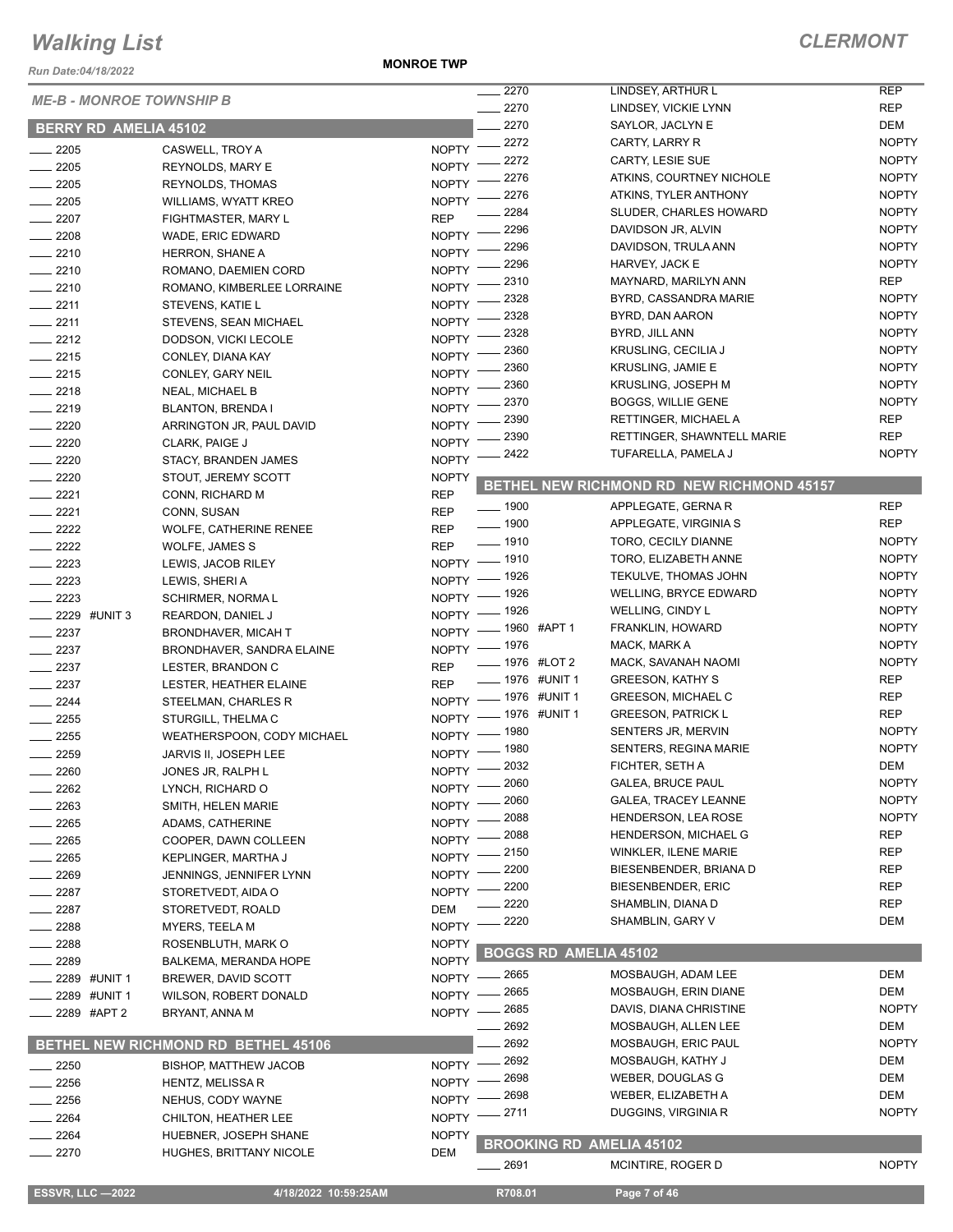*Run Date:04/18/2022*

**MONROE TWP**

| <b>ME-B - MONROE TOWNSHIP B</b> |                                      |              | $\overline{\phantom{0}}$ 3 | DELAPE, ANTHONY C                        | <b>NOPTY</b> |
|---------------------------------|--------------------------------------|--------------|----------------------------|------------------------------------------|--------------|
|                                 |                                      |              | $\frac{1}{2}$              | DELAPE, ANTHONY M                        | <b>NOPTY</b> |
| <b>BROOKING RD AMELIA 45102</b> |                                      |              | $\equiv$ 3                 | DELAPE, KRISTA L                         | <b>NOPTY</b> |
| $-2693$                         | MATHIEU, IAN A                       | DEM          | $-4$                       | COLE, REAGAN H                           | <b>REP</b>   |
| $\frac{1}{2693}$                | MATHIEU, KAREN LYNETTE               | DEM          | - 4                        | TUDOR, BYRON D                           | <b>NOPTY</b> |
| $- 2696$                        | BRANDSTETTER JR, DUANE D             | $N$ OPTY $-$ | _ 4                        | <b>TYLER, SUMMER P</b>                   | <b>NOPTY</b> |
| $\frac{1}{2696}$                |                                      | $NOPTY -$    | — 5                        | HOLBROOK, GERALYN MARIE                  | <b>NOPTY</b> |
|                                 | BRANDSTETTER, JOSHUA DOUGLAS         | NOPTY -      | - 5                        | LONGBOTTOM, JOHN E                       | <b>NOPTY</b> |
| 2696                            | BRANDSTETTER, JULIA R                |              | - 5                        | LONGBOTTOM, MARIANNE B                   | <b>NOPTY</b> |
| $- 2696$                        | BRANDSTETTER, MARIA LUCILLE          | $N$ OPTY $-$ |                            | LONGBOTTOM, RANDALL S                    | <b>NOPTY</b> |
| $-2696$                         | BRANDSTETTER, SARAH REBEKAH          | NOPTY $-$ 5  |                            | MONSON, AMY LOUISE                       | <b>NOPTY</b> |
| $- 2696$                        | PAPP, DANIEL JOSEPH                  | NOPTY $-$ 5  |                            |                                          |              |
| $-2701$                         | <b>GABELMAN JR, LEROY</b>            | NOPTY $-$ 5  |                            | MONSON, ANDREW JACOB                     | <b>NOPTY</b> |
| $-2701$                         | GABELMAN, LISA R                     | NOPTY $-6$   |                            | MAPES, DOUGLAS EDMOND                    | <b>NOPTY</b> |
| $-2706$                         | <b>BAKER, ELMER L</b>                | NOPTY $-6$   |                            | SWORMSTEDT, CARLY ANN                    | <b>NOPTY</b> |
| $-2706$                         | BAKER, JACOB R                       | NOPTY $-6$   |                            | SWORMSTEDT, CYNTHIA ANN                  | <b>NOPTY</b> |
| $-2707$                         | COOPER, MARY JEAN                    | NOPTY $-$ 7  |                            | DOTSON, RICHARD E                        | <b>NOPTY</b> |
| $-2707$                         | COOPER, MICHAEL RAY                  | NOPTY $-7$   |                            | DOTSON, SALLY A                          | <b>NOPTY</b> |
| $-2707$                         | COOPER, STANLEY JOSEPH               | NOPTY $-$ 7  |                            | SAMOYA, PHYLLIS ILA                      | <b>NOPTY</b> |
| $-2709$                         | DEMPSEY, JOHN DARYL                  | <b>NOPTY</b> |                            |                                          |              |
| $-2709$                         | HUGHES, LUMMIE ELIZABETH             | <b>NOPTY</b> |                            | <b>CRANE SCHOOLHOUSE RD BETHEL 45106</b> |              |
| $-2709$                         | PANCAKE SR, BENJAMIN TRAVIS          |              | NOPTY -2285                | MCCLAIN, BRANDY ROCHELLE                 | <b>NOPTY</b> |
| $-2709$                         |                                      |              | NOPTY -2285                | <b>MCCLAIN, JEFFERY CURTIS</b>           | <b>NOPTY</b> |
|                                 | PANCAKE JR, ROY RICHARD              |              | NOPTY -2285                | MCCLAIN, KAYLA MICHELLE                  | <b>NOPTY</b> |
| $-2711$                         | NORTH, LUANNE L                      |              | 2285                       | MCCLAIN, NANCY CAROLYN                   | <b>NOPTY</b> |
|                                 |                                      |              |                            |                                          |              |
|                                 | CHEROKEE TRL NEW RICHMOND 45157      |              | 2285                       | RIDGER, HELEY ROCHELLE                   | <b>NOPTY</b> |
| $\overline{\phantom{0}}$ 1      | <b>GABRIEL, KELLY S</b>              | <b>DEM</b>   | 2290                       | HATHORN, MARK A                          | <b>NOPTY</b> |
| $\overline{\phantom{0}}$ 1      | GABRIEL, WILLIAM C                   |              | NOPTY -2345                | RICHEY, EMILY JADE                       | <b>NOPTY</b> |
| $\frac{1}{2}$                   | HAEFLING, JUDY L                     | <b>REP</b>   | $-2345$                    | RICHEY, MICHAEL SHANE                    | <b>NOPTY</b> |
| $\frac{1}{2}$                   | HAEFLING, STEPHEN DOUGLAS            | <b>REP</b>   | $\frac{1}{2}$ 2355         | NOBLE, SHELLY A                          | <b>NOPTY</b> |
| $\frac{1}{2}$                   | HAEFLING, WALTER H                   | <b>REP</b>   | $\frac{1}{2}$ 2355         | WOLFF, GREGORY L                         | <b>NOPTY</b> |
| $\frac{3}{2}$                   | <b>BROWNE, JERRIE B</b>              | <b>NOPTY</b> |                            |                                          |              |
| $\frac{1}{2}$                   |                                      | <b>NOPTY</b> | S DUNHAM RD AMELIA 45102   |                                          |              |
|                                 | BROWNE, WILLIAM ALEXANDER            |              | NOPTY - 2867               | JOWERS, DONALD R                         | <b>NOPTY</b> |
| $-4$                            | WIEHE, HEIDIE                        |              | NOPTY - 2867               | JOWERS, LINDA SUE                        | <b>NOPTY</b> |
| $-4$                            | WIEHE, THOMAS W                      |              |                            | <b>OBERTON, MARK L</b>                   | <b>NOPTY</b> |
| $\frac{1}{2}$ 5                 | GURLEY, ELIZABETH A                  |              | NOPTY - 2889               |                                          |              |
| $\frac{1}{2}$ 6                 | <b>GURLEY, DOUGLAS STEVEN</b>        |              | NOPTY - 2889               | PICKELHEIMER, KIMBERLY STAR              | <b>NOPTY</b> |
| $\frac{1}{2}$ 6                 | <b>GURLEY, LESLIE DIANE</b>          |              | NOPTY -2897                | WIBBELS, DAN R                           | <b>DEM</b>   |
| $\sim$ 7                        | SAUER, TIFFANY CRYSTAL               |              | NOPTY -2901                | SWEET, CANDY S                           | <b>NOPTY</b> |
| $-8$                            | <b>GASKILL, FRANCINE</b>             | NOPTY -      | 2901 #UNIT A               | <b>BARE, HAROLD</b>                      | <b>NOPTY</b> |
| 9                               | SETTLE, PEGGY JEAN                   | DEM          | 2998                       | CORBETT, KESSIAH M                       | <b>DEM</b>   |
| $-10$                           | <b>SCALES, ANITA C</b>               | <b>REP</b>   | $-2998$                    | CORBETT III, ROBERT E                    | DEM          |
| $\frac{1}{2}$ 10                | <b>SCALES, ROBERT W</b>              | REP          | 3098                       | CORBETT JR, ROBERT E                     | <b>NOPTY</b> |
| $-11$                           | LOTZ, DIANNE                         | <b>REP</b>   | 3099                       | <b>BAUMGARTNER, JERRY E</b>              | REP          |
| $-11$                           | LOTZ, MICKEY E                       | <b>REP</b>   |                            |                                          |              |
| $\frac{1}{2}$ 13                |                                      | <b>REP</b>   | FAIR OAK RD AMELIA 45102   |                                          |              |
|                                 | CANTER, KATHRYN J                    |              | $\frac{1}{2505}$           | SCAGGS, PAULA D                          | <b>NOPTY</b> |
| $\frac{1}{2}$ 13                | CANTER, ROBERT S                     | <b>REP</b>   |                            |                                          |              |
| $\frac{1}{2}$ 14                | MCDONALD, NANCY WHYTE                |              | NOPTY - 2505               | SHEETS, GAWAINE LEE                      | <b>NOPTY</b> |
| $\frac{1}{2}$ 15                | BLACKBURN, CHERYL L                  | DEM          | $-2740$                    | GARDNER, BRAYDEN JOSEPH                  | <b>NOPTY</b> |
| $\equiv$ 15                     | <b>BLACKBURN, NEIL</b>               | <b>REP</b>   | $-2740$                    | HOLLINGSWORTH, ELLEN ROSE                | <b>NOPTY</b> |
| $\frac{1}{16}$                  | WEBER, JESSICA M                     |              | NOPTY -2740                | HOLLINGSWORTH, KALEY KAY                 | <b>NOPTY</b> |
| $\frac{1}{16}$                  | WEBER, PHILLIP P                     |              | NOPTY -2740                | HOLLINGSWORTH, PATTI A                   | <b>NOPTY</b> |
| $\frac{1}{2}$ 22                | BAER, JANE ANN                       | DEM          | $-2740$                    | HOLLINGSWORTH, ROBERT D                  | <b>NOPTY</b> |
| $\sim$ 22                       | BAER, JUDY K                         | DEM          | $-2746$                    | MCCARTHY, SHANNON MARIE                  | <b>NOPTY</b> |
| $\frac{1}{2}$ 23                | ROBERTO, MARK GERARD                 | <b>REP</b>   | $\frac{1}{2756}$           | FOSTER, CHRISTINE H                      | <b>NOPTY</b> |
| $\frac{1}{2}$ 23                | ROBERTO, SHERRI L                    |              | NOPTY -2756                | FOSTER, KENNETH H                        | <b>NOPTY</b> |
| $\frac{1}{24}$                  | ADAMS, LINDA A                       | <b>REP</b>   | $-2766$                    | REYNOLDS, DIANCE L                       | <b>REP</b>   |
|                                 |                                      |              | $-2766$                    | REYNOLDS, ELSIE                          | REP          |
| $\frac{1}{24}$                  | ADAMS, RICHARD H                     | REP          |                            |                                          |              |
|                                 |                                      |              | $-2785$                    | HOLSCHER, GRETCHEN TENBROECK             | <b>NOPTY</b> |
|                                 | COLONEL WATSON DR NEW RICHMOND 45157 |              | 2789                       | BAIN, RACHAEL NICOLE                     | <b>NOPTY</b> |
| $-1$                            | COOREY, ANDREW CHARLES               | <b>REP</b>   | $-2789$                    | LAMBERT, JOSHUA L                        | <b>NOPTY</b> |
| $\overline{\phantom{0}}$ 1      | COOREY, CHRISTINA L                  | <b>REP</b>   | $-2789$                    | LAMBERT, KAITLYN RACHELLE                | <b>NOPTY</b> |
| — 1                             | COOREY, WAYNE D                      | <b>REP</b>   | $-2789$                    | SULLENDER, ROXANN FREDDIE                | <b>NOPTY</b> |
|                                 |                                      |              | 2796                       | BUSH, JUDY                               | <b>NOPTY</b> |

 **ESSVR, LLC —2022 4/18/2022 10:59:25AM R708.01 Page 8 of 46**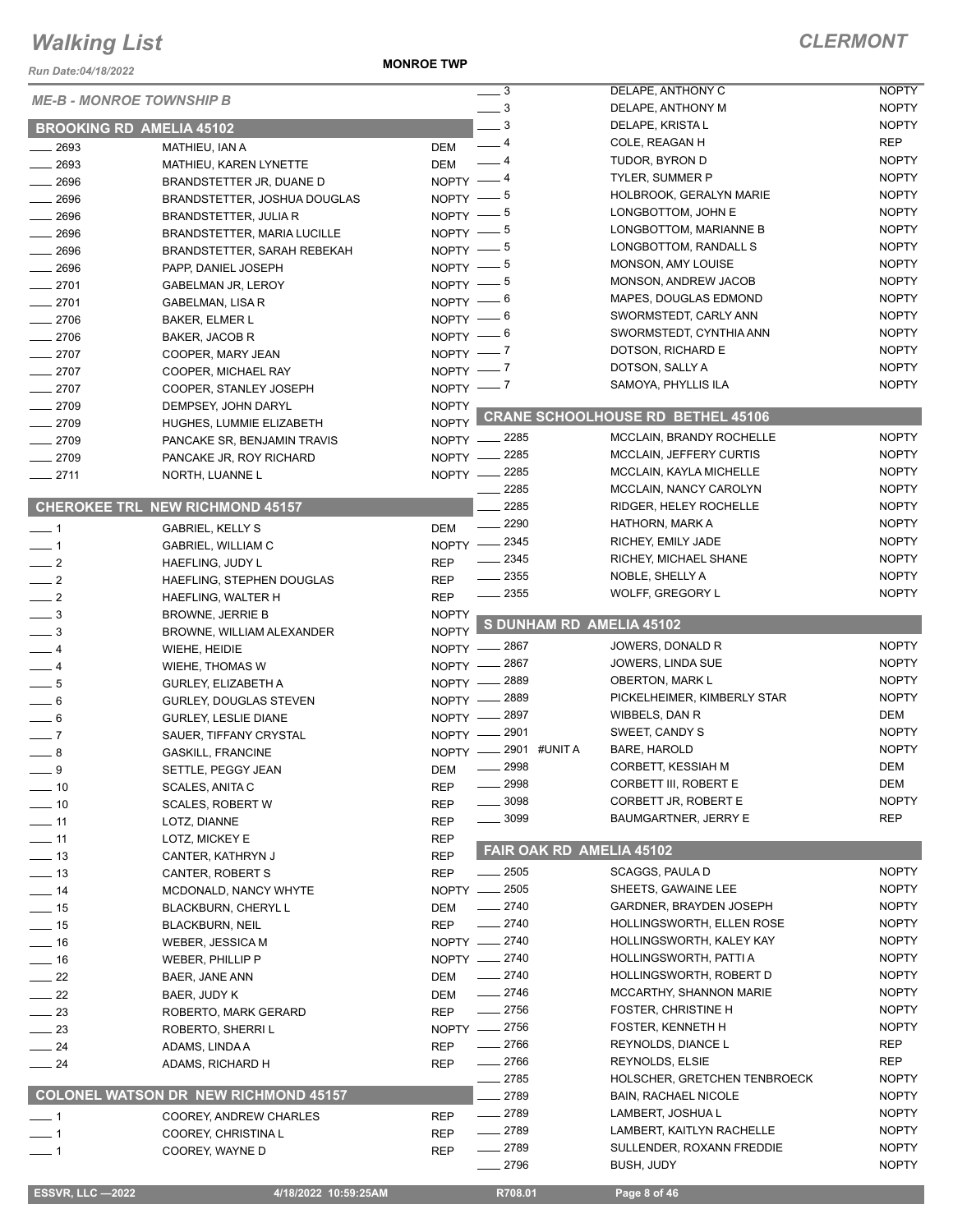*Run Date:04/18/2022*

#### **MONROE TWP**

|                                  |                              |              | 2366                   | MORGAN, LOIS L                       | <b>NOPTY</b> |
|----------------------------------|------------------------------|--------------|------------------------|--------------------------------------|--------------|
| <b>ME-B - MONROE TOWNSHIP B</b>  |                              |              | 2367                   | <b>GUENTHER, MARY</b>                | <b>NOPTY</b> |
| <b>FAIR OAK RD AMELIA 45102</b>  |                              |              | 2367                   | GUENTHER, SARA A                     | <b>NOPTY</b> |
| 2800                             | THOMPSON, JAMES D            |              | NOPTY -2369            | COOPER, LARA E                       | <b>NOPTY</b> |
| 2800                             | THOMPSON, JOSHUA DILLON      | $NOPTY -$    | - 2369                 | FETTERS, JOSEPH MICHAEL              | <b>NOPTY</b> |
| $-2800$                          | THOMPSON, T CAROL            | $N$ OPTY $-$ | 2369                   | <b>WOLF, KANDACE L</b>               | <b>REP</b>   |
| $-2801$                          |                              | $NOPTY -$    | 2369                   | WOLF, RONALD A                       | <b>REP</b>   |
|                                  | MCGEE, GLENNA J              |              | NOPTY -2373            | KING, DUSTIN J                       | <b>NOPTY</b> |
| $-2801$                          | MCGEE, JAMES R               |              | NOPTY -2373            | KING, HEIDI J                        | <b>REP</b>   |
| $-2805$                          | <b>BOLTON, SHARON SUE</b>    |              | NOPTY -2373            | KING, IDA MAE                        | <b>NOPTY</b> |
| 2809                             | BATES JR, JIMMY D            |              | NOPTY -2373            | KING, JOHN S                         | <b>DEM</b>   |
| $- 2809$                         | CORWIN, BRENDA J             |              | NOPTY -2373            | KING, SIERRA KALEY                   | <b>REP</b>   |
| $-2823$                          | HENSLEY, ASHLEY R            |              | $\frac{1}{2}$ 2375     | <b>GORTEMILLER, CRAIG S</b>          | <b>REP</b>   |
| $-2823$                          | HENSLEY, HERBERT R           | <b>REP</b>   |                        | <b>GORTEMILLER, PENNY R</b>          | <b>REP</b>   |
| $-2823$                          | HENSLEY, HERBERT R           |              | NOPTY -2375<br>$-2376$ | TUFAELLA, ANDREW J                   | <b>NOPTY</b> |
| $-2823$                          | HENSLEY, VIRGINIA V          | <b>REP</b>   |                        | TUFARELLA, CYNTHIA L                 | <b>NOPTY</b> |
| $\equiv$ 2823                    | <b>VENTERS, MARTHA ONEDA</b> |              | NOPTY -2376            |                                      |              |
| 2830                             | <b>BRUNK, CHARLES D</b>      | <b>REP</b>   | $-2376$                | TUFARELLA JR, JOHN M                 | <b>NOPTY</b> |
| 2830                             | BRUNK, DEBORAH ANN           | <b>REP</b>   | $-2381$                | RENDLER, NICHOLAS LAWRENCE           | DEM          |
| $-2848$                          | RAYHAWK, CHRISTY JONINS      |              | NOPTY -2394            | PACK, LISA K                         | <b>NOPTY</b> |
| 2848                             | RAYHAWK, ERIC JAMES          |              | NOPTY -2400            | BEASLEY, CARLA J                     | <b>NOPTY</b> |
| $-2848$                          | SHOWALTER, CARA LEA          | <b>REP</b>   | $-2400$                | <b>SCHNEIDER, THOMAS G</b>           | <b>NOPTY</b> |
| $-2848$                          | SHOWALTER, DOROTHY D         | <b>REP</b>   | $-2410$                | <b>BENTON, JAMES C</b>               | <b>REP</b>   |
| ____ 2848 #APT 1                 | ANDERS, TERRY L              | <b>REP</b>   |                        |                                      |              |
| $\frac{1}{2850}$                 | <b>ISON, BRENDA S</b>        | <b>REP</b>   |                        | <b>HELENS WAY NEW RICHMOND 45157</b> |              |
| 2850                             | ISON, GEORGE DOUGLAS         |              | NOPTY - 1824           | MOSBAUGH, AMANDA L                   | <b>NOPTY</b> |
| $-2850$                          | <b>ISON, GEORGE R</b>        | <b>REP</b>   | $- 1824$               | MOSBAUGH, JASON A                    | DEM          |
| $\frac{1}{2852}$                 | NEWKIRK, DEBRA S             |              | NOPTY - 1829           | JOOSTEN, DUSTIN B                    | <b>NOPTY</b> |
| $-2852$                          | NEWKIRK, JEFFREY D           |              | NOPTY - 1829           | STOUT, AMY LORAINE                   | <b>NOPTY</b> |
| $-2854$                          | SETSER, BARBARA LYNN         | <b>DEM</b>   | $\frac{1}{2}$ 1832     | PATTERSON, TARA ANN                  | <b>NOPTY</b> |
| 2858                             | <b>BALL, CANDACE SUE</b>     |              | NOPTY - 1832           | PATTERSON JR, WILLIAM J              | <b>NOPTY</b> |
| 2858                             | <b>BALL, GABRIELLE HOPE</b>  |              | NOPTY - 1833           | MARTIN, DOUGLAS SAMUEL               | <b>NOPTY</b> |
| 2858                             | BALL, JACOB ALBERT           |              | NOPTY - 1833           | MARTIN, JULIE ELIZABETH              | <b>NOPTY</b> |
| $= 2858$                         | <b>BALL, MICHAEL T</b>       |              | NOPTY - 1848           | LUKE, JENNIFER ANNE                  | <b>NOPTY</b> |
| $-2862$                          | <b>BLAIR, NANCY E</b>        |              | NOPTY - 1848           | MCLELLAND III, JAMES A               | <b>NOPTY</b> |
| 2862                             | <b>BLAIR, WILLIAM R</b>      | <b>REP</b>   | $- 1848$               | MCLELLAND IV, JAMES A                | <b>NOPTY</b> |
|                                  |                              |              | $- 1849$               | LARKBY, CAROL J                      | <b>REP</b>   |
| <b>GARRISON RD BETHEL 45106</b>  |                              |              | $- 1849$               | LARKBY, DAVID A                      | <b>REP</b>   |
| 2264                             | COOPER, LINDA KAYE           |              | NOPTY - 1849           | LARKBY, DAVID ROSS                   | <b>REP</b>   |
| 2275                             | SUMMERVILLE, WILLIAM G       | <b>REP</b>   | $- 1854$               | MAXWELL, JEANINE JESSICA             | <b>NOPTY</b> |
| 2280                             | BURDINE, RANDY LEE           |              | NOPTY - 1854           | MAXWELL, JUSTIN KORY                 | <b>NOPTY</b> |
| 2280                             | <b>TYDINGS, PATRICK R</b>    |              | NOPTY - 1854           | SVINTSITSKI, ALEKSANDR V             | <b>NOPTY</b> |
| 2280                             | <b>TYDINGS, TINA R</b>       | <b>REP</b>   | ____ 1854              | SVINTSITSKI, DAVID                   | <b>NOPTY</b> |
| 2283                             |                              | <b>REP</b>   | $- 1854$               | SVINTSITSKI, LYUBOV P                | <b>NOPTY</b> |
|                                  | MEDER JR, ADOLPH             |              | ____ 1854              | SVINTSITSKI, MARY A                  | <b>NOPTY</b> |
| 2283                             | MEDER, GLORIA D              | <b>REP</b>   | NOPTY - 1854           | SVINTSITSKI, PAUL A                  | <b>NOPTY</b> |
| 2283                             | MEDER, LEVI CHRISTIAN        | $NOPTY -$    | _ 1855                 | JACOB, HOPE L                        | <b>NOPTY</b> |
| 2284                             | STEWART, KEVIN L             |              | _ 1855                 | JACOB, TREVOR ALLEN                  | <b>NOPTY</b> |
| 2284                             | STEWART, MARIA LYNN          | $N$ OPTY $-$ |                        |                                      |              |
| 2284 #UNIT A                     | STEWART, BRANDON LEE         | <b>NOPTY</b> |                        | <b>HILLCREST DR AMELIA 45102</b>     |              |
| <b>HALF HILL RD BETHEL 45106</b> |                              |              | $-2270$                | KILGORE, MATTHEW THOMAS              | <b>NOPTY</b> |
|                                  |                              |              | $-2270$                | <b>MCCANN, MICHELLE L</b>            | <b>NOPTY</b> |
| $-2322$                          | INGRAM, JAMIE M              | <b>REP</b>   | $-2271$                |                                      | <b>NOPTY</b> |
| 2334                             | HOESS, WILLIAM M             | $NOPTY$ -    |                        | BREWER, ANDREW PAUL                  |              |
| 2338                             | <b>HOESS, MAXINE</b>         | <b>REP</b>   | 2271                   | BREWER, MANDA MARIE KYLEE            | <b>NOPTY</b> |
| 2338                             | HOESS III, WILFRED J         | <b>REP</b>   | 2280                   | LEE, ANDREA D                        | <b>NOPTY</b> |
| 2338                             | RIEHLE, MELISSA MARIE        | <b>REP</b>   | $-2281$                | GOOD, ERIC A                         | <b>NOPTY</b> |
| 2339                             | HALL, ALICE L                | $N$ OPTY $-$ | 2288                   | BRADEN, JOAN K                       | <b>REP</b>   |
| 2339                             | SHAFER, MARK F               | NOPTY -      | 2288                   | <b>BRADEN, MARK L</b>                | <b>NOPTY</b> |
| 2349                             | APPLEGATE, ASHLEY NICOLE     | NOPTY -      | 2288                   | NEIGHBORS, JOSHUA L                  | <b>NOPTY</b> |
| 2349                             | BOWLING, DEBORAH L           | $NOPTY -$    | $-2289$                | MILLER, TYLER J                      | <b>NOPTY</b> |
| 2349                             | BOWLING, KEVIN O             | $NOPTY -$    | - 2295                 | ROBBINS, ESTHER JOANNA               | REP          |
| $-2349$                          | BOWLING, NICHOLAS CLAYTON    | $NOPTY -$    | 2295                   | ROBBINS, KIMBERLY ANN                | <b>REP</b>   |
| 2366                             | <b>MORGAN, ANTHONY T</b>     | NOPTY -      | 2295                   | ROBBINS, STEPHEN ALLEN               | <b>REP</b>   |
|                                  |                              |              | 2307                   | ROBBINS, EDNA MARIE                  | <b>NOPTY</b> |
|                                  |                              |              |                        |                                      |              |
| <b>ESSVR, LLC -2022</b>          | 4/18/2022 10:59:25AM         |              | R708.01                | Page 9 of 46                         |              |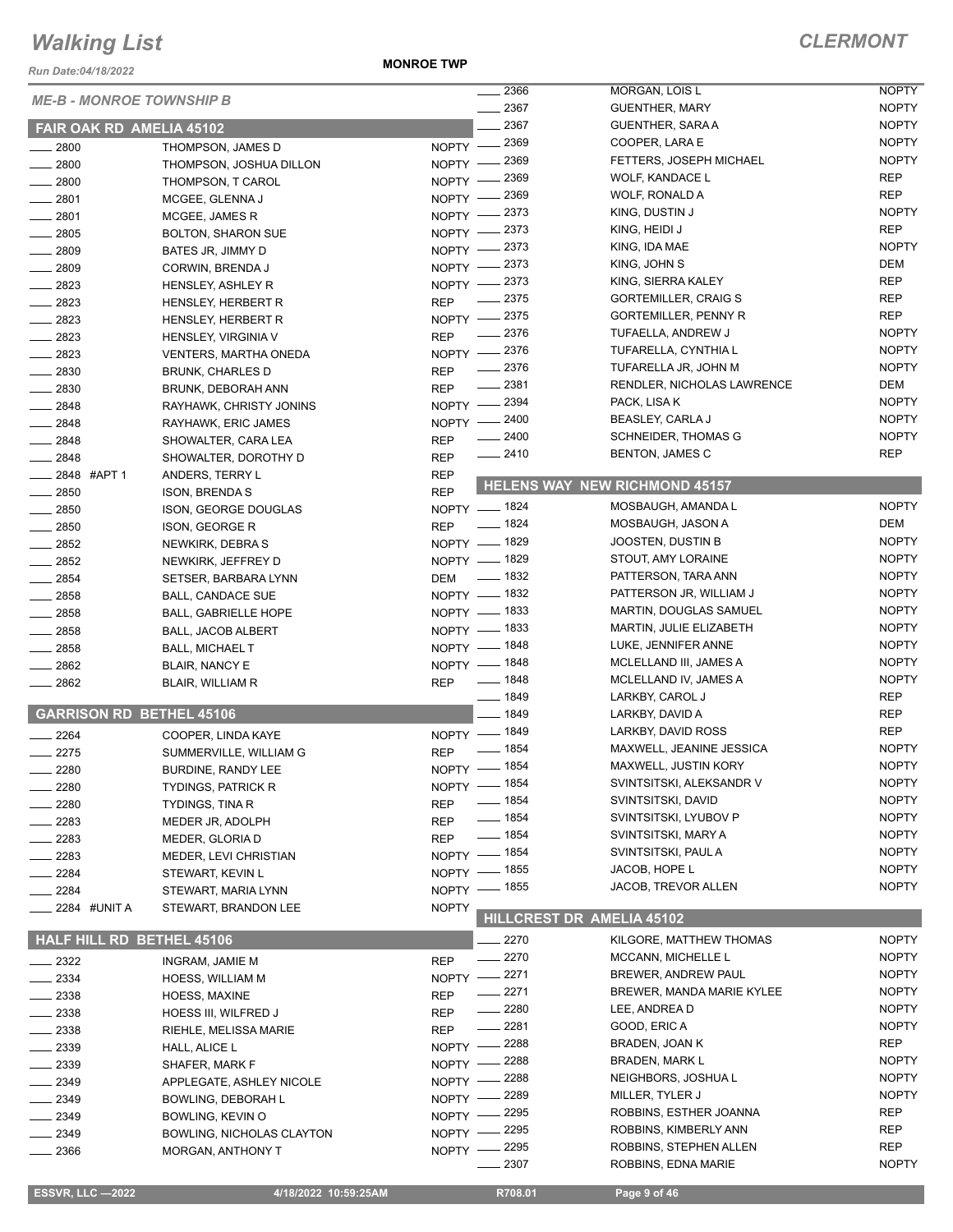*Run Date:04/18/2022*

#### **MONROE TWP**

#### *CLERMONT*

| NUII DAIC.VY IO/ZUZZ            |                                                 |              |                                      |                                                    |                              |
|---------------------------------|-------------------------------------------------|--------------|--------------------------------------|----------------------------------------------------|------------------------------|
| <b>ME-B - MONROE TOWNSHIP B</b> |                                                 |              | $\frac{1}{2}$ 44<br>$\frac{1}{2}$ 47 | SULLIVAN, SANDRA M<br>SALLEE, MAUREEN T            | <b>NOPTY</b><br><b>NOPTY</b> |
| HILLCREST DR AMELIA 45102       |                                                 |              | $-49$                                | BRYANT, JERRY W                                    | <b>NOPTY</b>                 |
| $-2307$                         | THOMPSON, JESSE C                               | NOPTY __ 49  |                                      | BRYANT, SHANNON S                                  | <b>NOPTY</b>                 |
| $\frac{1}{2318}$                | MUSGRAVE, LEON                                  | DEM          |                                      |                                                    |                              |
| $\frac{1}{2}$ 2318              | VERDIN, MARY J                                  | <b>DEM</b>   |                                      | <b>HULINGTON RD BETHEL 45106</b>                   |                              |
| 2318                            | <b>VERDIN, MARYLIN LOUISE</b>                   | <b>DEM</b>   | 2250                                 | BOONE, GREGORY A                                   | DEM                          |
| $=$ 2322 #UNIT 1                | VANDERMOLEN, DARRELL J                          | <b>NOPTY</b> | 2250                                 | BOONE, SANDRA L                                    | DEM                          |
| _ 2322 #UNIT 1                  | VANDERMOLEN, DEANNA F                           | <b>NOPTY</b> | 2260                                 | MUNGAN, BRIAN D                                    | <b>NOPTY</b>                 |
| $-2322$ #APT 1                  | HANSON, KRISTINA LYNN                           | <b>NOPTY</b> | 2260                                 | MUNGAN, CARSON RILEY                               | <b>NOPTY</b>                 |
| $-2324$                         | FIELDS, BOBBY C                                 | <b>REP</b>   | 2260                                 | MUNGAN, RACHEL A                                   | <b>NOPTY</b>                 |
| $-2324$                         | FIELDS, CASSANDRA ODESSA                        | <b>NOPTY</b> | 2265                                 | MIZE, CHRISTOPHER D                                | <b>REP</b>                   |
| $\frac{1}{2}$ 2324              | FIELDS, CHRIS C                                 | <b>NOPTY</b> | 2265                                 | MIZE, NAOMI IREE                                   | <b>REP</b>                   |
| $\frac{1}{2}$ 2324              | FIELDS, KAREN A                                 | <b>REP</b>   | 2273                                 | <b>WALTERS, CAROL LOUISE</b>                       | <b>NOPTY</b>                 |
| $\frac{2328}{2}$                | MCGRADY, BARRY LEE                              | <b>NOPTY</b> | 2273                                 | <b>WALTERS, DALE</b>                               | <b>NOPTY</b>                 |
| $-2328$                         | MCGRADY, LINDA JO                               | <b>NOPTY</b> | 2289                                 | <b>BALCOM, BENJAMIN TYLER</b>                      | <b>NOPTY</b>                 |
| 2328                            | SIEGEL, JESSICA MARIE                           | <b>NOPTY</b> | $\frac{1}{2289}$                     | BALCOM, LINDA Y                                    | <b>NOPTY</b>                 |
|                                 | <b>HILLTOP CT NEW RICHMOND 45157</b>            |              | 2290                                 | CAMPBELL JR, ROBERT E                              | <b>NOPTY</b>                 |
|                                 |                                                 |              | 2291                                 | FREIMUTH, WILLIAM G                                | <b>NOPTY</b>                 |
| $-2710$                         | SUEDHOF, LINDA S                                |              | NOPTY __ 2291                        | KENNEDY, BARBARA H                                 | <b>REP</b>                   |
| $-2711$                         | MC COON, NICOLE M                               |              | NOPTY __ 2291                        | <b>KENNEDY, JAMES G</b>                            | <b>REP</b>                   |
| $-2711$                         | MCCOON, MICHAEL CHARLES                         |              | NOPTY __ 2292                        | DOXSEY, MARGARET CHRISTINE                         | <b>NOPTY</b>                 |
| $-2711$                         | SUTTLE, JEFFREY M                               | <b>REP</b>   | $-2297$                              | VOGT, ALEXIS R                                     | <b>NOPTY</b>                 |
| $-2713$<br>$-2713$              | BRANDSTETTER, JANET MARISA<br>KIRKENDALL, KEVIN | NOPTY _      | 2297<br>NOPTY __ 2297                | VOGT, CANDICE R                                    | <b>NOPTY</b>                 |
| $-2713$                         | MILLER, JOYCE E                                 |              | NOPTY __ 2298                        | <b>VOGT, ERIC RUSSELL</b>                          | <b>NOPTY</b>                 |
| $-2714$                         | DELLER, MELISSA G                               |              | NOPTY __ 2298                        | BOTA, CHRISTOPHER LASZLO<br>BOTA, LAUREN ASHLEY    | <b>REP</b><br><b>REP</b>     |
| $-2715$                         | GATES, BRIDGET RAELYNN                          |              | NOPTY __ 2301                        | KIDD, JESSICA L                                    | DEM                          |
| $-2715$                         | MAHLENKAMP, JOSEPH E                            |              | NOPTY __ 2301                        | MORO, TONY JAMES                                   | DEM                          |
|                                 |                                                 |              |                                      |                                                    |                              |
|                                 | HONEYSUCKLE DR AMELIA 45102                     |              |                                      | <b>LAUREL LINDALE RD NEW RICHMOND 45157</b>        |                              |
| $-1$                            | CHANEY, WYATT R BROOKS                          |              | NOPTY __ 2557                        | HIGBEE, CLARA E                                    | <b>NOPTY</b>                 |
| $\frac{1}{2}$                   | DANIEL, CONNIE J                                |              | NOPTY __ 2557                        | HIGBEE, GARY EDWARD                                | <b>NOPTY</b>                 |
| $\equiv$ 3                      | DEATLEY, LYNN A                                 |              | NOPTY __ 2557                        | HIGBEE, MARY J                                     | <b>NOPTY</b>                 |
| $\frac{1}{2}$                   | DEATLEY, ROBERT D                               | <b>NOPTY</b> | 2560                                 | <b>MATHIS, ARTHUR L</b>                            | <b>NOPTY</b>                 |
| $-5$                            | DREW, EMILY KYRA                                |              | NOPTY __ 2584                        | ROOT, DAN J                                        | <b>NOPTY</b>                 |
| $-5$                            | DREW, KYRA J                                    |              | NOPTY __ 2584                        | ROOT, DEREK A                                      | <b>NOPTY</b>                 |
| $-6$                            | ALLEN, MICHAEL M                                | NOPTY ___    | 2584                                 | ROOT, ESTHER R                                     | <b>NOPTY</b>                 |
| $-6$                            | PROCTOR, DANIEL JAMES<br>LEWIS, CYNTHIA L       | <b>REP</b>   | NOPTY __ 2610                        | <b>WERNKE, MONICA KAYE</b>                         | <b>NOPTY</b>                 |
| $-7$<br>$-9$                    | STOCKTON, SANDRA L                              |              | $-2610$<br>NOPTY __ 2614             | WERNKE, RANDALL J                                  | <b>NOPTY</b>                 |
| $\frac{1}{10}$                  | RICHTER, EFFIE J                                |              | NOPTY __ 2616                        | NELSON, BRAD M                                     | <b>NOPTY</b>                 |
| $\frac{1}{2}$ 10                | RICHTER, JAMES R                                |              | NOPTY __ 2616                        | BAKER, DARRELL ANTHONY<br><b>BAKER, ERIN DSHAY</b> | <b>NOPTY</b><br><b>NOPTY</b> |
| $\frac{1}{2}$ 10                | RICHTER JR, JAMES RUSSELL                       |              | NOPTY __ 2626                        | LANG, ALEXANDRA LYNN                               | <b>NOPTY</b>                 |
| $\frac{1}{2}$ 10                | SPRY SR, ROBERT L                               | NOPTY ___    | 2626                                 | LANG, HANNAH MAE                                   | <b>NOPTY</b>                 |
| $-17$                           | GILLIAM, LINDA L                                |              | NOPTY __ 2626                        | LANG JR, MATTHEW                                   | <b>NOPTY</b>                 |
| $-20$                           | NORDYKE, JAMES F                                |              | NOPTY __ 2626                        | LANG, TAMALA L                                     | <b>NOPTY</b>                 |
| $\frac{1}{27}$                  | SUMMERS, PAUL A                                 |              | NOPTY __ 2655                        | PASCUZZI, ANTHONY PAUL                             | <b>NOPTY</b>                 |
| $\_\_$ 29                       | DARRELL, AMBER KAY                              |              | NOPTY ____ 2655                      | ROBINSON STOUDER, NICOLE R                         | <b>NOPTY</b>                 |
| $\_\_$ 29                       | SHADOWEN, CASSANDRA CHRISTINA                   |              | NOPTY __ 2660                        | GILLESPIE, CYNTHIA A                               | REP                          |
| $\frac{1}{2}$ 30                | HUDSON, ROBERT WILLIAM                          |              | NOPTY __ 2660                        | GILLESPIE, JOHN D                                  | REP                          |
| $-34$                           | KUHLMANN, TINA                                  |              | NOPTY __ 2666                        | DEWAR JR, FRANKLIN R                               | REP                          |
| $\frac{1}{2}$ 35                | ARNOLD, HALIDA HATIC                            |              | NOPTY __ 2666                        | DEWAR, LINDA M                                     | REP                          |
| $\frac{1}{2}$ 35                | <b>CLIFTON, FATIMA H</b>                        | DEM          | $-2671$                              | LOHRER, LINDA ANN                                  | <b>REP</b>                   |
| $\frac{1}{2}$ 37                | JACKSON, MARGARET JEAN                          |              | NOPTY __ 2671                        | LOHRER, MARK J                                     | <b>NOPTY</b>                 |
| $\frac{1}{2}$ 37                | LOVE III, SAMUEL EDWARD                         |              | NOPTY __ 2671                        | MARTELLA, ALANNA MARIE                             | <b>NOPTY</b>                 |
| $-38$                           | <b>BARBER, KEITH EUGENE</b>                     |              | NOPTY __ 2690                        | VICTOR, JOSEPH E                                   | DEM                          |
| $-38$ #APT 38                   | BARBER, PENNY LYNN                              |              | NOPTY __ 2690                        | VICTOR, MARY KAY                                   | DEM                          |
| $-40$                           | LINDSEY, VONDA M                                |              | NOPTY __ 2710                        | FONDELIER, DAVID J                                 | REP                          |
| $-40$                           | MARGARET, FAWN                                  |              | NOPTY __ 2710                        | FONDELIER, DEBBIE L                                | REP                          |
| $-42$                           | DAY, DAVID ALAN                                 |              | NOPTY __ 2712                        | OWENS, ANNE T                                      | DEM                          |
| —— 43 #APT A                    | PIERSON, CHERYLA                                |              | NOPTY __ 2712                        | OWENS, MICHAEL STEVEN                              | <b>REP</b>                   |
| $\frac{1}{2}$ 44                | HICKS, SHIRLEY M                                | <b>NOPTY</b> |                                      |                                                    |                              |

 **ESSVR, LLC —2022 4/18/2022 10:59:25AM R708.01 Page 10 of 46**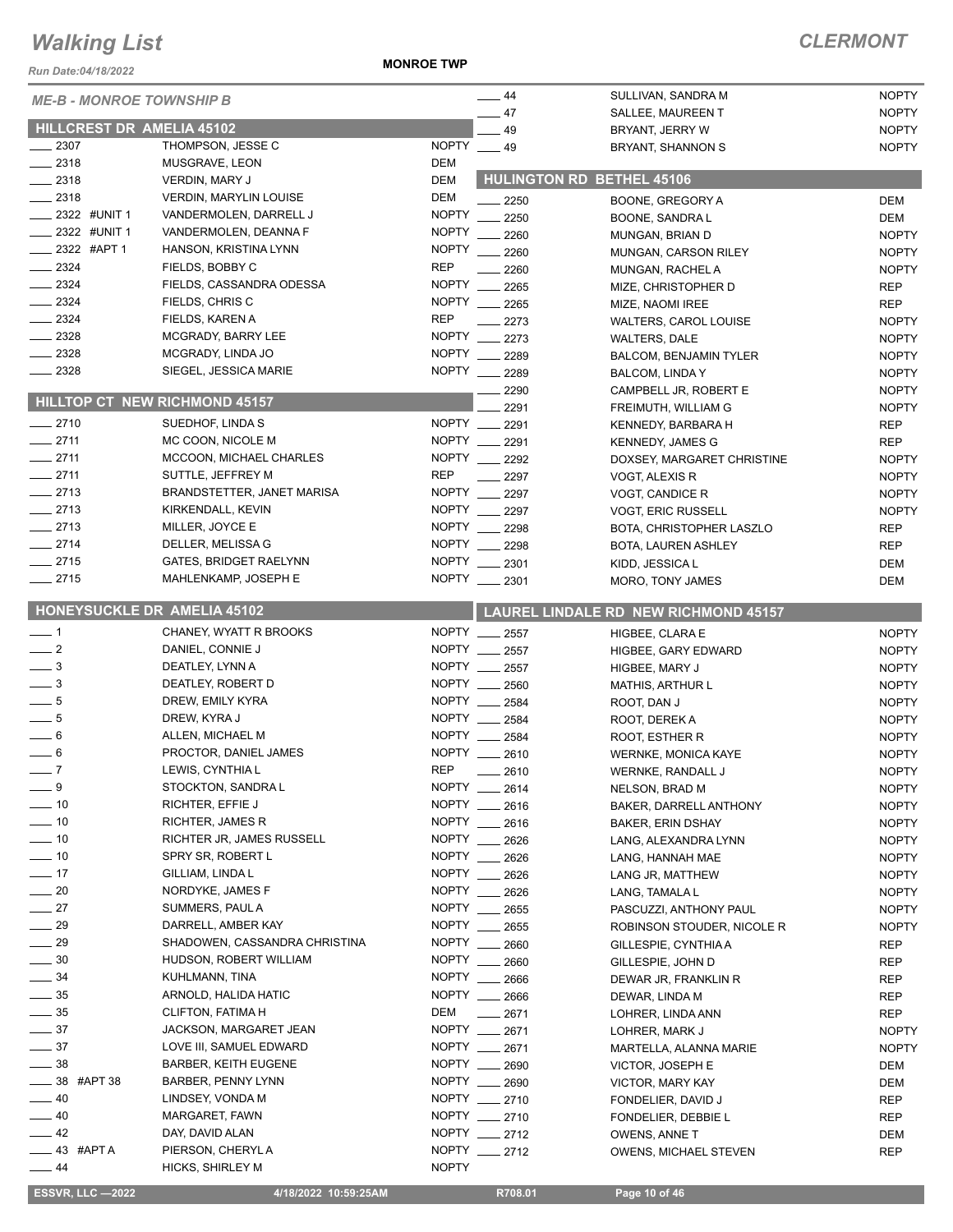*Run Date:04/18/2022*

**MONROE TWP**

| <b>ME-B - MONROE TOWNSHIP B</b> |                                      | $\frac{1}{2}$ 1954                                                                                                                                                                                                                                     | DEMPSEY, ELIZABETH H                             | <b>NOPTY</b> |
|---------------------------------|--------------------------------------|--------------------------------------------------------------------------------------------------------------------------------------------------------------------------------------------------------------------------------------------------------|--------------------------------------------------|--------------|
|                                 |                                      | $- 1954$                                                                                                                                                                                                                                               | PAYNE, BLAKE CHRISTIAN                           | <b>NOPTY</b> |
|                                 | LAUREL LINDALE RD NEW RICHMOND 45157 | $-1956$                                                                                                                                                                                                                                                | SCHUTTE, ENA F                                   | <b>NOPTY</b> |
| $-2716$                         | <b>BURT, CHRISTOPHER MICHAEL</b>     | NOPTY __ 1957                                                                                                                                                                                                                                          | GIBBS, KEITH E                                   | <b>NOPTY</b> |
| $-2716$                         | <b>BURT, VICKI SUE</b>               | NOPTY __ 1957                                                                                                                                                                                                                                          | JOWERS, DEBRAS                                   | <b>NOPTY</b> |
| $-2718$                         | PIRRO, JOHN                          | $- 1957$<br>REP                                                                                                                                                                                                                                        | WOODRUFF, BRYAN GUY                              | <b>NOPTY</b> |
| $-2718$                         | PIRRO, LEAA                          | $\frac{1}{2}$ 1957<br>DEM                                                                                                                                                                                                                              | WOODRUFF, KRISTINA                               | <b>NOPTY</b> |
| $-2719$                         | DODSON, DALE M                       | NOPTY __ 1958                                                                                                                                                                                                                                          | WADDELL, STEPHEN DOUGLAS                         | <b>NOPTY</b> |
| $-2739$                         | FOSTER, ADAM J                       | NOPTY __ 1960                                                                                                                                                                                                                                          | HOLT, KAREN K                                    | REP          |
| $-2739$                         | MOFFORD, DIANE M                     | <b>REP</b><br>$\equiv$ 1963                                                                                                                                                                                                                            | MILLER JR, WILLIAM F                             | <b>NOPTY</b> |
| $-2750$                         | CARTER, ELLA NICOAL                  | <b>REP</b><br>$- 1964$                                                                                                                                                                                                                                 | GILDENBLATT, PHILLIP M                           | <b>NOPTY</b> |
| $-2750$                         | CARTER, JAMES A                      | NOPTY __ 1964                                                                                                                                                                                                                                          | WALLACE, JOSEPH H                                | <b>NOPTY</b> |
| $-2757$                         | MCVAY, TAYLOR M                      | NOPTY __ 1964                                                                                                                                                                                                                                          | <b>WALLACE, MICHELLE L</b>                       | <b>NOPTY</b> |
| $-2757$                         | NEIHEISEL, FRED B                    | _____ 1965<br>DEM                                                                                                                                                                                                                                      | OHMER, SCOTT A                                   | <b>NOPTY</b> |
| ___ 2757 #UNIT 1                | <b>BREWER, BRUCE A</b>               | NOPTY __ 1970                                                                                                                                                                                                                                          | WENKER, JAMES M                                  | <b>NOPTY</b> |
| $-2760$                         | MAHAFFEY, GENE R                     | REP<br>$- 1970$                                                                                                                                                                                                                                        | WENKER, JOYCE A                                  | <b>NOPTY</b> |
| $-2760$                         | MAHAFFEY, MARY E                     | REP<br>$- 1970$                                                                                                                                                                                                                                        | <b>WENKER, MATTHEW FRANCIS</b>                   | <b>NOPTY</b> |
| $-2760$                         |                                      | NOPTY __ 1971                                                                                                                                                                                                                                          |                                                  | REP          |
|                                 | MULLEN, TAMMY LYNN                   | NOPTY __ 1974                                                                                                                                                                                                                                          | WIBBELS II, DONALD B                             |              |
| $\frac{2777}{2}$                | WOLF, ELIZABETH D                    |                                                                                                                                                                                                                                                        | DALPIAZ, AMY CHRISTINE                           | <b>NOPTY</b> |
| $-2777$                         | <b>WOLF, SOREN JAMES</b>             | NOPTY __ 1974                                                                                                                                                                                                                                          | WENKER, CRYSTAL AMARAE                           | <b>NOPTY</b> |
| $-2836$                         | POWERS, JENNIFER R                   | NOPTY __ 2021                                                                                                                                                                                                                                          | LUKER, ERIN MARIE                                | <b>NOPTY</b> |
| $-2836$                         | POWERS JR, LARRY L                   | NOPTY __ 2021                                                                                                                                                                                                                                          | LUKER, TRAVIS WESTCOTT ALLEN                     | <b>NOPTY</b> |
| $\frac{1}{2836}$                | STOLBA, CYNTHIA ELEANOR              | NOPTY __ 2026                                                                                                                                                                                                                                          | DONHAM, DOUGLAS P                                | REP          |
|                                 |                                      | _ 2045                                                                                                                                                                                                                                                 | MINERVINI, DANIEL                                | <b>NOPTY</b> |
|                                 | LINDALE NICHOLSVILLE RD AMELIA 45102 | 2045                                                                                                                                                                                                                                                   | MINERVINI, KEITH                                 | <b>NOPTY</b> |
| $- 1761$                        | LAVELY, SHEENA M                     | NOPTY - 2050                                                                                                                                                                                                                                           | RILEY, BRANDI NICOLE                             | <b>NOPTY</b> |
| $- 1761$                        | POWERS, BRIAN D                      | NOPTY - 2050                                                                                                                                                                                                                                           | RILEY, KAREN BACON                               | <b>NOPTY</b> |
| $- 1779$                        | DEATON, EMILY MARIE                  | NOPTY __ 2088                                                                                                                                                                                                                                          | STARK, JANA CHRISTINE                            | <b>NOPTY</b> |
| $- 1805$                        | <b>BOSWELL, LAUREN K</b>             | REP __ 2088                                                                                                                                                                                                                                            | STARK, NATHAN C                                  | <b>NOPTY</b> |
| $- 1813$                        | GATCH, CARA ELAINE                   | NOPTY -2116                                                                                                                                                                                                                                            | NAEGELE, DENNIS J                                | REP          |
| $- 1813$                        | <b>GATCH, ERIN E</b>                 | NOPTY __ 2116                                                                                                                                                                                                                                          | NAEGELE, JOSEPH A                                | DEM          |
| $- 1813$                        | GATCH, KELLY N                       | NOPTY __ 2116                                                                                                                                                                                                                                          | NAEGELE, PHILIP W                                | <b>NOPTY</b> |
| $- 1813$                        | <b>GATCH, M ELAINE</b>               | NOPTY __ 2116                                                                                                                                                                                                                                          | NAEGELE, REBECCA SUE                             | DEM          |
| $- 1813$                        | <b>GATCH, MARK E</b>                 | NOPTY __ 2118                                                                                                                                                                                                                                          | PAROZ, RACHAEL GRACE                             | <b>NOPTY</b> |
| $- 1821$                        | MARLOW, CHERYLANNE DAWN              | NOPTY __ 2150                                                                                                                                                                                                                                          | CORBIN, GARRET NATHANIEL                         | <b>NOPTY</b> |
| $- 1848$                        | ASH JR, WILLIAM LYNN                 | NOPTY -2150                                                                                                                                                                                                                                            | CORBIN, MELINDA K                                | REP          |
| $- 1848$                        | KNOLLMAN, ANDREW M                   | NOPTY __ 2150                                                                                                                                                                                                                                          | CORBIN, TONY                                     | <b>REP</b>   |
| $- 1848$                        | KNOLLMAN, HEATHER DANIELE            | NOPTY - 2160                                                                                                                                                                                                                                           | <b>HOESS, BARBARA LEIGH</b>                      | REP          |
| $- 1848$                        | LOYD, TYLER P                        | NOPTY __ 2160                                                                                                                                                                                                                                          | HOESS, TIMOTHY L                                 | <b>REP</b>   |
| $- 1852$                        | RINGHAND, LINDSEY MARIE              | $-2160$<br><b>REP</b>                                                                                                                                                                                                                                  | MCCOY, LOGAN WAYNE                               | <b>NOPTY</b> |
| 1852                            | RINGHAND, ROBERT L                   | <b>REP</b><br>- 2173                                                                                                                                                                                                                                   | <b>GRIES, NATHAN OWEN</b>                        | <b>NOPTY</b> |
|                                 |                                      | <u>and the state of the state of the state of the state of the state of the state of the state of the state of the state of the state of the state of the state of the state of the state of the state of the state of the state</u><br>$-2187$<br>REP | RECTOR, JOY L                                    | <b>NOPTY</b> |
| $- 1867$                        | PARKER, CAMERON M                    |                                                                                                                                                                                                                                                        |                                                  | <b>NOPTY</b> |
| $- 1886$                        | NICHOLS, LAUREN ELIZABETH            | $\frac{1}{2187}$<br>DEM                                                                                                                                                                                                                                | RECTOR, TIMOTHY L                                |              |
| $- 1911$                        | BURNS JR, JOHN CHARLES               | NOPTY __ 2188                                                                                                                                                                                                                                          | PAROZ, LOGAN GERARD                              | <b>NOPTY</b> |
| $- 1911$                        | BURNS, TREVA LA VONNE                | NOPTY __ 2199                                                                                                                                                                                                                                          | ROMERO FLORES, RAY JORDIN                        | <b>NOPTY</b> |
| $- 1911$                        | HOULE, ALANA CHERIE                  | NOPTY -2201                                                                                                                                                                                                                                            | JONES, TROY R                                    | <b>NOPTY</b> |
| <u>—</u> 1930                   | STEIGERWALD, JOSHUA J                | NOPTY 2225                                                                                                                                                                                                                                             | BOWMAN, TIFFANY ANN                              | <b>NOPTY</b> |
| $\frac{1}{2}$ 1930              | STIEGERWALD, SUMMER PATSY            | NOPTY __ 2225                                                                                                                                                                                                                                          | COLLINS, SHAWN A                                 | DEM          |
| $- 1938$                        | CARTER, NORMA GAIL                   | NOPTY __ 2226                                                                                                                                                                                                                                          | SNIDER, JIMMY D                                  | REP          |
| $\frac{1}{2}$ 1938              | CARTER, VICTOR T                     | NOPTY -2226                                                                                                                                                                                                                                            | SNIDER, NANCY ANN                                | <b>NOPTY</b> |
| $- 1938$                        | SLYE, HEATHER FAYE                   | NOPTY -2239                                                                                                                                                                                                                                            | HARVEY JR, BARRY DEAN                            | <b>NOPTY</b> |
| $- 1940$                        | LAYMAN, TAMI R                       | NOPTY __ 2239                                                                                                                                                                                                                                          | HARVEY, HOLLY LYN                                | REP          |
| $- 1940$                        | MULLER, ADAM R                       | NOPTY -2278                                                                                                                                                                                                                                            | DAVIS, SUSAN ANN                                 | <b>NOPTY</b> |
| $- 1940$                        | RENSHAW, SCOTT SHERWOOD              | <b>NOPTY</b>                                                                                                                                                                                                                                           |                                                  |              |
| $- 1940$                        | YORK, STEWART RUSSELL                |                                                                                                                                                                                                                                                        | NOPTY LINDALE NICHOLSVILLE RD NEW RICHMOND 45157 |              |
| $- 1946$                        | DEMPSEY, DONNA RAE                   | NOPTY __ 1758                                                                                                                                                                                                                                          | MINEER, ANTHONY SCOTT                            | <b>NOPTY</b> |
| $- 1946$                        | DEMPSEY, JERRY                       | <b>REP</b><br>$\frac{1}{2}$ 1758                                                                                                                                                                                                                       | MINEER, CHRISTINE IRENE                          | <b>NOPTY</b> |
| $\frac{1}{2}$ 1948              | SIMMONS, MARY ANN                    | NOPTY __ 1758                                                                                                                                                                                                                                          | <b>WRIGHT, BARRY F</b>                           | <b>NOPTY</b> |
| ___ 1948 #APT 1                 | LAUB, CONNIE M                       | NOPTY __ 1772                                                                                                                                                                                                                                          | BARTLEY, JAMES H                                 | <b>NOPTY</b> |
| ____ 1948 #UNIT 1               | <b>GARITSON, ANNA M</b>              | NOPTY __ 1772                                                                                                                                                                                                                                          | BEIDEN, HEATHER MARIE                            | <b>NOPTY</b> |
| $\frac{1}{2}$ 1951              | DEMPSEY, CAROL A                     | $- 1772$<br>REP                                                                                                                                                                                                                                        | BRADFORD, AARON RICHARD                          | <b>NOPTY</b> |
| $- 1951$                        | DEMPSEY JR, HENRY                    | $- 1776$<br>REP                                                                                                                                                                                                                                        | CLOSSER, JOSHUA TYLER                            | <b>NOPTY</b> |
| $\frac{1}{2}$ 1952              | DAMERON, BARBARA S                   | $- 1782$<br>DEM                                                                                                                                                                                                                                        | SMITH, CHRISTOPHER M                             | <b>NOPTY</b> |
|                                 |                                      |                                                                                                                                                                                                                                                        |                                                  |              |

 **ESSVR, LLC —2022 4/18/2022 10:59:25AM R708.01 Page 11 of 46**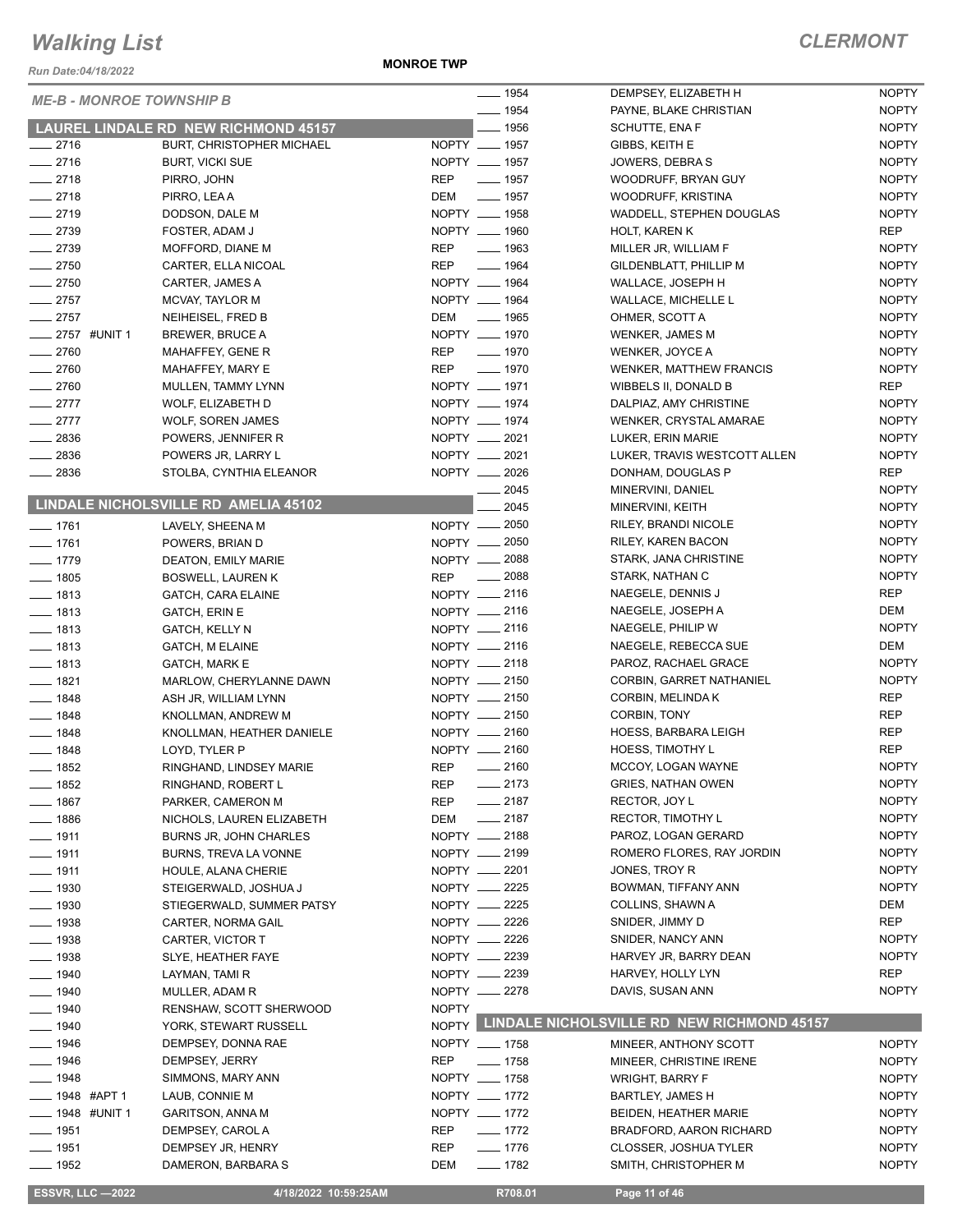**MONROE TWP**

| Run Date:04/18/2022                |                                                       |                              |                |
|------------------------------------|-------------------------------------------------------|------------------------------|----------------|
| <b>ME-B - MONROE TOWNSHIP B</b>    |                                                       |                              | 58             |
|                                    |                                                       |                              | 59<br>— 62     |
|                                    | LINDALE NICHOLSVILLE RD NEW RICHMOND 45157            |                              |                |
| $-1788$                            | NUTGRASS, ANDREW C                                    | NOPTY $-62$<br>NOPTY $-67$   |                |
| $-1788$                            | NUTGRASS, JEAN ANNE                                   |                              | $-67$          |
| — 1808 #UNIT 1<br>$-$ 1808 #UNIT 1 | PANGALLO, LINDSEY MARIE<br>PANGALLO, NICHOLAS CHARLES | $N$ OPTY $-$<br>NOPTY -      | — 68           |
| $=$ 1867 $\,$                      | PARKER, ADAM DAVID                                    | NOPTY - 70                   |                |
| — 1867                             | PARKER, CAREY B                                       | REP                          | $-80$          |
| $-1867$                            | PARKER, SYDNEY ELAINE                                 | REP                          | $\_\_80$       |
|                                    |                                                       |                              | $\equiv$ 80    |
| <b>MAIN ST BETHEL 45106</b>        |                                                       |                              | __ 81          |
| $-2225$                            | VANVELZEL, MORGAN                                     | NOPTY -81                    |                |
| $= 2230$                           | BELL, AMY M                                           | <b>NOPTY</b>                 | - 83           |
| $=2230$                            | <b>BELL, HALEY MARIE</b>                              | <b>NOPTY</b>                 | - 84<br>$-85$  |
|                                    | ROLLING ACRES DR AMELIA 45102                         |                              | $=$ 85         |
| $\sim$ 2300                        | MCGRADY, LARRY D                                      | <b>NOPTY</b>                 | - 85           |
| $-2301$                            | <b>CENTERS, DIANA MAE</b>                             | <b>NOPTY</b>                 | - 88           |
| $-2303$                            | <b>CENTERS, JAMES M</b>                               | <b>NOPTY</b>                 | - 88           |
| $-2304$                            | KALLAY, TINA ANN                                      | <b>NOPTY</b>                 | - 89           |
| $= 2305$                           | MCCALL, ALLAN R                                       | <b>NOPTY</b>                 | - 89           |
| $=2305$                            | MCCALL, BETTY J                                       | <b>NOPTY</b>                 | _ 92           |
| $-2305$                            | MCCALL, CALVIN RAY                                    | <b>NOPTY</b>                 | $= 92$         |
| $-2305$                            | STARK, KAITLYN ANN ELIZABETH                          | <b>NOPTY</b>                 | - 93           |
| $\equiv$ 2306                      | LEAGUE, CHARLENE HARRIS                               | <b>NOPTY</b>                 | - 93           |
| $-2307$                            | <b>GAGNON, MICHAEL J</b>                              | <b>NOPTY</b>                 | 94             |
| $\equiv$ 2307                      | <b>GAGNON, STEPHANIE LYNN</b>                         | <b>NOPTY</b>                 | 94<br>96       |
| $= 2309$                           | CAUDILL, GEORGE                                       | <b>NOPTY</b>                 | 97             |
| $-2320$                            | <b>WILLIAMSON, MICHAEL STEVE</b>                      | <b>NOPTY</b>                 | 98             |
|                                    | ROLLING HILLS DR NEW RICHMOND 45157                   |                              | 99             |
| $-1842$                            | FRYE, MELISSA                                         | <b>NOPTY</b>                 | - 99           |
| — 1842                             | WELLMAN SR, CHRISTOPHER JAMES                         | <b>NOPTY</b>                 | $-100$         |
| $-1846$                            | APPLEGATE, LISA ANN                                   | <b>NOPTY</b>                 | .100           |
| __ 1846                            | APPLEGATE, MICHAEL PAUL                               | <b>NOPTY</b>                 | $-102$         |
| $-1847$                            | FLAKE, NICHOLAS RICHARD                               | REP                          | $-104$<br>.104 |
| $-1847$                            | <b>MEEKER, SANDRA RENEE</b>                           | <b>NOPTY</b>                 | 106            |
| __ 1849                            | JAMES, ANGELA J                                       | <b>NOPTY</b>                 | _ 108          |
| - 1849                             | JAMES, JEFFREY W                                      | NOPTY                        | $-108$         |
| $=$ 1850                           | HILL, NICHOLAS A                                      | NOPTY                        | 108            |
| $- 1850$                           | MCINTOSH, CARRIE A                                    | NOPTY                        | . 109          |
| $-1850$                            | MCINTOSH, DEREK RICHARD                               | <b>NOPTY</b>                 | . 109          |
| $=$ 1851                           | <b>SCHLAKE, HELEN MILEE</b>                           | REP                          | . 109          |
| __ 1851<br>$-1851$                 | SCHLAKE, MICHAEL E<br>SCHLAKE, MICHAEL SCOTT          | REP<br><b>NOPTY</b>          | $-110$         |
| $-1852$                            | JOHNSON, KIMBERLY M                                   | DEM                          | 110            |
| $- 1854$                           | <b>HEDGE, DOUGLAS R</b>                               | <b>NOPTY</b>                 | 111            |
| __ 1858                            | <b>KESSLER, JETTA GREA</b>                            | <b>NOPTY</b>                 | 112            |
| $-1860$                            | <b>CLIFT, CARLEY SUE</b>                              | NOPTY                        | 116            |
| _ 1860                             | LAMBROS, JENNIFER SUE                                 | NOPTY                        | 116            |
| $-1861$                            | <b>BLACKBURN, BRENDA S</b>                            | <b>NOPTY</b>                 | 117            |
| $-1862$                            | PATTERSON, DARLA JEAN                                 | NOPTY                        | 118            |
| __ 1862                            | PATTERSON, THOMAS S                                   | <b>NOPTY</b>                 | 119<br>120     |
| SHADY LN AMELIA 45102              |                                                       |                              | $-121$         |
| $-56$                              |                                                       |                              | 121            |
| $-56$                              | MILLER, BRANDY LYNN                                   | NOPTY                        | 122            |
| $-57$                              | MILLER, RANDY                                         | <b>NOPTY</b><br><b>NOPTY</b> | 122            |
| $-57$                              | CARTER, LISA M<br>MASSENGILL, DENISE C                | DEM                          | 123            |
| $-57$                              | SEXTON JR, LAWRENCE COLLIS                            | DEM                          | 123            |
| _ 58                               | HANDEL, MICHAEL SCOTT                                 | DEM                          | 124            |
|                                    |                                                       |                              | 124            |

| 58  | HANDEL, STEPHANIE ANN           | <b>NOPTY</b> |
|-----|---------------------------------|--------------|
| 59  | OWENS, JUDY GAIL                | <b>NOPTY</b> |
| 62  | AMUNDSON, CARLA J               | <b>NOPTY</b> |
| 62  | AMUNDSON, RANDALL SHANE         | <b>NOPTY</b> |
| 67  | DENNISON, DARNELL T             | <b>NOPTY</b> |
| 67  | ROSEMIRE, LINDA REBECCA         | <b>NOPTY</b> |
| 68  | HAYSLIP, PENNY LEE              | <b>NOPTY</b> |
| 70  | JONES, TIFFANY ROSE             | <b>NOPTY</b> |
| 80  | FANCHER, DON EDWARD             | <b>NOPTY</b> |
| 80  | HENDERSON, ASHLEA DONYIEL       | <b>NOPTY</b> |
| 80  | HENDERSON JR. THOMAS DEAN       | <b>NOPTY</b> |
|     | <b>BURNS, ANITA L</b>           | <b>NOPTY</b> |
| 81  |                                 |              |
| 81  | <b>BURNS, GEORGE FRANKLIN</b>   | <b>NOPTY</b> |
| 83  | HALE, KATHLEEN MARIE            | <b>NOPTY</b> |
| 84  | EAKINS, TERRILL A               | <b>NOPTY</b> |
| 85  | <b>BENSON, BARBARA</b>          | <b>NOPTY</b> |
| 85  | DEERWESTER, DAVID C             | <b>NOPTY</b> |
| 85  | <b>GROVES, KAYLA MARIE</b>      | <b>NOPTY</b> |
| 88  | <b>CUMMINS, RHONDA MICHELLE</b> | <b>NOPTY</b> |
| 88  | YOUNG, TINA M                   | <b>NOPTY</b> |
| 89  | <b>BRADY, DENNIS MICHAEL</b>    | <b>NOPTY</b> |
| 89  | HEILMAN, HEATHER L              | <b>NOPTY</b> |
| 92  | <b>BRADFORD, THOMAS L</b>       | <b>NOPTY</b> |
| 92  | <b>CARRIER, PATRICIA L</b>      | <b>NOPTY</b> |
| 93  | <b>MUNCY, TAMMY L</b>           | <b>NOPTY</b> |
| 93  | MUNCY, WILLIAM TROY BRENTON     | <b>NOPTY</b> |
| 94  | REEVES, BRITTANY DANIELLE       | <b>NOPTY</b> |
| 94  | VANDEMARK, JAYDEN RAINE         | <b>NOPTY</b> |
| 96  | <b>BALKEMA, CIERA D</b>         | <b>NOPTY</b> |
| 97  | DEATON, SANDRA NICOLE           | <b>NOPTY</b> |
| 98  | WHITE, JOSEPHINE E              | <b>NOPTY</b> |
| 99  | WILSON, MARY R                  | <b>NOPTY</b> |
| 99  | <b>WILSON, MICHAEL DAVID</b>    | <b>NOPTY</b> |
| 100 | BAKER, BARBARA                  | <b>NOPTY</b> |
| 100 | <b>BAKER, ROBERT L</b>          | <b>NOPTY</b> |
| 102 | LEWIS, JAMES E                  | <b>NOPTY</b> |
|     | HIGGINBOTHAM, CORY BRANDON      | <b>NOPTY</b> |
| 104 | HIGGINBOTHAM, HUNTER DILLON     | <b>NOPTY</b> |
| 104 |                                 |              |
| 106 | MCCLURE, DEBORAH J              | <b>NOPTY</b> |
| 108 | EDER, BRIAN E                   | <b>REP</b>   |
| 108 | EDER, MELISSA EILEEN            | REP          |
| 108 | GASKINS, LORETTA A              | NOPTY        |
| 109 | SUTTER, NATHANAEL ALLEN         | NOPTY        |
| 109 | SWEET, DAVID K                  | <b>NOPTY</b> |
| 109 | <b>SWEET, LISA RENEE</b>        | <b>NOPTY</b> |
| 110 | <b>FORSEE SR, CHARLES I</b>     | <b>NOPTY</b> |
| 110 | FORSEE, LINDA RUTH              | NOPTY        |
| 111 | <b>MULLIS, STEVE CHARLES</b>    | REP          |
| 112 | BARNARD, BENNIE RAYMOND         | <b>NOPTY</b> |
| 116 | CAMPBELL, DONALD WAYNE          | <b>NOPTY</b> |
| 116 | CAMPBELL, ROENALDA              | <b>NOPTY</b> |
| 117 | MONOSKIE, KELLY JEAN            | NOPTY        |
| 118 | <b>WRIGHT, KIMBERLY JOYCE</b>   | <b>NOPTY</b> |
| 119 | CONN, BRANDON ROBERT            | <b>NOPTY</b> |
| 120 | <b>GUEDES, SHAUNA RENEE</b>     | NOPTY        |
| 121 | KEMP SR, ANDREW WILLIAM         | <b>NOPTY</b> |
| 121 | <b>KEMP, ROSEMARY B</b>         | <b>NOPTY</b> |
| 122 | CAMPBELL, DENISE KAY            | NOPTY        |
| 122 | CAMPBELL, JERRY A               | NOPTY        |
| 123 | SNIDER, DAVID M                 | NOPTY        |
| 123 | WILLS, BRANDELLYN ANN MARIE     | NOPTY        |
| 124 | <b>GRAVEL JR, GARY R</b>        | NOPTY        |
| 124 | SMITH, PAMELA L                 | DEM          |
|     |                                 |              |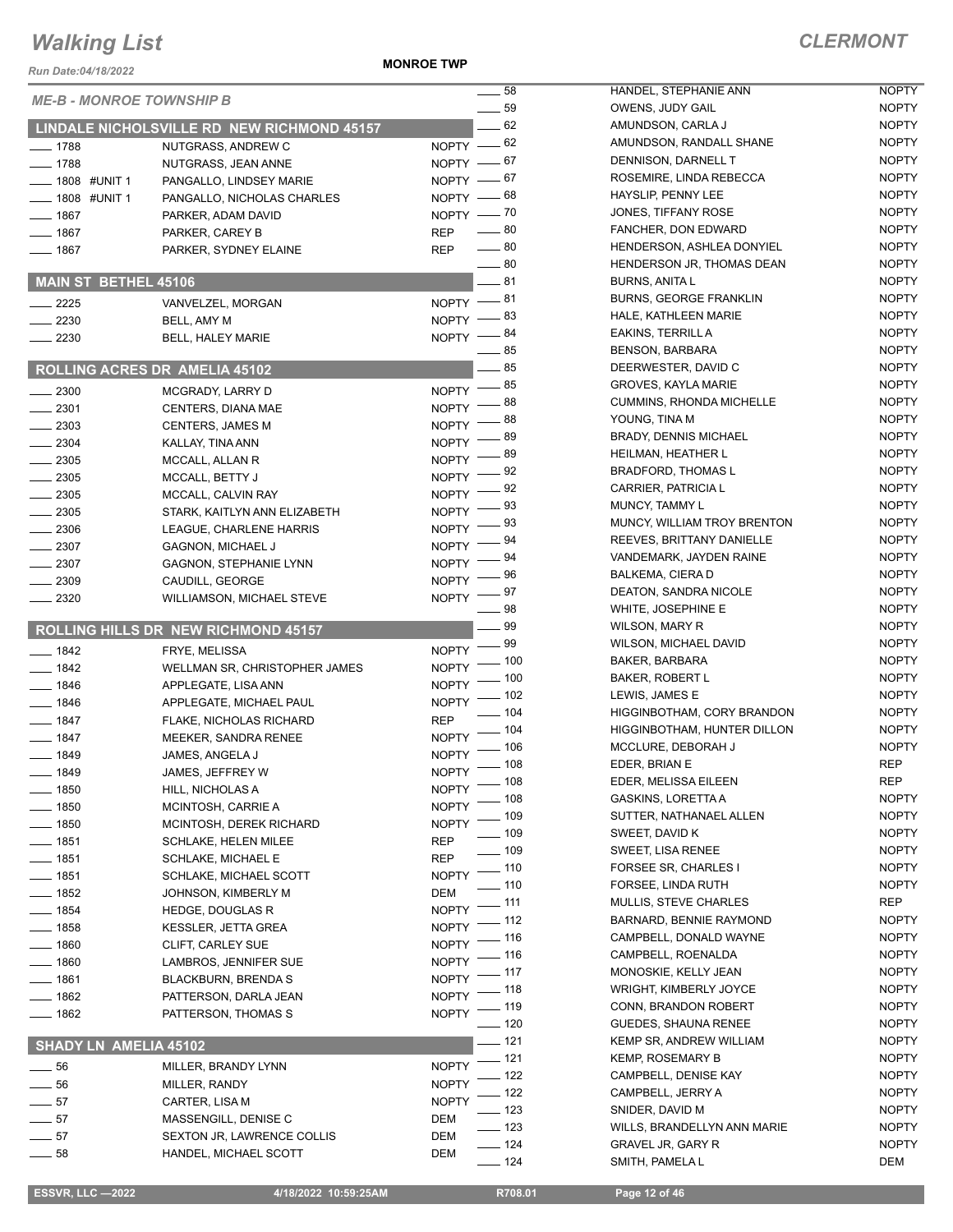*Run Date:04/18/2022*

**MONROE TWP**

| <b>KUILDAIG.04/10/ZUZZ</b>      |                                                         |              |                                                |                                               |                              |
|---------------------------------|---------------------------------------------------------|--------------|------------------------------------------------|-----------------------------------------------|------------------------------|
| <b>ME-B - MONROE TOWNSHIP B</b> |                                                         |              | $-2730$                                        | BACK, HAROLD W                                | <b>NOPTY</b>                 |
| <b>SHADY LN AMELIA 45102</b>    |                                                         |              | $-2730$                                        | WYLIE, LANDEN JEFFREY DEAN                    | <b>NOPTY</b>                 |
| $\frac{1}{2}$ 125               | FIGHTMASTER, DELORES J                                  | DEM          | __ 2730 #LOT 2<br>$2730$ #LOT 2                | <b>CRAIG, GEANNETTE R</b><br>CRAIG, WILLIAM H | <b>NOPTY</b><br><b>NOPTY</b> |
| $- 127$                         | MCGLOTHLIN, ROBERT P                                    | <b>NOPTY</b> | -2730 #LOT4                                    | GUTHRIE, MICHAEL JOSEPH                       | <b>NOPTY</b>                 |
| $\frac{1}{2}$ 128               | HENDERSON, RONALD H                                     | DEM          | ____ 2730 #LOT 8                               | RUTHERFORD, AMANDA RENAE                      | <b>NOPTY</b>                 |
| $\frac{1}{2}$ 129               | BOCKLAGE, JOAN ANN                                      | DEM          | ____ 2730 #LOT 9                               | WATKINS, ALEXANDER JAY                        | <b>NOPTY</b>                 |
| $\frac{1}{2}$ 132               | SEAL, HELEN E                                           |              | NOPTY __ 2730 #APT 86                          | SMITH, NATASHA MARIE                          | <b>NOPTY</b>                 |
| $\frac{1}{2}$ 132               | WHEELER, CASSANDRA A                                    | <b>NOPTY</b> | ___ 2730 #LOT 10                               | RUHSTALLER, DYLAN ANTHON                      | <b>NOPTY</b>                 |
| $\frac{1}{2}$ 134               | <b>FLAUGHER, TRAVIS A</b>                               |              | NOPTY __ 2730 #LOT 11                          | LEWIS, SYLVIA LEE                             | <b>NOPTY</b>                 |
|                                 |                                                         |              | ____ 2730 #LOT 13                              | MCNEILAN, CYNTHIA JUNE                        | <b>NOPTY</b>                 |
| SNIDER RD BETHEL 45106          |                                                         |              | 2730 #LOT 14                                   | <b>HODGES, MICHELLE LYNN</b>                  | <b>NOPTY</b>                 |
| $-2571$                         | CASE, MEGAN LEANN                                       |              | NOPTY __ 2730 #LOT 14                          | HODGES, NAOMI                                 | <b>NOPTY</b>                 |
| $\frac{1}{2582}$                | MCCRARY, LINDA R                                        |              | NOPTY __ 2730 #LOT 15                          | COLYER, LEAH A                                | <b>NOPTY</b>                 |
| $\frac{1}{2592}$                | MCMILLIN, ELIZABETH A                                   | <b>REP</b>   | -2730 #LOT 17                                  | <b>GRUBE, MICHAEL JARED</b>                   | <b>NOPTY</b>                 |
| $- 2600$                        | SAYLOR, BRIAN K                                         |              | NOPTY __ 2730 #LOT 17                          | <b>GRUBE, SHANNON CAROL</b>                   | <b>NOPTY</b>                 |
|                                 |                                                         |              | _ 2730 #LOT 17                                 | SEPULVEDA, BRANDON JAMES                      | <b>NOPTY</b>                 |
|                                 | <b>SOUTH BANTAM RD BETHEL 45106</b>                     |              | 2730 #LOT 17                                   | SEPULVEDA, CALEB ANTHONY                      | <b>NOPTY</b>                 |
| $-2776$                         | HANCOCK, THOMAS J                                       |              | NOPTY ____ 2730 #LOT 17                        | SEPULVEDA, JUSTIN TRAVIS                      | <b>NOPTY</b>                 |
| $-2779$                         | DOBBS, ROBERT G                                         |              | NOPTY __ 2730 #LOT 20                          | MARTHALER, SCOTT EDWARD                       | <b>NOPTY</b>                 |
| $-2780$                         | CRIDER, JESSICA ANN                                     |              | NOPTY __ 2730 #LOT 21                          | CULL, FRANCES J                               | <b>NOPTY</b>                 |
| $-2780$                         | CRIDER, SHEILA ANN                                      |              | NOPTY __ 2730 #LOT 21                          | CULL, VERNON L                                | <b>NOPTY</b>                 |
| $-2781$                         | FUGATE, BOYD                                            |              | NOPTY _____ 2730 #LOT 23                       | ROSS, HALEY RENEE                             | <b>NOPTY</b>                 |
| $-2781$                         | <b>FUGATE, FRANCES ELIZABETH</b>                        |              | NOPTY __ 2730 #LOT 24<br>NOPTY __ 2730 #LOT 26 | <b>BROOKS, DONNA SUE</b>                      | <b>NOPTY</b>                 |
| $-2781$                         | <b>FUGATE, LUCILLE M</b>                                |              | NOPTY ____ 2730 #LOT 26                        | VINCENT, STUART RAYMOND                       | <b>NOPTY</b>                 |
| $\frac{1}{2782}$<br>$-2782$     | SCHMIDT, BLAKE STEVEN                                   |              | NOPTY __ 2730 #LOT 27                          | VINCENT, WHITNEY M                            | <b>NOPTY</b><br><b>NOPTY</b> |
| $-2783$                         | <b>SCHMIDT, MARIAH KAITLIN</b><br>SCHAFFER, CHRISTINA L |              | NOPTY __ 2730 #LOT 27                          | KNIPPENBERG, THOMAS W                         | <b>NOPTY</b>                 |
| $-2783$                         | SCHAFFER, MARK A                                        |              | NOPTY ____ 2730 #LOT 29                        | SMITH, JENNIFER S<br><b>GRIFFITH, HOLLY D</b> | REP                          |
| $-2783$                         | SCHAFFER, PHYLLIS A                                     |              | NOPTY __ 2730 #LOT 30                          | BIEHN, JOSHUA PETER                           | <b>NOPTY</b>                 |
| $-2783$                         | SCHAFFER, RANDY G                                       |              | NOPTY __ 2730 #LOT 30                          | EISENMANN, AMANDA NICOLE                      | <b>NOPTY</b>                 |
| $\frac{1}{2783}$ #APTA          | SCHAFFER, RANDY C                                       |              | NOPTY __ 2730 #LOT 31                          | LOVETT, JOSHUA S                              | <b>NOPTY</b>                 |
| $\frac{1}{2783}$ #LOT B         | SCHAFFER, TIFFANY A                                     |              | NOPTY __ 2730 #LOT 32                          | TARTER, NANCY LYNN                            | <b>NOPTY</b>                 |
| $-2785$                         | SHANNON, CHRISTOPHER JAMES                              | REP          | $\frac{1}{2730}$ #LOT 33                       | YODER, JENNIFER ANN                           | <b>NOPTY</b>                 |
| $-2785$                         | SHANNON JR, RALPH B                                     | REP          | <b>EXELORE 2730 #LOT 34</b>                    | LAWSON, BRENDA SUE                            | <b>NOPTY</b>                 |
| $-2785$                         | SHANNON, TINA L                                         |              | NOPTY __ 2730 #LOT 34                          | THOMPSON, CHARLES KEITH                       | <b>NOPTY</b>                 |
| $-2789$                         | HICKS, JOHN P                                           |              | NOPTY __ 2730 #LOT 36                          | PANCAKE JR, BENJAMIN TRAVIS                   | <b>NOPTY</b>                 |
| $-2789$                         | HICKS, MICHELLE L                                       |              | NOPTY __ 2730 #LOT 36                          | PANCAKE, DEBRA JOY FAY                        | <b>NOPTY</b>                 |
| $-2789$                         | LOGAN, MEGAN RENEE                                      |              | NOPTY __ 2730 #LOT 36                          | PANCAKE, JUSTINA LYNN                         | <b>NOPTY</b>                 |
| $-2791$                         | <b>BUCHANAN, CHARLES G</b>                              |              | NOPTY __ 2730 #LOT 37                          | TROXELL, KAREN RENEE                          | <b>NOPTY</b>                 |
| ___ 2791                        | BUCHANAN, MARY N                                        |              | NOPTY __ 2730 #LOT 38                          | LATHAM, DIANNA                                | <b>NOPTY</b>                 |
| $-2807$                         | HUMEDAN, MOUNIR MICHAEL                                 |              | NOPTY ____ 2730 #LOT 40                        | BAIRD, RODNEY                                 | <b>NOPTY</b>                 |
| _ 2807                          | MARLOW, HALEY N                                         |              | NOPTY __ 2730 #LOT 40                          | SAXTON, JOLENE C                              | <b>NOPTY</b>                 |
| 2807                            | MARLOW, MATHIAS E                                       |              | NOPTY _____ 2730 #LOT 42                       | BURTON, ROBERT M                              | <b>NOPTY</b>                 |
| 2807                            | MARLOW, SUSAN LYNN                                      |              | NOPTY __ 2730 #LOT 42                          | MACK, JANET LEE                               | REP                          |
| STATE ROUTE 222 BETHEL 45106    |                                                         |              | ____ 2730 #LOT 44                              | <b>SEXTON, ROBERT E</b>                       | <b>NOPTY</b>                 |
|                                 |                                                         |              | 2730 #LOT 45                                   | BONEA, STORMY KAYE                            | <b>NOPTY</b>                 |
| 2620                            | THOMANN, CHRISTOPHER JOHN                               |              | NOPTY __ 2730 #LOT 45                          | HUGHES, JOSEPH WAYNE                          | <b>NOPTY</b><br><b>NOPTY</b> |
| __ 2641                         | HUGHES, BRENDA K                                        | DEM<br>REP   | $\frac{1}{2730}$ #LOT 48<br>-2730 #LOT 50      | CARR, JULIE ANN<br>CARPENTER, CHRISTINA L     | <b>NOPTY</b>                 |
| ____ 2641<br>____ 2658          | HUGHES, STEPHEN P<br><b>WELLMAN, BRENDA S</b>           | <b>REP</b>   | <b>EXECUTE:</b> 2730 #LOT 50                   | CARPENTER, KEVIN CHARLES                      | <b>NOPTY</b>                 |
| $\_\_2$ 2658                    | WELLMAN, DANIEL L                                       | <b>REP</b>   | <b>LEGGLE 2730 #LOT 53</b>                     | RITCHIE, BRANDIE N                            | <b>NOPTY</b>                 |
| $-2663$                         | HORACEK, ERIC A                                         |              | NOPTY __ 2730 #LOT 58                          | NEWMAN, MARY J                                | <b>NOPTY</b>                 |
| _ 2663                          | STAVNICHAYA, YULIA A                                    |              | NOPTY __ 2730 #LOT 58                          | <b>WILSON, TONY MICHAEL</b>                   | <b>NOPTY</b>                 |
| $-2672$                         | <b>KRETZER, ANNA M</b>                                  |              | NOPTY __ 2730 #LOT 62                          | BOTTO, GERALD D                               | <b>NOPTY</b>                 |
| __ 2674                         | MARSHALL III, CHARLES H                                 |              | NOPTY __ 2730 #LOT 63                          | HAUSTETTER, JAMES N                           | <b>NOPTY</b>                 |
| 2678                            | CORBETT, JUNE L                                         |              | NOPTY __ 2730 #LOT 63                          | HAUSTETTER, KATHLEEN S                        | <b>NOPTY</b>                 |
| 2680                            | JUSTICE, JENNIFER M                                     |              | NOPTY __ 2730 #LOT 65                          | BURNETT, KATRINA ANN                          | <b>NOPTY</b>                 |
| _ 2680                          | <b>JUSTICE, TRAVIS W</b>                                |              | NOPTY __ 2730 #LOT 66                          | TAYLOR, KATELYN CIERRA                        | <b>NOPTY</b>                 |
| __ 2686                         | KELLERMAN, ANNA ELISE                                   | <b>REP</b>   | -2730 #LOT 67                                  | KABLER, DANELLE                               | <b>NOPTY</b>                 |
| $=2686$                         | KELLERMAN, BRYCE JOSEPH                                 | <b>REP</b>   | <b>EXECUTE:</b> 2730 #LOT 69                   | TAYLOR, DAVID BRYAN                           | <b>NOPTY</b>                 |
| __ 2686                         | KELLERMAN, JOSEPH PATRICK                               | REP          |                                                | TAYLOR, SUZANNE E                             | <b>NOPTY</b>                 |
| $-2686$                         | KELLERMAN, LISA A                                       | <b>REP</b>   | -2730 #LOT 70                                  | HUGHES JR, STEPHEN MCARTHUR                   | <b>NOPTY</b>                 |
| <b>ESSVR, LLC -2022</b>         | 4/18/2022 10:59:25AM                                    |              | R708.01                                        | Page 13 of 46                                 |                              |
|                                 |                                                         |              |                                                |                                               |                              |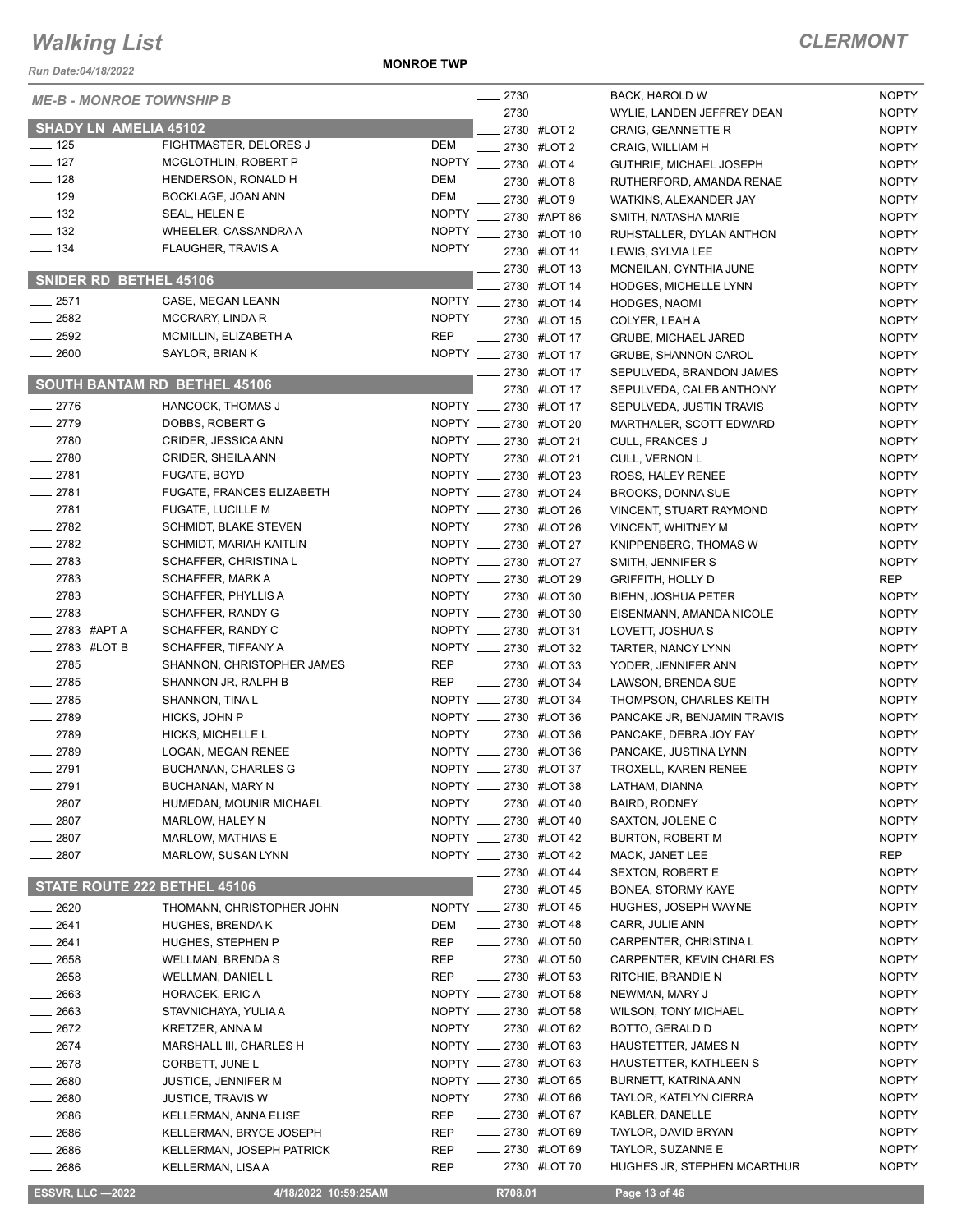*Run Date:04/18/2022*

**MONROE TWP**

| <b>ME-B - MONROE TOWNSHIP B</b> |                                            |              | $-2849$             | WILLIAMS, RANDALL E              | <b>REP</b>          |
|---------------------------------|--------------------------------------------|--------------|---------------------|----------------------------------|---------------------|
|                                 |                                            |              | 2858                | STILES, JANET MARIE              | <b>REP</b>          |
| STATE ROUTE 222 BETHEL 45106    |                                            |              | 2870                | COULTER, JANET                   | <b>NOPTY</b>        |
| <b>______ 2730 #LOT 73</b>      | LONGHOUSER, IOSHA K                        |              | NOPTY __ 2870       | HALL, RUBY SUNSHINE              | <b>NOPTY</b>        |
| <b>2730 #LOT 74</b>             | CHAPMAN, GREGORY DEAN                      |              | NOPTY __ 2874       | FELIX, KAREN A                   | <b>NOPTY</b>        |
| <b>______ 2730 #LOT 77</b>      | <b>HAWKEY, NICHOLAS E</b>                  |              | NOPTY __ 2876       | HAINES, CHARLES M                | <b>NOPTY</b>        |
| <b>2730 #LOT 79</b>             | CHAMBERS, AMANDA M                         |              | NOPTY __ 2876       | HAINES, LINDA G                  | <b>NOPTY</b>        |
| <b>2730 #LOT 79</b>             | <b>WHEELER, GERALDINE</b>                  |              | NOPTY __ 2878       | ADAMS, ELIZABETH A               | DEM                 |
| <b>______ 2730 #LOT 79</b>      | <b>WHEELER, JAMES M</b>                    |              | NOPTY __ 2880       | SMITH, MISTY ANN                 | <b>NOPTY</b>        |
| <b>______ 2730 #LOT 82</b>      | BREEN, BRITTANY RENEE                      |              | NOPTY __ 2886       | FRANK, EDWARD K                  | <b>REP</b>          |
| <b>2730 #LOT 84</b>             | EVANS, LYNN FAITH                          |              | NOPTY __ 2886       | FRANK, KATHY LYNN                | <b>REP</b>          |
| ____ 2730 #LOT 84               | EVANS, RYAN TYLER                          |              | NOPTY __ 2886       | RYAN, LISA                       | <b>NOPTY</b>        |
| <b>2730 #LOT 86</b>             | SMITH, STEVEN E                            |              | NOPTY __ 2890       | <b>GROSS, FARMER ALLEN</b>       | <b>NOPTY</b>        |
| <b>______ 2730 #LOT 87</b>      | ROOT, DANIELLE JO                          |              | NOPTY __ 2890       | LOCKE, DONNA JEAN                | <b>NOPTY</b>        |
| <b>LEGGLE 2730 #LOT 88</b>      | REDMON, KENNETH A                          |              | NOPTY __ 2890       | LOCKE, LARRY L                   | <b>NOPTY</b>        |
| <b>_____ 2730 #LOT 91</b>       | HAMBLEN, VICTORIA JEANNE                   |              | NOPTY __ 2893       | HAAS, MARY L                     | <b>REP</b>          |
| ____ 2730 #LOT 92               | <b>GLOVER, EMILY ELIZABETH</b>             |              | NOPTY __ 2914       | <b>WESTRICK, DEBRAS</b>          | <b>REP</b>          |
| <b>2730 #LOT 93</b>             | <b>BAKER, CHARLES P</b>                    |              | REP __ 2914         | <b>WESTRICK, JAMES L</b>         | <b>REP</b>          |
| <b>2730 #LOT 94</b>             | GODWIN, KIMBERLY S                         |              | NOPTY __ 2917       | <b>GERDING, AMANDA DION</b>      | <b>NOPTY</b>        |
| <b>______ 2730 #LOT 95</b>      | LITTLE, AMY LYNN                           |              | NOPTY __ 2933       | <b>ISAACS, CHRISTOPHER SCOTT</b> | <b>NOPTY</b>        |
| -2730 #LOT 96                   | <b>SEXTON, NICHOLAS S</b>                  |              | NOPTY __ 2933       | <b>ISAACS, CINDY ANN</b>         | <b>REP</b>          |
| <b>2730 #LOT 96</b>             | WHALEY, JAMIE MARIE                        |              | NOPTY __ 2933       | <b>ISAACS, JEFFREY SCOTT</b>     | <b>REP</b>          |
| <b>______ 2730 #LOT 98</b>      | BURTON, ELIZABETH MARIE                    |              | NOPTY __ 2940       | SPURLOCK, KENNEY RAY             | <b>NOPTY</b>        |
| <b>2730 #LOT 98</b>             | DONELL, DEVIN SCOTT                        |              | NOPTY __ 2940       | SPURLOCK, TONYA R                | <b>NOPTY</b>        |
| <b>2730 #LOT 99</b>             | MACK, MICHAEL JOSEPH                       |              | NOPTY __ 2946       | GILBERT, LISA D                  | REP                 |
| <b>______ 2730 #LOT 100</b>     | MAAS, JEANNE MARIE                         |              | NOPTY __ 2946       | GILBERT, RODNEY D                | <b>REP</b>          |
| <b>LEGGE 2730 #LOT 101</b>      | BEHYMER, ANGELA L                          |              | NOPTY __ 2948       | MCMILLIN, AMY M                  | <b>NOPTY</b>        |
| <b>LEGGE 2730 #LOT 101</b>      | <b>VORNHAGEN, MARK WAYNE</b>               |              | NOPTY __ 2952       | EGAN, MEGAN CHRISTINE            | <b>NOPTY</b>        |
| <b>_____ 2730 #LOT 103</b>      | ALLEN, ROBIN L                             |              | NOPTY __ 2952       | EGAN, TYLER JAMES                | REP                 |
| ____ 2730 #LOT 104              | HENSLEY, MISTI DAWN NICOLE                 |              | NOPTY __ 2963       | HYDEN, BETTY L                   | DEM                 |
| <b>_____ 2730 #LOT 104</b>      | <b>WILKINSON, BOB C</b>                    |              | NOPTY __ 2965       | FAUBION, RICHARD BRANDON         | <b>NOPTY</b>        |
| <b>LEGGE 2730 #LOT 109</b>      | WYLIE, JUANITA SUE                         |              | NOPTY __ 2965       | SPURLOCK, ALEXANDRA ELIZABETH    | <b>NOPTY</b>        |
| <b>_____</b> 2730 #LOT 110      | DICK, DIANE                                |              | NOPTY __ 2965       | SPURLOCK, MASON T                | <b>NOPTY</b>        |
| <b>_____ 2730 #LOT 110</b>      | ZIMMER, SARA E                             |              | NOPTY __ 2977       | NIPPER, DARRY L                  | DEM                 |
| <b>LETTEL 2730 #LOT 115</b>     | ELAM, FLOYD E                              |              | NOPTY __ 2977       | NIPPER, LAURA MARIE              | <b>NOPTY</b>        |
| <b>_____ 2730 #LOT 116</b>      | SHADOAN, MATT J                            |              | NOPTY __ 2977       | NIPPER, MARGARET L               | DEM                 |
| ____ 2730 #LOT 116              |                                            |              | NOPTY __ 3008       | DALY, JEANNE JOANN               | <b>REP</b>          |
| <b>_____ 2730 #LOT 119</b>      | TREMPER, TERESA LYNN<br>FLETCHER, SARA ANN |              | NOPTY __ 3008       | DALY, JOSEPH KEVIN               | <b>NOPTY</b>        |
| <b>_____ 2730 #LOT 111A</b>     |                                            |              | NOPTY __ 3008       | DALY, KEVIN P                    | <b>REP</b>          |
| <b>LETTE 111-B</b>              | CHANEY, SONDRA JEAN                        |              | NOPTY __ 3008       | DALY, ROSALIE ANN                | <b>NOPTY</b>        |
|                                 | BALDWIN, GENETTA JUWANA                    |              | NOPTY __ 3024       | DECATUR, JANE W                  | <b>NOPTY</b>        |
| ____ 2730 #APT 70               | <b>HUGHES, LINDA SUE</b>                   |              |                     |                                  | <b>NOPTY</b>        |
| $\frac{1}{2730}$ #APT 71        | CORBETT, TIMOTHY LEE                       |              | NOPTY __ 3030       | LEININGER, AUTUMN A              |                     |
| $-2730$ #74                     | CHAPMAN, PATRICIA MARIE                    |              | NOPTY __ 3030       | LEININGER, RUEBEN                | <b>NOPTY</b><br>REP |
| $-2737$                         | RUSH OSSENBECK, CATHERINE FIELDI           | DEM          | $\frac{1}{2}$ 3034  | MILLER, MARY KATHRYN             |                     |
| $-2737$                         | RUSH-OSSENBECK, TIM                        |              | NOPTY __ 3034       | MILLER, TYLER KENNETH            | <b>NOPTY</b>        |
| $-2741$                         | HUSEMAN, DENISE M                          | <b>REP</b>   | $\frac{1}{2}$ 3040  | <b>GUMBERT, JANINE GRACE</b>     | <b>NOPTY</b>        |
| $-2741$                         | HUSEMAN JR, DENNIS RICHARD                 |              | NOPTY __ 3042       | STRIPPELHOFF, ABIGAIL RAINEY     | <b>NOPTY</b>        |
| $-2750$                         | HAMBRICK, TYLER JAY PAUL                   |              | NOPTY <u>- 3042</u> | STRIPPELHOFF, WENDY ELIZABETH    | DEM                 |
| $-2792$                         | ALEXANDER, PAMELA BEHNKE                   | DEM          | $\frac{1}{2}$ 3042  | STRIPPELHOFF, WILLIAM MATTHEW    | DEM                 |
| $-2792$                         | ALEXANDER, PETER THOMAS                    | DEM          | $\frac{1}{2}$ 3085  | KIRSCH, LORI ANN                 | <b>NOPTY</b>        |
| $-2792$                         | ALEXANDER, ROZWELL S                       | DEM          | $\frac{1}{2}$ 3088  | <b>MARION, ETHEL B</b>           | <b>NOPTY</b>        |
| $-2819$                         | POMPELLY SR, MARIA LEE                     |              | NOPTY __ 3088       | RAMEY, WILLIAM T                 | <b>NOPTY</b>        |
| $-2827$                         | IKER, BAILEY LEIGH                         |              | NOPTY __ 3102       | DEATLEY, ELIZABETH L             | REP                 |
| $-2827$                         | IKER, JONATHAN AUSTIN                      |              | NOPTY __ 3102       | DEATLEY JR, JOHN C               | REP                 |
| <b>_____ 2841 #UNIT 2</b>       | ROGERS, CASSANDRA RAE                      |              | NOPTY <u>_</u> 3103 | CUNAGIN, MICHAELA MICHELLE       | <b>NOPTY</b>        |
| $-2843$                         | ALBERTS, KIRSTEN A                         |              | NOPTY __ 3103       | ROBBERS, DILLIAN AUGUST          | <b>NOPTY</b>        |
| $\frac{2843}{200}$              | DENOMA, MAXWELL JOE                        |              | NOPTY __ 3103       | TATUM SMITH, KIMBERLY DAWN       | <b>NOPTY</b>        |
| $-2845$                         | TAYLOR, JEFFERY H                          |              | NOPTY __ 3103       | <b>WALLS, CHANTAL NICOLE</b>     | <b>NOPTY</b>        |
| $-2845$                         | TAYLOR, SHARON DIANE                       |              | NOPTY __ 3109       | MCCOY, CARLA R                   | <b>NOPTY</b>        |
| $-2847$                         | LISKE, MATTHEW LEVI                        |              | NOPTY __ 3109       | MCCOY, MATTHEW BENSON            | <b>NOPTY</b>        |
| $-2847$                         | <b>MORRISON, KATHERINE ELAINE</b>          |              | NOPTY __ 3109       | <b>NEAL, JUSTIN MICHAEL</b>      | <b>NOPTY</b>        |
| $\frac{2847}{ }$                | <b>MORRISON, LAUREN ASHLEY</b>             | <b>NOPTY</b> |                     |                                  |                     |
| $-2849$                         | WILLIAMS, DEBBRA A                         | <b>REP</b>   |                     |                                  |                     |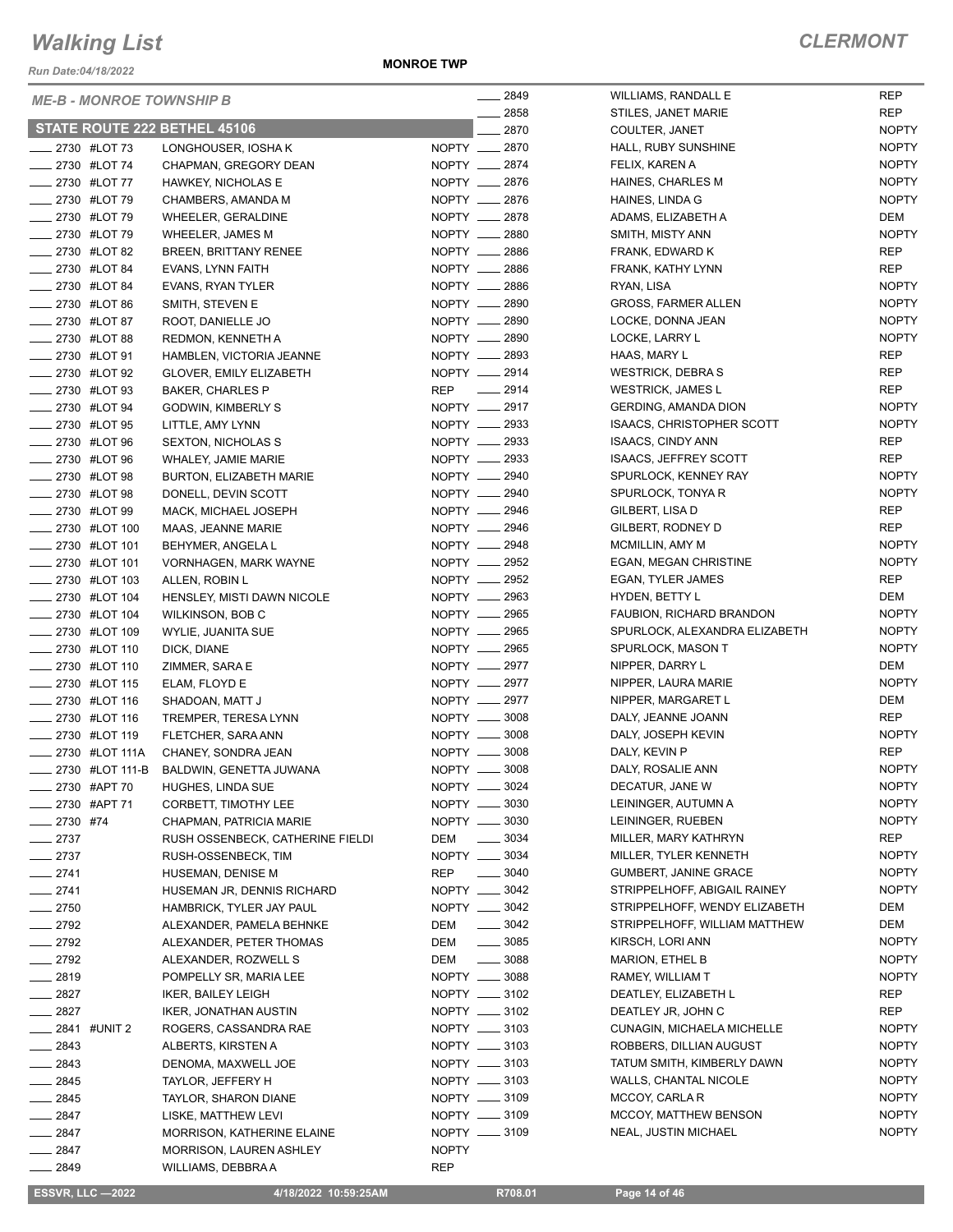#### *Run Date:04/18/2022*

**MONROE TWP**

| Run Date:04/18/2022             |                                       |              |                  |
|---------------------------------|---------------------------------------|--------------|------------------|
| <b>ME-B - MONROE TOWNSHIP B</b> |                                       |              | ____ 18<br>— 18  |
|                                 | STEEP GRAVEL DR NEW RICHMOND 45157    |              | __ 18            |
| $-2601$                         | KUNZ, CHRISTOPHER J                   | REP          | — 18             |
| $-2601$                         | KUNZ, JADE ELIZABETH                  | REP          | $-19$            |
| $-2601$                         | KUNZ, JAMIE SMITH                     | REP          | $-20$            |
| __ 2601                         | KUNZ, LOGAN CHRISTOPHER               | <b>NOPTY</b> | $= 21$           |
| $= 2616$                        | <b>OBER, KELSIE MARIE</b>             | <b>NOPTY</b> | 21               |
| $-2616$                         | OBER, STEPHEN                         | <b>NOPTY</b> |                  |
| $-2616$                         | OBER, SUSAN L                         |              | NOPTY TOTAL: 984 |
| $-2621$                         | LONG, RICHARD W                       | <b>NOPTY</b> |                  |
| __ 2637                         | BRANNON, BENJAMIN RYAN                | <b>NOPTY</b> |                  |
| __ 2637                         | SLAUGHTER, KATHRYN COLLEEN            | <b>NOPTY</b> |                  |
| $=2640$                         | PERSON, JUSTIN CHARLES                | <b>NOPTY</b> |                  |
| <b>TAGGERT DR BETHEL 45106</b>  |                                       |              |                  |
| $-2190$                         | HINKSTON, ANDREA JAY                  | <b>NOPTY</b> |                  |
| $-2190$                         | HINKSTON, JAZMYN JAY                  | <b>NOPTY</b> |                  |
| $-2190$                         | HINKSTON, THOMAS E                    | <b>NOPTY</b> |                  |
| __ 2190                         | SEAMAN, JESSICA LOUISE                | <b>NOPTY</b> |                  |
| $= 2207$                        | DOWNS, SHEILA A                       | <b>NOPTY</b> |                  |
| $-2207$                         | TAGGERT JR. CHARLES RICHARD           | <b>NOPTY</b> |                  |
| __ 2219                         | GOULD, JOSHUA D                       | <b>NOPTY</b> |                  |
| $-2219$                         | GOULD, JULIE M                        | <b>NOPTY</b> |                  |
| $-2219$                         | GOULD, SKYLAR J                       | <b>NOPTY</b> |                  |
| $-2219$                         | NASSAR, ADAM M                        | <b>NOPTY</b> |                  |
| $-2222$                         | LAWSON, ASHLEY DAWN                   | REP          |                  |
| $-2222$                         | LAWSON, WILLIAM N                     | REP          |                  |
| $-2240$                         | BASTIN JR, DONALD LEE                 | <b>NOPTY</b> |                  |
| $-2250$                         | SMITH, ERIC J                         | <b>NOPTY</b> |                  |
| $-2250$                         | SMITH, GARY W                         | <b>REP</b>   |                  |
| $-2250$                         | SMITH, LOIS A                         | REP          |                  |
| $\equiv$ 2270                   | GUERIN, DANIEL F                      | REP          |                  |
| 2270                            | GUERIN, HEATHER C                     | REP          |                  |
| <b>TULIP CT AMELIA 45102</b>    |                                       |              |                  |
| 50<br>$\sim$                    | DIECKMANN, BETHANY RAE                | <b>NOPTY</b> |                  |
| $-53$                           | LUNSFORD, KENNETH                     | <b>NOPTY</b> |                  |
| $-53$                           | THORNTON, GREGORY ANDREW              | <b>NOPTY</b> |                  |
| $-54$                           | HAMRICK, SUSAN RACHEL                 | NOPTY        |                  |
| $-55$                           | DIEGMUELLER, ANDREW N                 | <b>NOPTY</b> |                  |
|                                 | TWELVE MILE RD NEW RICHMOND 45157     |              |                  |
| $-1654$                         | MANSFIELD, EDWARD ADAMS               | DEM          |                  |
| $- 1654$                        | MANSFIELD. ELEANOR PAGE               | <b>NOPTY</b> |                  |
| $- 1654$                        | MANSFIELD, MARY B                     | <b>NOPTY</b> |                  |
| $- 1668$                        | ERMI JR, THEODORE J                   | <b>NOPTY</b> |                  |
| ___ 1668                        | ERMI SR, THEODORE JOHN                | <b>NOPTY</b> |                  |
| __ 1668                         | SHELTON, RICHARD ALLEN                | NOPTY        |                  |
| $- 1678$                        | <b>GREGER, JAMES L</b>                | REP          |                  |
| $- 1678$                        | <b>GREGER, MARY J</b>                 | REP          |                  |
| $- 1686$                        | LAUWERIER, PATRICK DANIEL             | <b>NOPTY</b> |                  |
| $-1718$                         | CROUSE, DENISE A                      | <b>NOPTY</b> |                  |
| $- 1734$                        | KLUMP, CAROL ANN                      | <b>NOPTY</b> |                  |
| ___ 1734                        | KLUMP, DALE S                         | <b>NOPTY</b> |                  |
| ___ 1734                        | KLUMP, HANNAH ELIZABETH               | NOPTY        |                  |
| $- 1734$                        | KLUMP, JACOB EDWARD                   | <b>NOPTY</b> |                  |
| $- 1734$                        | PRESTON, JD                           | <b>NOPTY</b> |                  |
|                                 | <b>WIGWAM PATH NEW RICHMOND 45157</b> |              |                  |
| $-17$                           | SLETTEN, GREGORY S                    | DEM          |                  |
|                                 |                                       |              |                  |
| $-17$                           | SLETTEN, JESSICA A                    | DEM          |                  |

| 18 | MILLER. DAVID L                | <b>NOPTY</b> |
|----|--------------------------------|--------------|
| 18 | MILLER II. DAVID LEE           | <b>NOPTY</b> |
| 18 | MILLER, MARTHA L               | <b>NOPTY</b> |
| 18 | MILLER. WILLIAM HAMILTON DAVID | <b>NOPTY</b> |
| 19 | VOGELGESANG. DENNIS ALBERT     | <b>NOPTY</b> |
| 20 | JEWELL, JOYCE A                | <b>REP</b>   |
| 21 | <b>SMITH. MARK LOUIS</b>       | <b>NOPTY</b> |
| 21 | SMITH, SHONDA J                | <b>NOPTY</b> |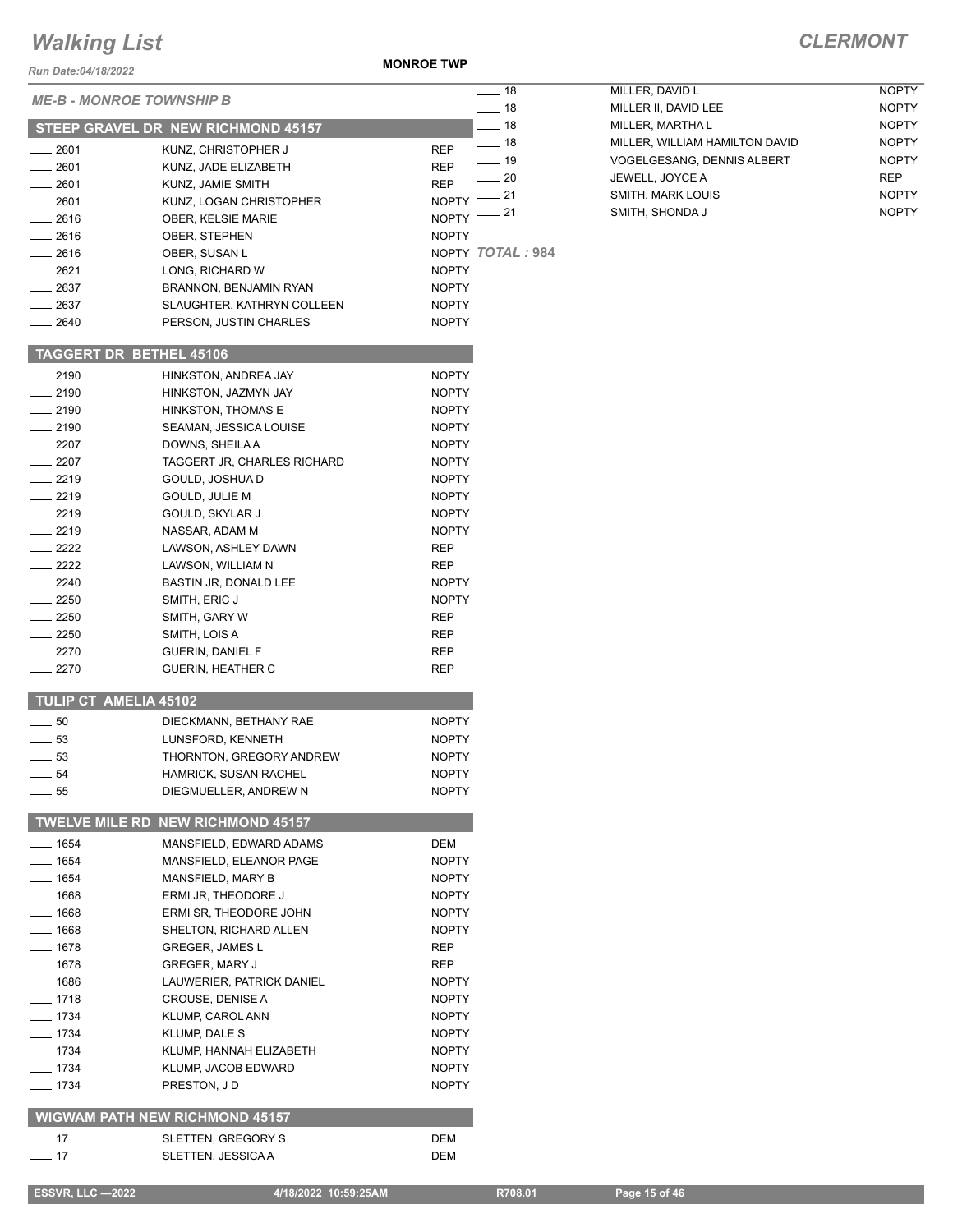*Run Date:04/18/2022*

**MONROE TWP**

| <i>Run Date:04/18/2022</i>      |                                       |                                      |
|---------------------------------|---------------------------------------|--------------------------------------|
| <b>ME-C - MONROE TOWNSHIP C</b> |                                       | $- 1740$<br>$=$ 1740                 |
|                                 | N ALTMAN RD NEW RICHMOND 45157        | _ 1741                               |
| ____ 1549                       | RICH, ANN K                           | $=$ 1741<br><b>NOPTY</b>             |
| $- 1549$                        | RICH, DAVID C                         | $-1741$<br><b>NOPTY</b>              |
| __ 1592                         | DINCLER, CAROL J                      | $-1742$<br><b>REP</b>                |
| $-1592$                         | DINCLER, MICHAEL E                    | __ 1743<br>REP                       |
| $=$ 1600                        | BENNETT, ELIZABETH A                  | $- 1744$<br>REP                      |
| $- 1600$                        | <b>BENNETT, THOMAS W</b>              | $-1747$<br><b>REP</b>                |
| $- 1607$                        | HAVENS, CHARLES ALLEN                 | $-1747$<br><b>NOPTY</b>              |
| $-1610$                         | BIESENBENDER, MARK                    | $-1749$<br><b>NOPTY</b>              |
| $-1610$                         | SHARKEY BIESENBENDER, KELLY ANN       | . 1750<br><b>NOPTY</b><br>1750       |
| — 1617                          | MALONEY, SUSAN M                      | REP<br>1750                          |
| __ 1617                         | ONEAL, MOELLE M                       | <b>NOPTY</b><br>- 1750               |
| __ 1630                         | PATT, MARK W                          | <b>NOPTY</b><br>_ 1751               |
|                                 | S ALTMAN RD NEW RICHMOND 45157        | _ 1754                               |
| $- 1434$                        | ELLIOTT, MARK STEVEN                  | . 1756<br><b>NOPTY</b>               |
| $- 1434$                        | ELLIOTT, PATRICIA JEAN                | 1756<br><b>NOPTY</b>                 |
| $- 1438$                        | HADLEY, DANIEL EDMUND                 | 1758<br><b>NOPTY</b>                 |
| $- 1438$                        | HADLEY, DENISE A                      | 1758<br><b>NOPTY</b>                 |
| $- 1438$                        | MEYER, JANIS Z                        | - 1760<br><b>NOPTY</b>               |
| ___ 1442                        | MOORE, MASON                          | . 1760<br><b>NOPTY</b>               |
| $- 1442$                        | MOORE, MELISSA K                      | 1764<br><b>NOPTY</b>                 |
| $-1442$                         | MOORE, THOMAS C                       | 1764<br><b>NOPTY</b>                 |
| $- 1442$                        | MOORE, THOMAS GUY                     | 1800<br><b>NOPTY</b>                 |
| $- 1444$                        | MILLER, DEAN W                        | 1800<br>REP                          |
| $-$ 1444                        | MILLER, MCKENZIE RITA                 | 1800<br>DEM                          |
| $-1444$                         | MILLER, URSULA A                      | 1819<br>REP<br>1819                  |
| $- 1446$                        | HOERST, DENNIS M                      | <b>NOPTY</b><br>1821                 |
| $- 1446$                        | <b>HOERST, MARGARET M</b>             | <b>NOPTY</b><br>1821                 |
| $- 1448$                        | MCADAMS, CHLOE ALYSSE MANZ            | <b>NOPTY</b><br>1825                 |
| ___ 1448                        | <b>MCADAMS, CHRISTINE S</b>           | <b>NOPTY</b><br>1850                 |
| __ 1448                         | SMALLWOOD, JESSICA A                  | <b>NOPTY</b><br>1850                 |
| _ 1448                          | TULLY JR, JAMES F                     | <b>NOPTY</b><br>1855                 |
| __ 1452                         | FECK, DONNA L                         | <b>NOPTY</b><br>. 1855               |
| $-1452$                         | FECK, WILLIAM A                       | <b>NOPTY</b><br>1856                 |
| __ 1454                         | FRIGARD, KELLY A                      | DEM<br>1856                          |
| $-1454$                         | FRIGARD, LEIF M                       | <b>NOPTY</b><br>1856                 |
| __ 1454                         | FRIGARD, RONJA ALEKSANDRA             | <b>NOPTY</b><br>1866                 |
| — 1458                          | BRYANT, SUZANNE                       | <b>NOPTY</b><br>1866                 |
| $-1458$                         | EVERHART, TOMMY J                     | <b>NOPTY</b><br>1867                 |
| <b>BACK ST MOSCOW 45153</b>     |                                       | 1867                                 |
| $-1601$                         | SNIDER, KENNETH R                     | 1870<br><b>NOPTY</b>                 |
| $-1601$                         | SNIDER, MARY M                        | 1870<br><b>NOPTY</b>                 |
| $-1606$                         | <b>BATH, RUBY</b>                     | 1870<br>DEM                          |
| $-1606$                         | BATH, WILLIAM J                       | 1876<br>DEM<br>1876                  |
|                                 |                                       | 1877                                 |
|                                 | <b>BAINUM RD NEW RICHMOND 45157</b>   | 1877                                 |
| $-1728$<br>$-1730$              | HIGGINS, DONALD L<br>CAMPBELL, SELENA | <b>NOPTY</b><br>1877<br><b>NOPTY</b> |
| $-1730$                         | MCDONALD, KELSEY DIANE                | 1877<br><b>NOPTY</b>                 |
| $-1730$                         | WATERS, RANDY LYNN                    | 1877<br><b>NOPTY</b>                 |
| _ 1733                          | FUGATE, MARK                          | 1877<br>REP                          |
| $-1733$                         | <b>FUGATE, STACEY R</b>               | 1877<br><b>NOPTY</b>                 |
| _ 1733                          | FUGATE, TONI S                        | 1877<br>REP                          |
| __ 1734                         | BENTLEY HAWK, STEPHANIE ANN           | 1877<br><b>NOPTY</b>                 |
| $-1734$                         | WILSON, PAUL DOUGLIS                  | 1877 #APT 2<br><b>NOPTY</b>          |
| $-1736$                         | SCHNEIDER, CHASITY KAY                | 1877 #APT 7<br><b>NOPTY</b>          |
| $-1738$                         | ARNETT, DENNIS GAINES                 | 1877 #LOT 2<br><b>NOPTY</b>          |
| 1738                            | DUGAN, AMANDA MICHELLE                | 1877 #LOT 2<br><b>NOPTY</b><br>1901  |
|                                 |                                       |                                      |

| $\overline{1740}$ |                 | CURRY, KIMBERLEY ANN          | REP          |
|-------------------|-----------------|-------------------------------|--------------|
| $-1740$           |                 | MORGAN JR. ROBERT A           | <b>NOPTY</b> |
| $-1741$           |                 | SPIRES, LYLIA ROSE            | <b>NOPTY</b> |
| $-1741$           |                 | SPIRES, VICKI L               | <b>NOPTY</b> |
| $-1741$           |                 | SPIRES. WILLIAM L             | <b>NOPTY</b> |
| $-1742$           |                 |                               |              |
|                   |                 | HAAS, PATRICIA A              | REP          |
| $-1743$           |                 | LINDSEY, JAMES                | <b>NOPTY</b> |
| $-1744$           |                 | STURGILL, GREGORY ALLEN       | <b>NOPTY</b> |
| $-1747$           |                 | WEBB, FRANKIE W               | <b>NOPTY</b> |
| $-1747$           |                 | WEBB, LISA                    | <b>NOPTY</b> |
| $-1749$           |                 | BUCK, SANDY CAROL             | <b>NOPTY</b> |
|                   |                 |                               |              |
| $-1750$           |                 | <b>HAMILTON, MELISSA ANN</b>  | <b>NOPTY</b> |
| $-1750$           |                 | HAMILTON, RONALD W            | <b>NOPTY</b> |
| $-1750$           |                 | LYKINS JR, JAMES MICHAEL      | <b>NOPTY</b> |
| $-1750$           |                 | SIMPSON, CARL M               | <b>NOPTY</b> |
| $-1751$           |                 | HAVENS, DAVID LEE             | <b>NOPTY</b> |
| $-1754$           |                 | WILLIS, KRISTINA M            | <b>NOPTY</b> |
| $-1756$           |                 |                               | <b>NOPTY</b> |
|                   |                 | SINGLER, DONALD E             |              |
| $-1756$           |                 | SINGLER, NANCY L              | <b>NOPTY</b> |
| $-1758$           |                 | MCGAHA, RANDY M               | <b>REP</b>   |
| $-1758$           |                 | SINGLER, CATHERINE MARIE      | <b>NOPTY</b> |
| — 1760            |                 | ALBRECHT. KRISTY NOEL         | <b>NOPTY</b> |
| $-1760$           |                 | SMITH, TYLER ROBERT           | <b>NOPTY</b> |
| $-1764$           |                 | HOWARD, NATHANIEL SETH        | <b>NOPTY</b> |
|                   |                 |                               |              |
| $-1764$           |                 | MAUPIN II, DONALD J           | <b>NOPTY</b> |
| $-1800$           |                 | MARCELO, ALEXIS RAE           | <b>NOPTY</b> |
| $-1800$           |                 | MARCELO, JUANITO              | <b>NOPTY</b> |
| __ 1800           |                 | MARCELO, KERREN M             | DEM          |
| $-1819$           |                 | BERRY, BONNIE J               | <b>NOPTY</b> |
| $-1819$           |                 | BERRY, GLENN L                | REP          |
| $-1821$           |                 | ABBOTT, JACOB ALLEN           | <b>NOPTY</b> |
| $-1821$           |                 | <b>BUCKLEY, CARRIE DENISE</b> | <b>NOPTY</b> |
|                   |                 |                               |              |
| $-1825$           |                 | NAGLE, NICHOLAS DANIEL        | <b>NOPTY</b> |
| __ 1850           |                 | MILLER, BARBARA RENEE         | REP          |
| $-1850$           |                 | MILLER, SHELBY I              | REP          |
| $-1855$           |                 | MEADOWS, DAWN M               | <b>NOPTY</b> |
| __ 1855           |                 | MEADOWS, WILLIAM BYRD         | <b>NOPTY</b> |
| $-1856$           |                 | SKAGGS, AVERY JAMES           | <b>NOPTY</b> |
| __ 1856           |                 | <b>SKAGGS, MICHAEL</b>        | <b>REP</b>   |
|                   |                 |                               |              |
| $-1856$           |                 | <b>SKAGGS, MICHAEL LYLE</b>   | <b>NOPTY</b> |
| $-1866$           |                 | MOORE, CHARLES T              | NOPTY        |
| $-1866$           |                 | MOORE, MARCIA K               | <b>NOPTY</b> |
| $-1867$           |                 | THACKER SR, CHARLES T         | <b>REP</b>   |
| $-1867$           |                 | THACKER, NANCY M              | REP          |
| $-1870$           |                 | DURHAM, BETTY MICHELLE        | DEM          |
| $-1870$           |                 | DURHAM, BRITTANY M            | <b>DEM</b>   |
| $-1870$           |                 |                               |              |
|                   |                 | DURHAM JR, MAURICE A          | DEM          |
| __ 1876           |                 | <b>HIGGINS, MAURICA G</b>     | REP          |
| $-1876$           |                 | <b>HIGGINS, ROBERT L</b>      | REP          |
| $-1877$           |                 | <b>MARTIN, ALEXIS MARIE</b>   | <b>NOPTY</b> |
| $-1877$           |                 | ROYSE, BARBARA A              | <b>NOPTY</b> |
| $-1877$           |                 | SEBASTIAN, JODY M             | <b>NOPTY</b> |
| $-1877$           |                 | SEBASTIAN, KORI PAIGE         | <b>NOPTY</b> |
| __ 1877           |                 | SEBASTIAN, ROBERT LEE         | <b>NOPTY</b> |
|                   |                 |                               |              |
| — 1877            |                 | SEBASTIAN II, ROBERT LEE      | <b>NOPTY</b> |
| __ 1877           |                 | SEBASTIAN, TYLER LEE          | <b>NOPTY</b> |
| __ 1877           |                 | SKIDMORE JR, CHARLES DAVID    | <b>NOPTY</b> |
| $-1877$           |                 | STRICKER, AMANDA N            | <b>NOPTY</b> |
|                   | — 1877 #APT 2   | GABBARD, DALE RICHARD         | <b>NOPTY</b> |
|                   | $-$ 1877 #APT 7 | <b>SCAGGS, CHERYLD</b>        | <b>NOPTY</b> |
|                   | __ 1877 #LOT 2  | GABBARD, CATHERINE A          | <b>NOPTY</b> |
|                   |                 |                               |              |
|                   | __ 1877 #LOT 2  | GABBARD, LOGAN B              | <b>NOPTY</b> |
| __ 1901           |                 | HURST, TIMOTHY S              | <b>NOPTY</b> |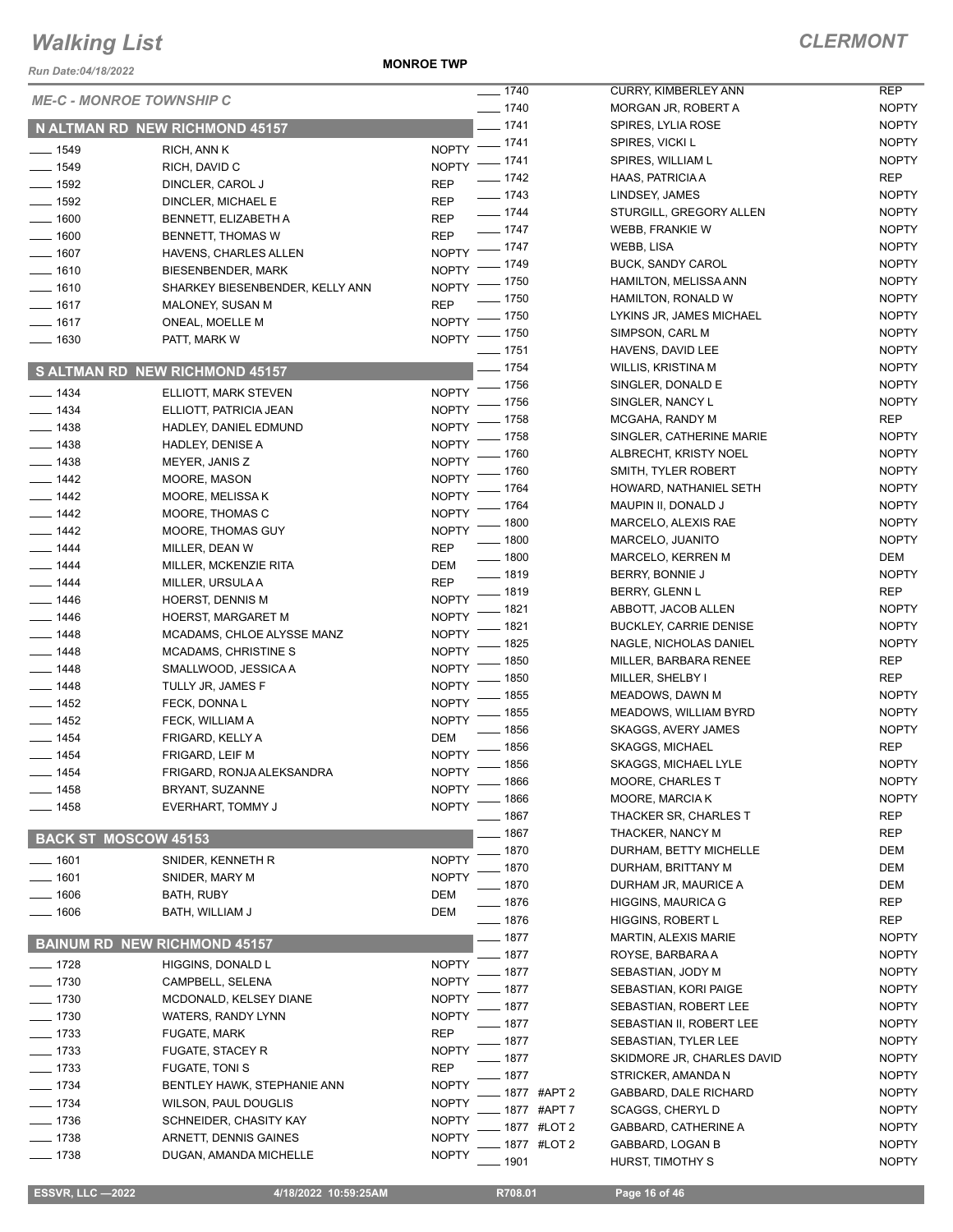*Run Date:04/18/2022*

**MONROE TWP**

| <b>ME-C - MONROE TOWNSHIP C</b>     |                                       |              | $- 1418$           | PATT, CHRISTINE S                                 | <b>NOPTY</b> |
|-------------------------------------|---------------------------------------|--------------|--------------------|---------------------------------------------------|--------------|
|                                     |                                       |              | $-1430$            | KOHORST, CHRISTINA                                | <b>NOPTY</b> |
| <b>BAINUM RD NEW RICHMOND 45157</b> |                                       |              | $-1430$            | SETTLE, MAGGIE KATHLEEN                           | <b>NOPTY</b> |
| $- 1901$                            | MYERS, CANDACE MEGAN                  | <b>NOPTY</b> | $- 1438$           | WUEST, SCOTT A                                    | <b>REP</b>   |
| $- 1901$                            | WELLS, RHONDA LYNN                    | <b>NOPTY</b> | $- 1438$           | WUEST, ZACHARY WILLIAM                            | <b>NOPTY</b> |
| $\frac{1}{2}$ 1909                  | ROBBINS, DALE AUGUST                  | <b>NOPTY</b> | $- 1442$           | WALTZ, BRIAN MICHAEL                              | <b>NOPTY</b> |
| $- 1909$                            | SWEARINGIN, HENRIETTA F               | <b>REP</b>   | $- 1442$           | WALTZ, HANNAH JOY                                 | <b>REP</b>   |
| $\frac{1}{2}$ 1909                  | SWEARINGIN, RONALD W                  | <b>REP</b>   | $- 1442$           | WALTZ, MARY ANN                                   | <b>NOPTY</b> |
| $- 1962$                            | <b>HAUCK, BRIAN T</b>                 | <b>REP</b>   | $- 1449$           | LENHOF, VICKIE L                                  | <b>NOPTY</b> |
| $- 1962$                            | <b>HAUCK, DENISE L</b>                | <b>NOPTY</b> |                    |                                                   |              |
| $\frac{1}{2}$ 1963                  | DAVIS, ELLA J                         | DEM          |                    | <b>CEDAR TRL NEW RICHMOND 45157</b>               |              |
| $- 1963$                            | DAVIS, MICHAEL R                      | DEM          |                    |                                                   |              |
| $- 1968$                            | GILLUM, GREGORY L                     | <b>NOPTY</b> | $- 1690$           | <b>WILLIAMSON, MICHAEL T</b>                      | <b>NOPTY</b> |
| $- 1968$                            | GILLUM, LISA                          | <b>NOPTY</b> | 1690               | WILLIAMSON, MICHAEL WAYNE                         | <b>NOPTY</b> |
| $- 1970$                            |                                       | <b>NOPTY</b> | 1690               | <b>WILLIAMSON, MICHELLE L</b>                     | <b>NOPTY</b> |
|                                     | MCELFRESH, BRANDON L                  |              | . 1690             | <b>WILLIAMSON, MITCHELL LEE</b>                   | <b>NOPTY</b> |
| $- 1970$                            | MCELFRESH, CAROLYN J                  | <b>NOPTY</b> | 1692               | ROSZKOWSKI, JEAN                                  | <b>REP</b>   |
| $- 1974$                            | <b>HENSLEY, ANDREW M</b>              | <b>NOPTY</b> | $-1692$            | ROSZKOWSKI, THOMAS                                | <b>REP</b>   |
| $- 1978$                            | MCCOY, VICKY L                        | <b>NOPTY</b> | $- 1695$           | MATTHEWS JR, JOSEPH R                             | <b>NOPTY</b> |
| $- 1994$                            | MIKLES III, ARTHUR A                  | <b>REP</b>   | $- 1695$           | <b>MATTHEWS, LISA M</b>                           | <b>NOPTY</b> |
| $- 1994$                            | MIKLES, MICHAEL SHAUN                 | <b>NOPTY</b> | $- 1698$           | MILLER, AUSTIN CHRISTOPHER                        | <b>REP</b>   |
| $- 1994$                            | MIKLES, REGINA R                      | <b>REP</b>   | $- 1698$           | MILLER, CHRISTOPHER L                             | <b>REP</b>   |
| $\frac{1}{2003}$                    | CARTWRIGHT, DEBORAH L                 | DEM          | $- 1698$           | MILLER, KRISTI ANNE                               | <b>REP</b>   |
| $\frac{1}{2003}$                    | CARTWRIGHT JR, ROSCOE E               | DEM          | $- 1699$           | MATTHEWS, BERTHA I                                | <b>REP</b>   |
| $\frac{2032}{20}$                   | SWEARINGIN, MARY K                    | <b>REP</b>   | <u>_____</u> 1699  | MATTHEWS SR, JOSEPH R                             | <b>REP</b>   |
| $\frac{1}{2032}$                    | SWEARINGIN, WINFORD G                 | <b>NOPTY</b> | $- 1708$           | RUFNER, CAROLINE MARY                             | <b>REP</b>   |
| $\frac{1}{2033}$                    | ADAMS, GORDON H                       | <b>REP</b>   |                    |                                                   |              |
| $\frac{1}{2033}$                    | GILLASPY, OPAL M                      | <b>REP</b>   | $\frac{1}{2}$ 1708 | RUFNER, JOSEPH S                                  | <b>REP</b>   |
| $\frac{1}{2034}$                    | BOESEL, J STEPHEN                     | <b>REP</b>   | $- 1708$           | RUFNER, KATHERINE ROSE                            | <b>NOPTY</b> |
|                                     |                                       |              | $- 1709$           | HARTMAN, JEFFREY D                                | <b>REP</b>   |
| $\frac{1}{2036}$                    | ALBRIGHT, TRINITY RAEGAN              | <b>NOPTY</b> | $-1709$            | RIFFLE, AMY S                                     | <b>REP</b>   |
| $-2036$                             | LYKINS JR, CURRY W                    | <b>NOPTY</b> | $- 1709$           | RIFFLE, CASEY T                                   | <b>REP</b>   |
| $\frac{1}{2036}$                    | ROTHWELL, RHONDA L                    | <b>NOPTY</b> | $-1709$            | RIFFLE, JACOB LYNN                                | <b>NOPTY</b> |
| $\frac{1}{2036}$                    | ROTHWELL, ROBIN MARIE                 | <b>NOPTY</b> | $-1723$            | PATTERSON, ELIZABETH ANN                          | <b>DEM</b>   |
| $-2040$                             | PUCKETT, CLAUDE ERIC                  | <b>NOPTY</b> | $-1723$            | PLAVER, JULIA A                                   | <b>DEM</b>   |
| $- 2040$                            | PUCKETT, CONNIE GALE FAJARDO          | <b>NOPTY</b> | $-1723$            | PLAVER, PAUL E                                    | <b>DEM</b>   |
| $-2041$                             | APPLEGATE, FRANCES                    | <b>NOPTY</b> | $- 1724$           | KLEPSTEEN, JOHN HUTTON                            | <b>NOPTY</b> |
|                                     |                                       |              | $- 1738$           | ROTHRING, ANNA L                                  | <b>DEM</b>   |
| <b>BIG INDIAN RD MOSCOW 45153</b>   |                                       |              | $-1738$            | ROTHRING, RYAN RAYMOND                            | <b>NOPTY</b> |
| $- 1874$                            | ALTMAN, JAMIE ELIZABETH               |              | NOPTY __ 1745      | GILBERT, ROGER E                                  | <b>REP</b>   |
| $- 1874$                            | <b>BARGER, WILLIAM T</b>              | <b>NOPTY</b> | $- 1750$           | KREIMER, MANDY E                                  | <b>NOPTY</b> |
| $-1874$                             | SPEAKS JR, GARY RICHARD               | <b>NOPTY</b> |                    |                                                   |              |
| $-1874$                             | SPEAKS, ROBERTA L                     | <b>REP</b>   | $- 1750$           | KREIMER, NICHOLAS J                               | <b>NOPTY</b> |
| $-1874$                             |                                       | <b>NOPTY</b> | _ 1755             | DEAN, DEBRA J                                     | <b>REP</b>   |
|                                     | WOOD II, CHARLES R                    |              | 1755               | DEAN, RANDY E                                     | <b>REP</b>   |
| $- 1874$                            | WOOD, ROBERT LEONARD                  | <b>NOPTY</b> | $-1764$            | <b>HICKS, PHYLLIS LONG</b>                        | <b>DEM</b>   |
| $- 1879$                            | MCDONALD, CARMEN JAE                  | <b>NOPTY</b> | $-1764$            | HICKS, WILLIAM RUSSELL                            | <b>DEM</b>   |
| $= 1883$                            | REED, MIKE                            | <b>NOPTY</b> | $-1769$            | SZEGHI, REBECCA J                                 | <b>REP</b>   |
| $-1883$                             | <b>REED, SHARON ANN</b>               | <b>NOPTY</b> | $- 1769$           | SZEGHI, SCOTT D                                   | <b>REP</b>   |
| $-1904$                             | CROFT, HAROLD DOUGLAS                 | <b>NOPTY</b> |                    |                                                   |              |
| $\frac{1}{2}$ 1904                  | <b>CROFT, TANNER HAYES</b>            | <b>NOPTY</b> |                    | <b>CLERMONT MEADOW LN AMELIA 45102</b>            |              |
| $- 1951$                            | JAWORSKI, JENNIFER L                  | <b>NOPTY</b> | $-2121$            | <b>BUSH, BRITTANY L</b>                           | <b>NOPTY</b> |
|                                     |                                       |              | 2121               | NICHOLS, JAMIE MICHAEL                            | <b>NOPTY</b> |
|                                     | <b>BOAT RUN LN NEW RICHMOND 45157</b> |              | 2121               | <b>SCHARF, SHAUN L</b>                            | <b>NOPTY</b> |
| $- 1314$                            | BERNARD-KUHN, LISA A                  | <b>NOPTY</b> | 2133               | AUSTIN-SHIVELEY, KIMBERLY FAYE                    | <b>NOPTY</b> |
| $- 1314$                            | KUHN, DWAYNE MICHAEL                  | <b>NOPTY</b> | $-2133$            | SHIVELEY, STEVEN ERIC                             | <b>NOPTY</b> |
| $-1320$                             | MILLER, LINDA ELIZABETH               | DEM          | $-2173$            | KOENINGER, ALTHEA MORGAN                          | <b>REP</b>   |
| $-1320$                             | MILLER, MARK A                        | DEM          |                    |                                                   |              |
| $-1322$                             | BAXTER, BYRON G                       | <b>REP</b>   | $-2195$            | YACCHARI, DANA MICHELLE                           | <b>NOPTY</b> |
| $- 1322$                            |                                       | <b>REP</b>   | $-2195$            | YACCHARI JR, DAVID T                              | <b>NOPTY</b> |
|                                     | BAXTER, NANCY R                       |              | 2238               | TROXELL, CHRISTY N                                | <b>NOPTY</b> |
| $- 1324$                            | <b>CRAWFIS, SANDRA SUE</b>            | DEM          | 2238               | TROXELL, SCOTTY RAY                               | <b>NOPTY</b> |
| $- 1327$                            | CORNETT JR, OVA                       | <b>NOPTY</b> |                    |                                                   |              |
| $\frac{1}{2}$ 1327                  | CORNETT, SHEILA A                     | <b>NOPTY</b> |                    | <b>CLERMONTVILLE LAUREL RD NEW RICHMOND 45157</b> |              |
|                                     |                                       |              | _ 1331             | BAKER, ROBIN A                                    | <b>DEM</b>   |
|                                     | W BOAT RUN RD NEW RICHMOND 45157      |              | $-1331$            | ROWAN, RHONDA MICHELLE                            | <b>NOPTY</b> |
| $- 1418$                            | ERLER, JASON IAN                      | <b>NOPTY</b> |                    |                                                   |              |
| <b>ESSVR, LLC -2022</b>             | 4/18/2022 10:59:25AM                  |              | R708.01            | Page 17 of 46                                     |              |
|                                     |                                       |              |                    |                                                   |              |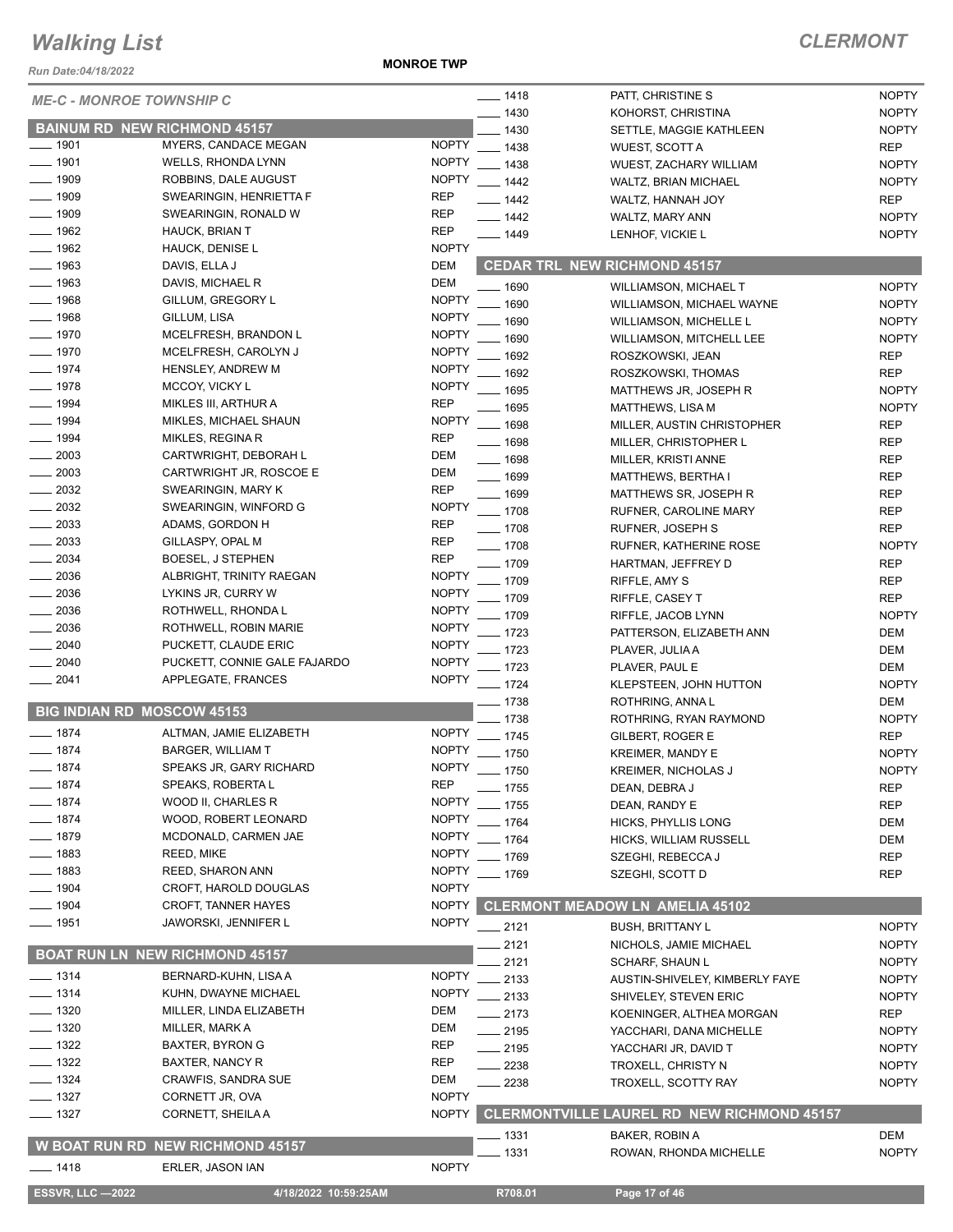*Run Date:04/18/2022*

**MONROE TWP**

| <b>ME-C - MONROE TOWNSHIP C</b> |                                                   |              | $-2014$               | DREW, JOHN W                         | <b>REP</b>   |
|---------------------------------|---------------------------------------------------|--------------|-----------------------|--------------------------------------|--------------|
|                                 |                                                   |              | $-2014$               | DREW, MARIE AMANN                    | <b>NOPTY</b> |
|                                 | <b>CLERMONTVILLE LAUREL RD NEW RICHMOND 45157</b> |              | $-2014$               | DREW, MARY ANNE JEAN                 | <b>NOPTY</b> |
| $\frac{1}{2}$ 1331              | WEST, JERRY A                                     |              | $NOPTY$ __ 2031       | EUBANKS, SARAH L                     | <b>NOPTY</b> |
| $- 1351$                        | DUNBAR, JACKSON ALVIN                             |              | NOPTY - 2037          | GROOMS, DALLAS EUGENE                | <b>NOPTY</b> |
| $\frac{1}{2}$ 1351              | DUNBAR, JESSE CAT                                 |              | NOPTY __ 2037         | GROOMS, LU ANN                       | DEM          |
| $- 1351$                        | DUNBAR, ROBERT I                                  |              | NOPTY - 2037          | <b>GROOMS, RICKEY EUGENE</b>         | <b>NOPTY</b> |
| $- 1381$                        | <b>BAKER, DIANA SUE</b>                           |              | NOPTY <u>_</u> 2043   | KUNZ, DAVID L                        | <b>REP</b>   |
| $- 1381$                        | TROWBRIDGE, PARKER RAY                            |              | NOPTY __ 2043         | KUNZ, JACOB DAVID                    | DEM          |
| $- 1401$                        | THUL, BARBARA BOYLE                               |              | NOPTY -2043           | KUNZ, YVONNE M                       | <b>REP</b>   |
| $- 1403$                        | ALDER, HOLLY M                                    |              | NOPTY __ 2044         | GOHS, ERIC TYLER                     | <b>REP</b>   |
| $- 1407$                        | PETTIT, KENTON K                                  |              | NOPTY __ 2044         | VAUGHN, JAMES C                      | <b>NOPTY</b> |
| $- 1409$                        | RUTHERFORD, KIMBERLY JO                           |              | NOPTY __ 2044         | VAUGHN, MELODEE A                    | <b>REP</b>   |
| $- 1409$                        | RUTHERFORD, TYRONE                                |              | NOPTY __ 2048         | <b>VERDIN, FRANCIS W</b>             | <b>REP</b>   |
| $- 1513$                        | SINGLER, ANTHONY ARTHUR                           |              | NOPTY __ 2055         | THACKER, BETTY JO                    | <b>REP</b>   |
| $\frac{1}{2}$ 1513              | SINGLER, SHERRY LYNN                              |              | NOPTY __ 2056         | AYER, JAMIE E                        | <b>NOPTY</b> |
| $\frac{1}{2}$ 1539              | YU, WEN-AI                                        |              | NOPTY 2056            | CAMPBELL, GARRY LANE                 | <b>NOPTY</b> |
| $- 1565$                        | WARNER, HAWKINS K                                 |              | NOPTY 2056            | JUMP, SYDNEY LOUISE                  | <b>NOPTY</b> |
| $- 1597$                        | BENZING, VERONICA J                               |              | REP __ 2056           | LAWSON, STEVEN RUSSELL               | <b>NOPTY</b> |
| $- 1637$                        | FLINDERS, WARREN E                                |              | NOPTY __ 2056         | OLIVER, ROBERT L                     | <b>NOPTY</b> |
| $- 1637$                        | <b>GENSON, NANCY C</b>                            |              | NOPTY __ 2056 #8      | EMERSON, PEGGI LYNN                  | <b>NOPTY</b> |
| $- 1641$                        | HILL, MARIA LOUISE                                |              | NOPTY __ 2056 #L      | CAMPBELL, RANDY LEE                  | <b>NOPTY</b> |
| $- 1641$                        | WOLFE, LUCAS AUSTIN                               |              | NOPTY __ 2056 #APT 5  | CAMPBELL, TINA M                     | <b>NOPTY</b> |
| $- 1647$                        |                                                   |              | NOPTY __ 2056 #APT 6  | HACKER, SANDRA Y                     | <b>DEM</b>   |
| $- 1647$                        | KIDD, BLAKE C F                                   |              | NOPTY __ 2056 #APT 9  | HILES, SHEILA A                      | <b>REP</b>   |
| $- 1647$                        | KIDD, FLOYD E                                     |              | NOPTY __ 2056 #APT 9  | HILES, STANLEY D                     | <b>REP</b>   |
|                                 | KIDD, JANNELLE M                                  |              | NOPTY __ 2056 #LOT 2  |                                      | <b>NOPTY</b> |
| $- 1657$                        | SCOTT, COLLEEN MARY                               |              |                       | REID, GREGORY SCOTT                  |              |
| $- 1657$                        | SCOTT, CONNER WILLIAM                             |              | NOPTY __ 2056 #LOT 2  | REID, JONAH CHELOR                   | <b>NOPTY</b> |
| $- 1657$                        | SCOTT, DAVID G                                    | REP          | <b>LEGGE #LOT 2</b>   | REID, SUSAN E                        | <b>NOPTY</b> |
| $- 1691$                        | WELLS, AUSTIN W C L                               |              | NOPTY __ 2056 #LOT 5  | CAMPBELL, RANDAL L                   | <b>NOPTY</b> |
| $- 1691$                        | WELLS, DESTA JANE                                 |              | NOPTY __ 2056 #LOT 6  | <b>HACKER, VERNON</b>                | <b>DEM</b>   |
| $- 1691$                        | <b>WELLS, THAD ROBERT</b>                         |              | NOPTY __ 2056 #LOT 8  | <b>EMERSON, RUSSELL DAVID</b>        | <b>NOPTY</b> |
| $- 1763$                        | <b>BURNS, KAREN S</b>                             |              | NOPTY __ 2056 #LOT 9  | HOGLE, DEAH JEAN                     | <b>NOPTY</b> |
| $- 1765$                        | HARGIS, LEWIS P                                   |              | NOPTY __ 2056 #APT 13 | AYER, CODI MICHAEL                   | <b>NOPTY</b> |
| $- 1769$                        | LAMBETH, CRAIG S                                  |              | NOPTY __ 2056 #APT 13 | LAWSON, WILLIE                       | <b>NOPTY</b> |
| $- 1769$                        | LAMBETH, TONYA H                                  |              | NOPTY __ 2056 #LOT 11 | MEYER, DAVID J                       | <b>REP</b>   |
| $- 1773$                        | <b>MORRIS, ABIGALE SUE</b>                        |              | NOPTY __ 2056 #LOT 12 | LAWSON, JAY CLARENCE                 | <b>NOPTY</b> |
| $- 1773$                        | MORRIS, AVERY WILLIAM                             |              | NOPTY __ 2056 #LOT 14 | KNEIPP, DIANNA L                     | <b>REP</b>   |
| $- 1773$                        | MORRIS, THERESA M                                 | <b>NOPTY</b> |                       | <b>EWING LN NEW RICHMOND 45157</b>   |              |
| $-1777$                         | BADGLEY, BERANDA M                                | NOPTY        |                       |                                      |              |
| $-1777$                         | BUSH, CEIRRA LINN                                 |              | NOPTY __ 1790         | EWING, KENNETH W                     | REP          |
| $- 1777$                        | MEADE, MICHAEL A                                  |              | NOPTY __ 1798         | <b>BASH, BRITTNEY NICOLE</b>         | <b>NOPTY</b> |
| $- 1785$                        | <b>FISHER, FORREST EUGENE</b>                     |              | NOPTY __ 1798         | <b>BASH, CHRISTY ANN</b>             | REP          |
| $- 1793$                        | MATTINGLY, JOSEPH SCOTT                           |              | NOPTY __ 1798         | BASH, JASON M                        | <b>NOPTY</b> |
| $\frac{1}{2}$ 1807              | <b>VETTEL, R CAROLYN</b>                          | <b>REP</b>   | $- 1802$              | EWING, KATHLEEN M                    | <b>NOPTY</b> |
| $- 1807$                        | VETTEL, ROBERT L                                  | <b>REP</b>   |                       |                                      |              |
| $- 1819$                        | LEONHARDT, SANDY LEA                              | NOPTY        |                       | FOX TAIL CHASE DR NEW RICHMOND 45157 |              |
| $- 1819$                        | PERRINO, CHRISTOPHER J                            |              | NOPTY __ 1700         | DEER, STEPHEN A                      | <b>NOPTY</b> |
| $- 1843$                        | <b>WARNER, BROOKS</b>                             |              | NOPTY __ 1700         | HARIG, STEPHEN C                     | <b>NOPTY</b> |
| $- 1843$                        | WILDEY, CAROL A                                   | <b>REP</b>   | $- 1701$              | COURTNEY, CRAIG C                    | DEM          |
| $- 1889$                        | WELLS, MONA K                                     | REP          | $- 1701$              | COURTNEY, LOUISE ANN                 | DEM          |
| $- 1889$                        | <b>WELLS, RICHARD L</b>                           | <b>REP</b>   | $- 1705$              | MAJIKES PATER, MARILYN               | REP          |
| $\frac{1}{2}$ 1911              | SUFFRIDGE, DONNA M                                |              | NOPTY __ 1705         | PATER JR, JAMES V                    | <b>REP</b>   |
| $- 1911$                        | SUFFRIDGE, JASON M                                |              | NOPTY __ 1708         | DATTILO, NANCY J                     | <b>NOPTY</b> |
| $\frac{1}{2}$ 1911              | SUFFRIDGE, RONALD L                               |              | NOPTY __ 1708         | DATTILO, RONALD JOSEPH               | <b>NOPTY</b> |
| $- 1915$                        | HAAS, CHRISTINA E                                 |              | NOPTY __ 1713         | UHLENBROCK, LESLIE R                 | <b>REP</b>   |
| $- 1915$                        | HAAS, JOEL D                                      |              | NOPTY __ 1713         | UHLENBROCK, THOMAS A                 | REP          |
| $\frac{1}{2}$ 1919              | MCINTOSH, JESSICA J                               |              | NOPTY __ 1722         | FARRIS, KRISTI JO                    | DEM          |
| $- 1919$                        | SLONE SR, DONALD W                                |              | NOPTY __ 1722         | FARRIS, STEPHEN E                    | DEM          |
| $\frac{1}{2}$ 1919              | SLONE, DONALD WAYNE                               | REP          | $- 1723$              | BYRUM, DENISE WELLS                  | REP          |
| $\frac{1}{2}$ 1923              | HUGHES, LINDA L                                   | REP          | $- 1723$              | BYRUM, WAYNE PATRICK                 | REP          |
| $- 1923$                        | HUGHES, PATRICK S                                 | <b>REP</b>   | $- 1730$              | DEAN, FRANCES A                      | <b>REP</b>   |
| $- 1925$                        | ROSS, BRANDI L                                    |              | NOPTY __ 1730         | DEAN, THOMAS B                       | <b>DEM</b>   |
|                                 |                                                   |              |                       |                                      |              |

 **ESSVR, LLC —2022 4/18/2022 10:59:25AM R708.01 Page 18 of 46**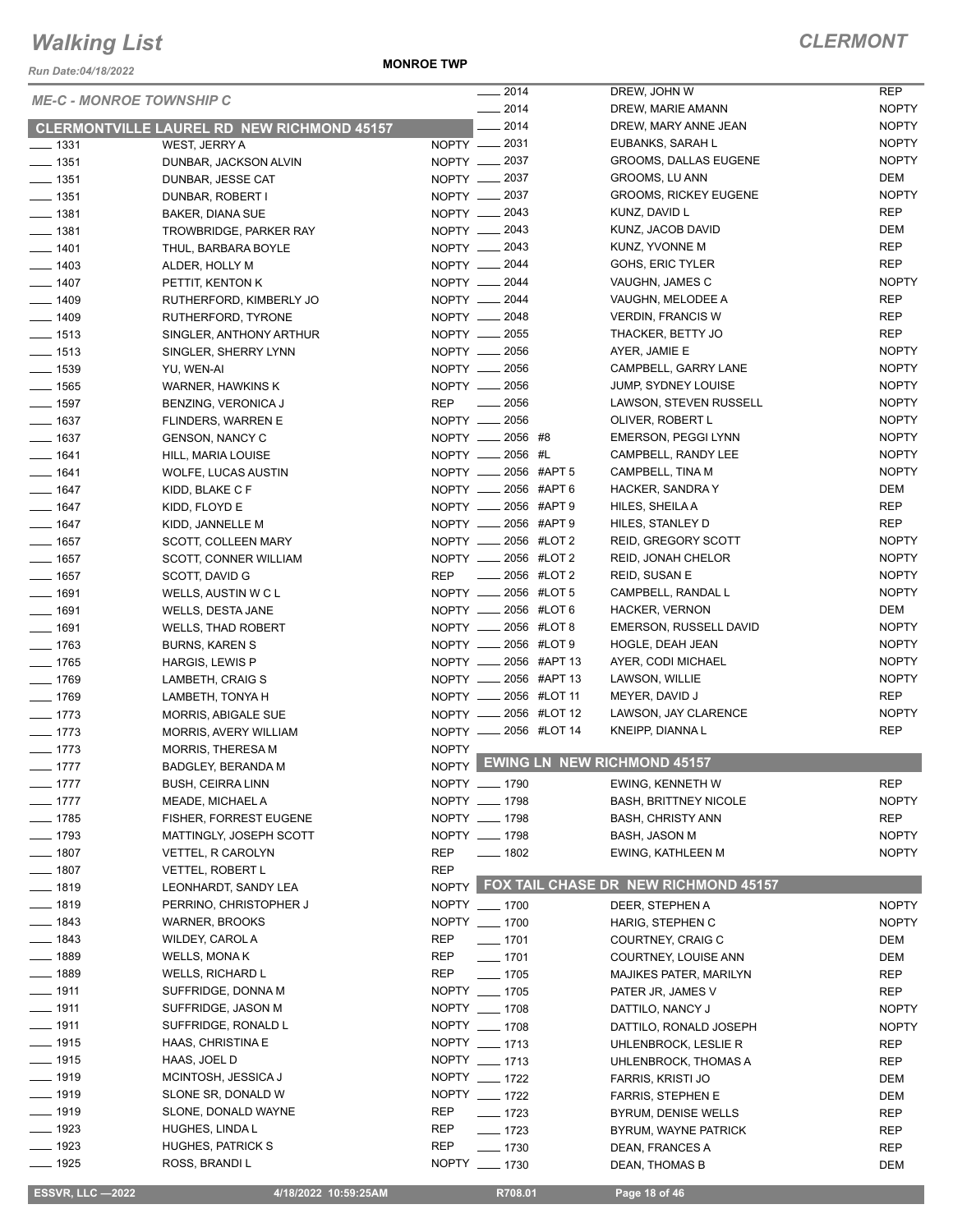*Run Date:04/18/2022*

#### **MONROE TWP**

| <b>ME-C - MONROE TOWNSHIP C</b> |                                           |            | <b>LAUREL LINDALE RD NEW RICHMOND 45157</b> |                                            |              |  |
|---------------------------------|-------------------------------------------|------------|---------------------------------------------|--------------------------------------------|--------------|--|
|                                 |                                           |            | $- 1868$                                    | <b>TREES. MICHAEL A</b>                    | <b>REP</b>   |  |
|                                 | FOX TAIL CHASE DR NEW RICHMOND 45157      |            | $-1868$                                     | TREES, RHONDAL                             | <b>REP</b>   |  |
| $- 1757$                        | KOHLEM, ANNA MAE                          |            | NOPTY __ 1871                               | NORRIS, RANDALL DURWIN                     | <b>NOPTY</b> |  |
| $- 1757$                        | KOHLEM, BRYANT KELLY                      |            | NOPTY __ 1872                               | MORAN, MARY JEAN                           | <b>REP</b>   |  |
| $- 1758$                        | LEWIS, ASHLEE LAUREN                      |            | NOPTY __ 1872                               | MORAN, ROBERT LEE                          | <b>NOPTY</b> |  |
| $- 1758$                        | LEWIS, DEAN C                             | REP        | $- 1872$                                    | MORAN, TERIL                               | <b>REP</b>   |  |
| $- 1758$                        | LEWIS, REBECCA ANN                        | <b>REP</b> | $- 1873$                                    | ALLEN, BRANDY NICOLE                       | <b>NOPTY</b> |  |
| $- 1767$                        | SCHUSTER, CATHERINE A                     | REP        | $- 1873$                                    | ALLEN, GRACE L                             | <b>NOPTY</b> |  |
| $- 1767$                        | SCHUSTER, MATTHEW J                       | <b>REP</b> | $- 1879$                                    | HALCOMB, DONNA S                           | <b>REP</b>   |  |
| $- 1775$                        | <b>GARTNER, LOUISE S</b>                  | DEM        | $- 1879$                                    | <b>WHITAKER, EUGENE BERT</b>               | <b>REP</b>   |  |
| $- 1775$                        | <b>GUSTIN, NANCY GAYLE</b>                | DEM        | -881 #APT 6                                 | LYKINS, JOSEPH THOMAS                      | <b>NOPTY</b> |  |
| $- 1778$                        | BENZING, KEITH D                          |            | NOPTY __ 1882                               | CHAMBERS, RACHEL                           | <b>NOPTY</b> |  |
|                                 | <b>GRAND OAK RIDGE NEW RICHMOND 45157</b> |            | $- 1882$                                    | HOWELL, SARA MARIE                         | <b>NOPTY</b> |  |
|                                 |                                           |            | $- 1882$                                    | SHELTON, MATTHEW DOUGLAS                   | <b>NOPTY</b> |  |
| $- 1810$                        | WOLF, ADAM M                              |            | NOPTY __ 1883                               | DITTMAN, SARAH R                           | <b>NOPTY</b> |  |
| $- 1810$                        | WOLF, REBEKAH JEANNE                      |            | NOPTY __ 1883                               | PEACOCK, ANDON BRADLEY                     | <b>NOPTY</b> |  |
| $- 1815$                        | MARTEL, CURTIS W                          | <b>REP</b> | $- 1885$                                    | DITTMAN, CHARLES E                         | <b>NOPTY</b> |  |
| $- 1815$                        | MARTEL, DIANA G                           | DEM        | $\frac{1}{2}$ 1890                          | RUFFT, JENNIFER L                          | <b>NOPTY</b> |  |
| $- 1825$                        | DETELLEM, ANNA MARIE                      |            | NOPTY __ 1890                               | RUFFT, JOSEPH PAUL                         | <b>NOPTY</b> |  |
| $- 1825$                        | DETELLEM, JAMISON J                       |            | NOPTY __ 1895                               | SINGLER, DENNIS C                          | <b>NOPTY</b> |  |
| $- 1825$                        | MEESE, BETTY S                            |            | NOPTY __ 1903                               | VERKAMP, AMANDA ELIZABETH                  | <b>NOPTY</b> |  |
| $- 1825$                        | MEESE, HARRY DENNIS                       |            | NOPTY __ 1903                               | <b>VERKAMP, BRENNAN JACOB</b>              | <b>NOPTY</b> |  |
| $- 1825$                        | <b>MEESE, HARRY LUSTER</b>                |            | NOPTY __ 1903                               | <b>VERKAMP, CAROLA</b>                     | <b>REP</b>   |  |
| $\frac{1}{2}$ 1835              | MEESE, DONALD C                           | <b>REP</b> | $\frac{1}{2}$ 1903                          | VERKAMP, DAVID JOHN                        | <b>NOPTY</b> |  |
|                                 | <b>GRANT FARMS LN MOSCOW 45153</b>        |            | $- 1903$                                    | VERKAMP JR, DONALD J                       | <b>REP</b>   |  |
|                                 |                                           |            | $- 1907$                                    | FATHMAN, ANNA MARIE                        | <b>NOPTY</b> |  |
| $-8$                            | <b>BROCK, ROBERT K</b>                    |            | NOPTY __ 1907                               | KILGORE, WESLEY ALAN                       | <b>NOPTY</b> |  |
| $\frac{1}{2}$ 12                | THELEN, TRESAL                            |            | NOPTY __ 1907                               | LEEN, RAYMOND R                            | <b>NOPTY</b> |  |
| $\frac{1}{2}$ 12                | <b>WALMSLEY, ROBERT B</b>                 |            | NOPTY __ 1910                               | EGAN, AARON                                | <b>NOPTY</b> |  |
|                                 | <b>INDIAN RD POINT PLEASANT 45153</b>     |            | $- 1911$                                    | CALVERT, HANNAH MARIE                      | <b>NOPTY</b> |  |
|                                 |                                           |            | $- 1911$                                    | CALVERT, JOHN A                            | <b>REP</b>   |  |
| $- 1647$                        | DUNBAR, CARROLL SCOTT                     |            | NOPTY __ 1911                               | CALVERT, JOHN ERNEST                       | <b>NOPTY</b> |  |
| $- 1649$                        | TOLIN, AARON R                            |            | NOPTY __ 1911                               | CALVERT, LINDA M                           | <b>NOPTY</b> |  |
| $- 1649$                        | TOLIN, IAN D                              |            | NOPTY __ 1950                               | COCHRAN, HANNAH MARIE                      | <b>NOPTY</b> |  |
| $- 1649$                        | TOLIN, MELODY J                           | <b>REP</b> | $\frac{1}{2}$ 1950                          | NORRIS, CATRENA L                          | <b>NOPTY</b> |  |
| $- 1649$                        | TOLIN, ROBERT E                           | <b>REP</b> | $\frac{1}{2}$ 1950                          | NORRIS, MICHAEL S                          | <b>NOPTY</b> |  |
|                                 | <b>IRETON TREES RD MOSCOW 45153</b>       |            |                                             | <b>LAUREL POINT ISABEL RD MOSCOW 45153</b> |              |  |
| $- 2097$                        | FINCH, BRIAN D                            |            | NOPTY __ 2039                               | BRANDENBURG, LARRY RANDALL                 | <b>NOPTY</b> |  |
| 2097                            | FINCH, RHONDA S                           |            | NOPTY __ 2045                               | DIAMOND, KIMBERLY DAWN                     | <b>NOPTY</b> |  |
| 2129                            | COLINA, GARENDAY MARIE                    |            | NOPTY __ 2045                               | HILL, JACQUELINE                           | DEM          |  |
| $-2129$                         | COLINA III, TIMOTHY R                     |            | NOPTY <u>_</u> 2045                         | HILL III, JOHN B                           | DEM          |  |
| $-2175$                         | SENIOR JR, ROBERT L                       |            | NOPTY - 2052                                | HAAS, SUSAN D                              | <b>NOPTY</b> |  |
| $-2177$                         | SMITH, DERRICK NOLAN                      |            | NOPTY __ 2058                               | LONERGAN, LORI M                           | DEM          |  |
| $-2177$                         | SMITH, RHONDA K                           | DEM        | $\frac{1}{2058}$                            | SONTAG, JOAN M                             | DEM          |  |
| $-2181$                         | SHIVELEY, PATSY M                         | DEM        | $\frac{1}{2062}$                            | BOYER, RANDALL D                           | <b>NOPTY</b> |  |
| $-2181$                         | SHIVELEY, THOMAS M                        |            | NOPTY - 2062                                | SHOWALTER, AMY R                           | <b>NOPTY</b> |  |
| __ 2249                         | DAVISSON, LINDA S                         |            | NOPTY - 2063                                | NORT, JOYCE M                              | <b>NOPTY</b> |  |
| $-2249$                         | DAVISSON, WILLIAM B                       |            | NOPTY - 2063                                | NORT, MARK S                               | <b>NOPTY</b> |  |
|                                 |                                           |            | 2064                                        | CHARLTON, BRETT ALLEN                      | <b>NOPTY</b> |  |
|                                 | <b>LAUREL FARMS LN NEW RICHMOND 45157</b> |            | 2064                                        | LOVINS, CHRISTOPHER TODD                   | <b>NOPTY</b> |  |
| $-1861$                         | CORNETT, DEBORA L                         |            | NOPTY - 2064                                | LOVINS, EILEEN M                           | <b>NOPTY</b> |  |
| $-1861$                         | CORNETT, JOHN                             |            | NOPTY - 2064                                | <b>WESTERMEYER, BETTY EILEEN</b>           | <b>NOPTY</b> |  |
| $=$ 1862                        | PORTER, CHELSEA J                         |            | NOPTY - 2064                                | WESTERMEYER, SUSAN MARIA                   | <b>NOPTY</b> |  |
| $-1862$                         | STEELMAN JR, ROANLD J                     |            | NOPTY - 2066                                | TAYLOR, AARON CHRISTOPHER                  | <b>NOPTY</b> |  |
| ___ 1868                        | <b>BROOKS, EDEN BELLE</b>                 |            | NOPTY - 2066                                | TAYLOR, AMY L                              | <b>NOPTY</b> |  |
| $- 1868$                        | <b>BROOKS, JULIE J</b>                    |            | NOPTY - 2069                                | NORT, BELINDA H                            | REP          |  |
| $- 1868$                        | BROOKS, ZANE ZACHARIAH                    |            | NOPTY - 2069                                | NORT, ROGER W                              | REP          |  |
| — 1872                          | HOLLAND, SYLVIA ANN                       | <b>REP</b> | _ 2072                                      | BERRYHILL, CHARLENE                        | REP          |  |
| $- 1875$                        | CARROLL, CHARLES DANIEL                   |            | NOPTY - 2079                                | MARTIN, BRIAN A                            | <b>REP</b>   |  |
|                                 |                                           |            | 2079                                        | <b>MARTIN, BRUCE E</b>                     | <b>REP</b>   |  |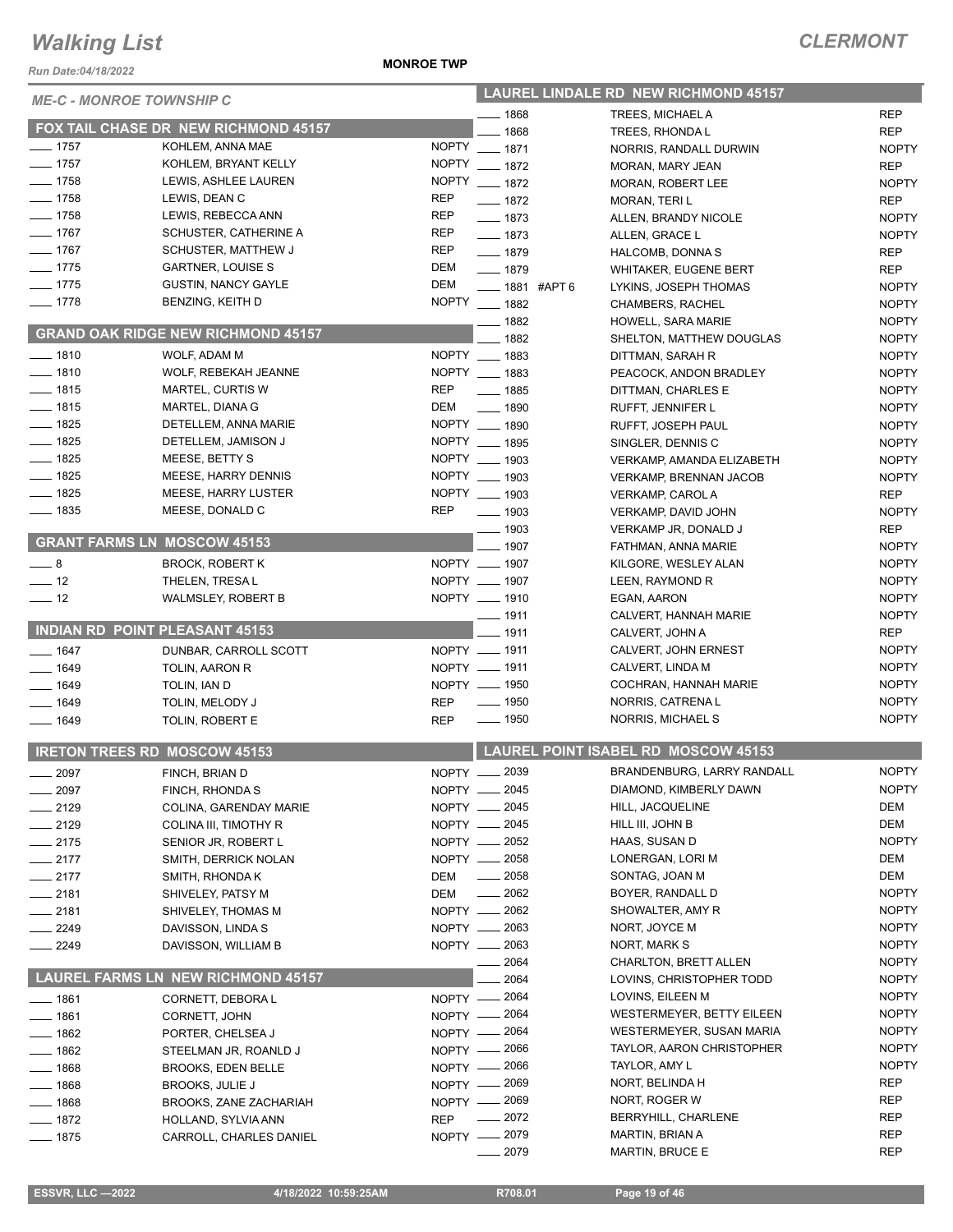*Run Date:04/18/2022*

**MONROE TWP**

|                    |                                            |              | $- 1702$             | DRAKE, LINDA G                              | <b>REP</b>                   |
|--------------------|--------------------------------------------|--------------|----------------------|---------------------------------------------|------------------------------|
|                    | <b>ME-C - MONROE TOWNSHIP C</b>            |              |                      |                                             |                              |
|                    |                                            |              | $- 1702$             | DRAKE, ROBERT F                             | <b>REP</b>                   |
|                    | <b>LAUREL POINT ISABEL RD MOSCOW 45153</b> |              | $- 1711$             | DAUGHERTY, ANN B                            | <b>REP</b>                   |
| $-2079$            | <b>MARTIN, EMILY LIN</b>                   | <b>REP</b>   | $- 1711$             | DAUGHERTY, MICHAEL A                        | <b>REP</b>                   |
| $-2079$            | <b>MARTIN, PAULA S</b>                     | <b>REP</b>   | $- 1721$             | DYER-KENDLER, CHARISSA A                    | <b>DEM</b>                   |
| $\frac{1}{2080}$   | FORSEE, JERRY LEE                          | NOPTY - 1721 |                      | <b>KENDLER, ADY</b>                         | DEM                          |
| $-2080$            | FORSEE, SHIRLEY JEAN                       | NOPTY - 1731 |                      | GIBBONS, GREGORY J                          | <b>REP</b>                   |
| $\frac{1}{2082}$   | HAAS, EMILIE R                             | NOPTY - 1731 |                      | GIBBONS, ROSEANNA L                         | <b>NOPTY</b>                 |
|                    |                                            | <b>REP</b>   | $\frac{1}{2}$ 1731   | GIBBONS, SHANNON NICOLE                     | <b>NOPTY</b>                 |
| $\frac{1}{2089}$   | MARTIN JR, JOHN P                          |              |                      |                                             |                              |
| $\equiv$ 2102      | EALY, BRIAN ANTHONY                        | NOPTY - 1741 |                      | MCCALL, DEBORAH ANN                         | <b>NOPTY</b>                 |
| $-2102$            | EALY, KIMBERLY LYNN                        | <b>REP</b>   | $- 1741$             | MCCALL, JOHN E                              | DEM                          |
| $-2108$            | SMITH, NORMA J                             | <b>DEM</b>   | $\frac{1}{2}$ 1742   | <b>BUCKMAN, GWENDA PATRICE</b>              | <b>REP</b>                   |
| $-2110$            | GOODMAN, JACQUELINE DENISE                 | <b>REP</b>   | $- 1742$             | <b>BUCKMAN, ROBERT KURT</b>                 | <b>REP</b>                   |
| $-2110$            | GOODMAN, MICHAEL WAYNE                     | <b>REP</b>   | $\frac{1}{2}$ 1751   | SWILLINGER, CAROLE A                        | <b>NOPTY</b>                 |
| $-2111$            | ROOT, STEVE R                              | <b>REP</b>   | $\frac{1}{2}$ 1751   | SWILLINGER, STEVEN R                        | <b>NOPTY</b>                 |
| $\frac{1}{2124}$   | WILDER, JANICE LEE                         | NOPTY - 1752 |                      | SCHOENER, LYNN ANN                          | DEM                          |
|                    |                                            | NOPTY - 1761 |                      | <b>WERLE, BENJAMIN PATRICK</b>              | <b>NOPTY</b>                 |
| $-2159$            | ROEHM JR, WALTER A                         |              |                      |                                             |                              |
|                    |                                            |              | $- 1761$             | WERLE, DALE P                               | <b>NOPTY</b>                 |
|                    | <b>LIBERTY ST NEW RICHMOND 45157</b>       |              | $-1761$              | WERLE, MARY J                               | <b>NOPTY</b>                 |
| $-1905$            | CORRILL, IRENE K                           | NOPTY - 1761 |                      | <b>WERLE, PETER DALE</b>                    | <b>NOPTY</b>                 |
| $-1905$            | HENDRIX, BOBBY O                           | NOPTY - 1762 |                      | HEIDORN, ELLA RAE                           | <b>NOPTY</b>                 |
|                    |                                            |              | $- 1762$             | HEIDORN, LYNDA A                            | <b>REP</b>                   |
|                    | <b>LOCUST ST POINT PLEASANT 45153</b>      |              | $-1771$              | SNYDER, JACQUELINE MARIE                    | <b>NOPTY</b>                 |
|                    |                                            | NOPTY - 1771 |                      | SNYDER, WILLIAM D                           | <b>NOPTY</b>                 |
| $- 1591$           | HAWKINS, CLAYTON MCCRAE                    |              |                      |                                             | <b>NOPTY</b>                 |
| $\frac{1}{2}$ 1592 | LAUF, TODD J                               | NOPTY - 1772 |                      | ROCKLIN, DENISE A                           |                              |
| $- 1595$           | <b>WELLER, MISTY KAY</b>                   | NOPTY - 1772 |                      | ROCKLIN, MARK S                             | <b>NOPTY</b>                 |
| $- 1595$           | WELLER, NICHOLAS JOHN                      | <b>NOPTY</b> |                      |                                             |                              |
| $\frac{1}{2}$ 1597 | DURCHHOLZ, PHIL LOUIS                      | <b>NOPTY</b> |                      | <b>ROLLING MEADOWS MOSCOW 45153</b>         |                              |
| $- 1601$           | REED, MICHEALL A                           | <b>DEM</b>   | $- 1214$             | JOHNSON, TRACY L                            | <b>NOPTY</b>                 |
| $- 1601$           | REED, SIDNIE J                             | <b>DEM</b>   |                      |                                             |                              |
|                    |                                            | <b>DEM</b>   |                      | <b>ROLLING MEADOWS POINT PLEASANT 45153</b> |                              |
| $- 1602$           | CAMPBELL, MARY C                           |              | $- 1202$             |                                             | <b>REP</b>                   |
| $-1606$            | SLONE, GARRETT E                           | <b>REP</b>   |                      | HALLIBURTON, GAVIN ISAIAH                   |                              |
| $-1606$            | SLONE, KIMBERLY K                          | <b>REP</b>   | $- 1202$             | HALLIBURTON, NICHOLE                        | <b>REP</b>                   |
| 1606               | SLONE, RODNEY                              | <b>REP</b>   | $- 1202$             | HALLIBURTON, RICHARD M                      | <b>REP</b>                   |
|                    |                                            |              | $- 1206$             | JOHNSON, KAREN RENEE CLINE                  | <b>NOPTY</b>                 |
|                    | PEARL ST NEW RICHMOND 45157                |              | $- 1206$             | JOHNSON JR, PAUL MARTIN                     | <b>NOPTY</b>                 |
| $- 1884$           | ELAM, SHAWN A                              | NOPTY - 1207 |                      | KIDD, SHARON A                              | <b>REP</b>                   |
| $- 1884$           | ELAM, TONYA C                              | NOPTY - 1207 |                      | KIDD, THOMAS H                              | <b>REP</b>                   |
|                    |                                            | <b>REP</b>   | $- 1208$             | MAYO, JOAN C                                | <b>REP</b>                   |
| $- 1900$           | <b>BEACH, LARRY W</b>                      |              |                      | SANDEN, LINCOLN ROBERT                      | <b>NOPTY</b>                 |
| $- 1902$           | MCFARLAND, CHARLES A                       | NOPTY - 1208 |                      |                                             |                              |
| _ 1902             | MCFARLAND, SYLVIA L                        | NOPTY - 1208 |                      | SANDEN, ROBIN LEE                           | DEM                          |
| 1902               | NEWBERRY, EDWARD BRETT                     | NOPTY - 1208 |                      | SANDEN, STEVEN ERNEST                       | DEM                          |
| $-1902$            | WAGNER, TESSA LAURA ANN                    | NOPTY - 1210 |                      | RICHARDS, CHERYL RENEE                      | <b>NOPTY</b>                 |
| $\frac{1}{2}$ 1902 | WUEBOLD, DAKOTA RYAN                       | NOPTY - 1210 |                      | RICHARDS, JASON DALE                        | <b>NOPTY</b>                 |
| $- 1908$           | HAMILTON, SARAH JANE                       | NOPTY - 1211 |                      | KERN SPIEKERMAN, KRISTIN L                  | <b>REP</b>                   |
| $- 1910$           | HENDERSON JR, CHARLES RICHARD              | DEM          | $- 1211$             | SPIEKERMAN, JULIA KERN                      | <b>NOPTY</b>                 |
|                    |                                            |              | $- 1211$             | SPIEKERMAN, RICKY N                         | REP                          |
| $- 1910$           | MCFARLAND, GARY PAUL                       | DEM          |                      |                                             | <b>NOPTY</b>                 |
| $- 1913$           | DETERS II, CARL J                          | NOPTY - 1212 |                      | BUNTON LYNN, SAMANTHA ELIZABETH             |                              |
| $\frac{1}{2}$ 1913 | DETERS, DEBRA S                            | NOPTY - 1212 |                      | LYNN, FRANCIS THOMAS                        | <b>NOPTY</b>                 |
| $- 1913$           | DETERS, MEGAN MARIE ROSE                   | NOPTY - 1213 |                      | CHANDLER, CLAUDIA JANE                      | <b>NOPTY</b>                 |
| $- 1919$           | CONATSER, ADRAIN SCOTT                     | NOPTY - 1213 |                      | SPIRES, DONALD EUGENE                       | <b>NOPTY</b>                 |
| $- 1919$           | CONATSER, DEBRA MARLENA                    | NOPTY - 1213 |                      | SPIRES, GARY MICHAEL                        | <b>NOPTY</b>                 |
| __ 1980            | MATHENEY, AMY LEE                          | <b>REP</b>   | $- 1213$             | SPIRES, LENA MARIE                          | <b>NOPTY</b>                 |
|                    |                                            |              | $- 1214$             | JOHNSON, BRIAN                              | <b>NOPTY</b>                 |
| $-1980$            | MATHENEY, MELANIE GRACE                    | <b>REP</b>   | $- 1215$             | CRICK, DANIEL ANDREW                        | DEM                          |
|                    | MATHENEY JR, ROBERT J                      | REP          |                      |                                             |                              |
| $-1980$            |                                            |              | $- 1215$             | KOLLAR, LINDA                               | DEM                          |
|                    |                                            |              |                      |                                             | <b>NOPTY</b>                 |
|                    | PT PLEASANT CEMETARY RD MOSCOW 45153       |              | $-1216$              | WELLS III, ROBERT MILTON                    |                              |
| $- 1620$           | BAILEY, RYAN D                             | NOPTY - 1216 |                      | WELLS, TINA MARIE                           | <b>NOPTY</b>                 |
|                    |                                            |              | $- 1217$             | WARD, AMY MARGARET                          | <b>NOPTY</b>                 |
|                    |                                            |              | $-1217$              | WARD, OLIVIA LAUREN                         | <b>NOPTY</b>                 |
|                    | <b>QUARRY CREEK LN NEW RICHMOND 45157</b>  |              | $- 1217$             | WARD, RODNEY ALLEN                          | <b>NOPTY</b>                 |
| $- 1701$           | FISCHER, CARL G                            | <b>REP</b>   |                      |                                             |                              |
| $- 1701$           | FISCHER, JOYCE D                           | REP          | $- 1219$<br>$- 1219$ | POLLARD, KRISTY N<br>POLLARD, RICK A        | <b>NOPTY</b><br><b>NOPTY</b> |

 **ESSVR, LLC —2022 4/18/2022 10:59:25AM R708.01 Page 20 of 46**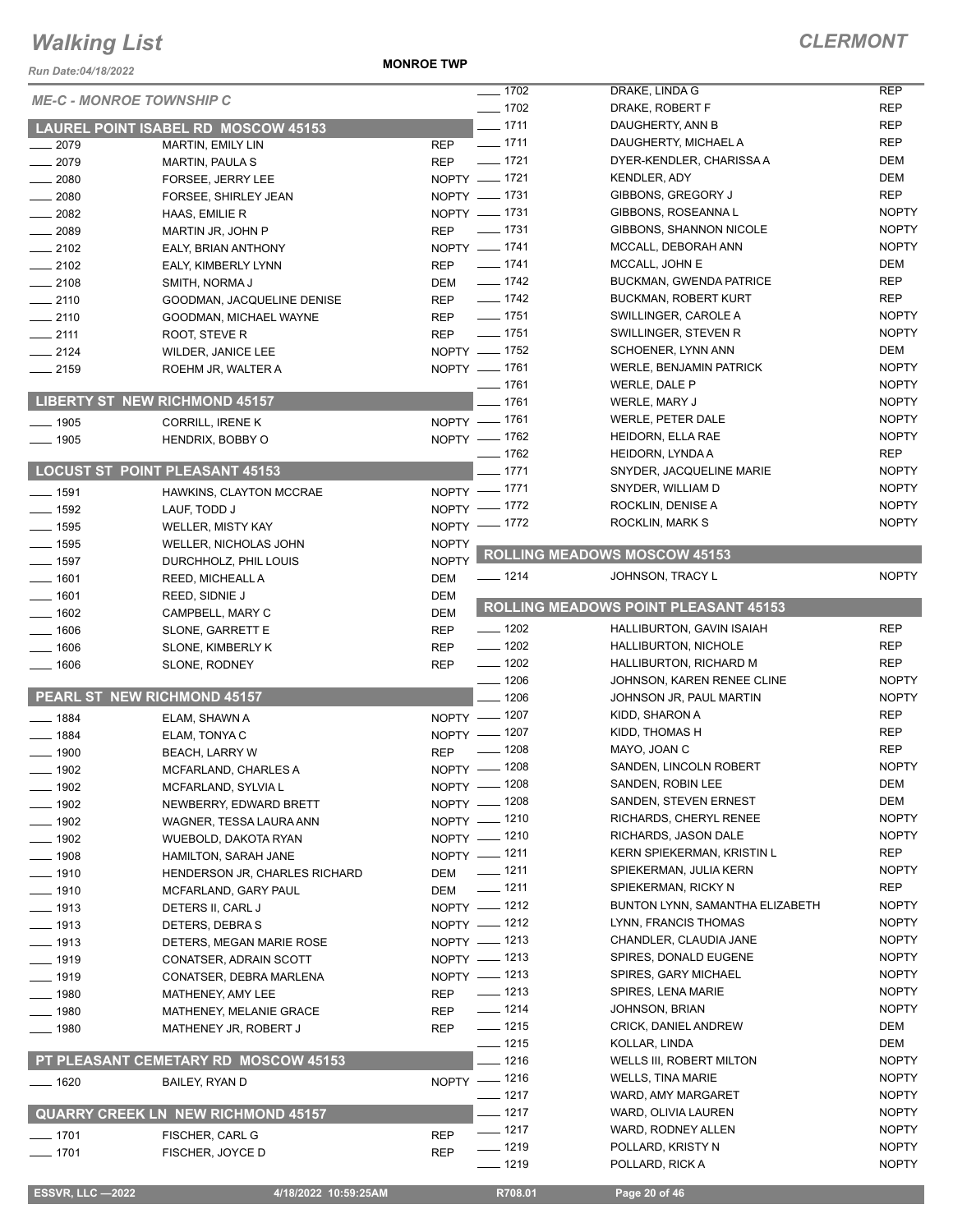*Run Date:04/18/2022*

#### **MONROE TWP**

| <b>ME-C - MONROE TOWNSHIP C</b> |                                             |                          | STATE ROUTE 232 MOSCOW 45153 |                                       |                              |  |
|---------------------------------|---------------------------------------------|--------------------------|------------------------------|---------------------------------------|------------------------------|--|
|                                 |                                             |                          | $- 1554$                     | <b>WHITFORD, NANCY S</b>              | <b>REP</b>                   |  |
|                                 | <b>ROLLING MEADOWS POINT PLEASANT 45153</b> |                          | $- 1554$                     | WHITFORD, ROBERT R                    | <b>REP</b>                   |  |
| $\frac{1}{2}$ 1223              | HARBERT, KELSEY JOY                         | <b>NOPTY</b>             | $- 1558$                     | MARTIN, LYNNE A                       | <b>NOPTY</b>                 |  |
| $- 1223$                        | ROOSE, JOY CLARE                            | DEM                      | $- 1588$                     | ROONEY III, FRANK                     | <b>NOPTY</b>                 |  |
| $- 1223$                        | ROOSE, ROBERT WAYNE                         | DEM                      | $- 1590$                     | WEST, MELISSA C                       | <b>NOPTY</b>                 |  |
| SMITH RD MOSCOW 45153           |                                             |                          | $\frac{1}{2}$ 1590           | WIEST, RUSSELL TYLER                  | <b>NOPTY</b>                 |  |
|                                 |                                             |                          | $- 1590$                     | WILLOUGHBY, ANGEL R                   | <b>NOPTY</b>                 |  |
| $-2150$                         | <b>KELLEY, BONNIE J</b>                     |                          | NOPTY __ 1595                | <b>IRETON, NANCY J</b>                | <b>REP</b>                   |  |
| $-2150$                         | KILGORE, DENNIS RAY                         |                          | NOPTY __ 1597                | MITCHELL, CODY RAY                    | <b>NOPTY</b>                 |  |
| $-2153$                         | PARKS, EDDIE D                              | DEM                      | $- 1600$                     | WASHBURN, BRIAN J                     | <b>NOPTY</b>                 |  |
| $\frac{1}{2153}$                | PARKS, GLEN L                               | DEM                      | $- 1600$                     | WASHBURN, SHANNA LEE                  | <b>NOPTY</b>                 |  |
| $-2153$                         | PARKS, JEARLDEAN                            | DEM                      | $- 1610$                     | HIPP, ADAM JOSEPH                     | <b>NOPTY</b>                 |  |
| $-2153$                         | SENIOR, PAMELA G                            |                          | NOPTY __ 1610                | HIPP, BONITA LYNNE                    | <b>NOPTY</b>                 |  |
| $-2159$                         | LILLY, KATELYN MARIE                        |                          | NOPTY __ 1610                | HIPP, STEVEN M                        | <b>NOPTY</b>                 |  |
| $-2159$<br>$-2159$              | WARREN, KRISTIN NICOLE                      | <b>REP</b><br><b>REP</b> |                              | STATE ROUTE 232 NEW RICHMOND 45157    |                              |  |
| $-2163$                         | WARREN, NATHANIEL BROCK<br>TREES, CARL E    | <b>REP</b>               |                              |                                       |                              |  |
| $\frac{1}{2163}$                | TREES, KATHY K                              | <b>REP</b>               | $- 1634$                     | <b>KELLUM, LANDON K</b>               | <b>REP</b>                   |  |
| $-2166$                         | ROSS, ROBERT STEPHAN                        | <b>NOPTY</b>             | $- 1634$                     | KELLUM, MICHAEL L                     | <b>NOPTY</b>                 |  |
| $-2188$                         | WILLIAMS, KAREN J                           | <b>DEM</b>               | $- 1634$                     | <b>KELLUM, THEA M</b>                 | <b>REP</b>                   |  |
| $\frac{1}{2188}$                | <b>WILLIAMS, PAUL B</b>                     | <b>DEM</b>               | $- 1659$                     | PAUL, CARLA M                         | <b>REP</b>                   |  |
| $-2196$                         | WADDLE, BRIAN R                             | <b>NOPTY</b>             | $- 1659$                     | PAUL, CHRISTOPHER WAYNE               | <b>NOPTY</b>                 |  |
| $-2196$                         | WADDLE, BRIAN R                             | <b>NOPTY</b>             | $\frac{1}{2}$ 1659           | PAUL, CONNOR MICHAEL                  | <b>NOPTY</b>                 |  |
| $-2196$                         | WADDLE, DAWN LYNN                           | <b>NOPTY</b>             | $- 1659$                     | PAUL, JENNA MANE                      | <b>NOPTY</b>                 |  |
| $-2197$                         | DUENNE-SONNEGA, DIANA L                     | <b>DEM</b>               | $- 1682$                     | SHRIVER, JUDITH L                     | <b>REP</b>                   |  |
| $-2197$                         | SONNEGA, ROBERT R                           | <b>DEM</b>               | $- 1684$<br>$- 1684$         | SIMMONS, KIM D                        | <b>REP</b>                   |  |
| $-2199$                         | ABBOTT, DEWAYNE ALLEN                       | <b>REP</b>               | $- 1699$                     | SIMMONS, PATRICIA G                   | <b>REP</b>                   |  |
| $-2199$                         | ABBOTT, SHERRI L                            | <b>REP</b>               | $- 1699$                     | LUHN, CHERYL L                        | <b>NOPTY</b>                 |  |
| $-2206$                         | <b>ESTEP, AARON M</b>                       | <b>NOPTY</b>             | $- 1749$                     | MCMILLION, MILES GEOFFREY             | <b>NOPTY</b>                 |  |
| $-2206$                         | KITE, EILEEN R                              |                          | NOPTY __ 1749                | DZIECH, AMY C<br>DZIECH, DAVID ANDREW | <b>NOPTY</b><br><b>NOPTY</b> |  |
| $-2206$                         | MCCARTHY, DAVID J                           | <b>DEM</b>               | $- 1749$                     |                                       | <b>NOPTY</b>                 |  |
| $-2206$                         | MCCARTHY, KAY M                             | DEM                      | $- 1751$                     | DZIECH, ERIC A<br>SNOWDEN, MOLLY      | <b>NOPTY</b>                 |  |
| $-2206$                         | RAMEY, MAUREEN K                            |                          | NOPTY __ 1751                | SNOWDEN, ROBERT GRANT                 | <b>NOPTY</b>                 |  |
| $-2210$                         | MILLER, IONE M                              | <b>NOPTY</b>             | $- 1753$                     | KOHL, DAVID N                         | <b>REP</b>                   |  |
| $\frac{2223}{2}$                | COOK JR, RANDALL MARTIN                     | <b>NOPTY</b>             | $- 1753$                     | KOHL, VICKY L                         | <b>REP</b>                   |  |
| $-2226$                         | TROWBRIDGE JR, RICHARD PRESCOTT             | <b>NOPTY</b>             | $- 1757$                     | BOYD, CASSANDRA LANE                  | <b>NOPTY</b>                 |  |
| $-2228$                         | THOMPSON, MARIA H                           |                          | NOPTY __ 1757                | BOYD, LAWRENCE ISSAC                  | <b>NOPTY</b>                 |  |
| $-2229$                         | <b>GATES, CANDACE E</b>                     | <b>DEM</b>               | $- 1774$                     | TAYLOR, DEBORAH S                     | <b>REP</b>                   |  |
| $-2229$                         | <b>GATES, STEVEN E</b>                      | DEM                      | $- 1774$                     | TAYLOR, GARY R                        | <b>REP</b>                   |  |
| $=$ 2235                        | <b>BEZOLD, ELISE LUCILLE</b>                | DEM                      | $- 1774$                     | TAYLOR, ROBERT SHANE                  | <b>NOPTY</b>                 |  |
| 2235                            | BEZOLD, HENRY D                             | <b>REP</b>               | $- 1777$                     | WEEKS, JAMES K                        | <b>NOPTY</b>                 |  |
| $-2235$                         | BEZOLD, KAREN E                             | REP                      | $- 1784$                     | GINN, CONSTANCE W                     | REP                          |  |
| $-2235$                         | BEZOLD, MARIE GRACE                         | <b>DEM</b>               | $- 1785$                     | HUMM, SARA J                          | <b>REP</b>                   |  |
| $-2235$                         | BEZOLD, MARTIN R                            | <b>REP</b>               | $- 1786$                     | GINN, JEANENE R                       | <b>REP</b>                   |  |
|                                 |                                             |                          | $-1790$                      | GINN, DEBRA S                         | <b>REP</b>                   |  |
|                                 | <b>SPRUCE HILL LN NEW RICHMOND 45157</b>    |                          | $-1790$                      | <b>GINN, KENNETH G</b>                | REP                          |  |
| $\frac{1}{2}$                   | ARIAPAD, ADAM ABBASS                        |                          | NOPTY __ 1798                | SMITH, BRIDGETTE K                    | REP                          |  |
| $-2$                            | ARIAPAD, ALIMORAD                           |                          | NOPTY __ 1798                | SMITH, CORTNEY KAY                    | REP                          |  |
| $\_\_$ 3                        | KELE, OLIVE I                               |                          | NOPTY __ 1798                | SMITH, JOHNATHON D                    | <b>REP</b>                   |  |
| $\overline{\phantom{0}}^3$      | THOMPSON, TERRY LEE                         |                          | NOPTY __ 1801                | BECKLER, AARON W                      | <b>NOPTY</b>                 |  |
| $-4$                            | LAWTON, VIVIAN ANN                          |                          | NOPTY __ 1829                | CRAMER II, JERRY LEE                  | <b>NOPTY</b>                 |  |
| $-4$                            | LAWTON, WAYNE R                             |                          | NOPTY __ 1829                | STURGILL, ANGELA M                    | <b>REP</b>                   |  |
| $-5$                            | ADAMS, CHARLES F                            |                          | NOPTY __ 1829                | STURGILL, RONALD L                    | <b>REP</b>                   |  |
| $-5$                            | COLE, WILLIAM A                             |                          | NOPTY __ 1846                | BECKLER, JENNIFER NICOLE              | <b>NOPTY</b>                 |  |
| $-6$                            | DARCY, BOBETTE                              |                          | NOPTY __ 1848                | BRONDHAVER, MORGAN CLAIRE             | <b>NOPTY</b>                 |  |
| $= 6$                           | DARCY, JAMES R                              | <b>REP</b>               | $-1848$                      | CALLEBS, CAROLYN A                    | REP                          |  |
| $-7$                            | GILMORE, JOHN E                             |                          | NOPTY __ 1848                | CALLEBS, JOHN C                       | <b>REP</b>                   |  |
| $-7$                            | SPANGENBERG, KRISTIN L                      |                          | NOPTY __ 1851                | BENTLEY, KAITLYN JEANE                | <b>NOPTY</b>                 |  |
| $-8$                            | NELSON, JEAN A                              |                          | NOPTY __ 1851                | BENTLEY, ZACHARY PAUL                 | <b>NOPTY</b>                 |  |
| $-8$                            | NELSON, THOMAS G                            |                          | NOPTY __ 1851                | CALLEBS, APRIL R                      | <b>NOPTY</b>                 |  |
|                                 |                                             |                          | —— 1871                      | DENNEMANN, KRISTINA                   | DEM                          |  |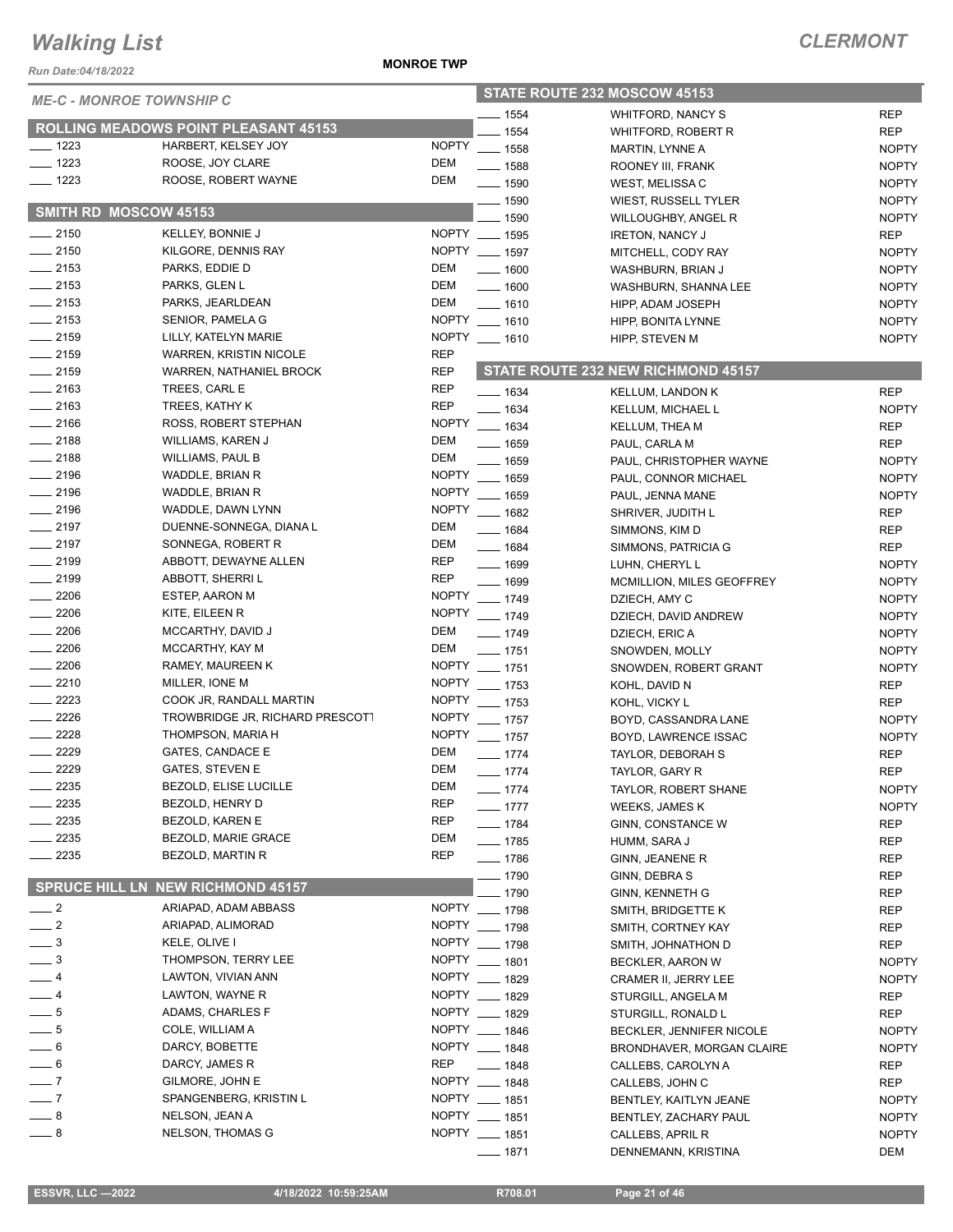*Run Date:04/18/2022*

**MONROE TWP**

| <b>ME-C - MONROE TOWNSHIP C</b> |                                              |                     | ___ 1969                           | JONES, AUSTIN DAVID FLOYD                  | <b>NOPTY</b>               |
|---------------------------------|----------------------------------------------|---------------------|------------------------------------|--------------------------------------------|----------------------------|
|                                 |                                              |                     | $- 1970$                           | <b>CURFMAN, BRUCE A</b>                    | <b>REP</b>                 |
|                                 | STATE ROUTE 232 NEW RICHMOND 45157           |                     | $- 1970$                           | <b>CURFMAN, MARC A</b>                     | <b>REP</b>                 |
| $- 1871$                        | DENNEMANN, SARAH GRACE                       | DEM                 | $- 1970$                           | <b>CURFMAN, SUSAN M</b>                    | <b>REP</b>                 |
| $- 1874$                        | FISCHESSER, SADIE DIANE                      | <b>REP</b>          | $- 1974$                           | BEHYMER, MELISSA DANIELLE                  | <b>NOPTY</b>               |
| $- 1874$                        | FISCHESSER, SCOTT T                          | <b>REP</b>          | $- 1975$                           | ZORB, JEREMIAH G                           | <b>NOPTY</b>               |
| $- 1874$                        | FISCHESSER, SETH T                           | <b>REP</b>          | $- 1975$                           | ZORB, SHERRI L                             | <b>NOPTY</b>               |
| $- 1874$                        | FISCHESSER, SONYA KAY                        | <b>REP</b>          | $- 1981$                           | MILLER, SARAH D                            | <b>NOPTY</b>               |
| $- 1881$                        | ACKERMANN, SHARON SUE                        |                     | NOPTY __ 1986                      | STEVENS, JAMES R                           | <b>NOPTY</b>               |
| $- 1882$                        | <b>BAKER, DONALD PAUL</b>                    |                     | NOPTY - 1986                       | STEVENS, LINDA LIZZIE                      | <b>NOPTY</b>               |
| $- 1882$                        | BAKER, JASON LOGAN                           |                     | NOPTY __ 1986                      | STEVENS, TABITHA PAIGE                     | <b>NOPTY</b>               |
| $- 1882$                        | <b>BAKER, SHARLENE MARIE</b>                 |                     | NOPTY __ 1986                      | STEVENS, TYLER JAMES                       | <b>NOPTY</b>               |
| $- 1885$                        | <b>HELTON, CHRISTINA NICOLE</b>              |                     | NOPTY __ 1987                      | TURNER, PHYLLIS N                          | <b>NOPTY</b>               |
| $- 1885$                        | MCNAY, NICHOLAS BLAINE                       |                     | NOPTY __ 1987                      | TURNER, WALTER E                           | <b>NOPTY</b>               |
| $-1885$                         | OVERBEY, LARRY D                             |                     | NOPTY - 1993                       | DITTMAN, JACQULYN ROSE                     | <b>REP</b>                 |
| $-1885$                         | TROXELL, PATRICIA M                          |                     | NOPTY __ 1993                      | DITTMAN, MICHAEL D                         | <b>REP</b>                 |
| $- 1887$                        | DINGUS, JOHN W                               |                     | NOPTY - 1993                       | DITTMAN JR, MICHAEL D                      | <b>NOPTY</b>               |
| $- 1887$                        | DINGUS, SHIRLEY JEAN                         | <b>NOPTY</b>        |                                    |                                            |                            |
| $- 1888$                        | <b>GRIFFIN, JASMINE CAROLNEDDA</b>           |                     |                                    | NOPTY STATE ROUTE 232 POINT PLEASANT 45153 |                            |
| $- 1888$                        | <b>GRIFFIN, KEVIN I</b>                      |                     | NOPTY __ 1552                      | CAMPBELL, PAUL L                           | <b>DEM</b>                 |
| $- 1888$                        | YOUNKER, KARI PATRICIA                       | <b>NOPTY</b>        |                                    |                                            |                            |
| $- 1889$                        | COLLIER, JOSHUA ALLEN                        |                     | NOPTY STATE ROUTE 756 MOSCOW 45153 |                                            |                            |
| $- 1889$                        | COLLIER, LESLEY ANNE                         |                     | NOPTY __ 1515                      | PETRI, ANTHONY EDWARD                      | <b>NOPTY</b>               |
| $- 1889$                        | FELTS, DEBRA J                               | <b>NOPTY</b>        |                                    |                                            |                            |
| $- 1889$                        | FELTS, LARRY G                               |                     |                                    | NOPTY STEVENS RD NEW RICHMOND 45157        |                            |
| $\frac{1}{2}$ 1890              | ALFORD, TREVOR HOWARD                        |                     | NOPTY __ 1740                      | <b>BOWERS, KRISTIN ELYSE</b>               | <b>NOPTY</b>               |
| $- 1890$                        | BUTLER, CYNTHIA D                            |                     | NOPTY __ 1750                      | METZ, KIMBERLY                             | <b>NOPTY</b>               |
| $- 1890$                        | <b>BUTLER, SETH B</b>                        |                     | NOPTY __ 1750                      | METZ, VINCENT L                            | <b>NOPTY</b>               |
| $-1890$                         | BUTLER, SHAWN P                              | <b>NOPTY</b>        | $- 1764$                           | HARRIS, KATHERINE R                        | <b>REP</b>                 |
| $- 1890$                        | BUTLER JR, SHAWN WILLIAM                     | <b>NOPTY</b>        |                                    |                                            |                            |
| $- 1893$                        | KENNEDY, ESSIE RAY                           |                     | NOPTY US 52 MOSCOW 45153           |                                            |                            |
| $- 1893$                        | KENNEDY, KATHY EILEEN                        | <b>NOPTY</b>        | $- 1652$                           |                                            | <b>NOPTY</b>               |
| $\frac{1}{2}$ 1895              | GROOMS, JASON A                              | <b>NOPTY</b>        | $-1652$                            | ESTEPP, BRANDON J                          |                            |
| $- 1895$                        | GROOMS, JESSICA JEAN                         | <b>NOPTY</b>        |                                    | <b>ESTEPP, CARRIE BETH</b>                 | <b>NOPTY</b>               |
| $- 1909$                        | CARNAHAN, CHARLENE                           | <b>NOPTY</b>        | ____ 1652 #APT B<br>$-1675$        | LOGAN II, TIMOTHY JAY                      | <b>NOPTY</b><br><b>REP</b> |
| $\frac{1}{2}$ 1909              | CARNAHAN, DAVID W                            | <b>NOPTY</b>        |                                    | AVRA, DANIEL L                             |                            |
| $- 1914$                        | WILLIAMS, LARRY EDWARD                       | <b>NOPTY</b>        | $-1675$                            | AVRA, EDNA JO                              | <b>REP</b>                 |
| $- 1914$                        | <b>WILLIAMS, NICHOLAS ANDREW</b>             | <b>NOPTY</b>        | 1675 #APT 4                        | SHEARWOOD, KAREN L                         | <b>REP</b>                 |
| $- 1914$                        | WILLIAMS, THERESA A                          | <b>NOPTY</b>        | 1675 #LOT 4                        | POWERS, ANDREW JOSEPH                      | <b>NOPTY</b>               |
| $- 1914$                        | <b>WILLIAMS, TYLER LAWRENCE</b>              | <b>NOPTY</b>        | 1675 #LOT 4<br>____ 1675 #STE 4    | SHEARWOOD, JESSICA MARIE                   | <b>NOPTY</b>               |
| $- 1917$                        | OLLENDICK, PAM S                             | <b>KFP</b>          |                                    | SHEARWOOD III, KENNETH K                   | <b>REP</b>                 |
| ___ 1917                        | OLLENDICK, RALPH R                           | <b>REP</b>          | <sub>—</sub> 1675 #APT 20          | <b>BOOTS, JOSEPHINE ROSE</b>               | <b>REP</b>                 |
| $- 1922$                        | LINTZ, BRUCE R                               | <b>NOPTY</b>        | 1675 #LOT 19                       | <b>BROCK, STEVEN L</b>                     | <b>NOPTY</b>               |
| $- 1926$                        | TREES, CYNTHIA A                             | <b>REP</b>          | 1675 #LOT 20                       | BOOTS, BARBARA ANN                         | REP                        |
| $- 1926$                        | TREES, JAMES M                               | <b>REP</b>          | _ 1675 #LOT 20                     | <b>BOOTS, MICHAEL ROBERT</b>               | <b>REP</b>                 |
| $\frac{1}{2}$ 1939              | PAYTON, RICHARD B                            | <b>NOPTY</b>        | 1675 #UNIT 18                      | GALLARDO JR, ERNESTO MANUEL EST            | <b>NOPTY</b>               |
| <u>_</u> __ 1939                | PAYTON, VICTORIA L                           | <b>NOPTY</b>        |                                    | 1675 #APT LOT18 BOOTS, JARED M             | <b>REP</b>                 |
| $-1945$                         |                                              |                     | __ 1675 #APT 19                    | <b>BROCK, RENEE B</b>                      | <b>NOPTY</b>               |
| 1945                            | MECKLENBORG, DONALD L<br>MECKLENBORG, RUTH I | DEM<br><b>DEM</b>   | $- 1678$                           | ROBINSON, AARON W                          | <b>REP</b>                 |
|                                 |                                              |                     | $- 1678$                           | ROBINSON, MARY L                           | REP                        |
| $-1947$                         | HERA, GLENDA R                               | DEM<br><b>NOPTY</b> | _ 1685                             | CONNORS, ARTHUR A                          | <b>REP</b>                 |
| $-1947$                         | HERA, MICHAEL L                              |                     | __ 1685                            | CONNORS, SUSAN J                           | REP                        |
| $- 1947$                        | HERA, SARA ASHLEY                            | DEM                 | __ 1688                            | <b>WEBB, ANDREW THOMAS</b>                 | REP                        |
| $- 1951$                        | <b>BURNS, JULIE FLEDDERJOHN</b>              | <b>NOPTY</b>        | __ 1694                            | MANNING, JANET                             | DEM                        |
| $\frac{1}{2}$ 1951              | ROSA, MARGARET                               | <b>NOPTY</b>        |                                    |                                            |                            |
| $- 1951$                        | ROSA, PAUL                                   | <b>NOPTY</b>        | U S 52 NEW RICHMOND 45157          |                                            |                            |
| $- 1954$                        | SMITH, ALDEAN                                | <b>REP</b>          | $- 1248$                           | <b>MYERS, CHARLES DYLAN</b>                | <b>REP</b>                 |
| $\frac{1}{2}$ 1954              | SMITH, WILLIAM F                             | REP                 | $-1248$                            | RILEY, KEVIN CLARK                         | <b>REP</b>                 |
| $\frac{1}{2}$ 1956              | PARKER, JESSE L                              | <b>REP</b>          | $-1248$                            | STEVENS, JENNIFER L                        | <b>REP</b>                 |
| $\frac{1}{2}$ 1956              | PARKER, MARGARET E                           | <b>REP</b>          | . 1252                             | GILKEY, JESSICA R                          | REP                        |
| $- 1956$                        | PARKER SR, WILLIAM E                         | <b>NOPTY</b>        | 1252                               | GILKEY, MICHAEL VINCENT                    | <b>NOPTY</b>               |
| $-1957$                         | SKEENE, KAREN S                              | <b>NOPTY</b>        | 1260                               | <b>GREVER, DANIELLE LEE</b>                | <b>REP</b>                 |
| 1963                            | SNIDER, WILLIAM D                            | <b>NOPTY</b>        | 1260                               | <b>GREVER, MARK J</b>                      | <b>REP</b>                 |
| $-1968$                         | <b>BLOCK, JACQUELINE G</b>                   | <b>NOPTY</b>        |                                    |                                            |                            |
| <b>ESSVR, LLC -2022</b>         | 4/18/2022 10:59:25AM                         |                     | R708.01                            | Page 22 of 46                              |                            |
|                                 |                                              |                     |                                    |                                            |                            |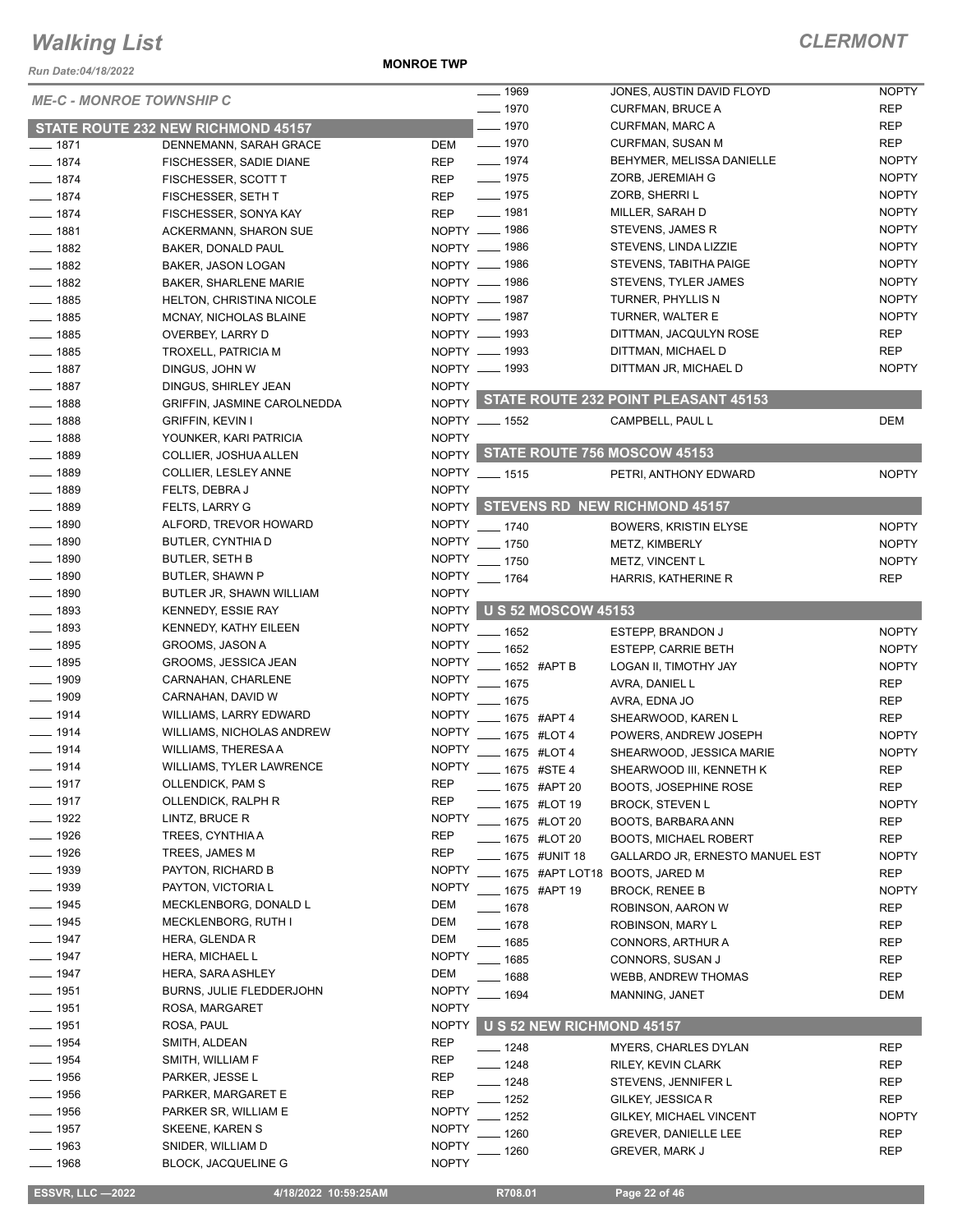*Run Date:04/18/2022*

**MONROE TWP**

| <b>ME-C - MONROE TOWNSHIP C</b> |                                                 |              | $- 1603$                    | HORSLEY, TRESSA LANAY                     | <b>NOPTY</b> |
|---------------------------------|-------------------------------------------------|--------------|-----------------------------|-------------------------------------------|--------------|
|                                 |                                                 |              | $- 1632$                    | LOGAN, JEAN M                             | <b>REP</b>   |
| U S 52 NEW RICHMOND 45157       |                                                 |              | $-1632$                     | LOGAN SR, TIMOTHY J                       | <b>REP</b>   |
| $- 1260$                        | <b>GREVER, MARY H</b>                           | <b>REP</b>   | <b>WEIL RD MOSCOW 45153</b> |                                           |              |
| $- 1274$                        | PAYNTER, GARY DOUGLAS<br><b>GIBSON, JAMES M</b> | <b>NOPTY</b> |                             |                                           |              |
| $- 1310$                        |                                                 | <b>REP</b>   | $-2029$                     | AL GHOULI, AMAYA GRACE                    | <b>NOPTY</b> |
| $- 1310$                        | GIBSON, JANET I                                 | <b>REP</b>   | $-2029$                     | SPINNATI, BRET J                          | <b>REP</b>   |
| $- 1311$                        | CARMACK, CHERYL SUE                             | <b>REP</b>   | $-2029$                     | SPINNATI, LAURA A                         | <b>REP</b>   |
| $- 1311$                        | CARMACK, ROBERT J                               | <b>REP</b>   | $\frac{1}{2035}$            | <b>HENDERSON, JERRY S</b>                 | <b>REP</b>   |
| $- 1311$                        | LEACH, ELEXA GENET                              |              | NOPTY __ 2035               | HENDERSON, MARY C                         | <b>NOPTY</b> |
| $\frac{1}{2}$ 1311              | RICH, LANI DIANE                                |              | NOPTY __ 2035               | HENDERSON, TYLER S                        | <b>NOPTY</b> |
| $- 1320$                        | GALEA JR, ARTHUR H                              | DEM          | $\frac{1}{2037}$            | SMITH, KATIE E                            | <b>NOPTY</b> |
| $- 1321$                        | DAVIS YACCHARI, LISA P                          | <b>DEM</b>   | $\frac{1}{2037}$            | SMITH, SCOTT C                            | <b>NOPTY</b> |
| $- 1321$                        | YACCHARI, DAVID T                               | DEM          | $\frac{1}{2039}$            | BIESENBENDER, MANFRED                     | <b>NOPTY</b> |
| $- 1323$                        | DARNELL, JOSHUA CAIN                            |              | NOPTY __ 2041               | ADAMSON, BARBARA A                        | <b>REP</b>   |
| $\frac{1}{2}$ 1323              | HUBER, DANIEL G                                 |              | NOPTY __ 2041               | ADAMSON, DANIEL A                         | <b>NOPTY</b> |
| $\frac{1}{2}$ 1323              | WEHRMEYER, KIMBERLY                             |              | NOPTY __ 2050               | KISSING, DANIEL JOSEPH                    | <b>REP</b>   |
| $\frac{1}{2}$ 1326              | HEID, MYRTLE M                                  |              | NOPTY __ 2050               | KISSING, JENNIFER LYNN                    | <b>REP</b>   |
| $- 1327$                        | <b>KRUEGER, GARY L</b>                          | <b>REP</b>   | 2058                        | BELCHER, DONNA M                          | <b>REP</b>   |
| $- 1327$                        | KRUEGER, LOIS A                                 | <b>REP</b>   | 2064                        | <b>BARGER, FRANCES L</b>                  | <b>REP</b>   |
| $\frac{1}{2}$ 1333              | SLONE, ZACHARY MICHAEL                          |              | NOPTY __ 2064               | <b>BARGER, JOHN G</b>                     | <b>REP</b>   |
| $- 1343$                        | HAMMONS, DONALD JOSEPH                          |              | NOPTY __ 2067               | <b>BARGER, BETTY JANE</b>                 | <b>REP</b>   |
| $- 1343$                        | HAMMONS, DONNA J                                | REP          | $-2067$                     | <b>BARGER, BETTY JEAN</b>                 | <b>REP</b>   |
| $\frac{1}{2}$ 1343              | JONES, THANK L                                  | <b>REP</b>   | $\frac{1}{2094}$            | STURGILL, PEGGY D                         | <b>NOPTY</b> |
| $- 1344$                        | NEYER, KYLE THOMAS                              |              | NOPTY __ 2098               | ANDERSON, DANA J                          | <b>NOPTY</b> |
| $- 1344$                        | PETERS, JACOB FREDERICK                         |              | NOPTY __ 2098               | ANDERSON, NATHANIEL WAYNE                 | <b>NOPTY</b> |
| $\frac{1}{2}$ 1349              | <b>GASTRIGHT, DONNA J</b>                       |              | NOPTY __ 2098               | CORNES, JACQUELINE J                      | <b>NOPTY</b> |
| $- 1349$                        | <b>GASTRIGHT, ZACHARY PAUL</b>                  |              | NOPTY __ 2098               | MITCHELL, JUSTIN A                        | <b>NOPTY</b> |
| $- 1356$                        | LITTERAL, DEVIN CHRISTOPHER                     |              | NOPTY __ 2100               | ADAMS, JEREMY PAUL                        | <b>NOPTY</b> |
| $\frac{1}{2}$ 1356              | LITTERAL, JOSHUA RYAN                           |              | NOPTY __ 2100               | ADAMS, STEPHANIE MARIE                    | <b>NOPTY</b> |
| ___ 1356 #APT 1                 | KREIDER, BARBARA A                              | REP          | $\frac{1}{2109}$            | CHAPMAN, ARLENE J                         | <b>NOPTY</b> |
| $\frac{1}{2}$ 1360              | DAMEROW, EMILY MARIE                            | <b>REP</b>   | $-2109$                     | MENDEZ, BONNIE S                          | <b>NOPTY</b> |
| $- 1360$                        | DAMEROW, GREGORY SCOTT                          | REP          | $-2128$                     | MOODY, AARON                              | <b>REP</b>   |
| $- 1360$                        | DAMEROW, MARTHA J                               |              | NOPTY __ 2128               | MOODY, ANDREA                             | <b>REP</b>   |
| $- 1447$                        | SCOTT, ANNA MICHELLE                            |              | NOPTY __ 2128               | MOODY, DANIEL ISAAK                       | <b>NOPTY</b> |
| $- 1449$                        | FRY, BREANNA N                                  |              | NOPTY __ 2128               | MOODY, EVE D                              | <b>REP</b>   |
| $- 1451$                        | <b>IDING, GREGORY THOMAS</b>                    |              | NOPTY __ 2128               | MOODY, JOHN-MARK A                        | <b>NOPTY</b> |
| $- 1451$                        | <b>IDING, LISA MARIE</b>                        |              | NOPTY __ 2128               | MOODY. MATTHEW THORSTEN KARL HI           | <b>REP</b>   |
| $- 1471$                        | <b>BROTHERS, KERRI RAE</b>                      | DEM          | $-2128$                     | MOODY, REBEKAH JEAN                       | <b>NOPTY</b> |
| $- 1471$                        | <b>BROTHERS, PAUL A</b>                         |              | NOPTY __ 2128               | MOODY, SARAHANN L                         | <b>REP</b>   |
| $-1477$                         | CORWIN, CHRISTOPHER KELLY                       |              | NOPTY __ 2134               | WILDEY II, HOWARD E                       | REP          |
| $- 1477$                        | CORWIN, LINETTE K                               | <b>REP</b>   | ____ 2134                   | <b>WILDEY, MELISSA L</b>                  | <b>REP</b>   |
| ____ 1479   #APT A              | FRONK, ROBERT C                                 | NOPTY        | $-2146$                     | SIMPSON, JENNIFER L                       | <b>NOPTY</b> |
| $- 1502$                        | DOLWIG, JOSEPH M                                | REP          | $-2146$                     | STARK, SHARON T                           | <b>REP</b>   |
| $\frac{1}{2}$ 1502              | DOLWIG, MARY JOANNA                             | <b>REP</b>   | $-2146$                     |                                           | <b>NOPTY</b> |
| $\frac{1}{2}$ 1509              | SPIEGEL, THOMAS W                               | <b>REP</b>   |                             | STARK, WALTER E                           |              |
| $- 1509$                        | SPIEGEL, WILMA LEE                              | <b>REP</b>   | $-2147$                     | WALLACE, LAURIE ANN                       | <b>NOPTY</b> |
|                                 |                                                 | <b>NOPTY</b> | $-2147$                     | WALLACE, WAYNE A                          | <b>NOPTY</b> |
| $- 1521$                        | CRAWFORD, ERNIE L                               | <b>NOPTY</b> |                             | <b>WINSTON PARK PL NEW RICHMOND 45157</b> |              |
| $- 1521$                        | CRAWFORD, MARY E                                |              |                             |                                           |              |
| $\frac{1}{2}$ 1521              | CRAWFORD, TRAVIS L                              | <b>NOPTY</b> | $- 1663$                    | ACKERMAN, CINDY M                         | <b>NOPTY</b> |
| $\frac{1}{2}$ 1521              | CRAWFORD, ZELMA M                               | DEM          | _ 1663                      | ACKERMAN, JASON ROBERT                    | <b>NOPTY</b> |
| ____ 1521                       | HAYES, ETHAN JAMES                              | <b>NOPTY</b> | $- 1663$                    | ACKERMAN, JOHN R                          | <b>NOPTY</b> |
| $- 1521$                        | <b>HAYES, LINDSAY NICOLE</b>                    | <b>NOPTY</b> |                             |                                           |              |
| $- 1546$                        | SMITH, GREGORY A                                | <b>NOPTY</b> |                             | <b>WOODLAND LN NEW RICHMOND 45157</b>     |              |
| —— 1548                         | <b>BLODGETT, CAROL A</b>                        | <b>REP</b>   | _ 1465                      | HAMM, CHERYL LEE                          | <b>NOPTY</b> |
| $\frac{1}{2}$ 1548              | <b>BLODGETT, LAWRENCE W</b>                     | <b>REP</b>   | . 1465                      | HAMM, HAROLD                              | <b>NOPTY</b> |
| $- 1548$                        | NEWMAN, JEFFREY WAYNE                           | <b>NOPTY</b> | _ 1466                      | BORCHERS, CATHERINE M                     | REP          |
| $- 1548$                        | NEWMAN, SRIDEVI RAMCHANDER                      | <b>NOPTY</b> | $- 1466$                    | BORCHERS, MARTIN R                        | <b>REP</b>   |
|                                 |                                                 |              | __ 1468                     | CHESNUT, ANGELA S                         | <b>NOPTY</b> |
| U S 52 POINT PLEASANT 45153     |                                                 |              | __ 1469                     | DARLAND, JACK                             | <b>NOPTY</b> |
| $\frac{1}{1552}$                | NEWBY, KAY B                                    | <b>DEM</b>   | $- 1469$                    | DARLAND, JULIE E                          | <b>NOPTY</b> |
| $\frac{1}{2}$ 1552              | NEWBY, STEPHEN R                                | DEM          | $- 1469$                    | DARLAND, NOLAN JORDAN                     | <b>NOPTY</b> |
| $- 1559$                        | CONLEY JR, ROGER RAY                            | <b>REP</b>   | ___ 1469                    | DARLAND, REBECCA K                        | <b>NOPTY</b> |
|                                 |                                                 |              |                             |                                           |              |
| <b>ESSVR, LLC-2022</b>          | 4/18/2022 10:59:25AM                            |              | R708.01                     | Page 23 of 46                             |              |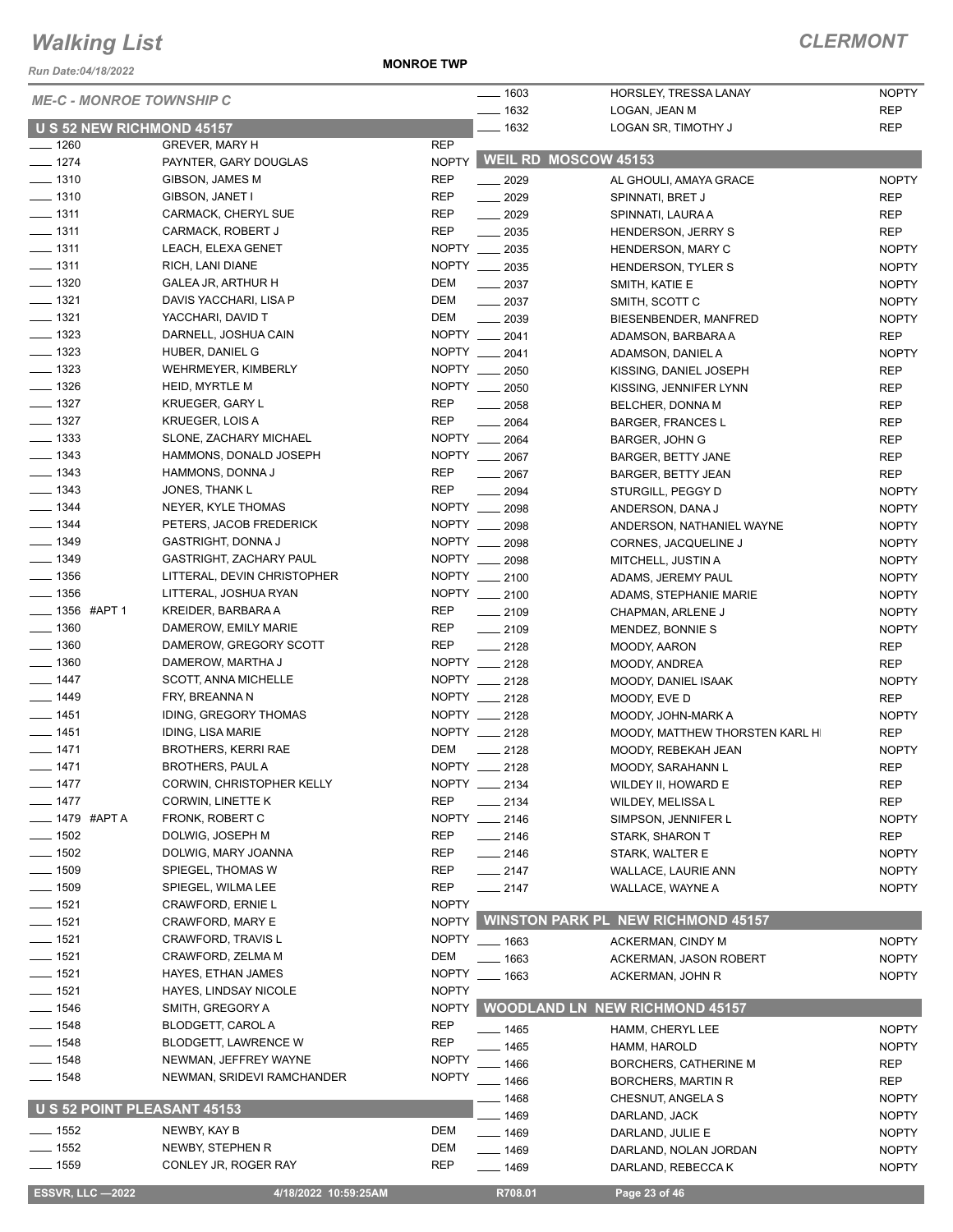*Run Date:04/18/2022*

**MONROE TWP**

*ME-C - MONROE TOWNSHIP C*

|          | <b>WOODLAND LN NEW RICHMOND 45157</b> |              |
|----------|---------------------------------------|--------------|
| $- 1470$ | SCHEU. MICHAEL D                      | <b>NOPTY</b> |
| $- 1470$ | <b>SCHEU, SUZANNE RENEE</b>           | <b>NOPTY</b> |

*TOTAL :* **902**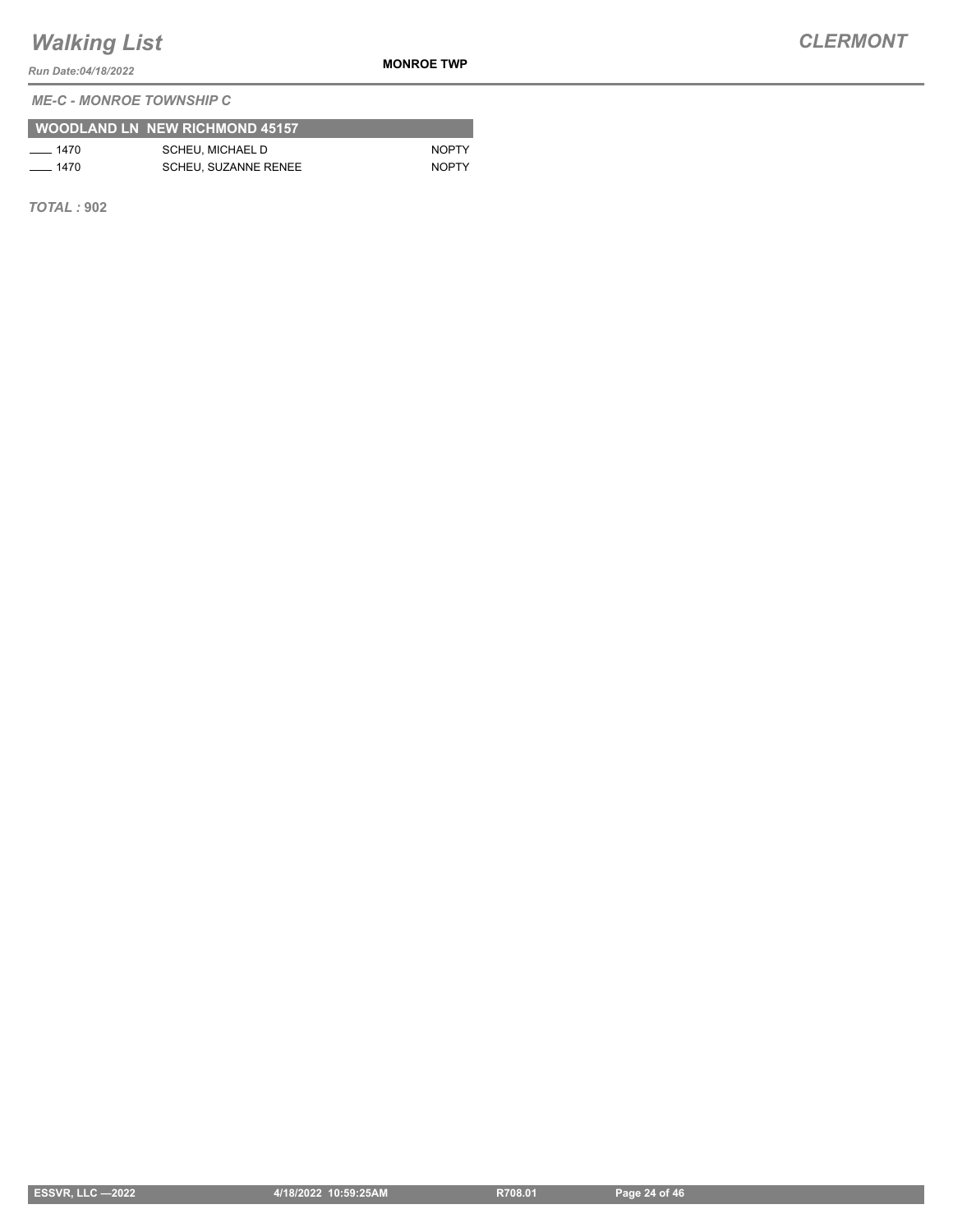*Run Date:04/18/2022*

#### **MONROE TWP**

| <b>ME-D - MONROE TOWNSHIP D</b>    |                                                       |              |                                          | <b>E HALL RD NEW RICHMOND 45157</b>           |                              |
|------------------------------------|-------------------------------------------------------|--------------|------------------------------------------|-----------------------------------------------|------------------------------|
|                                    |                                                       |              | 2040                                     | <b>WARMAN, DANIEL G</b>                       | <b>NOPTY</b>                 |
|                                    | BETHEL NEW RICHMOND RD BETHEL 45106                   |              | 2040                                     | <b>WARMAN, TAMMY E</b>                        | <b>NOPTY</b>                 |
| $-2261$                            | WHITT, JOSEPH V                                       |              | NOPTY __ 2041 #APT 3                     | HOSKINS, LILLIE                               | <b>NOPTY</b>                 |
| 2261                               | WHITT, JUDITH L                                       |              | NOPTY __ 2041 #APT 5                     | SMITH, KRISTINA M                             | <b>NOPTY</b>                 |
| $\frac{2263}{2}$                   | WHITT, ALLISA A                                       | <b>REP</b>   | $\frac{1}{2041}$ #APT 7                  | SCHLUETER, MATTHEW LAWRENCE                   | <b>NOPTY</b>                 |
| $\equiv$ 2263                      | WHITT JR, ROY W                                       | <b>REP</b>   | ____ 2041 #APT B                         | MILLER, LINDA SUE                             | <b>NOPTY</b>                 |
| $-2283$                            | SCHMIDT, NEAL CAMERON                                 |              | NOPTY _____ 2041 #APT 12                 | SMITH, STACEY                                 | <b>NOPTY</b>                 |
| $- 2289$                           | BUSSELL, JACOB THOMAS ELISHA                          | <b>REP</b>   | $\frac{1}{2041}$ #UNIT 2                 | LAWS, REBECCA LYNN                            | <b>REP</b>                   |
| $-2289$                            | <b>BUSSELL, JAMES W</b>                               | <b>REP</b>   | $\frac{1}{2041}$ #UNIT 3                 | <b>HOSKINS, EDGAR</b>                         | <b>REP</b>                   |
| $-2289$                            | <b>BUSSELL, MADELINE L</b>                            |              | NOPTY __ 2041 #UNIT 5                    | LEMOINE, JOEL FRANCIS                         | <b>NOPTY</b>                 |
| $\frac{1}{2289}$                   | <b>BUSSELL, ROBIN SUE</b>                             | <b>REP</b>   | $-2041$ #UNIT 7                          | SCHLUETER, KIMBERLY C                         | <b>NOPTY</b>                 |
| $-2291$                            | HAMM, BRANDON ALLEN                                   | <b>REP</b>   | $\frac{1}{2041}$ #UNIT 8                 | HALL, AMANDA M                                | <b>NOPTY</b>                 |
| $-2291$                            | HAMM, LINDSAY JEAN                                    |              | NOPTY __ 2041 #UNIT 8                    | HENDERSON, CLAYTON                            | <b>NOPTY</b>                 |
| $-2297$                            | KINMAN, MARCIA ELIZABETH                              |              | NOPTY __ 2041 #UNIT 9                    | HELDERBRAND, KEVIN R                          | <b>NOPTY</b>                 |
| $-2299$                            | PENNINGTON, BETH M                                    | REP          | -2041 #UNIT 9                            | HELDERBRAND, MELISSA R                        | <b>NOPTY</b>                 |
| $\frac{1}{2}$ 2301                 | COOPER, JASON M                                       | <b>REP</b>   | $\frac{1}{2041}$ #UNIT 9                 | MOYERS, JESSICA AMBER                         | <b>NOPTY</b>                 |
| $-2301$                            | COOPER, JESSICA DAWN                                  | REP          | $\frac{1}{2041}$ #UNIT C                 | <b>WHALLON, RUTH</b>                          | <b>NOPTY</b>                 |
| $-2309$                            | HOLMES, ROGER D                                       |              | NOPTY __ 2041 #UNIT 10                   | BOWLING, BRANDEN MICHEAL                      | <b>NOPTY</b>                 |
| $\frac{1}{2311}$                   | LACY, BRIANNE ELIZABETH                               |              | NOPTY __ 2041 #UNIT 10                   | BOWLING, CHELSEY RENEE                        | <b>NOPTY</b>                 |
| $-2311$                            | LACY, SEAN ELLIS                                      |              | NOPTY __ 2041 #UNIT 11                   | <b>MARCK, THOMAS E</b>                        | <b>NOPTY</b>                 |
| $\frac{2311}{2}$                   | OWENS, KAYLA ANNE                                     |              | NOPTY __ 2041 #UNIT 11                   | MARCK, ZACKARY EDGAR                          | <b>NOPTY</b>                 |
| $\frac{1}{2}$ 2351                 | NEWKIRK, CHELSEA ROSE                                 |              | NOPTY __ 2041 #UNIT 2A                   | DEROSE, DION M                                | <b>NOPTY</b>                 |
| $-2373$                            | <b>KRETZER, JANE E</b>                                | <b>REP</b>   | $-204111$                                | MARCK, LORIN                                  | <b>NOPTY</b>                 |
| $\equiv$ 2393                      | ROSSMAN, JOHN BRENT                                   | <b>REP</b>   | $-20417/$                                | LAUB, EDWARD MICHAEL                          | REP                          |
| $-2393$                            | ROSSMAN, MARIANNE                                     | <b>REP</b>   | $\frac{1}{2042}$ #UNIT B                 | <b>GRAVES PARKER, PAMELA S</b>                | <b>NOPTY</b>                 |
| $-2441$                            | CATRON, TAYLOR CHASE                                  |              | NOPTY __ 2045                            | ROOT, ADRIAN A                                | <b>NOPTY</b>                 |
|                                    |                                                       |              | 2055                                     | NEELEY, CELESTE P                             | <b>NOPTY</b>                 |
|                                    | BETHEL NEW RICHMOND RD NEW RICHMOND 45157             |              | 2055                                     | NEELEY, GLEA                                  | <b>NOPTY</b>                 |
| $\frac{1}{2}$ 1953                 | PLANCK, ANNA MAY                                      | DEM          | $\frac{1}{2055}$                         | NEELEY, MARK T                                | <b>NOPTY</b>                 |
| $- 1953$                           | PLANCK, BONNIE E                                      | DEM          | $\frac{1}{2095}$                         | TOLES, LARRY DENNIS                           | <b>NOPTY</b>                 |
| <b>______ 1953 #LOT 1</b>          | PLANCK, KEVIN R                                       | <b>REP</b>   | $\frac{1}{2095}$                         | TOLES, LARRY JUNIOR                           | <b>NOPTY</b>                 |
| $\frac{1}{2}$ 1983                 | DENNEDY, SUE K                                        | <b>NOPTY</b> |                                          |                                               |                              |
| $-2017$                            | BOOTHE, LARRY D                                       | <b>REP</b>   |                                          | W HALL RD NEW RICHMOND 45157                  |                              |
|                                    |                                                       |              |                                          |                                               |                              |
| $\frac{1}{2017}$                   | <b>BOOTHE, SHEILA C</b>                               | <b>REP</b>   | $- 1907$                                 | SAVAGE, NICHOLE A                             | <b>NOPTY</b>                 |
| $\frac{1}{2039}$                   | NELSON, GABRIELLE EVE                                 |              | NOPTY __ 1913                            | CHANEY, PAUL RICHARD                          | <b>NOPTY</b>                 |
| $-2041$                            | GILL, CHARLENE                                        |              | NOPTY __ 1913                            | FELTS, MARY REBECCA                           | <b>NOPTY</b>                 |
| $-2121$                            | OSTERBRINK, JOHN F                                    | <b>REP</b>   | $\frac{1}{2}$ 1919                       | JEFFERS, CHRISTINA L                          | <b>REP</b>                   |
| $-2121$                            | OSTERBRINK, SUSAN F                                   | <b>REP</b>   | $- 1919$                                 | JEFFERS SR, DANIEL L                          | <b>REP</b>                   |
| $-2161$                            | SLYE, JOHN ALAN                                       |              | NOPTY __ 1919                            | JEFFERS, SANDRA J                             | <b>REP</b>                   |
|                                    | SLYE, TIM E                                           |              |                                          | TUDOR, PAMELA A                               |                              |
| —— 2161<br>$- 2165$                |                                                       |              | NOPTY __ 1920<br>NOPTY __ 1923           | PECK, PATRICIA A                              | <b>REP</b><br><b>REP</b>     |
| $-2165$                            | KNIPP, ASHLEY NOEL                                    |              | NOPTY __ 1923                            | PECK, THOMAS E                                | <b>REP</b>                   |
| _ 2169                             | KNIPP, CALEB EUGENE<br><b>BURDINE, RICKY LEE</b>      |              |                                          | PECK II, THOMAS EDWARD                        | <b>NOPTY</b>                 |
| $-2169$                            |                                                       |              | NOPTY - 1923<br>NOPTY __ 1927            | <b>GRASER, MICHAEL R</b>                      | <b>REP</b>                   |
|                                    | JUSTICE, DENISE G                                     |              |                                          | <b>GRASER, TERESA FAYE</b>                    | <b>REP</b>                   |
| $-2169$                            | <b>JUSTICE, EMILY NICOLE</b>                          |              | DEM __ 1927<br>NOPTY __ 1928             |                                               |                              |
| $- 2169$                           | <b>JUSTICE, TERRY ALLEN</b>                           |              | $\frac{1}{2}$ 1938                       | JACOB, ERIC<br><b>GEMMA, JANET R</b>          | <b>NOPTY</b><br>DEM          |
| __ 2169                            | <b>JUSTICE, TRAVIS C</b>                              | DEM          | NOPTY __ 1942                            |                                               | <b>REP</b>                   |
| _ 2185                             | CRAWFORD, ALEXANDER BRADLEY                           |              |                                          | HELVEY, GWENDOLYN M                           | <b>NOPTY</b>                 |
| __ 2185<br>__ 2185                 | CRAWFORD, KIMBERLY LAYNE<br>PADILLA, CLARISSA CATHRYN |              | NOPTY __ 1942                            | <b>HELVEY, JACK</b><br>CHANEY, BENJAMIN A     | <b>NOPTY</b>                 |
|                                    |                                                       |              | NOPTY __ 1951                            |                                               |                              |
| $-2191$                            | POPE, MAGGIE MARIE                                    | DEM          | $\frac{1}{2}$ 1951<br>$\frac{1}{2}$ 1951 | CHANEY, GREGORY A                             | <b>NOPTY</b><br><b>NOPTY</b> |
| $-2191$                            | POPE, SANDRA LYNN                                     | REP          |                                          | CHANEY, J S                                   |                              |
| $-2217$                            | HAYSLIP, TANYA K                                      |              | NOPTY __ 1959                            | HANOVER, AMBER MICHELE                        | <b>NOPTY</b>                 |
| 2217                               | <b>IDLETT, ELOISE S</b>                               |              | NOPTY __ 1959                            | PENNINGTON, CHRISTY L                         | <b>REP</b>                   |
| <b>BLACK RD NEW RICHMOND 45157</b> |                                                       |              | $-1959$                                  | PENNINGTON, KASEY MAE                         | <b>NOPTY</b>                 |
|                                    |                                                       |              | 1959                                     | PENNINGTON, MARK E                            | REP                          |
| $\frac{1}{2199}$                   | FRANKE, BRYAN KEITH                                   |              | NOPTY - 1959                             | PENNINGTON, ZACHARY W                         | <b>NOPTY</b>                 |
| $= 2199$                           | HUNT, ASHLEY N                                        |              | NOPTY - 1965                             | <b>CURRENT, JEREMY B</b>                      | <b>NOPTY</b>                 |
| 2200                               | MACKE, KENNETH WILLIAM                                |              | NOPTY __ 1965                            | <b>CURRENT, LAUREN ELISABETH</b>              | <b>NOPTY</b>                 |
| 2200                               | MACKE, LINDA R                                        |              | NOPTY - 1965<br>_ 2016                   | <b>CURRENT, TAMMY S</b><br>WRIGHT, KAROLEEN K | <b>NOPTY</b><br><b>NOPTY</b> |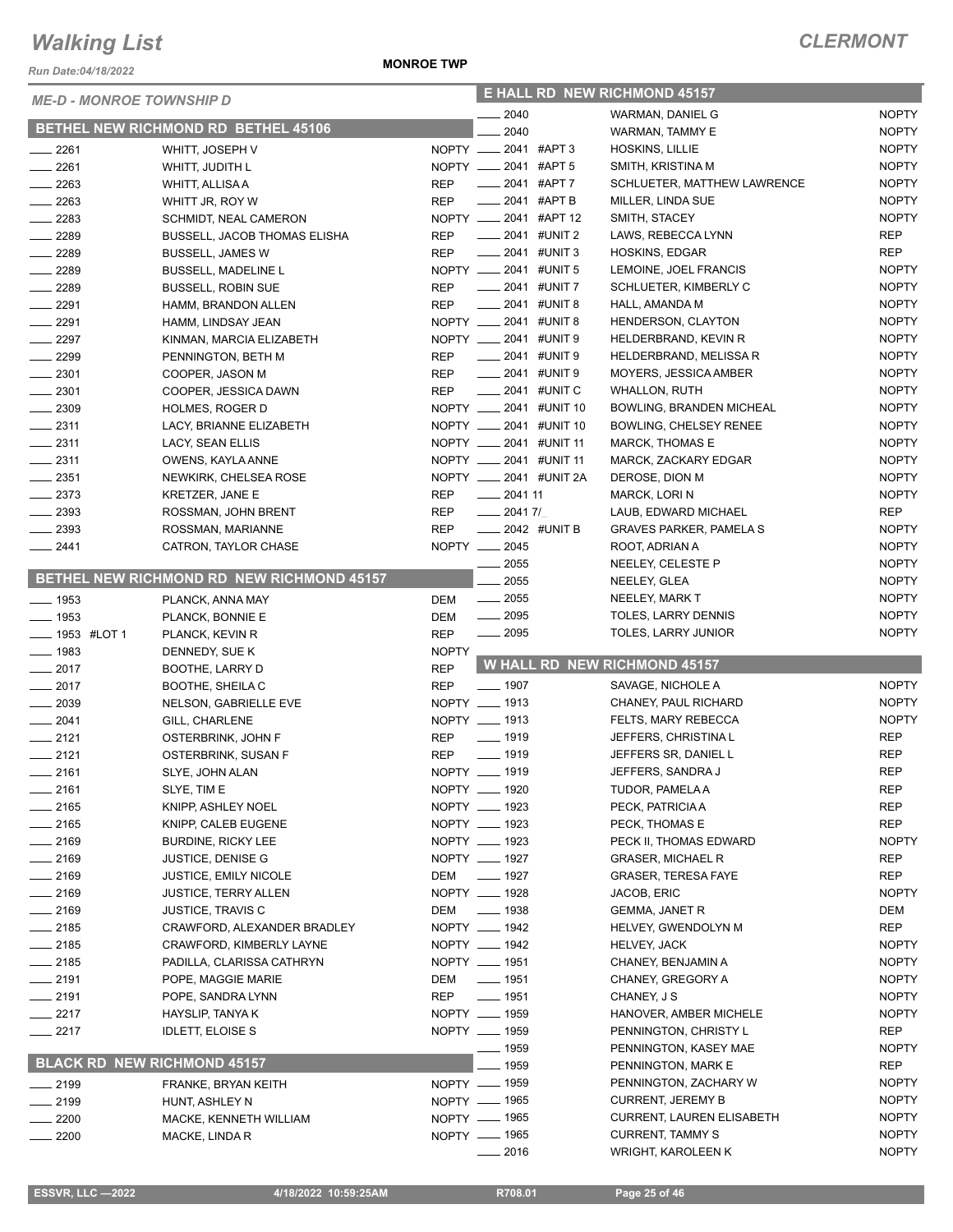*Run Date:04/18/2022*

**MONROE TWP**

| <i>ME-D - MONROE TOWNSHIP D</i>     |                                           |              | $-2155$              | WYMER, ROBERTA C                    | <b>NOPTY</b> |
|-------------------------------------|-------------------------------------------|--------------|----------------------|-------------------------------------|--------------|
|                                     |                                           |              | $-2163$              | HARDIN, JAMIE M                     | <b>NOPTY</b> |
| <b>W HALL RD NEW RICHMOND 45157</b> |                                           |              | $-2171$              | COLLINS, DANNY JOE                  | <b>NOPTY</b> |
| $-2016$                             | WRIGHT, MICHAEL J                         | <b>REP</b>   | $-2171$              | <b>WATSON, LARRY L</b>              | <b>NOPTY</b> |
| $\frac{1}{2016}$                    | WRIGHT, NOEL ANGELA                       |              | NOPTY __ 2171        | WATSON II, LARRY LEE                | <b>NOPTY</b> |
| $-2016$                             | <b>WRIGHT, ROBERT S</b>                   |              | NOPTY __ 2171        | WATSON, TINA R                      | <b>NOPTY</b> |
|                                     |                                           |              | $-2179$              | COFFEY, JEREMY ROBERT               | <b>NOPTY</b> |
|                                     | <b>HARVEY CREEK RD NEW RICHMOND 45157</b> |              | 2179                 | PHILPOT, CHRISTINA MARIE            | <b>NOPTY</b> |
| $\frac{1}{2}$ 2300                  | CROSBY, CHEYYNNE NICOLE                   |              | NOPTY __ 2179        | RUTHERFORD, JACKLYN DARLENE         | <b>NOPTY</b> |
| $\frac{1}{2}$ 2393                  | DEROSE, ALICIA J                          |              | NOPTY __ 2189        | BARD, JENNIFER J                    | DEM          |
| $-2402$                             | DEROSE SR, ANTHONY LEE                    |              | NOPTY __ 2189        | DUBOIS, ALFRED J                    | <b>DEM</b>   |
| $-2402$                             | DEROSE, SANDRA LEE                        |              | NOPTY __ 2197        | DEERING, MOLLI JO                   | <b>NOPTY</b> |
| $-2411$                             | MCCLANAHAN, DONALD RAY                    |              | NOPTY __ 2210        | KEMP, JAMES A                       | <b>NOPTY</b> |
| $-2414$                             | TRIMBLE, SCOTT KEVIN                      |              | NOPTY __ 2210        | KOGER, BRIAN K                      | <b>NOPTY</b> |
| $-2414$                             | TRIMBLE, TONYA E                          |              | NOPTY __ 2220        | KING, CHARLES W                     | <b>NOPTY</b> |
| $-2421$                             | POWELL-ABBINANTE, TAYLOR RAY              |              | NOPTY __ 2225        | PALM, JACOB ROBERT                  | <b>NOPTY</b> |
| $\frac{2426}{5}$                    | DAQUILA, MARIA V                          | REP          | $\frac{2241}{225}$   | BECKELHYMER II, PHILLIP J           | <b>NOPTY</b> |
| $-2426$                             | DAQUILA MEYERS, ANDREW MICHAEL            |              | NOPTY __ 2241        | FINKE, JOSEPH RONALD                | <b>REP</b>   |
| $-2431$                             | HADLEY, ROBERT A                          |              | NOPTY __ 2241        | FINKE, REGINA CECILIA BARBARA       | <b>REP</b>   |
|                                     |                                           |              | 2250                 | STROUB, ROBERT H                    | <b>REP</b>   |
|                                     | <b>HARVEY RD NEW RICHMOND 45157</b>       |              | 2267                 | MOORE, BRUCE E                      | <b>REP</b>   |
| $-2036$                             | <b>SENG, BRITTANY NICOLE</b>              |              | NOPTY __ 2267        | MOORE, DONNA H                      | <b>NOPTY</b> |
| $-2036$                             | SENG, JACQUALYNN SUZANN                   |              | NOPTY -2267          | MOORE, ELIZABETH MARIE              | <b>REP</b>   |
| $\frac{1}{2041}$                    | THOMPSON, DAVID H                         |              | NOPTY __ 2290        | HENSLEY, DAVID W                    | <b>NOPTY</b> |
| $-2041$                             | THOMPSON, JASON HAROLD                    |              | NOPTY -2290          | HENSLEY, NANCY A                    | <b>NOPTY</b> |
| $-2041$                             | THOMPSON, LISA A                          |              | NOPTY __ 2300 #APT 3 | SNOUFFER, JANICE S                  | <b>NOPTY</b> |
| $\frac{1}{2049}$                    | DAVIS, MADISON HOPE                       |              | NOPTY __ 2300 #APT 3 | SNOUFFER, STEVEN C                  | <b>DEM</b>   |
|                                     |                                           |              | $\frac{1}{2}$ 2320   | MARLAR, CATHERINE VIRGINIA          | <b>NOPTY</b> |
| $\frac{1}{2052}$                    | GIBSON, JOSEPH E                          | <b>REP</b>   | NOPTY __ 2320        |                                     | <b>REP</b>   |
| $\frac{1}{2055}$                    | MARET, MEGAN R                            |              |                      | MILES, RUTH V                       |              |
| $\frac{1}{2055}$                    | SPILLMAN, KELLY MARLENE                   |              | NOPTY 2330           | STEWART, FRED R                     | <b>REP</b>   |
| $-2061$                             | HOUSTON, LORA ANN                         |              | NOPTY -2330          | STEWART, JANIE E                    | <b>REP</b>   |
| $-2061$                             | HOUSTON-BORSOS, LORNA KAY                 |              | NOPTY __ 2330        | STEWART, JESSICA                    | REP          |
| $\frac{1}{2068}$                    | ELLIS, AARON THOMAS                       |              | NOPTY -2330          | STEWART, RICHARD AUSTIN             | <b>REP</b>   |
| $- 2069$                            | ENGLISH, MIRANDA MARIE                    | DEM          | $\frac{2330}{255}$   | <b>VERDIN, CINDA RENA</b>           | <b>NOPTY</b> |
| $\frac{1}{2075}$                    | BAKER, HAROLD G                           |              | NOPTY __ 2330        | <b>VERDIN, LISA JANE</b>            | <b>NOPTY</b> |
| $-2075$                             | BAKER, RAYJEAN R                          |              | NOPTY -2340          | STEWART JR, FRED RAY                | <b>REP</b>   |
| $-2076$                             | HENSON, JOHN D                            |              | NOPTY __ 2340        | STEWART, JAMES D                    | <b>REP</b>   |
| $-2076$                             | HENSON, RHONDA J                          |              | NOPTY 2358           | CORDREY, ZANE DOUGLAS               | <b>REP</b>   |
| $\frac{1}{2081}$                    | UTSINGER, JUDE KASSITY                    |              | NOPTY __ 2370        | <b>BOOSTEDT, HEATHER LYNN</b>       | <b>NOPTY</b> |
| 2081                                | UTSINGER, MIRANDA LYNN                    | DEM —        | 2370                 | ENGEL II, JAMES F                   | <b>NOPTY</b> |
| 2081                                | UTSINGER, SHANE R                         | DEM          | $-2370$              | <b>ENGEL, JESSICA NICOLE</b>        | <b>NOPTY</b> |
| 2084                                | SHANER, RACHEL R                          |              | NOPTY __ 2378        | HARVEY, CHARLES RANDY               | <b>NOPTY</b> |
| 2092                                | MULLIS, DAWN H                            |              | NOPTY -2384          | WORKMAN, DEBBY L                    | <b>NOPTY</b> |
| 2092                                | MULLIS, WILL R                            |              | NOPTY __ 2384        | <b>WORKMAN, WILLIAM TERRY</b>       | <b>NOPTY</b> |
| $-2102$                             | CROOKER, NANCY M                          |              | NOPTY -2392          | MINTON, JOSHUA RAFE                 | <b>NOPTY</b> |
| $-2102$                             | JOHNSON, DAVID W                          |              | NOPTY __ 2392        | WINDISCH, CHRISTOPHER DONALD        | <b>NOPTY</b> |
| $-2102$                             | JOHNSON, DEBORAH F                        | <b>NOPTY</b> |                      |                                     |              |
| $-2107$                             | SINCLAIR, DOROTHY A                       | DEM          |                      | <b>IRETON TREES RD MOSCOW 45153</b> |              |
| $-2107$                             | SINCLAIR, KEVAN L                         | <b>REP</b>   | $\frac{1}{2096}$     | CHILDERS, CONNIE L                  | <b>NOPTY</b> |
| $-2112$                             | PRUITT, JESSICA ALAINE                    |              | NOPTY __ 2096        | CHILDERS, KEITH A                   | <b>NOPTY</b> |
| $-2112$                             | <b>REYNOLDS, JUSTIN SCOTT</b>             |              | NOPTY __ 2096        | <b>WATSON, ARLENE K</b>             | <b>NOPTY</b> |
| $\frac{1}{2112}$ #APT 2             | MADLOCK, CHELSEA NICOLE                   |              | NOPTY __ 2098        | POLLARD, RICK A                     | <b>REP</b>   |
| $\frac{1}{2113}$                    | NOBLE, WAYNE JEFFERY                      |              | NOPTY __ 2098        | POLLARD, TRENDA S                   | DEM          |
| $-2121$                             | LEDONNE, JERRY R                          | REP          | $\frac{1}{2100}$     | DUGGAN, RANDY G                     | <b>NOPTY</b> |
| $-2128$                             | MARTIN, CURTIS DEE                        |              | NOPTY __ 2100        | JORDAN, CASSANDRA DAWN              | <b>NOPTY</b> |
| $-2128$                             | TAYLOR, DONNIE GENE                       |              | NOPTY __ 2100        | JORDAN, NOAH MICHAEL                | <b>NOPTY</b> |
| _____ 2136 #APT 5                   | PARKER, CHARLES WAYNE                     |              | NOPTY __ 2128        | LESHER, MICHAEL D                   | <b>NOPTY</b> |
| $-2138$                             | CRIST, DOROTHY ANN                        |              | NOPTY __ 2128        | LESHER, SUSAN L                     | <b>NOPTY</b> |
| $-2138$                             | KNAUBER, LISA G                           |              | NOPTY __ 2154        | EWALD, ANTHONY M                    | <b>REP</b>   |
| $-2138$                             |                                           |              | NOPTY __ 2154        | EWALD, MELISSA ANN MARIE            | <b>NOPTY</b> |
|                                     | KNAUBER, ROBERT E                         |              |                      |                                     |              |
| $-2138$                             | SNIDER, DAVID E                           |              | NOPTY __ 2154        | <b>EWALD, MORGAN RENEE</b>          | <b>NOPTY</b> |
| $-2149$                             | HARDIN, PATRICIA S                        | REP          | $\frac{1}{2154}$     | EWALD, NATALIE M                    | REP          |
| $-2155$                             | WYMER, ROBERT D                           |              | NOPTY __ 2156        | LINDSEY, DYLAN GREGGORY             | <b>NOPTY</b> |
| <b>ESSVR, LLC -2022</b>             | 4/18/2022 10:59:25AM                      |              | R708.01              | Page 26 of 46                       |              |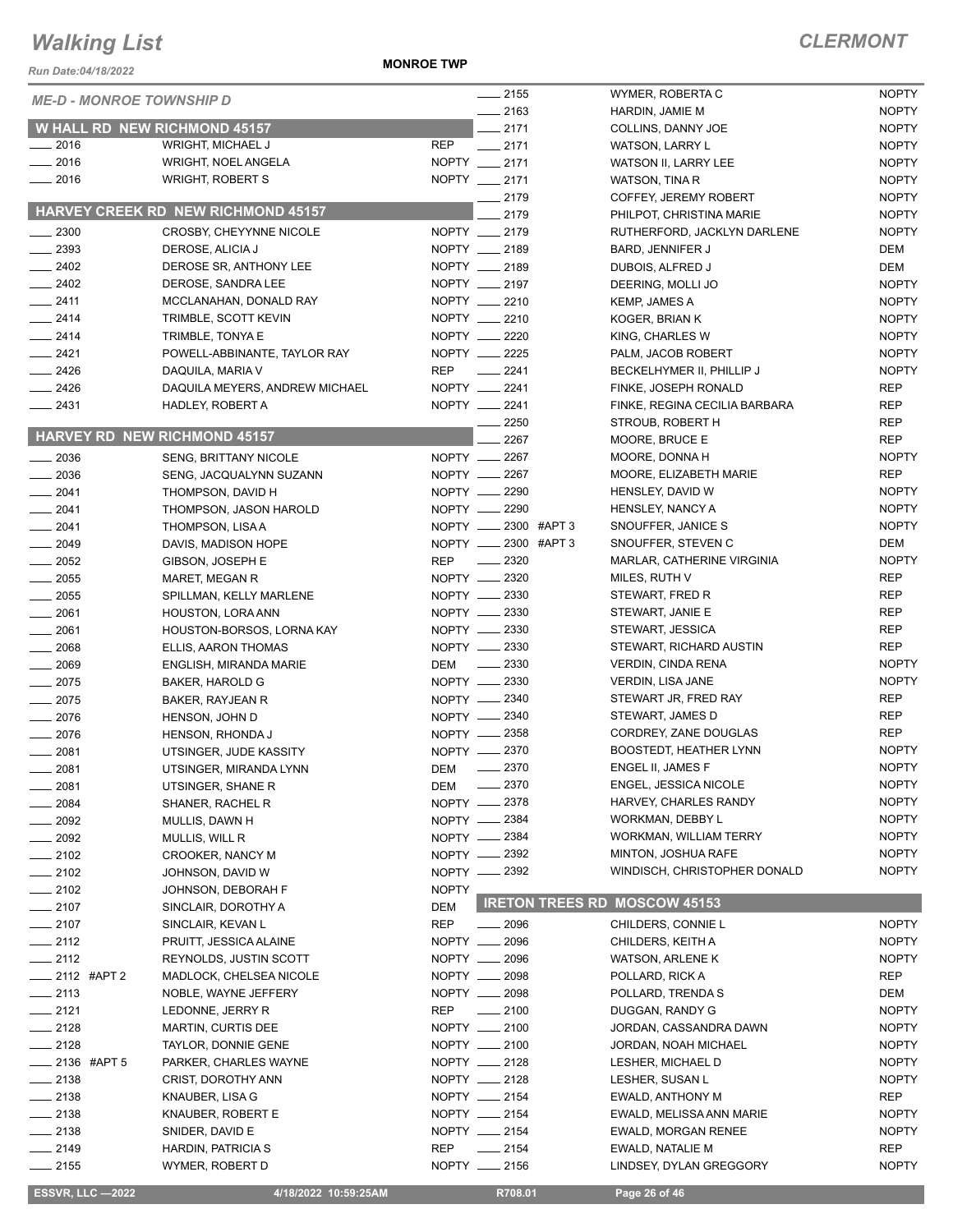*Run Date:04/18/2022*

#### **MONROE TWP**

| <b>ME-D - MONROE TOWNSHIP D</b> |             | JA-MAR WAY NEW RICHMOND 45157       |                 |                  |                                            |              |
|---------------------------------|-------------|-------------------------------------|-----------------|------------------|--------------------------------------------|--------------|
|                                 |             | _ 1520                              | ROSS, BARBARA D | <b>NOPTY</b>     |                                            |              |
|                                 |             | <b>IRETON TREES RD MOSCOW 45153</b> |                 | 1530             | ELLIS, JAMES RICHARD                       | <b>DEM</b>   |
| $-2156$                         |             | NAYLOR, TONYA P                     |                 | NOPTY __ 1530    | ELLIS, MARCIA L                            | <b>DEM</b>   |
| $-2158$                         |             | HESS, BILLY R                       | <b>NOPTY</b>    |                  |                                            |              |
| $-2158$                         |             | KITE, DARREN D                      |                 |                  | NOPTY JOSEPHS RUN NEW RICHMOND 45157       |              |
| $-2158$                         |             | SCHEIDERER II, JOHN GREGORY         |                 | NOPTY __ 1998    | FRONK, CLARENCE E                          | <b>NOPTY</b> |
| $-2158$                         |             | SCHEIDERER, MELISSA JEAN            | <b>NOPTY</b>    | 2003             | MCKEE, CAROL J                             | <b>REP</b>   |
| $- 2160$                        |             | <b>IRVIN, BRADY SCOTT</b>           | <b>NOPTY</b>    | 2006             | DAUGHERTY, KENDRA L                        | <b>DEM</b>   |
| $-2160$                         |             | <b>IRVIN, J SCOTT</b>               | <b>NOPTY</b>    | 2006             | JACOBSEN, THOMAS E                         | <b>NOPTY</b> |
| $-2160$                         |             | ROHS, BRANDY LYNN                   | <b>NOPTY</b>    | 2102             | FAWLEY, J GAEL                             | <b>DEM</b>   |
| $-2164$                         |             | BECKER, TIMOTHY WILLIAM             |                 | NOPTY __ 2102    | FAWLEY, ROBERT L                           | <b>REP</b>   |
| $-2164$                         |             | <b>BECKER, TINA B</b>               |                 | NOPTY __ 2105    | ANDERSON, JAMIE L                          | <b>REP</b>   |
| $-2164$                         |             | ROYAL, JEANETTE                     |                 | NOPTY __ 2105    | MILLER, BRIDGETT M                         | <b>NOPTY</b> |
| $-2168$                         |             | REARDON, CHARLES P                  |                 | NOPTY __ 2105    | MILLER, JOAN M                             | <b>REP</b>   |
| $-2168$                         |             | <b>REARDON, PATRICK B</b>           | <b>NOPTY</b>    | $-2108$          | EVANS, DEBRA ANN                           | <b>NOPTY</b> |
| ____ 2170 #LOT A                |             | EWALD, DEBRA S                      | <b>REP</b>      | $-2108$          | KENNEDY, CLAUDIA R                         | <b>NOPTY</b> |
| ____ 2170 #LOT A                |             | EWALD, WILLIAM A                    | <b>REP</b>      | 2108             | KENNEDY, JILL RENEE                        | <b>REP</b>   |
| $-2172$                         |             | <b>BLOCK, JANICE S</b>              |                 | NOPTY __ 2108    | KENNEDY JR, RONNIE JOE                     | <b>DEM</b>   |
| $-2172$                         |             | <b>BLOCK, RONALD L</b>              |                 | NOPTY __ 2110    | RILEY, KRISTEN DANIELLE                    | <b>REP</b>   |
| $-2172$                         |             | HALE, ADAM M                        |                 | NOPTY __ 2110    | RILEY, SETH P                              | <b>REP</b>   |
| $-2172$                         |             | HAYES, ROXANNE B                    | <b>NOPTY</b>    | $-2115$          | CRAFT, ZOLA JEAN                           | <b>NOPTY</b> |
| $-2178$                         |             | BASHAM, CAROL A                     | <b>REP</b>      | $-2117$          | <b>BALL, DAWN MARIE</b>                    | <b>NOPTY</b> |
| $-2178$                         |             | BASHAM, HOWARD E                    | <b>REP</b>      | 2117             | BRYANT, CHRISTINA ANN                      | <b>NOPTY</b> |
| $-2180$                         |             | KOLLER, DONALD G                    | <b>NOPTY</b>    | 2123             | LEEPER, STEPHANIE M                        | <b>NOPTY</b> |
| $-2180$                         |             | KOLLER, KATHERINE ANN               | <b>NOPTY</b>    | $-2123$          | <b>WILLIAMS, OBREN ARROW</b>               | <b>NOPTY</b> |
| $-2182$                         |             | SEAL, JASON Z                       | <b>NOPTY</b>    |                  |                                            |              |
| $-2184$                         |             | STOY, JOHN T                        |                 |                  | NOPTY LAUREL LINDALE RD NEW RICHMOND 45157 |              |
| _ 2184 #B                       |             | GOODHEART, CHRISTOPHER A            | <b>NOPTY</b>    | 1960             | PENDLAND JR, JOHNATHON L                   | <b>NOPTY</b> |
|                                 | 2184 #APT B | GOODHEART, CASEY STEELE             | <b>NOPTY</b>    | 1960             | PENDLAND, VANDA KAY                        | <b>NOPTY</b> |
| _ 2184 #APT B                   |             | GOODHEART, MARY ANN                 | <b>NOPTY</b>    | 2004             | FIELDS, CHRISTINE F                        | <b>NOPTY</b> |
| ____ 2184 #LOT A                |             | STOY, BETTY ANNETTE                 | <b>NOPTY</b>    | 2008             | FIELDS, DEBORAH L                          | <b>NOPTY</b> |
| $-2186$                         |             | KOLLER, KRISTINA STEPHANIE          | <b>NOPTY</b>    | 2008             | FIELDS, KENNETH M                          | <b>NOPTY</b> |
| $-2186$                         |             | KOLLER, STEVEN E                    | <b>NOPTY</b>    | 2014             | IDING, VICTORIA ANNE                       | <b>NOPTY</b> |
| $-2210$                         |             | MOERMOND, JACK BRUCE                | <b>NOPTY</b>    | 2026             | FEW, BONNIE J                              | <b>REP</b>   |
| $-2210$                         |             | MOERMOND, REBECCA SUE               | <b>NOPTY</b>    | 2026             | FEW, SAMUEL G                              | <b>REP</b>   |
| $-2222$                         |             | <b>GUY, BRANDEN SCOTT</b>           | <b>NOPTY</b>    | 2044             | WHITESTINE, JACK H                         | <b>NOPTY</b> |
| $-2222$                         |             | <b>GUY, BRITTANEE LEIGH</b>         | <b>NOPTY</b>    | 2044             | <b>WHITESTINE, NICOLE</b>                  | <b>NOPTY</b> |
| $-2222$                         |             | GUY SENDELBACH, BECKY LYNN          | <b>NOPTY</b>    | 2048             | QUEHL JR, CHARLES J                        | <b>NOPTY</b> |
|                                 |             | JACOBS RUN RD NEW RICHMOND 45157    |                 | 2048             | QUEHL, STEPHANIE ANN                       | <b>NOPTY</b> |
|                                 |             |                                     |                 | 2072             | TRIANA, AUDREY CATALDO                     | <b>NOPTY</b> |
| $\frac{1}{2000}$                |             | RUDY, CHRISTINE E                   | <b>NOPTY</b>    | 2072             | TRIANA, REESE RUDOLF                       | <b>NOPTY</b> |
| $\frac{1}{2000}$                |             | RUDY, STEVEN A                      |                 | NOPTY __ 2104    | DELLER, CODY                               | <b>NOPTY</b> |
| $-2010$                         |             | SINGLETON, CAROLYN                  |                 | NOPTY __ 2110    | GEER, ALEXANDER JAY                        | <b>NOPTY</b> |
| $-2025$                         |             | VAN PATTEN, DARREN LYNN             | <b>REP</b>      | $-2136$          | DUNKMAN, CARLEY MARIE                      | <b>NOPTY</b> |
| $\frac{1}{2025}$                |             | VANPATTEN, LAURA CHAMBON            | <b>REP</b>      | $-2136$          | DUNKMAN, DANIELLE LYNN                     | <b>NOPTY</b> |
| $- 2030$                        |             | CRONE, HEIDI RACHEL                 | NOPTY           | $-2136$          | DUNKMAN, ELIZABETH ANN                     | <b>NOPTY</b> |
| $\frac{1}{2030}$                |             | CRONE, RICHARD NATHANIEL            |                 | NOPTY __ 2136    | DUNKMAN, TAMMIE                            | <b>NOPTY</b> |
| $\frac{1}{2035}$                |             | <b>BALSER, KAREN S</b>              |                 | NOPTY __ 2136    | DUNKMAN, WILLIAM E                         | <b>NOPTY</b> |
| $-2039$                         |             | CHAPMAN, JASON A                    |                 | NOPTY __ 2136    | DUNKMAN JR, WILLIAM EDWARD                 | <b>NOPTY</b> |
| $\frac{1}{2039}$                |             | CHAPMAN, LISA M                     |                 | NOPTY __ 2136    | <b>MARTIN, ANGIE RAE</b>                   | <b>NOPTY</b> |
| $- 2040$                        |             | NEWBERRY, BILL J                    | <b>REP</b>      | $-2136$          | <b>MARTIN, DANIEL S</b>                    | <b>NOPTY</b> |
| $-2040$                         |             | NEWBERRY, STACEY B                  | <b>REP</b>      | $-2140$          | MCCLANAHAN, CHRIS A                        | <b>NOPTY</b> |
| $- 2040$                        |             | YOUNG, KATHERINE M                  | REP             | $-2140$          | MCCLANAHAN, TOSHA M                        | <b>NOPTY</b> |
| $- 2040$                        |             | YOUNG, KEVIN WAYNE                  | REP             | $-2168$          | HAFER, CHRISTOPHER PATRICK                 | <b>NOPTY</b> |
| $-2045$                         |             | <b>BIORDI, ANDREA E</b>             | <b>REP</b>      | $-2168$          | RECTOR, MARY LOU                           | <b>NOPTY</b> |
| $-2045$                         |             | <b>BIORDI, GABRIELLE MARIE</b>      | <b>NOPTY</b>    | $-2168$          | RECTOR, OLIVIA LEAH ANNE                   | <b>NOPTY</b> |
| $-2045$                         |             | <b>BIORDI, MICHAEL A</b>            | REP             | $-2168$          | RECTOR, REBECCA RUTH                       | <b>NOPTY</b> |
| $\frac{1}{2050}$                |             | BAUM, PAMELA K                      | <b>REP</b>      | $-2168$          | RECTOR, ROBERT A                           | <b>NOPTY</b> |
| $- 2050$                        |             | BAUM, ROBERT H                      | <b>REP</b>      | $-2170$          | BAUER II, JOHN JOSEPH                      | <b>NOPTY</b> |
| $\frac{1}{2055}$                |             | COLONEL, MARY K                     | <b>NOPTY</b>    | $\frac{1}{2294}$ | YOUNTS, JANICE S                           | <b>NOPTY</b> |
|                                 |             |                                     |                 | 2298             | ADKINS, GERALD LYNDSAY                     | <b>NOPTY</b> |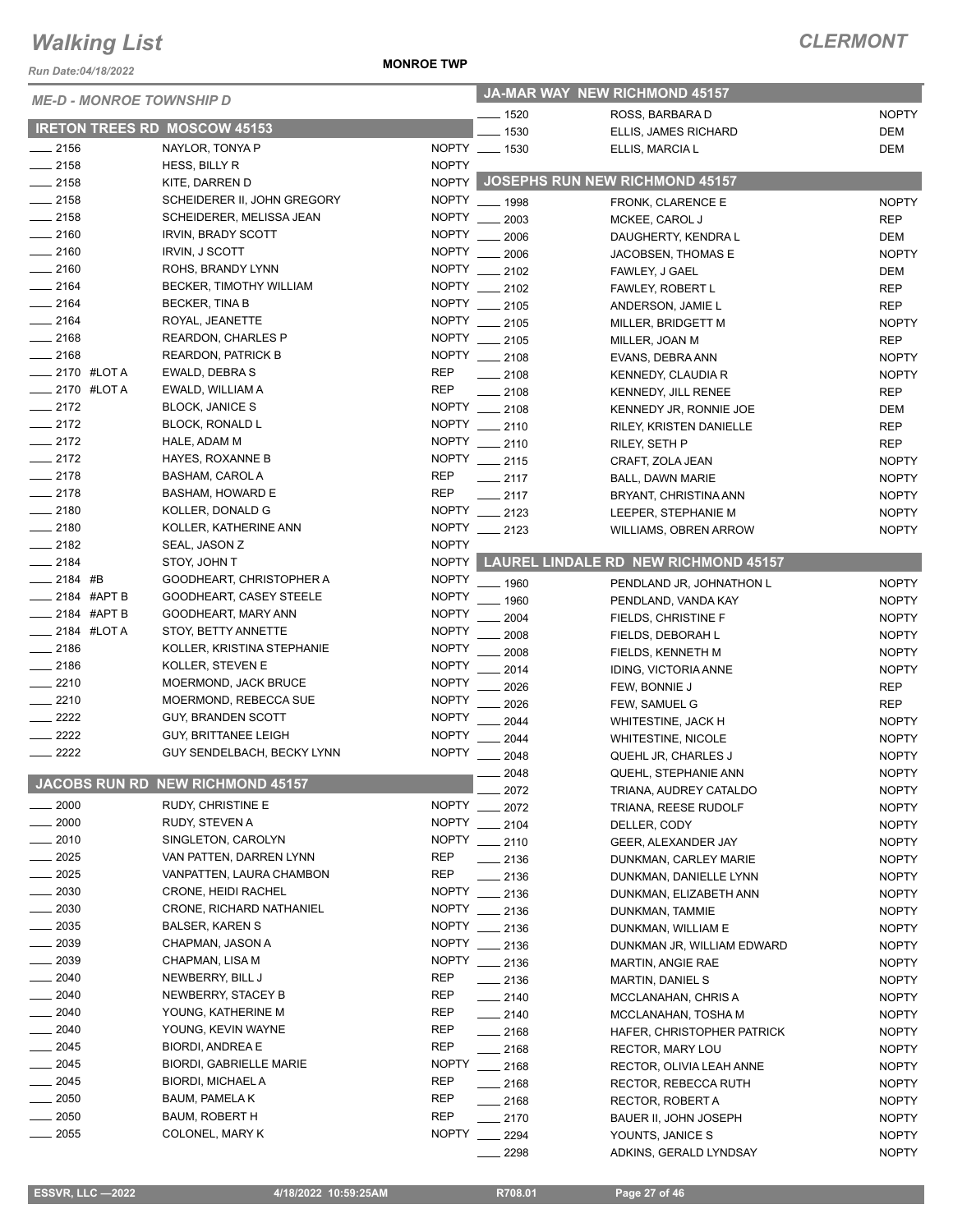#### *Run Date:04/18/2022*

**MONROE TWP**

| KUII Dale.∪4⁄ 10⁄∠∪∠∠           |                                             |              | . 2365                                            | NEFF, AUSTIN LEE                           | <b>NOPTY</b> |
|---------------------------------|---------------------------------------------|--------------|---------------------------------------------------|--------------------------------------------|--------------|
| <b>ME-D - MONROE TOWNSHIP D</b> |                                             |              | 2365                                              | NEWMAN, MIRANDA FAITH                      | <b>NOPTY</b> |
|                                 | <b>LAUREL LINDALE RD NEW RICHMOND 45157</b> |              | 2365 #APT 1                                       | HIGHLEY, WHITNEY JEAN                      | <b>NOPTY</b> |
| 2298                            | ADKINS, RHONDA R                            |              | NOPTY __ 2365 #APT 1                              | LEMON, JEANNIE C                           | <b>NOPTY</b> |
| $\frac{1}{2}$ 2302              | HOSKINS, LENDA S                            | <b>REP</b>   | 2366                                              | JOHNSON, AMBER LYNN                        | <b>NOPTY</b> |
| 2334                            | STAUD, PAMELA S                             |              | NOPTY __ 2367                                     | ELLERHORST, DARLENE MARIE                  | <b>NOPTY</b> |
| 2346                            | PACK JR, DELMAS G                           | <b>REP</b>   | $\frac{1}{2}$ 2367                                | ELLERHORST, JONATHON E                     | <b>NOPTY</b> |
| 2350                            | PACK, AMBER NICHOLE                         |              | NOPTY __ 2367                                     | LINDSLEY, LISA M                           | <b>NOPTY</b> |
| 2350                            | PACK III, DELMAS G                          |              | NOPTY __ 2367                                     | MCCLANAHAN, JUDY DARLENE                   | <b>NOPTY</b> |
| 2354                            | MORGAN, VICTORIA E                          |              | NOPTY __ 2367                                     | POE, MICHAEL A                             | <b>NOPTY</b> |
| 2354                            | THOMPSON, PAUL CHRISTOPHER                  |              | NOPTY __ 2367                                     | <b>WELCH, CLATYON WILLIAM</b>              | <b>NOPTY</b> |
| $-2358$                         | JORDAN, MICHAEL R                           |              | NOPTY __ 2368                                     | MCCLANAHAN, BONNIE J                       | <b>NOPTY</b> |
| $-2358$                         |                                             |              | NOPTY __ 2371                                     |                                            | <b>NOPTY</b> |
| $\frac{1}{2}$ 2362              | JORDAN, MICHAELA JAMEE                      | <b>DEM</b>   | $\frac{1}{2}$ 2371                                | OHMER, ALLEN                               | <b>NOPTY</b> |
| $-2362$                         | FIELDS, JEREMY WILLIAM                      |              |                                                   | OHMER, ROBERTA A                           | <b>NOPTY</b> |
|                                 | FIELDS, LILLIANNA SUNSHINE                  | <b>DEM</b>   | $-2373$                                           | JONES, ARLENE N                            |              |
| $\frac{2362}{2}$                | FIELDS, RACHEL MARIE                        | DEM          | $-2373$                                           | JONES, GARY L                              | <b>REP</b>   |
| $\frac{1}{2}$ 2362              | STORER, JERRYD RAY                          | <b>NOPTY</b> |                                                   | NOPTY LAYCOCK CUTOFF RD NEW RICHMOND 45157 |              |
| 2366                            | <b>WINCHENBACH, NICOLE K</b>                |              |                                                   |                                            |              |
| $\frac{1}{2}$ 2366              | WINCHENBACH, ROBERT DOUGLAS                 |              | NOPTY __ 2340                                     | ROBINSON, KELLY MARIE                      | <b>NOPTY</b> |
| 2374                            | LUCK, MARCELLA M                            | <b>REP</b>   | $-2344$                                           | ALLPHIN, CHLORAL H                         | <b>REP</b>   |
| 2382                            | <b>GREEN, KAREN M</b>                       |              | NOPTY __ 2344                                     | SPRAGUE, MARY F                            | <b>REP</b>   |
| $\frac{1}{2}$ 2382              | <b>GREEN, SCOTT W</b>                       |              | NOPTY __ 2357                                     | WELCH, CATHY M                             | <b>REP</b>   |
| 2390                            | LUCK, PEGGY L                               | <b>REP</b>   | 2357                                              | WELCH, WILLIAM R                           | <b>REP</b>   |
| 2390                            | LUCK, TERRELL D                             | NOPTY __     | 2359                                              | HOHENECKER, KELLIE LORENE                  | <b>NOPTY</b> |
| 2400                            | BELL, JEFFEREY L                            |              | NOPTY __ 2359                                     | NIEDERHELMAN, ANTHONY RAYMOND              | <b>NOPTY</b> |
| 2426                            | FLETCHER, CHARLOTTE A                       | <b>NOPTY</b> | 2359                                              | NIEDERHELMAN II, RAYMOND PHEATH(           | <b>NOPTY</b> |
| 2426                            | FLETCHER, CHEYANN LYNN                      |              | NOPTY __ 2361                                     | MATTHEWS JR, CHARLES R                     | <b>NOPTY</b> |
| 2428                            | RILEY, TAMMY S                              |              | NOPTY __ 2361                                     | MATTHEWS, JEANNE A                         | <b>NOPTY</b> |
| $-2430$                         | HURST, JACOB TYLER HUNTER                   | NOPTY _      | 2375                                              | BENNETT, ANNA R                            | <b>NOPTY</b> |
| $\sim$ 2430                     | HURST, ROBERT G                             |              | NOPTY __ 2375                                     | <b>BENNETT, KRISTIN H</b>                  | <b>REP</b>   |
| $\frac{2434}{5}$                | HELVEY, DANA                                | <b>REP</b>   | 2375                                              | BENNETT, MICHAEL A                         | <b>REP</b>   |
| $\frac{2434}{5}$                | <b>HELVEY, JACK</b>                         | <b>REP</b>   | 2379                                              | <b>KOEHLER, MARK</b>                       | <b>NOPTY</b> |
| 2440                            | STOECKLE, MAUREEN ANNE                      |              | NOPTY __ 2379                                     | KOEHLER, STEFANIE                          | <b>NOPTY</b> |
| $-2486$                         | RUARK, MICHAEL A                            |              | NOPTY 2383                                        | NUNEZ, KATHRYN MICHELLE                    | <b>NOPTY</b> |
|                                 |                                             |              | 2390                                              | WHITAKER, JILL K                           | <b>NOPTY</b> |
|                                 | LAUREL NICHOLSVILLE RD NEW RICHMOND 45157   |              | 2390                                              | <b>WHITAKER, RICHARD F</b>                 | <b>NOPTY</b> |
| $-2188$                         | FORSYTH, KATHRYN E                          | <b>REP</b>   |                                                   |                                            |              |
| 2209                            | STROUB, DAVID W                             |              |                                                   | NOPTY MICHAEL DR NEW RICHMOND 45157        |              |
| 2209                            | STROUB, PATTI K                             | <b>NOPTY</b> | 2367                                              | HICKS BENNETT, RACHAEL LYNN                | <b>NOPTY</b> |
| 2305                            | HENSLEY JR, AFTON J                         | <b>NOPTY</b> | $-2367$ #APT 4                                    | HICKS, SHIRLEY A                           | <b>NOPTY</b> |
| 2305 #UNIT A                    | MATTINGLY, SONYA L                          |              | NOPTY __ 2367 #LOT 1                              | DENTON, JAN ELISABETH                      | <b>NOPTY</b> |
| _ 2337                          | CAUDILL, MARK ALAN                          |              | NOPTY __ 2367 #LOT 1                              | DENTON, JOSEPH PAUL                        | <b>NOPTY</b> |
| $-2337$                         | CAUDILL, PAMELA SUE                         |              | NOPTY __ 2367 #LOT 2                              | CHAMBERS, ANDREW W                         | <b>NOPTY</b> |
| 2347                            | TRIMBLE, TROY                               |              | NOPTY __ 2367 #LOT 2                              | CHAMBERS, KIMBERLY D                       | <b>NOPTY</b> |
| $\frac{1}{2}$ 2353              | PIERCE, JAMES D                             |              | NOPTY __ 2367 #LOT 4                              | SHEPHERD, JOSEPH ALLEN                     | <b>NOPTY</b> |
| $-2353$                         | STEWART, MICHELLE M                         |              | NOPTY __ 2367 #LOT 4                              | SHEPHERD, ZACHERY ISAIAH                   | <b>NOPTY</b> |
| $\frac{1}{2}$ 2355              | CATRON, ROBERT J                            | REP          | $\frac{1}{2}$ 2367 #LOT 6                         | WIESENHAHN JR, DENNIS L                    | <b>NOPTY</b> |
| $\frac{1}{2}$ 2355              | CATRON, SHANNON M                           | DEM          |                                                   |                                            |              |
| $-2355$                         | CYRUS, CHRISTIAN D                          |              | $\frac{1}{2}$ 2367 #LOT 6<br>NOPTY __ 2367 #LOT 7 | WIESENHAHN, KATHY A                        | <b>NOPTY</b> |
|                                 |                                             |              |                                                   | ARMBRUSTER, CATHERINE NORMA                | <b>NOPTY</b> |
| $\frac{1}{2}$ 2355              | <b>WRIGHT, SOPHIE MARIE</b>                 |              | NOPTY __ 2367 #LOT 7                              | ARMBRUSTER, MARK W                         | <b>NOPTY</b> |
| ____ 2355 #APT 1                | <b>CYRUS, CALEB THOMAS</b>                  |              | NOPTY 2367 #2367-5                                | HANRAHAN, JONAH VADIM                      | <b>NOPTY</b> |
| $\frac{1}{2}$ 2356              | WASH, JOSEPH THOMAS                         | <b>NOPTY</b> |                                                   |                                            |              |
| $\frac{1}{2}$ 2357              | FIELDS, APRIL D                             |              |                                                   | NOPTY ROGERS ESTATES NEW RICHMOND 45157    |              |
| $\sim$ 2357                     | FIELDS, HUNTER GAGE                         |              | NOPTY __ 1301                                     | ROGERS, DENNIS D                           | <b>REP</b>   |
| $\frac{1}{2}$ 2357              | POOR, RACHAEL MICHELE                       |              | NOPTY __ 1301                                     | ROGERS, ROBERTA J                          | <b>REP</b>   |
| $-2359$                         | ALSEPT, JONATHAN LEE                        |              | NOPTY __ 1302                                     | RICHARDSON, GEORGE B                       | DEM          |
| $-2359$                         | WASH, RAMONA E                              |              | NOPTY __ 1303                                     | FLAKE, KAITLYN J                           | <b>REP</b>   |
| $-2361$                         | <b>BOLTON, HARRY T</b>                      |              | NOPTY __ 1303                                     | FLAKE, MICHELLE R                          | <b>REP</b>   |
| 2364                            | <b>GRAY, DAVID I</b>                        | <b>REP</b>   | $- 1303$                                          | FLAKE, RICHARD M                           | <b>REP</b>   |
| $-2364$                         | GRAY, JOYCE A                               | <b>REP</b>   | $- 1304$                                          | CALIA, GARY W                              | <b>NOPTY</b> |
| $-2365$                         | LEMON, TRAVIS ALTON                         |              | NOPTY __ 1304                                     | CALIA, GEORGIA E                           | <b>NOPTY</b> |
| _ 2365                          | MCCLANAHAN, FREDERICK HENRY                 |              | NOPTY __ 1304                                     | ROGERS, DERRECK LEE                        | <b>NOPTY</b> |
| $-2365$                         | <b>MINTON, RACHEL LAURINE</b>               |              | NOPTY __ 1304                                     | ROGERS, LISA J                             | <b>REP</b>   |
|                                 |                                             |              |                                                   |                                            |              |
| <b>ESSVR, LLC -2022</b>         | 4/18/2022 10:59:25AM                        |              | R708.01                                           | Page 28 of 46                              |              |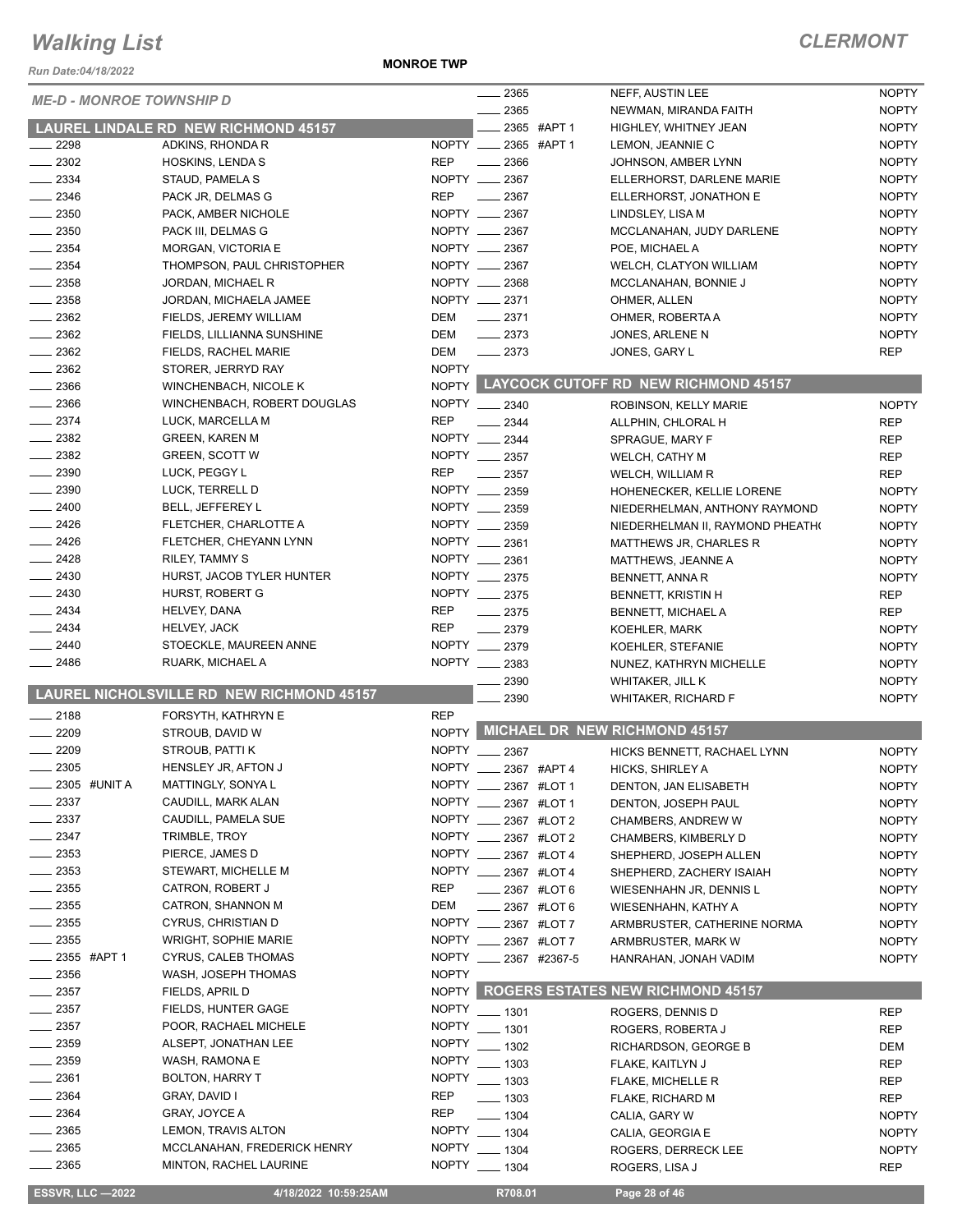*Run Date:04/18/2022*

**MONROE TWP**

#### *CLERMONT*

| <b>Run Date:04/18/2022</b>      |                                           |                                      |              |                                        |                              |
|---------------------------------|-------------------------------------------|--------------------------------------|--------------|----------------------------------------|------------------------------|
| <b>ME-D - MONROE TOWNSHIP D</b> |                                           | 2351<br>2354                         |              | <b>BARGER, RUTH</b><br>KING, CORY RYAN | <b>REP</b><br><b>NOPTY</b>   |
|                                 |                                           | 2367                                 |              | FOSTER, KEVIN J                        | <b>REP</b>                   |
|                                 | <b>ROGERS ESTATES NEW RICHMOND 45157</b>  | 2370                                 |              | DALY, DANIEL H                         | <b>NOPTY</b>                 |
| $-1305$                         | <b>DEVINE. NICHOLAS M</b>                 | <b>NOPTY</b>                         | 2370 #LOT 99 | RIVERA, KIARA                          | <b>NOPTY</b>                 |
| $-1305$                         | METZGER, SARAH M                          | <b>REP</b><br>2375                   |              | SENTERS, KATHY L                       | <b>NOPTY</b>                 |
| $-1306$                         | <b>HERWEH, CARRIE M</b>                   | <b>REP</b><br>$-2375$                |              | <b>SENTERS, TIMOTHY</b>                | <b>NOPTY</b>                 |
| $- 1306$                        | <b>HERWEH, JAMES FRANK</b>                | <b>REP</b><br>$-2385$                |              | MASKIELL, JOHNATHAN M                  | <b>NOPTY</b>                 |
|                                 | <b>STARLITE LN NEW RICHMOND 45157</b>     | 2385                                 |              | MILLS, KIMBERLY SUE                    | <b>NOPTY</b>                 |
|                                 |                                           | 2385                                 |              | STAMPER, THOMAS B                      | <b>NOPTY</b>                 |
| $- 1610$                        | MCCULLEY, DIANA MICHELE                   | <b>NOPTY</b><br>2391                 |              | WILLIAMS, DESTINY DAWN                 | <b>NOPTY</b>                 |
| $- 1610$                        | MCCULLEY SR, PAUL W                       | <b>NOPTY</b><br>2393                 |              | DAVIDSON, ALVIN                        | <b>NOPTY</b>                 |
| $-1610$                         | MCCULLEY, PAUL WARREN                     | <b>NOPTY</b><br>2395                 |              | BALOG, VIVIAN M                        | <b>REP</b>                   |
| $-1620$                         | <b>BURRESS, ALVIS GLEN</b>                | <b>REP</b><br>2395                   |              | STRUNK, BETHANY J                      | <b>REP</b>                   |
| $-1620$                         | <b>BURRESS, KATHLEEN M</b>                | <b>REP</b><br>2398                   |              | FISCHER, MILDRED E                     | <b>REP</b>                   |
| $-1630$                         | HAMILTON JR, CHARLES E                    | <b>NOPTY</b><br>2421                 |              | SWEET, DANNIE J                        | <b>NOPTY</b>                 |
| 1630                            | ROTHWELL, JENNIFER L                      | <b>NOPTY</b><br>2421                 |              | <b>SWEET, SHERRY LYNN</b>              | <b>NOPTY</b>                 |
| 1630                            | ROTHWELL, WILLIAM E                       | <b>NOPTY</b><br>2421                 |              | SWEET, STILE D                         | <b>NOPTY</b>                 |
| 1640<br>$-1640$                 | <b>BAILEY, KATHLEEN C</b>                 | <b>NOPTY</b><br>2460<br><b>NOPTY</b> |              | <b>JACKSON, ALEX LEE</b>               | <b>NOPTY</b>                 |
|                                 | VAIL JR, LLOYD J<br>GIBSON, SAMANTHA ANN  | 2460<br><b>NOPTY</b>                 |              | <b>JACKSON, DEBORAH K</b>              | <b>NOPTY</b>                 |
| $-1650$<br>1650                 |                                           | 2461<br><b>REP</b>                   |              | TRUMMER, MICHAEL D                     | <b>NOPTY</b>                 |
|                                 | WEST, BECKY L                             | 2464<br><b>REP</b>                   |              | KUMPF, GARY J                          | <b>NOPTY</b>                 |
| 1650<br>1650                    | <b>WEST, JARED ALLEN</b><br>WEST, KAREN R | 2464<br><b>NOPTY</b>                 |              | KUMPF, LINDA FAYE                      | <b>NOPTY</b>                 |
| 1650                            | <b>WEST, TIMOTHY L</b>                    | 2468<br><b>REP</b>                   |              | <b>SCHMIDT, BETTY RUTH</b>             | <b>REP</b>                   |
| $-1650$                         | <b>WEST, TIMOTHY ROBERT</b>               | 2468<br><b>NOPTY</b>                 |              | <b>WELLS, RODNEY GENE</b>              | <b>NOPTY</b>                 |
|                                 |                                           | 2468                                 |              | <b>WELLS, STACY LEE</b>                | <b>NOPTY</b>                 |
|                                 | STATE ROUTE 222 NEW RICHMOND 45157        | $-2471$                              |              | LIPSCOMB, ANTHONY MORGAN               | <b>NOPTY</b>                 |
| 2206                            | ASFOUR, MOHAMMAD FIRAS                    | 2472<br><b>NOPTY</b>                 |              | DAYI, ILHAN                            | <b>NOPTY</b>                 |
| 2206                            | SNIDER, DAVID R                           | 2472<br><b>NOPTY</b>                 |              | DAYI, SERHAN                           | <b>NOPTY</b>                 |
| 2206                            | SNIDER, JUDITH K                          | 2472<br><b>REP</b>                   |              | DAYI, SERPIL                           | <b>NOPTY</b>                 |
| 2215                            | DEAN, BETTY R                             | 2484<br><b>REP</b>                   |              | LANHAM, JORDAN SCOTT                   | <b>NOPTY</b>                 |
| $-2230$                         | WUEBOLD, JOSHUA N                         | 2484<br><b>NOPTY</b>                 |              | LANHAM, REBECCA ANN                    | <b>REP</b>                   |
| 2230                            | WUEBOLD, MARILYN JEAN                     | 2484<br><b>REP</b>                   |              | LANHAM JR, SCOTT A                     | <b>REP</b>                   |
| 2232                            | LAMBERT, ADDYSON DELANIE                  | 2498<br><b>NOPTY</b>                 |              | DAVIS, CAROL L                         | <b>NOPTY</b>                 |
| 2236                            | PRIDEMORE, DYLAN SCOTT                    | 2501<br><b>NOPTY</b>                 |              | POWERS, JOYCE E                        | <b>NOPTY</b>                 |
| 2236                            | PRIDEMORE, TRACEY L                       | 2501<br><b>NOPTY</b>                 |              | POWERS, ROBERT LENORD                  | <b>REP</b>                   |
| $-2236$                         | PRIDEMORE, ZACHARY T                      | 2505<br><b>NOPTY</b>                 |              | COUCH, VICKIE A                        | <b>NOPTY</b>                 |
| 2249                            | RAINS, ERIN MARIE                         | 2506<br><b>NOPTY</b>                 |              | <b>GELTER, MICHAELA SUE</b>            | <b>NOPTY</b>                 |
| 2249                            | RAINS, GREGORY A                          | 2506<br><b>REP</b>                   |              | NORDYKE, JOHN JAMES                    | <b>REP</b>                   |
| 2249                            | RAINS, MARY K                             | 2506<br><b>REP</b>                   |              | NORDYKE, LA CONDA S                    | <b>REP</b>                   |
| 2249                            | RAINS, PHILLIP                            | $-2517$<br><b>REP</b>                |              | TYMOCZKO, RYAN S                       | <b>NOPTY</b>                 |
| 2251                            | JEWELL, ABIGAIL ANN                       | 2519<br><b>NOPTY</b>                 |              | DOMINICK, ANTHONY R                    | <b>NOPTY</b>                 |
| 2253 #APT B                     | DAVIS, HOWARD RALPH                       | 2519<br><b>NOPTY</b>                 |              | DOMINICK, MICHAEL JAMES                | <b>NOPTY</b>                 |
| 2255                            | WILKERSON, KIMBERLY M                     | 2519<br><b>REP</b>                   |              | DOMINICK, RACHELLE R                   | <b>NOPTY</b>                 |
| 2255                            | WILKERSON, MICHAEL J                      | 2519<br><b>REP</b>                   |              | <b>HESS, BRIAN LEE</b>                 | <b>NOPTY</b>                 |
| 2261                            | DEMPSEY SR, STEVEN A                      | 2520<br><b>REP</b>                   |              | NORDYKE, LINDA SUE                     | REP                          |
| 2261                            | SHOWALTER, KELLY MICHELLE                 | 2520<br><b>NOPTY</b>                 |              | NORDYKE, ROBERT R                      | REP                          |
| 2263                            | WESSEL, JOSHUA A                          | 2521<br><b>NOPTY</b>                 |              | STANTON, LEONARD D                     | <b>NOPTY</b>                 |
| 2263                            | <b>WESSEL, LISA MARIE</b>                 | 2531<br><b>NOPTY</b>                 |              | MARSHALL, SHEILA E                     | <b>NOPTY</b>                 |
| 2264                            | <b>BULLOCK, ROBERT L</b>                  | 2533<br><b>NOPTY</b>                 |              | <b>BENTON, JOSHUA WAYNE</b>            | <b>NOPTY</b>                 |
| 2266                            | COCHRAN, CHARLES E                        | 2533<br><b>NOPTY</b>                 |              | BENTON, KASSANDRA LYNN                 | <b>NOPTY</b>                 |
| 2266                            | COCHRAN, MARY T                           | 2533<br><b>NOPTY</b><br>2535         |              | GROSS, KAYLA LYNN                      | <b>NOPTY</b><br><b>NOPTY</b> |
| 2281                            | JONES, BENJAMIN L                         | <b>REP</b>                           |              | HOOKER, REBECCA D                      |                              |
| 2281                            | JONES, CONNIE L                           | 2535<br><b>REP</b><br>2537           |              | HOOKER, ROBERT W                       | <b>NOPTY</b>                 |
| 2291                            | MASSE, RAMONA K                           | <b>NOPTY</b><br>2537                 |              | PETRY, TERESA A<br>PETRY, TIMOTHY H    | REP<br>REP                   |
| 2307                            | DEMARIS, SHANE E                          | <b>NOPTY</b><br>2541                 |              | CORDRAY, JEREMY THOMAS                 | <b>NOPTY</b>                 |
| $-2342$                         | MINTON, AMANDA R                          | <b>NOPTY</b><br>2541                 |              |                                        | <b>NOPTY</b>                 |
| 2347                            | PRINCE, MICHAEL G                         | <b>NOPTY</b><br>2553                 |              | CORDRAY, TIFFANY LEE                   | <b>NOPTY</b>                 |
| $-2348$                         | HARTMAN, REBECCA T                        | <b>NOPTY</b><br>2553                 |              | BRASHEAR, JULIA KATHERINE              | <b>NOPTY</b>                 |
| 2348                            | LAMBERT, ROBERT JOSEPH                    | <b>NOPTY</b><br>2553                 |              | BRASHEAR, OLIVIA ELLEN                 |                              |
| 2348                            | LAMBERT, RUTH T                           | <b>NOPTY</b>                         |              | <b>BRASHEAR, TRACI E</b>               | <b>NOPTY</b>                 |
| 2351                            | <b>BARGER, ROBERT L</b>                   | 2553<br><b>REP</b>                   |              | BRASHEAR, VINCENT J                    | <b>NOPTY</b>                 |

|                | NOPIY                        |
|----------------|------------------------------|
|                | <b>REP</b>                   |
|                | <b>NOPTY</b><br><b>NOPTY</b> |
|                | <b>NOPTY</b>                 |
|                | <b>NOPTY</b>                 |
| м              | <b>NOPTY</b>                 |
|                | <b>NOPTY</b>                 |
|                | <b>NOPTY</b>                 |
| ٧N             | <b>NOPTY</b>                 |
|                | <b>NOPTY</b>                 |
|                | <b>REP</b>                   |
|                | <b>REP</b>                   |
|                | <b>REP</b>                   |
|                | <b>NOPTY</b>                 |
|                | <b>NOPTY</b>                 |
|                | <b>NOPTY</b>                 |
|                | <b>NOPTY</b>                 |
|                | <b>NOPTY</b>                 |
|                | <b>NOPTY</b>                 |
|                | <b>NOPTY</b>                 |
|                | <b>NOPTY</b>                 |
|                | <b>REP</b>                   |
|                | <b>NOPTY</b>                 |
|                | <b>NOPTY</b>                 |
| ORGAN          | <b>NOPTY</b>                 |
|                | <b>NOPTY</b>                 |
|                | <b>NOPTY</b>                 |
|                | <b>NOPTY</b>                 |
| $\mathsf{T}$   | <b>NOPTY</b>                 |
| I              | <b>REP</b>                   |
|                | <b>REP</b>                   |
|                | <b>NOPTY</b><br><b>NOPTY</b> |
| ORD            | <b>REP</b>                   |
|                | <b>NOPTY</b>                 |
| $\overline{a}$ | <b>NOPTY</b>                 |
|                | <b>REP</b>                   |
|                | <b>REP</b>                   |
|                | NOPTY                        |
|                | <b>NOPTY</b>                 |
| <b>MES</b>     | <b>NOPTY</b>                 |
| l              | <b>NOPTY</b>                 |
|                | <b>NOPTY</b>                 |
|                | <b>REP</b>                   |
|                | <b>REP</b>                   |
|                | <b>NOPTY</b>                 |
|                | <b>NOPTY</b>                 |
| lΕ             | <b>NOPTY</b>                 |
| YNN            | <b>NOPTY</b>                 |
|                | <b>NOPTY</b>                 |
|                | <b>NOPTY</b>                 |
|                | <b>NOPTY</b>                 |
|                | <b>REP</b><br><b>REP</b>     |
| MAS            | <b>NOPTY</b>                 |
|                | <b>NOPTY</b>                 |
| ERINE          | <b>NOPTY</b>                 |
| ΞN             | <b>NOPTY</b>                 |
|                | <b>NOPTY</b>                 |
|                | <b>NOPTY</b>                 |
|                | <b>NOPTY</b>                 |
|                |                              |

2569 FOLEY, LANA MARIA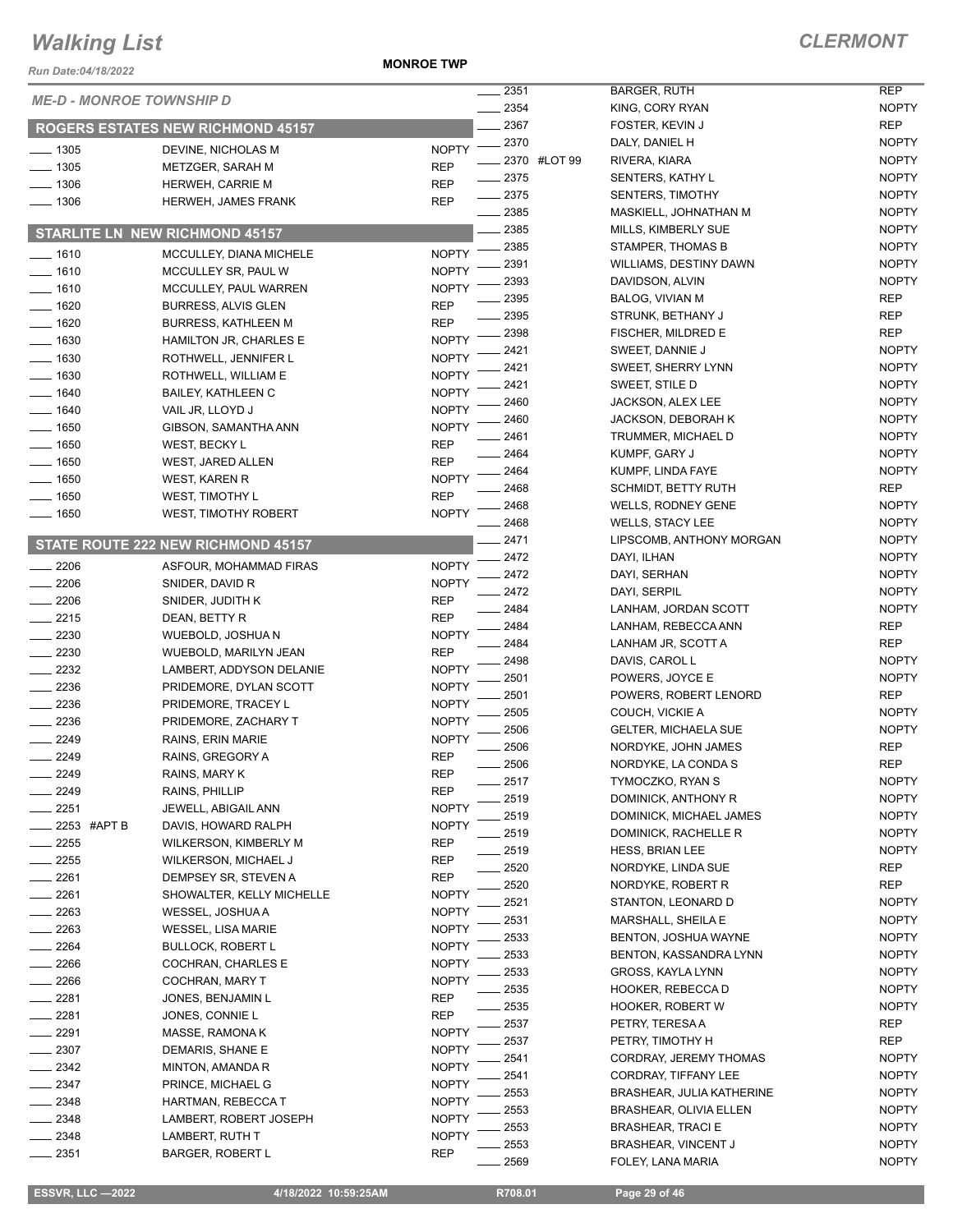*Run Date:04/18/2022*

**MONROE TWP**

#### *CLERMONT*

|                                 |                                    |            | $-2153$                     | CHENG, ERIC W                | <b>NOPTY</b> |
|---------------------------------|------------------------------------|------------|-----------------------------|------------------------------|--------------|
| <b>ME-D - MONROE TOWNSHIP D</b> |                                    |            | $-2153$                     | FOUST, AMY M                 | <b>NOPTY</b> |
|                                 |                                    |            |                             |                              |              |
|                                 | STATE ROUTE 222 NEW RICHMOND 45157 |            | $-2163$                     | BURTON, DAVID A              | <b>REP</b>   |
| . 2569                          | OSTERBRINK, JAMES C                |            | NOPTY __ 2163               | <b>BURTON, MARY L</b>        | <b>REP</b>   |
| $-2577$                         | BOWLING, JEFFREY W                 |            | NOPTY __ 2163               | FEATHERKILE, DIANE LISA      | <b>REP</b>   |
| $-2577$                         | DICK, VICTORIA LYNN                |            | NOPTY __ 2177               | <b>WELAGE, ALICIA MARIE</b>  | <b>REP</b>   |
| $-2577$                         | <b>VEST, ROBIN ANN</b>             |            | NOPTY __ 2186               | PATTON, JENNIFER ROSE        | <b>NOPTY</b> |
| $-2579$                         | SMITH, DENISE M                    |            | NOPTY __ 2191               | HAAS, JEFFREY A              | <b>REP</b>   |
| $\frac{1}{2581}$                | COLONEL, AMIE M                    |            | NOPTY __ 2200               | JORDAN, AMY M                | <b>DEM</b>   |
| $-2581$                         | SHAFFER JR, WILLIAM D              |            | NOPTY __ 2200               | WATERS III, WILLIAM JOSEPH   | <b>DEM</b>   |
| $-2589$                         | KLINKER, CHRISTOPHER R             |            | NOPTY __ 2216               | GLINS, SHAWN A               | <b>NOPTY</b> |
| $\frac{1}{2589}$                |                                    |            | NOPTY __ 2216               |                              | <b>NOPTY</b> |
|                                 | KLINKER, JOHN RANDALL              |            |                             | LANHAM, KENT PAGE            |              |
| $-2589$                         | KLINKER, MICHAEL JOHN              |            | NOPTY __ 2216               | LANHAM, KIMBERLY DAWN        | <b>NOPTY</b> |
| $\frac{1}{2591}$                | MCCORD, STEPHANIE ASHLEY DESTAN    |            | NOPTY __ 2224               | LALLY, CARI L                | <b>REP</b>   |
| $-2591$                         | WALTERS, JERRY JORDAN              |            | NOPTY __ 2224               | LALLY, ROBERT J              | <b>REP</b>   |
| 2593                            | PARKS, JERRY L                     |            | NOPTY __ 2226               | VASKE, REBECCA MARIE         | <b>NOPTY</b> |
| $-2596$                         | BURKHOLDER, SHAWNA D               | <b>REP</b> | $-2229$                     | SMITH, CODY DOUGLAS          | <b>REP</b>   |
| $-2596$                         | <b>BURKHOLDER, THOMAS E</b>        | <b>REP</b> | $\frac{2229}{2}$            | SMITH, SHELBY SUE            | <b>NOPTY</b> |
| $-2597$                         | MIGNEREY, JENNIFER S               |            | NOPTY __ 2243               | HANLON, BARBARA ANNE         | <b>REP</b>   |
| $-2597$                         | MIGNEREY, SABRINA N                | <b>REP</b> | $-2243$                     | HANLON, JEROME E             | <b>REP</b>   |
| 2730 #LOT 98                    | <b>GRIFFITH II, REX M</b>          |            | NOPTY __ 2257               | KRIEGER, EDWARD A            | <b>NOPTY</b> |
|                                 |                                    |            |                             |                              |              |
|                                 | STATE ROUTE 232 NEW RICHMOND 45157 |            | 2257                        | WESSEL, NIKKI LYNN           | <b>NOPTY</b> |
|                                 |                                    |            | 2260                        | SARBELL, ASHLEY DAWN         | <b>NOPTY</b> |
| $\frac{1}{2017}$                | BARTH, EDWARD P                    |            | NOPTY __ 2260               | SARBELL, DONNA DENISE        | DEM          |
| $-2017$                         | JACOBS, RONALD ALLEN               |            | NOPTY __ 2271               | MCCONNELL, DWAYNE            | <b>REP</b>   |
| $-2017$                         | <b>MESSER, SARA F</b>              |            | NOPTY -2271                 | MCCONNELL, PAIGE W           | <b>REP</b>   |
| $-2019$                         | POWERS, FAITH ANNE                 |            | NOPTY __ 2273               | <b>KELLEY, CHARLES P</b>     | <b>REP</b>   |
| $-2019$                         | POWERS, PAULA M                    |            | NOPTY -2273                 | KELLEY, PAMELA J             | <b>REP</b>   |
| $-2019$                         | POWERS, TOMMIE RAY                 |            | NOPTY __ 2289               | LYTLE, JODY SUZANNE          | <b>NOPTY</b> |
|                                 |                                    |            | NOPTY __ 2289               | LYTLE, JULIE A               | <b>REP</b>   |
| $-2051$                         | NELSON, ALEXANDER CHASE            |            |                             |                              |              |
| $-2051$                         | NELSON, CLARISSA EVE               |            | NOPTY __ 2289               | LYTLE, LUKE HUDSON           | <b>NOPTY</b> |
| $-2051$                         | NELSON, DUSTIN SCOTT               |            | NOPTY __ 2289               | LYTLE, SCOTT ALLIN           | <b>REP</b>   |
| $-2053$                         | DEROSE, HEATHER ELIZABETH          |            | NOPTY __ 2289               | LYTLE, WILLIAM CHARLES       | <b>REP</b>   |
| $\frac{1}{2054}$                | MC ELFRESH, GAIL LEE               |            | NOPTY __ 2293               | MATTINGLY, RICHARD J         | <b>NOPTY</b> |
| $-2054$                         | MCELFRESH, GERALD K                |            | NOPTY -2293                 | SMITH, BILLIE J              | <b>NOPTY</b> |
| $-2057$                         | CAMPBELL, IRA J                    | <b>REP</b> | $-2293$                     | SMITH, DONALD A              | <b>NOPTY</b> |
| $\frac{1}{2057}$                | CAMPBELL, LORNA E                  | <b>REP</b> | <b>LEGGE 2293 #LOT 2293</b> | MATTINGLY, KIRSTIN L         | <b>NOPTY</b> |
| $\frac{1}{2060}$                | JENKINS, DANIEL L                  | <b>REP</b> | $\frac{1}{2}$ 2304          | FERRIS, DANIELLE RAE         | <b>NOPTY</b> |
| $- 2060$                        | SNEDEGAR JENKINS, LINDA L          | <b>REP</b> | $\frac{2304}{2}$            | FERRIS, JAMES K              | <b>NOPTY</b> |
|                                 | PUTHOFF, DOLORES E                 | <b>DEM</b> | $\frac{1}{2}$ 2304          | FERRIS, LURLINE R            | <b>NOPTY</b> |
| $-2062$                         |                                    |            |                             |                              |              |
| - 2062                          | PUTHOFF, JOHN H                    |            | NOPTY __ 2304               | TOLIN, RONALD E              | REP          |
| 2064                            | ALLEN MCFARLAND, JAMI L            |            | NOPTY __ 2304               | TOLIN, TINA MARIE            | <b>NOPTY</b> |
| 2064                            | MCFARLAND, BRIAN D                 |            | NOPTY __ 2310               | <b>WILLIAMS, CARMEN LEE</b>  | <b>NOPTY</b> |
| $=2066$                         | PILOT, ASHLEY DANIELLE             |            | NOPTY __ 2312               | <b>BAUM, TRAVIS V</b>        | <b>REP</b>   |
| _ 2066                          | PILOT, JOSEPH CHARLES              |            | NOPTY -2314                 | FLETCHER, KAREN A            | <b>NOPTY</b> |
| $=2066$                         | WALKER, ROBERT STEPHEN             |            | NOPTY -2315                 | STRUNK, BRADEY EDWARD        | <b>REP</b>   |
| $= 2070$                        | NALL, GILBERT R                    |            | NOPTY 2315                  | <b>STRUNK, BRIAN JAMES</b>   | <b>NOPTY</b> |
| $= 2070$                        | NALL, ROBIN E                      |            | NOPTY __ 2315               | STRUNK, JAMEY S              | REP          |
| $-2072$                         | HERNANDEZ, JESSE                   | <b>REP</b> | $\frac{1}{2}$ 2315          | STRUNK, MICHELLE D           | REP          |
|                                 |                                    |            | $-2316$                     |                              | <b>NOPTY</b> |
| $-2072$                         | HERNANDEZ, LINDA S                 | <b>REP</b> |                             | JOWERS, HAILEY RENEE         |              |
| $-2074$                         | DURBIN, CHERYL S                   | <b>REP</b> | $-2316$                     | JOWERS, MICHAEL DAVID        | REP          |
| $-2074$                         | DURBIN, RANDY LEE                  | REP        | $-2316$                     | WICKLINE JOWERS, MAGGIE RUTH | REP          |
| _ 2076                          | FERGUSON, BARNEY J                 | DEM        | $-2320$                     | ABBOTT MATLOCK, CHRISTINA R  | <b>NOPTY</b> |
| $=2076$                         | FERGUSON, OLIVIA GRACE             |            | NOPTY __ 2320               | MATLOCK, KEIRAH CHRISTINE    | <b>NOPTY</b> |
| $-2076$                         | FERGUSON, TINA M                   | <b>DEM</b> | $-2342$                     | SPRUIELL, JAMES NICHOLAS     | <b>NOPTY</b> |
| __ 2084                         | SEIBERT, KYLE ETHAN                | <b>REP</b> | 2342                        | SPRUIELL, SHELLI NICOLE      | <b>NOPTY</b> |
| $-2084$                         | SEIBERT, MIRANDA L                 |            | NOPTY __ 2342               | STEELMAN, MARK E             | <b>NOPTY</b> |
|                                 |                                    |            | NOPTY -2343                 | LEOPOLD, MICHAEL P           | <b>NOPTY</b> |
| $=2091$                         | GORDLEY JR, JAMES M                |            |                             |                              |              |
| $-2091$                         | GORDLEY, SUSAN ANN                 | REP        | $\frac{2348}{2}$            | LIGHT, BARBARA ANN           | <b>NOPTY</b> |
| _ 2096                          | KANE, MATTHEW JORDEN               |            | NOPTY __ 2348               | LIGHT, DAVID E               | <b>NOPTY</b> |
| $-2096$                         | SANSONE, ANDREA L                  |            | NOPTY - 2350                | GUNASEKERA, ANTHONY MICHAEL  | <b>NOPTY</b> |
| $-2112$                         | ELKINS, BRADLEY E                  |            | NOPTY __ 2351               | BRADEN, BRYAN M              | <b>NOPTY</b> |
| $=$ 2112                        | FORSEE, KATELYN SUE                |            | NOPTY __ 2351               | BRADEN, BRYAN M              | <b>NOPTY</b> |
|                                 |                                    |            |                             |                              |              |

 **ESSVR, LLC —2022 4/18/2022 10:59:25AM R708.01 Page 30 of 46**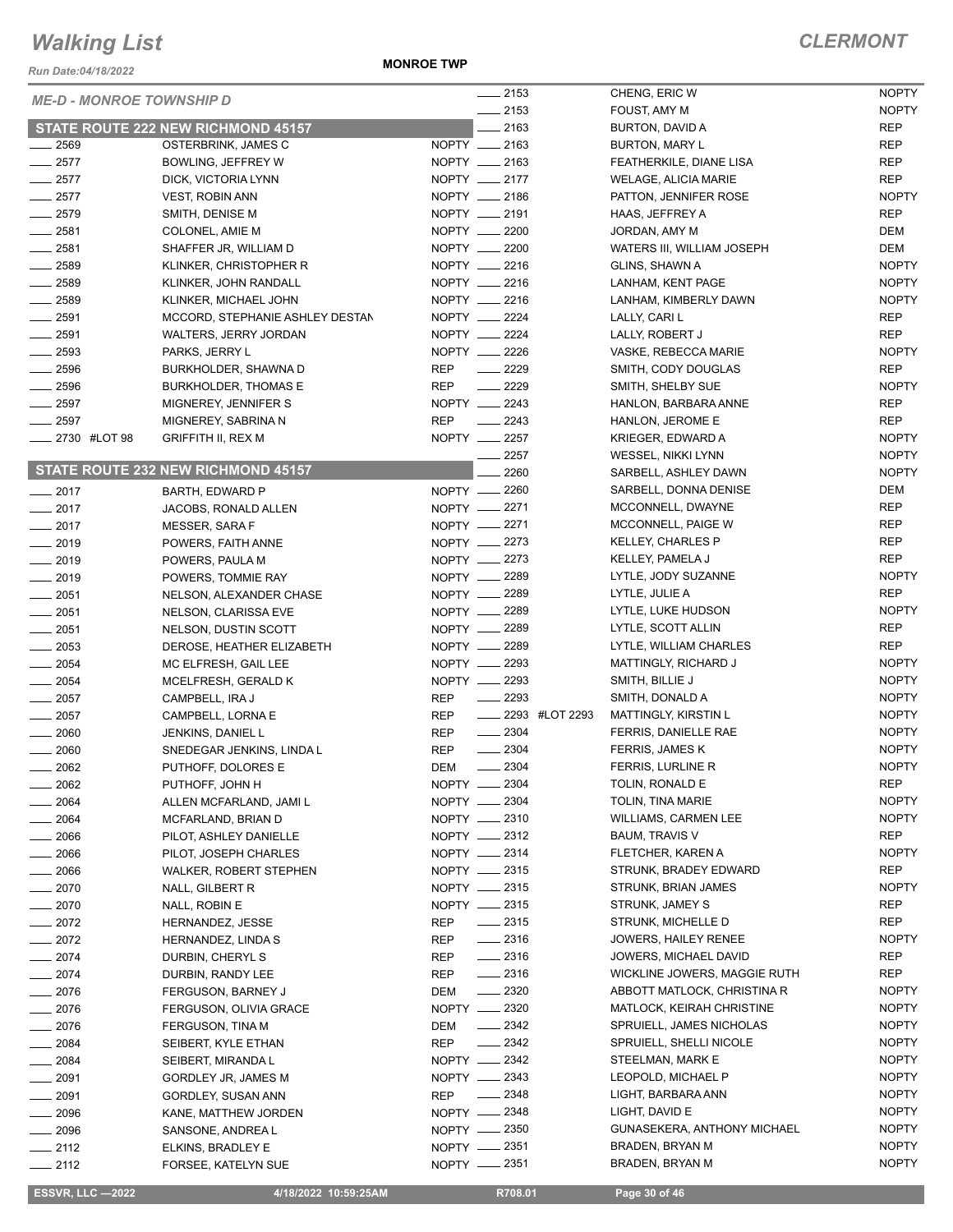*Run Date:04/18/2022*

**MONROE TWP**

| <b>ME-D - MONROE TOWNSHIP D</b>   |                                           |              | $-2058$            | LAVIN, REBEKAH C                       | <b>NOPTY</b> |
|-----------------------------------|-------------------------------------------|--------------|--------------------|----------------------------------------|--------------|
|                                   |                                           |              | 2076               | PIERRE, CHARLES R                      | <b>NOPTY</b> |
|                                   | <b>STATE ROUTE 232 NEW RICHMOND 45157</b> |              | 2076               | PIERRE, NANCY L                        | <b>NOPTY</b> |
| $-2359$                           | CORBIN, CARLA S                           |              | NOPTY __ 2082      | <b>BAUKNECHT, RICHARD C</b>            | <b>NOPTY</b> |
| $\frac{1}{2}$ 2359                | CORBIN, CHAD S                            |              | NOPTY __ 2085      | <b>BARTELS, DAVID EARL</b>             | <b>REP</b>   |
| $\frac{1}{2}$ 2360                | DITTMAN, RACHEL NICOLE                    |              | NOPTY __ 2085      | <b>BARTELS, SANDRA ELLEN</b>           | <b>REP</b>   |
| $-2363$                           | LINDALA, CARMEN JEAN                      |              | NOPTY __ 2088      | WISE, AILEEN                           | <b>NOPTY</b> |
| $\frac{1}{2}$ 2365                | ABNER, JOYCE ANN                          |              | NOPTY __ 2088      | WISE, TIM HENRY                        | <b>NOPTY</b> |
| $-2366$                           | <b>HENDRICKS, CINDY K</b>                 | <b>REP</b>   | $-2104$            | <b>WILSON, AARON EDMUND</b>            | DEM          |
| $-2366$                           | <b>HENDRICKS, MICHAEL J</b>               | <b>REP</b>   | $-2104$            | <b>WILSON JR, CLARENCE</b>             | DEM          |
| $-2367$ #5                        | HANRAHAN, KIMBERLY M                      |              | NOPTY __ 2104      | <b>WILSON, SHARON L</b>                | DEM          |
| $2367$ #5                         | HANRAHAN, MARTIN R                        |              | NOPTY __ 2115      | FORDER, CANDACE L                      | <b>REP</b>   |
| $-2371$                           | HENSLEY, BENNETT L                        | <b>REP</b>   | $\frac{1}{2115}$   | FORDER SR, DWAIN A                     | REP          |
| $-2375$                           | FRANKLIN, MEGAN R                         |              | NOPTY __ 2116      | KUSSMAN, LORI ANN                      | <b>NOPTY</b> |
| $-2375$                           | <b>FRANKLIN, TREVOR A</b>                 |              | NOPTY __ 2126      | ROBERTS, DAVID BRIAN                   | <b>NOPTY</b> |
| $-2378$                           | SWITZER, GARY E                           | <b>REP</b>   | $-2126$            | ROBERTS, JENNIFER LYNN                 | <b>NOPTY</b> |
| $-2378$                           | SWITZER, NATALIE E                        |              | NOPTY __ 2131      | HOLBROOK, DEBORAH L                    | DEM          |
| $-2378$                           | SWITZER, PATRICIA A                       |              | REP __ 2141        | BARGER, BARBARA A                      | <b>NOPTY</b> |
| $\frac{1}{2}$ 2383                | WALDMAN, MATTHEW MARK                     |              | NOPTY __ 2141      | <b>BARGER, CHARLES R</b>               | <b>NOPTY</b> |
| $\frac{2383}{2}$                  | WALDMAN, SARAH M                          |              | NOPTY __ 2142      | YOUNG, GAYE B                          | <b>NOPTY</b> |
| $-2412$                           | BEIGHLE, DARREN D                         |              | NOPTY __ 2142      | YOUNG, LARRY V                         | <b>NOPTY</b> |
| $\frac{2412}{2}$                  | <b>BEIGHLE, JUDITH L</b>                  |              | NOPTY __ 2164      | DENNIS, DAVITA KERR LYRAENN            | <b>NOPTY</b> |
| $-2413$                           | BENJAMINE, JERRY W                        |              | NOPTY __ 2170      | MORRISON, DONALD R                     | DEM          |
| $-2417$                           | OCONNOR, JENNIFER                         | <b>REP</b>   | $\frac{1}{2170}$   | <b>MORRISON, PENNY L</b>               | DEM          |
| $-2417$                           | OCONNOR, MICHAEL R                        | DEM          | $\frac{1}{2178}$   | DYE, WILLIAM S                         | <b>REP</b>   |
| $\frac{2423}{2}$                  | BRYAN, CYNTHIA A                          | DEM          | $\frac{1}{2178}$   | <b>EVANS, TRENTON MICHAEL</b>          | <b>NOPTY</b> |
| $-2434$                           | RUTHERFORD, JENNIFER L                    |              | NOPTY __ 2194      | MCCALL, AARON W                        | <b>NOPTY</b> |
| $\frac{1}{2434}$                  | <b>WEBB, SHARLEENE A</b>                  | <b>REP</b>   | $\frac{1}{2194}$   | MCCALL JR, BOBBY G                     | <b>NOPTY</b> |
| $-2435$                           | <b>VERKAMP, STEVEN MICHAEL</b>            |              | NOPTY __ 2194      | MCCALL, BONNIE J                       | <b>NOPTY</b> |
| $-2440$                           | BARGER, AMANDA RAE                        | DEM          | $\frac{1}{2200}$   | OELKER, BARBARA J                      | <b>REP</b>   |
| $-2440$                           | <b>BARGER, ERNIE S</b>                    |              | NOPTY __ 2200      | OELKER, JAMES T                        | <b>REP</b>   |
|                                   |                                           |              |                    |                                        | <b>REP</b>   |
|                                   |                                           |              |                    |                                        |              |
|                                   |                                           |              | 2211               | JOWERS, DENNIS L                       |              |
| <b>WEST RD NEW RICHMOND 45157</b> |                                           |              | 2211               | JOWERS, MOLLY D                        | <b>REP</b>   |
| $\frac{1}{2}$ 1937                | MOORE, JANIS BROKAMP                      |              | NOPTY __ 2211      | JOWERS, SHELBEY CHRISTINE              | DEM          |
| $\frac{1}{2}$ 1937                | MOORE, MELISSA ZOE                        |              | NOPTY __ 2212      | COFFEY, RAYMOND HOWARD                 | <b>NOPTY</b> |
| $- 1937$                          | MOORE, MICHAEL BRUCE                      |              | NOPTY -2218        | BALLINGER, DAVID JAMES                 | <b>NOPTY</b> |
| $\frac{1}{2}$ 1937                | MOORE, MIRANDA JUNE                       |              | NOPTY __ 2218      | <b>BALLINGER, MARY LOUISE</b>          | <b>NOPTY</b> |
| $- 1945$                          | DUNCAN, LINDSAY JO                        |              | NOPTY __ 2218      | GILLIAM, HANNAH LYNN                   | <b>NOPTY</b> |
| $- 1945$                          | <b>OWENS, MISTY LEE</b>                   |              | NOPTY 2226         | MILLER, JAMES S                        | <b>REP</b>   |
| $- 1945$                          | ST PETER, PAMELA S                        |              | NOPTY __ 2226      | OESTER, TIFFANY M                      | <b>REP</b>   |
| _ 1952                            | MABE, BROOKLYNN RENEE                     |              | NOPTY -2231        | HELTON, AARON KYLE                     | <b>NOPTY</b> |
| $-$ 1952                          | MORGAN, ARTHEA E                          |              | NOPTY __ 2231      | HELTON, BRIANNE NICOLE                 | <b>NOPTY</b> |
| $-1952$                           | MORGAN, DONALD EVERETT                    |              | NOPTY -2236        | <b>BROOKS, DARRELL J</b>               | REP          |
| $-1953$                           | FORDER JR, DWAIN ANTHONY                  | <b>REP</b>   | $-2236$            | <b>BROOKS, SHIRLEY E</b>               | <b>REP</b>   |
| $-1953$                           | LITTLE, ALEXIS SHANTEE                    |              | NOPTY __ 2246      | SNIDER, SHARON K                       | <b>REP</b>   |
| _ 1953                            | LITTLE, MATTHEW DAVID                     |              | NOPTY -2252        | MALJAN, ALYSSA MARIE                   | <b>NOPTY</b> |
| $-1960$                           | HOYT, ELIZABETH ANNE                      | REP          | $\frac{1}{2252}$   | RUST, DEE J                            | <b>NOPTY</b> |
| <sub>__</sub> _ 1960              | HOYT, MATTHEW A                           | REP          | $-2252$            | RUST, SARAH JANE                       | <b>NOPTY</b> |
| $- 1991$                          | HEIDEN, CHAD R                            | <b>REP</b>   | $-2261$            | EDWARDS, TABITHA JO LEE                | <b>NOPTY</b> |
| $-2011$                           | INGELS, STEPHANI L                        | <b>NOPTY</b> |                    |                                        |              |
| 2011                              | JENNER, SANDRA L                          | <b>REP</b>   |                    | <b>WILLIAMS WAY NEW RICHMOND 45157</b> |              |
| 2011                              | JENNER, STEPHEN L                         | REP          | $\frac{1}{2}$ 2333 | BENFER, RUTH ANN                       | DEM          |
| 2024                              | SHEPPARD, AMANDA LYNN                     | <b>REP</b>   | 2333               | CHESNEY, ANTHONY M                     | <b>NOPTY</b> |
| 2024                              | SHEPPARD, DANIEL WAYNE                    |              | NOPTY __ 2336      | FERGUSON, KRISTIE ANN                  | <b>NOPTY</b> |
| 2032                              | WARD, RYAN ERIC                           |              | NOPTY __ 2336      | FERGUSON, THOMAS JOSHEPH               | <b>NOPTY</b> |
| 2032                              | WARD, STEPHANIE ANN                       | <b>NOPTY</b> |                    |                                        |              |
| $=2040$                           | MERCKLE JR, HOWARD C                      | <b>REP</b>   | <b>TOTAL: 808</b>  |                                        |              |
| 2040 #APT 1                       | MERCKLE, CHERYL L                         | <b>REP</b>   |                    |                                        |              |
| $=2048$                           | KOEHLER, JAMES W                          | REP          |                    |                                        |              |
| 2048                              | KOEHLER, L MICHELLE                       | <b>REP</b>   |                    |                                        |              |
| 2056                              | ADKINS, ZACHARY S                         | REP          |                    |                                        |              |
| 2056<br>2056                      | KOEHLER, JESSICA J<br>KOEHLER, STEVEN L   | REP<br>REP   |                    |                                        |              |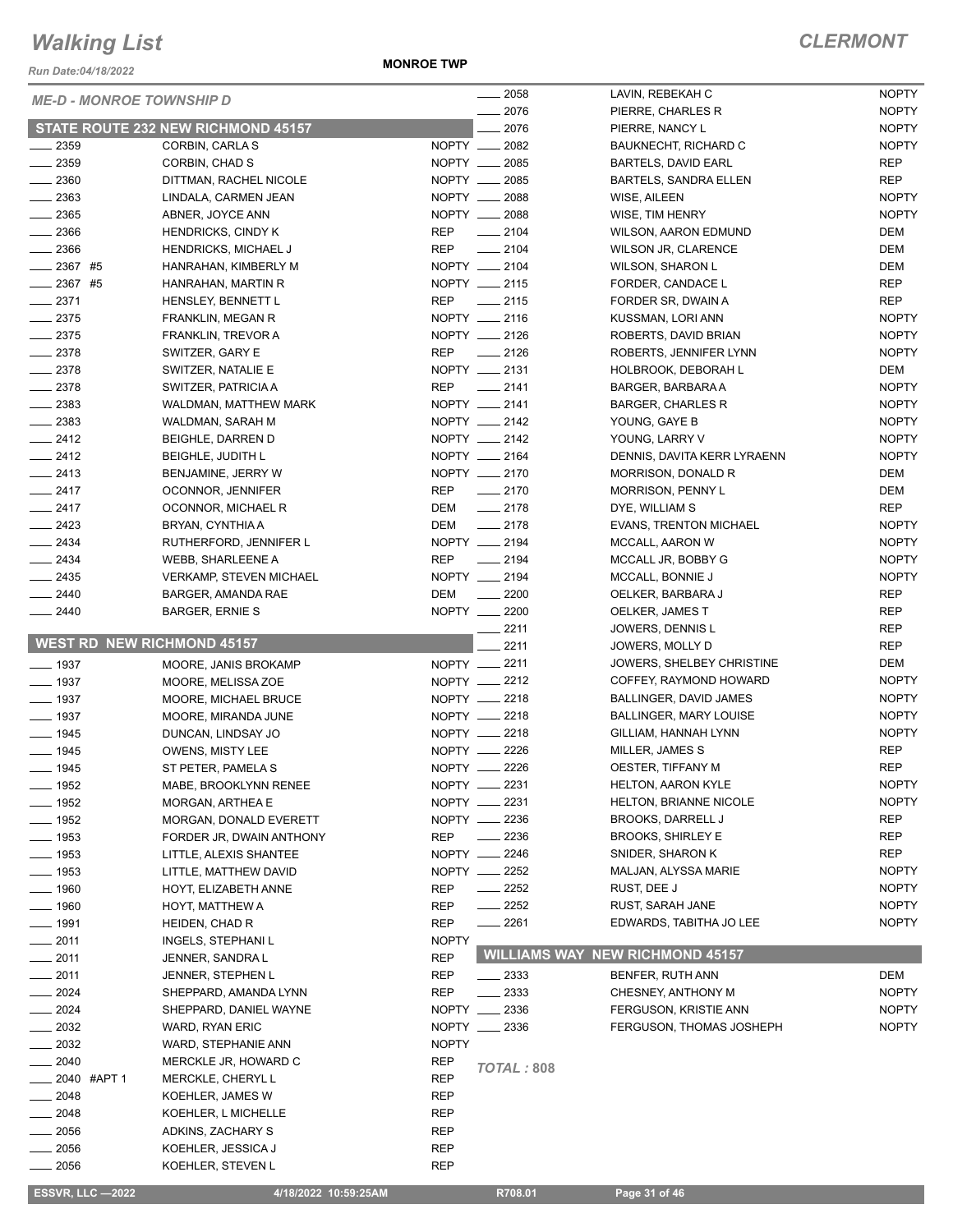*Run Date:04/18/2022*

**MONROE TWP**

|                                 |                                           |              |      | 1560 #35                   | LAYTON, ROBERT A                 | <b>NOPTY</b> |
|---------------------------------|-------------------------------------------|--------------|------|----------------------------|----------------------------------|--------------|
| <b>ME-E - MONROE TOWNSHIP E</b> |                                           |              |      | $\frac{1}{2}$ 1560 #APT 4  |                                  | <b>NOPTY</b> |
|                                 |                                           |              |      |                            | HOLBERT SR, MICHAEL SHANE        |              |
|                                 | <b>BARKLEY RD NEW RICHMOND 45157</b>      |              |      | __ 1560 #LOT 3             | HOSKINS, KRISTI N                | <b>NOPTY</b> |
| $- 1993$                        | <b>WOLFER, BETHANY K</b>                  | <b>NOPTY</b> |      | $- 1560$ #LOT 4            | HOLBERT JR, MICHAEL SHANE        | <b>NOPTY</b> |
| $- 1993$                        | WOLFER, PETER JOSEPH                      | <b>NOPTY</b> |      | - 1560 #LOT 5              | <b>BELT, GARY E</b>              | <b>NOPTY</b> |
| $- 2020$                        | PRATT, CRYSTAL L                          | <b>NOPTY</b> |      | 1560 #LOT 5                | MATTINGLY, JESSICA NICOLE        | <b>NOPTY</b> |
| $\frac{1}{2020}$                | PRATT, KALEIGH ELIZABETH                  | <b>NOPTY</b> |      | 1560 #LOT 6                | CAPLINGER, JAMES EDWARD SCOTT    | <b>NOPTY</b> |
| $-2020$                         | PRATT, SAMANTHA PAIGE                     | <b>NOPTY</b> |      | 1560 #LOT 9                | BALLARD JR, GERDIS P             | <b>NOPTY</b> |
| $- 2020$                        | PRATT, SCOTT E                            | <b>REP</b>   |      | 1560 #APT 13               | STEVENS, KAITLYN M               | <b>NOPTY</b> |
| 2032                            | CONINE, FRANK P                           | <b>NOPTY</b> |      | - 1560 #APT 20             | REDMOND, ASHLEY ROSE             | <b>NOPTY</b> |
| $\frac{1}{2032}$                | CONINE, FRANK PAT VOLPE                   | <b>NOPTY</b> |      | 1560 #APT 27               | ARANYOS JR, TIMOTHY J            | <b>NOPTY</b> |
| $\frac{1}{2032}$                | CONINE, JAMIE ROSE R                      | <b>NOPTY</b> |      | 1560 #APT 27               | MAIDEN, SHALENA DAWN             | <b>NOPTY</b> |
| $\frac{2032}{200}$              | CONINE, PATTI ANN                         | <b>NOPTY</b> |      | 1560 #APT 32               | ALBRIGHT, SHERRY A               | <b>NOPTY</b> |
| $\frac{1}{2033}$                | <b>WAHOFF, ELEANOR ROSE</b>               | <b>NOPTY</b> |      | 1560 #APT 44               | ELLIS, JOSEPH M                  | <b>NOPTY</b> |
| 2033                            |                                           | <b>NOPTY</b> |      | . 1560 #APT 54             | STEVENS, JAY E                   | <b>NOPTY</b> |
|                                 | WAHOFF, IAN ALEXANDER                     |              |      | <b>______ 1560 #APT 55</b> | <b>FRASURE, KIMBERLY R</b>       | <b>REP</b>   |
| $\frac{1}{2033}$                | WILDEY, LEE A                             | <b>REP</b>   |      | __ 1560 #APT 55            | <b>FRASURE, PAMELA R</b>         | <b>REP</b>   |
| $\frac{1}{2033}$                | <b>WILDEY, ROBERT T</b>                   | <b>REP</b>   |      | 1560 #APT 74               | <b>NELSON, MAUREEN MAY</b>       | <b>NOPTY</b> |
| $\frac{2033}{200}$              | WILSON, VICTORIA LYNN WILDEY              | <b>NOPTY</b> |      | 1560 #APT 90               | JONES, FLOYD R                   | <b>NOPTY</b> |
| $-2039$                         | EARLE, TRACEY ANN                         | <b>NOPTY</b> |      | 1560 #APT 95               | MCSWAIN, BRENDEN BRIAN JACOB     | <b>NOPTY</b> |
| 2039                            | LARGE, MARK A                             | <b>NOPTY</b> |      | _ 1560 #APT 99             | CRESAP, AMY NICHOLE              | <b>NOPTY</b> |
|                                 |                                           |              |      | 1560 #LOT 10               | MCCORMICK, JESSICA DIANE         | <b>NOPTY</b> |
|                                 | BETHEL NEW RICHMOND RD NEW RICHMOND 45157 |              |      |                            |                                  |              |
| $- 1490$                        | ROBERTS, ANGELA MICHELLE                  | <b>NOPTY</b> |      | 1560 #LOT 10               | MCCORMICK, KODY STEVEN           | <b>NOPTY</b> |
| $-1490$                         | ROBERTS, BRITTANY LAUREN                  | <b>NOPTY</b> |      | 1560 #LOT 18               | ROSS, GREGORY A                  | <b>NOPTY</b> |
| $- 1490$                        | ROBERTS, CODY WAYNE                       | <b>NOPTY</b> |      | 1560 #LOT 18               | ROSS, SHEILISA                   | <b>NOPTY</b> |
| $- 1490$                        | ROBERTS, KEVIN W                          | <b>NOPTY</b> |      | 1560 #LOT 19               | KING, CHRISTOPHER DAVID          | <b>NOPTY</b> |
| $- 1490$                        | ROBERTS, SHERRY KAY                       | <b>DEM</b>   |      | 1560 #LOT 19               | NOCELLA, VINCENT J               | <b>NOPTY</b> |
| $- 1492$                        | DAVIS, MICAH JOSEPH                       | <b>NOPTY</b> |      | 1560 #LOT 1A               | <b>BEAL, RAY ARTHUR</b>          | <b>NOPTY</b> |
| $\frac{1}{2}$ 1497              | WEBER, VIRGINIA A                         | <b>REP</b>   |      | 1560 #LOT 20               | WOLFORD, CHRISTINA LYNN          | <b>NOPTY</b> |
| $- 1497$                        | WEBER, WALTER H                           | <b>REP</b>   |      | 1560 #LOT 21               | CUMMINGS, DAVID R                | <b>NOPTY</b> |
| $- 1506$                        |                                           | <b>NOPTY</b> |      | 1560 #LOT 22               | HAMMOND, JENNIFER JANE           | <b>NOPTY</b> |
|                                 | ERKENBRECHER JR, ERIC D                   |              |      | 1560 #LOT 26               | SEAL, TERRI J                    | <b>NOPTY</b> |
| $- 1506$                        | <b>GAUNTT, LISA A</b>                     | <b>NOPTY</b> |      | 1560 #LOT 30               | STEFFES, ZACHARY JOHN            | <b>NOPTY</b> |
| $- 1507$                        | RECTOR SCHUSTER, ELIZABETH ANN            | <b>NOPTY</b> |      | 1560 #LOT 31               | PINDELL, DAKOTA JAMES            | <b>NOPTY</b> |
| $- 1509$                        | ALLEN, DEBORAH K                          | <b>NOPTY</b> |      | 1560 #LOT 31               | RIVERA ROGERS, TIANA YOLANDA     | <b>NOPTY</b> |
| $\frac{1}{2}$ 1509              | ALLEN, RONALD RAY                         | <b>NOPTY</b> |      | 1560 #LOT 31               | SMITH III, DONALD L              | <b>NOPTY</b> |
| $- 1509$                        | ALLEN, RYAN JEAN                          | <b>NOPTY</b> |      | 1560 #LOT 32               | VILAS, ADAM C                    | <b>NOPTY</b> |
| $- 1526$                        | NEMANN, LINDA KRISTINE                    | <b>NOPTY</b> |      | 1560 #LOT 32               | <b>VILAS, RYAN SCOTT</b>         | <b>NOPTY</b> |
| $- 1526$                        | SOLOMOM, KARA K                           | <b>NOPTY</b> |      | 1560 #LOT 33               | MILLER, JOSHUA DAVID             | <b>NOPTY</b> |
| $- 1534$                        | RILEY, BARBARA JEAN                       | <b>NOPTY</b> |      |                            |                                  | <b>NOPTY</b> |
| 1538                            | SELLINS, SHARON L                         | <b>REP</b>   |      | 1560 #LOT 39               | SKEENE, CARA R                   |              |
| $- 1538$                        | SELLINS, STEVEN R                         | <b>REP</b>   |      | _ 1560 #LOT 40             | SAENZ, JOHN ANTHONY              | <b>NOPTY</b> |
| $- 1542$                        | HOLBROOK, AMANDA LYNN                     | <b>NOPTY</b> |      | 1560 #LOT 43               | <b>MEADOWS SR, RICKEY R</b>      | DEM          |
| $- 1542$                        | HOLBROOK, HANNAH ELIZABETH                | <b>NOPTY</b> |      | 1560 #LOT 50               | GRAY, KIANA RENEE                | <b>NOPTY</b> |
| $- 1542$                        | HOLBROOK, JOLENE A                        | <b>REP</b>   |      | 1560 #LOT 51               | KLINKER, ANTHONY ALLEN           | <b>NOPTY</b> |
| $- 1542$                        | SAYLOR, RICHARD J                         | <b>REP</b>   |      | 1560 #LOT 52               | <b>MELTON, KELLY D</b>           | <b>NOPTY</b> |
| $\frac{1}{2}$ 1550              | ALLEN, ASHLY ESSY                         | <b>NOPTY</b> |      | 1560 #LOT 54               | STEVENS, KATHERINE M             | <b>NOPTY</b> |
| $\frac{1}{2}$ 1550              | BUSHORN JR, JON S                         | <b>NOPTY</b> |      | 1560 #LOT 57               | <b>WILSON, ERIK AUSTIN</b>       | <b>NOPTY</b> |
| $- 1554$                        | <b>CRABLE, KATHERINE E</b>                | <b>NOPTY</b> |      | 1560 #LOT 72               | FANCHER, DALE W                  | <b>NOPTY</b> |
| $- 1554$                        | STIERITZ, AARON JACOB                     | <b>NOPTY</b> |      | 1560 #LOT 73               | VERDIN, FELEENA R                | <b>NOPTY</b> |
|                                 |                                           | <b>NOPTY</b> |      | 1560 #LOT 76               | CAUDILL, TIMOTHY B               | <b>NOPTY</b> |
| $\frac{1}{2}$ 1554              | STIERITZ, KIMBERLY JO                     |              |      | 1560 #LOT 85               | CLARK, JASON H                   | <b>NOPTY</b> |
| $- 1554$                        | STIERITZ JR, MARTIN ANDREW                | <b>NOPTY</b> |      | 1560 #LOT 85               | MEEK, WILMA J                    | <b>NOPTY</b> |
| $- 1554$                        | WILDER, DAVID LEE                         | <b>NOPTY</b> |      | 1560 #LOT 85               | WILSON, HOWARD W                 | <b>NOPTY</b> |
| $\frac{1}{2}$ 1555              | CRESAP, LINDA SUE                         | <b>NOPTY</b> |      | 1560 #LOT 91               | RUIZ, JILLIAN MAHALLA            | <b>NOPTY</b> |
| $- 1560$                        | AMMERMAN, SARAH J                         | <b>NOPTY</b> |      | 1560 #LOT 99               | ANDERSON, DALE R                 | <b>NOPTY</b> |
| $- 1560$                        | BRAZEAL, SHANNON RENEE                    | <b>NOPTY</b> |      | 1560 #LOT 99               | COLE, BRANDON MICHAEL LEE        | <b>NOPTY</b> |
| $\frac{1}{2}$ 1560              | CLOYD, JASON ALEXANDER                    | <b>NOPTY</b> |      | 1560 #LOT 99               | <b>MAXSON, TYLER K</b>           | <b>NOPTY</b> |
| $-1560$                         | FISHER, REBECCAL                          | <b>NOPTY</b> |      | 1560 #APT 101              | RAYHAWK, WILLIAM G               | <b>NOPTY</b> |
| $- 1560$                        | <b>GRAYBILL, JUSTINE L</b>                | <b>NOPTY</b> |      |                            |                                  |              |
| $-1560$                         | HAEUFLE, NOELLE MARIE                     | <b>NOPTY</b> |      | 1560 #APT. 13              | <b>BROWN, GEOFFREY S</b>         | <b>NOPTY</b> |
| $- 1560$                        | HIGBEE, AUTIE GARY                        | <b>NOPTY</b> |      | 1560 #LOT 105              | SNIDER, CHERYL A                 | <b>NOPTY</b> |
| $- 1560$                        | HOLBERT, KAITLYN A                        | <b>NOPTY</b> |      |                            | 1560 #APT LOT 59 REED, MICHAEL P | <b>NOPTY</b> |
| $- 1560$                        | KLINKER, ERICA LYNN                       | <b>NOPTY</b> |      | 1560 #APT 5                | RYAN, KELVIN C                   | <b>NOPTY</b> |
|                                 |                                           |              | 1560 |                            | CUPP, CAROLYN S                  | <b>NOPTY</b> |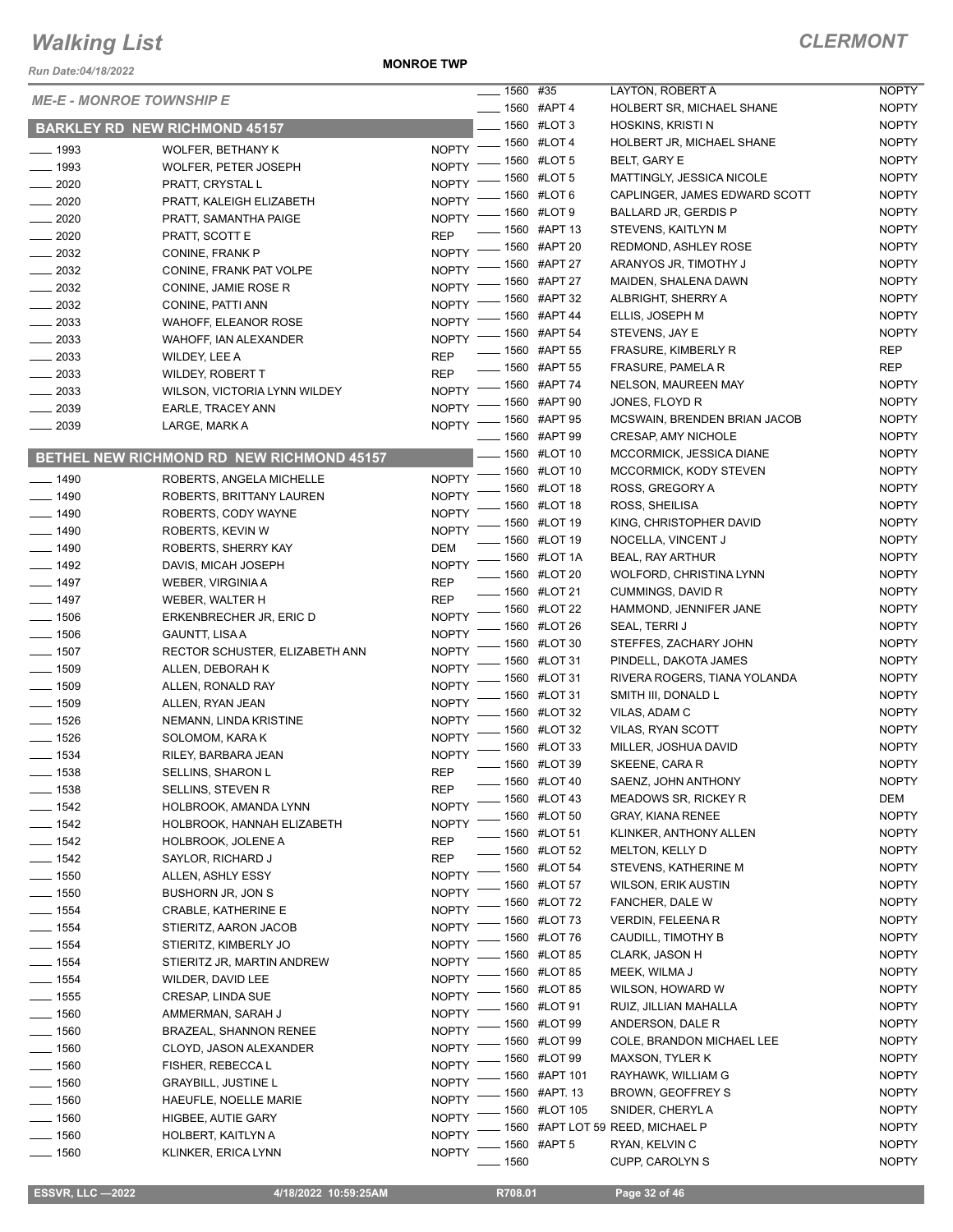*Run Date:04/18/2022*

**MONROE TWP**

| <b>ME-E - MONROE TOWNSHIP E</b> |                                           |              | $-2036$            | HAYES, JESLENA D                    | <b>NOPTY</b> |
|---------------------------------|-------------------------------------------|--------------|--------------------|-------------------------------------|--------------|
|                                 |                                           |              | 2036               | HAYES JR, JOHN EMERY                | <b>NOPTY</b> |
|                                 | BETHEL NEW RICHMOND RD NEW RICHMOND 45157 |              | 2036               | HAYES, JOHN F                       | <b>NOPTY</b> |
| $- 1567$                        | CRESAP, CHRISTOPHER A                     |              | NOPTY __ 2036      | HAYES, NATHAN A                     | <b>NOPTY</b> |
| $- 1567$                        | CRESAP, MELINDA M                         |              | NOPTY __ 2038      | CURLIN, ALVIN R                     | <b>NOPTY</b> |
| $- 1570$                        | PAYNE, LAURIE ANN                         | <b>REP</b>   | $- 2038$           | <b>CURLIN, CONNIE ELAINE</b>        | <b>NOPTY</b> |
| $- 1570$                        | PAYNE, SEAN M                             | REP          | $-2040$            | VINING, CAROLYN SUE                 | <b>REP</b>   |
| $-1575$                         | DEAVERS, CHASITY N                        | REP          | $-2040$            | VINING, DANIEL A                    | <b>REP</b>   |
| $- 1575$                        | DEAVERS, JOSEPH WILLIAM                   | <b>REP</b>   | $\frac{2042}{200}$ | STANLEY, JOYCE ANN                  | <b>NOPTY</b> |
| $- 1576$                        | CHITWOOD, SKYLISHA ANNMARIE               |              | NOPTY __ 2042      | STANLEY, THEODORE R                 | <b>NOPTY</b> |
| <b>LETTE #UNIT 1</b>            | ROWAN, ERIN ANGELEE                       |              | NOPTY __ 2044      | HINSON, KIMBERLY M                  | <b>REP</b>   |
| <b>_____ 1576 #UNIT 3</b>       | LLOYD, MARLENE M                          |              | NOPTY __ 2045      | REECE SR, TERRY L                   | <b>NOPTY</b> |
| $- 1578$                        | MOORE, GARY G                             |              | NOPTY __ 2050      | ROUSH, GAYLE L                      | <b>REP</b>   |
| $- 1597$                        | FREDERICK, VIOLA J                        |              | NOPTY __ 2050      | ROUSH, MASON D                      | <b>NOPTY</b> |
| __ 1597 #UNIT 1                 | HULL, NICOLE LYNN                         |              | NOPTY __ 2059      | HOUCK, JOHN E                       | <b>NOPTY</b> |
| _ 1597 #UNIT 1                  | HULL, RANDY W                             |              | NOPTY __ 2065      | OTOOLE, CHERYL L                    | DEM          |
| $-1605$                         | HORN, BELINDA L                           | DEM          | $-2065$            | OTOOLE, ERIN PAIGE                  | DEM          |
| $-1613$                         | KIRBY, HARRY L                            | <b>REP</b>   | $\frac{1}{2065}$   | OTOOLE, KARA MARIE                  | <b>NOPTY</b> |
| $- 1613$                        | KIRBY, NORMA J                            | REP          | $\frac{1}{2068}$   | SCHMOGROW, ALAYNE LOUISE            | DEM          |
| $- 1616$                        | RITTER, MICHAEL L                         | DEM          | $\frac{1}{2069}$   | HAAS, STEVEN L                      | <b>NOPTY</b> |
| $- 1616$                        | RITTER, VICTORIA ANN                      | DEM          | $-2071$            | ALLEN, ANGELA N                     | <b>NOPTY</b> |
| $- 1616$                        | RITTER, ZACHARY AARON                     | DEM          | $-2071$            | ALLEN, NATHAN LEE                   | <b>NOPTY</b> |
| $-1640$                         | HAYS, ERIC K                              |              | NOPTY __ 2071      |                                     | <b>NOPTY</b> |
| $- 1640$                        | HAYS, KATHRYN R                           | DEM          |                    | ALLEN, TERRY L                      |              |
| $- 1641$                        |                                           | <b>REP</b>   | $-2072$            | JONES, JENNIFER LYNN                | <b>NOPTY</b> |
|                                 | MAYS, ANDREW L                            |              | $-2072$            | JONES, KEVIN E                      | <b>NOPTY</b> |
| $- 1641$                        | MAYS, CONNIE S                            | <b>REP</b>   | $-2072$            | JONES, MARSHA LYNN                  | <b>NOPTY</b> |
| $- 1666$                        | FINCH, ADALINE J                          |              | NOPTY __ 2075      | REESE, COLT E L                     | <b>NOPTY</b> |
| $-1666$                         | FINCH, DONALD M                           |              | NOPTY __ 2075      | REESE, SHANNON L                    | <b>NOPTY</b> |
| $-1667$                         | AMORINI, CHRISTINA DELORES                | DEM          | 2086               | KELLY, DEBORAH ANN                  | <b>NOPTY</b> |
| $-1667$                         | <b>GRAVER, CHARLES S</b>                  | DEM          | 2086               | KELLY, HANNAH JOSIE                 | <b>NOPTY</b> |
| $- 1700$                        | BERWANGER II, RODNEY SCOTT                |              | NOPTY __ 2086      | KELLY, MADISON LEANN                | <b>NOPTY</b> |
| $\frac{1}{2}$ 1700              | DAVIS, PAMELA S                           |              | NOPTY __ 2086      | MAYNARD, DANIEL RAY                 | <b>NOPTY</b> |
| $\frac{1}{2}$ 1700              | MAPLES, JAMES O                           |              | NOPTY __ 2089      | KELLY, MARY J                       | DEM          |
| $- 1702$                        | ROSE, ARIANA NICOLE                       |              | NOPTY __ 2100      | ACKMAN, LINDA JANE                  | <b>REP</b>   |
| $- 1702$                        | ROSE, DARYL WAYNE                         |              | NOPTY __ 2100      | ACKMAN, LLOYD EDWIN                 | <b>REP</b>   |
| $- 1710$                        | <b>BLAIR, EMILY MARIE</b>                 |              | NOPTY __ 2103      | HARTIGAN, ELIZABETH A               | <b>NOPTY</b> |
| $- 1710$                        | BLAIR JR, WILLIAM ROBERT                  |              | NOPTY __ 2103      | HARTIGAN, KEVIN MARK                | <b>NOPTY</b> |
| $\frac{1}{2}$ 1733              | <b>GILFILLEN, BOB T</b>                   |              | NOPTY __ 2108      | GIBSON, JANET E                     | DEM          |
| $- 1772$                        | BAYLESS, BILLIE JO                        |              | NOPTY __ 2108      | WILLIAMS, DANIELLE MORGAN           | <b>NOPTY</b> |
| $- 1772$                        | BAYLESS, MIAH ELLIE                       |              | NOPTY __ 2108      | <b>WILLIAMS, ERIC DANIEL</b>        | <b>NOPTY</b> |
| ___ 1772                        | BAYLESS, SHAY PAUL                        |              | NOPTY __ 2108      | WILLIAMS, FAITH EMIILY              | <b>NOPTY</b> |
| $-1772$                         | BAYLESS, TAYLOR LYNN                      |              | NOPTY __ 2108      | <b>WILLIAMS, LINDSEY RHIANN</b>     | <b>NOPTY</b> |
| $-1777$                         | <b>WILLIAMS, DEBORAH S</b>                | <b>REP</b>   | $= 2108$           | <b>WILLIAMS, TYLER JAMES</b>        | <b>NOPTY</b> |
| $- 1777$                        | <b>WILLIAMS, ROGER S</b>                  | <b>REP</b>   | 2109               | REFFIT, ELIZABETH R                 | <b>NOPTY</b> |
| $- 1782$                        | ROYALTY, ANDREW JEFFERY                   |              | NOPTY __ 2109      | <b>REFFIT III, LARRY LEE</b>        | <b>NOPTY</b> |
| $- 1784$                        | ELLIOTT, KENDRA JO                        |              | NOPTY __ 2109      | REFFIT, LOGAN RILEY                 | <b>NOPTY</b> |
| $- 1784$                        | ELLIOTT, ZACHARY ROBERT                   |              | NOPTY __ 2109      | REFFIT, REBECCA LYNN                | <b>NOPTY</b> |
| $- 1841$                        | MCATEE, ROBERT J                          | <b>NOPTY</b> |                    |                                     |              |
|                                 |                                           |              |                    | <b>CARNES RD NEW RICHMOND 45157</b> |              |
|                                 | E BOAT RUN RD NEW RICHMOND 45157          |              | $-1705$            | <b>VORNHAGEN, CHARLES H</b>         | <b>NOPTY</b> |
| $- 1719$                        | FEDRICK, KARAH C                          |              | NOPTY __ 1705      | <b>VORNHAGEN, TAMMY M</b>           | <b>NOPTY</b> |
| $- 1719$                        | RICHMOND JR, BILLY R                      | <b>REP</b>   | $- 1725$           | CAMPBELL, MIRANDA SUE               | <b>NOPTY</b> |
| $- 1720$                        | <b>GARCIA, DORENE</b>                     |              | NOPTY __ 1725      | CAMPBELL JR, RICHARD B              | <b>NOPTY</b> |
| $- 1720$                        | <b>HAMPTON, HOLLY SUE</b>                 |              | NOPTY __ 1725      | <b>HOUCHIN, JEFFREY ALLEN</b>       | <b>NOPTY</b> |
| $- 1720$                        | RICHMOND, RALPH                           |              | NOPTY __ 1725      | HOUCHIN, NORA E                     | <b>NOPTY</b> |
| $- 1734$                        | LEMASTERS, GRACE J                        |              | NOPTY __ 1729      | <b>BEISER, BARBARA A</b>            | <b>NOPTY</b> |
| ___ 1734                        | LOCKEY, JAMES E                           |              | NOPTY __ 1729      | <b>BEISER, JAMES ARTHUR</b>         | <b>REP</b>   |
| $- 1752$                        | CORBIN, CAROL J                           | DEM          | $- 1755$           | BEISER, DANNY L                     | REP          |
|                                 |                                           |              | $-1755$            | BEISER, WENDY L                     | REP          |
|                                 | <b>BUCKLER RD NEW RICHMOND 45157</b>      |              | _ 1762             | YOUNTS, ELIZABETH M                 | <b>REP</b>   |
|                                 |                                           |              |                    |                                     |              |
| 2009                            | REESE, NELSON L                           |              | NOPTY __ 1762      | YOUNTS, GERANDUM DALE               | REP          |
| 2034                            | LEWIS, BRANDY LEAH                        |              | NOPTY __ 1800      | WILLIAMS, MARTIN D                  | <b>REP</b>   |
| 2034                            | LEWIS, NICHOLAS R                         |              | NOPTY __ 1800      | WILLIAMS, PAMELA S                  | REP          |
| <b>ESSVR, LLC -2022</b>         | 4/18/2022 10:59:25AM                      |              | R708.01            | Page 33 of 46                       |              |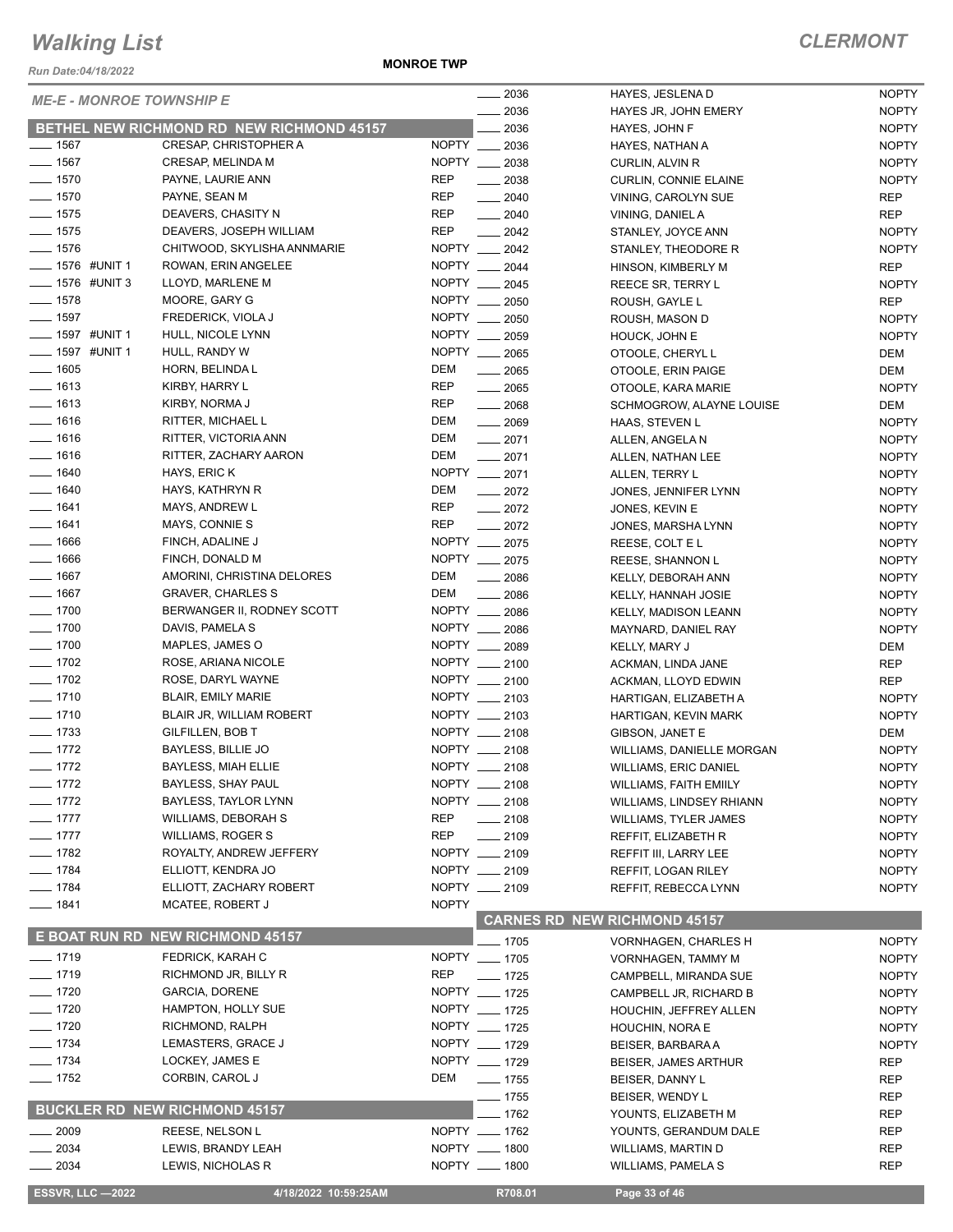*Run Date:04/18/2022*

**MONROE TWP**

| <b>ME-E - MONROE TOWNSHIP E</b><br><b>REP</b><br>$- 1714$<br><b>WELLS, ROBERT W</b><br>$- 1720$<br><b>NOPTY</b><br>MOSLEY, CHRISTOPHER EDWARD<br><b>CARNES RD NEW RICHMOND 45157</b><br>$\frac{1}{2}$ 1720<br><b>NOPTY</b><br>MYERS, RUTH A<br><b>REP</b><br>$- 1829$<br>MANNING, GROVER W<br><b>NOPTY</b><br>$- 1724$<br>BOKENKOTTER JR, TODD WILLIAM<br>$- 1829$<br><b>REP</b><br>MANNING, RUTH M<br><b>NOPTY</b><br>NOPTY - 1728<br>WALKER, VICKY L<br>$- 1836$<br>VAN, LARRY W<br><b>REP</b><br>NOPTY - 1732<br>CASE, KIMBERLY S<br>$- 1836$<br>VAN, VICTORIA LEE<br><b>REP</b><br>NOPTY - 1736<br><b>BISHOP, SUSAN K</b><br>____ 1838 #APT 1<br>POWELL, BENNIE RAY<br><b>REP</b><br>NOPTY - 1736<br><b>BISHOP, TIMOTHY M</b><br>$\frac{1}{2}$ 1838 #APT 1<br>POWELL, MERRY FRANCES<br><b>REP</b><br>NOPTY - 1748<br>STEWART, GALE SUE<br>$\frac{1}{2}$ 1850<br>SCARFF, BAILEY CHRISTIAN<br>NOPTY - 1748<br><b>REP</b><br>STEWART, THOMAS A<br>$- 1850$<br>SCARFF, TYLER R<br><b>NOPTY</b><br>NOPTY - 1754<br>LILLY, JEREMY THOMAS<br>$- 1850$<br>STEPHENSON, BRANDON SCOTT<br><b>NOPTY</b><br>$\frac{1}{2}$ 1758<br>ANSPACH, TRAVIS SCOTT<br><b>REP</b><br>$- 1851$<br>WARD, DAVID E<br><b>REP</b><br>$- 1762$<br>HURST, JUDY D<br><b>REP</b><br>$- 1851$<br>WARD, GERALDINE<br><b>REP</b><br>NOPTY - 1762<br>HURST, LEO S<br>$\frac{1}{2}$ 1853<br>FORSEE, KAYLA MARIE<br><b>NOPTY</b><br>$-1766$<br>COLWELL, KACIE LYNN<br>$NOPTY$ -<br>$- 1854$<br><b>WOLFE, MICHAEL PAUL</b><br><b>DEM</b><br>NOPTY - 1766<br>DURHAM, MAURICE ADAM<br>$- 1855$<br>EARL, JOHN W<br><b>REP</b><br>NOPTY - 1796<br>WILDEY, JUDY K<br>$- 1855$<br>EARL, ROBERT D<br><b>REP</b><br>NOPTY - 1796<br>WILDEY, KEVIN M<br>$- 1855$<br>EARL, SYLVIA J<br><b>REP</b><br>NOPTY - 1796<br>WILDEY, WILLIAM M<br>$\frac{1}{2}$ 1858<br>MCCARTHY, MARIA K<br><b>NOPTY</b><br>$- 1838$<br>TIPIS, LISA KATHLEEN<br>$- 1862$<br><b>REP</b><br>BEHYMER, LLEWELLYN R<br>$\frac{1}{2}$ 1840<br><b>NOPTY</b><br><b>BEATTY, RICHARD ALLAN</b><br>$- 1862$<br>SULLIVAN, COURTNEY HELEN MARIE<br>DEM<br><b>NOPTY</b><br>NOPTY - 1842<br><b>GRIMES, JASON ADAIR</b><br>$- 1866$<br>DICK, GABRIEL L<br><b>NOPTY</b><br>NOPTY - 1886<br>JACKSON, DEBORAH LYNN<br>$- 1866$<br>ROY, ALEXZANDRA CHEYENNE<br><b>NOPTY</b><br>NOPTY - 1886<br><b>JACKSON, STEPHEN MARK</b><br>$- 1870$<br>MARLOW, LORETTA JO<br><b>NOPTY</b><br><u>_</u> __ 1890<br>GILES IV, JAMES H<br>$- 1890$<br><b>NOPTY</b><br>GILES, JENNIFER KATHLEEN<br><b>CLERMONTVILLE LAUREL RD NEW RICHMOND 45157</b><br><b>NOPTY</b><br>NOPTY - 1906<br>KIDD, KATEARA LYNN<br>$\frac{1}{2}$ 1312<br>CHABUE, BRIAN LOUIS<br><b>NOPTY</b><br>$=$ 1912<br>FORSEE, KAYLA NICOLE<br><b>REP</b><br>$\frac{1}{2}$ 1312<br>CHABUE, EMILY ROSE<br><b>NOPTY</b><br>$-1912$<br>FORSEE, MATTHEW JACOB<br>NOPTY -<br>$- 1312$<br>KAUTZ, ROBERT C<br><b>NOPTY</b><br>_ 1912<br>FORSEE, SAMANTHA L<br>$NOPTY$ -<br>$- 1324$<br>ROBERTS, GREGORY ALAN<br><b>NOPTY</b><br>NOPTY - 1918<br>ROSSELOT, SUSAN L<br>$- 1324$<br>ROBERTS, JENNIFER CAROLINE<br><b>NOPTY</b><br>$-1928$<br>HOLLOWAY, BRAYDEN JACOB<br>$N$ OPTY $-$<br>$- 1324$<br>ROBERTS, KENNETH ANDREW<br><b>NOPTY</b><br>_ 1928<br><b>HUGHES, AMY MARIE</b><br><b>REP</b><br>$- 1324$<br>ROBERTS, THERESA A<br>$\frac{1}{2}$ 1930<br><b>NOPTY</b><br>WILLIAMS, CHRISTOPHER W<br><b>REP</b><br>$- 1354$<br>WILLIAMS, JEAN L<br><b>NOPTY</b><br>$\frac{1}{2}$ 1932<br><b>ENGELBRINK, THOMAS ARTHUR</b><br>$\frac{1}{2}$ 1366<br><b>REP</b><br>SIMS, DELBERT CLARENCE<br>$- 1370$<br><b>NOPTY</b><br>REGAN, KAREN ANN<br><b>CLERMONTVILLE SPUR NEW RICHMOND 45157</b><br><b>NOPTY</b><br>$- 1370$<br>REGAN, MATTHEW WAYNE<br><b>REP</b><br>NELSON, TIMOTHY R<br>NOPTY - 1238<br>$- 1372$<br>REGAN, WILLIAM T<br>$- 1384$<br>COX, NICOLE<br><b>NOPTY</b><br><b>DEER RIDGE NEW RICHMOND 45157</b><br><b>REP</b><br>___ 1422<br>MILLER, JEFF W<br><b>NOPTY</b><br>NOPTY - 1279<br>BOUCHER, DUANE C<br>$- 1426$<br>MANESS, ANDREW C<br><b>NOPTY</b><br>NOPTY - 1279<br><b>BOUCHER, PAMELA K</b><br>$- 1426$<br>MANESS, DAVID CHARLES<br>DEM<br>NOPTY - 1280<br>BECKER, ALLEN KOELBLE<br>$- 1426$<br>MANESS, JORDON C<br><b>REP</b><br>NOPTY - 1280<br>BECKER, BARBARA A<br>$- 1446$<br><b>FAULHABER, MICHAEL E</b><br>NOPTY - 1280<br>REP<br>BECKER, BERT L<br>$- 1506$<br><b>HAMILTON, ANNA</b><br><b>NOPTY</b><br>$- 1506$<br><b>HAMILTON, TRACY L</b><br><b>DUNN RIDGE TRL NEW RICHMOND 45157</b><br><b>NOPTY</b><br>$- 1566$<br><b>IRETON III, ARCHIE L</b><br><b>NOPTY</b><br>NOPTY -2220<br>RICHARDSON, HALEY M<br>$- 1576$<br>MACFARLAND, CHRISTINA MARIE<br>RICHARDSON, JAMES M<br>REP<br>_ 2220<br>$N$ OPTY $-$<br>$- 1592$<br>MCCLANAHAN, BRANDY MICHELLE<br><b>REP</b><br>NOPTY -2220<br>RICHARDSON, LISA M<br>$\frac{1}{2}$ 1592<br>MCCLANAHAN, CHADWIN E<br>NOPTY -2227<br>REP<br><b>KELLERMAN, CHRISTIE L</b><br>$-1592$<br>PALMER, AARON JOSEPH<br><b>REP</b><br>2227<br><b>KELLERMAN, MICHAEL R</b><br>$-1688$<br><b>REP</b><br>HAMILTON-WELLS, ANITA JUNE<br><b>NOPTY</b><br>NOPTY -2240<br>SMITH, MARK T<br>$-1688$<br><b>WELLS, MADELINE GRACE</b><br>$- 2240$<br><b>NOPTY</b><br>SMITH, NELLIE R<br>$- 1688$<br><b>REP</b><br>WELLS, TODD WAYNE<br>$- 1696$<br><b>NOPTY</b><br>RAMEY, MARK E<br>FRANK WILLIS MEMORIAL RD NEW RICHMOND 45157<br><b>REP</b><br>$- 1700$<br><b>GREESON, BENJAMIN M</b><br><b>REP</b><br>$\frac{1}{2}$ 1397<br><b>WILLIAMS, CHAD ICEN</b><br>$- 1700$<br><b>REP</b><br>GREESON, MAGDALENE SUE<br><b>NOPTY</b><br>NOPTY - 1401<br>ATKINS, GARETH DEAN<br>$- 1712$<br><b>BLOME, ANTHONY A</b><br>NOPTY - 1401<br><b>NOPTY</b><br>DANIEL, ROGER D<br>$- 1712$<br>BLOME, ANTHONY MACARTHUR<br>NOPTY - 1401<br><b>WILLIAMS, RANDALL ROBERT</b><br>REP<br>$- 1712$<br>BLOME, JOSEPHINE P<br><b>REP</b><br>NOPTY - 1401<br>WILLIAMS, REBECCA MARIE<br>$- 1712$<br><b>BLOME, LORI J</b><br><b>NOPTY</b><br>$- 1401$<br>WOLF, LAUREN A<br><b>ESSVR, LLC -2022</b><br>4/18/2022 10:59:25AM<br>R708.01<br>Page 34 of 46 |  | $\frac{1}{2}$ 1714 | WELLS, MILDRED W | <b>REP</b> |
|------------------------------------------------------------------------------------------------------------------------------------------------------------------------------------------------------------------------------------------------------------------------------------------------------------------------------------------------------------------------------------------------------------------------------------------------------------------------------------------------------------------------------------------------------------------------------------------------------------------------------------------------------------------------------------------------------------------------------------------------------------------------------------------------------------------------------------------------------------------------------------------------------------------------------------------------------------------------------------------------------------------------------------------------------------------------------------------------------------------------------------------------------------------------------------------------------------------------------------------------------------------------------------------------------------------------------------------------------------------------------------------------------------------------------------------------------------------------------------------------------------------------------------------------------------------------------------------------------------------------------------------------------------------------------------------------------------------------------------------------------------------------------------------------------------------------------------------------------------------------------------------------------------------------------------------------------------------------------------------------------------------------------------------------------------------------------------------------------------------------------------------------------------------------------------------------------------------------------------------------------------------------------------------------------------------------------------------------------------------------------------------------------------------------------------------------------------------------------------------------------------------------------------------------------------------------------------------------------------------------------------------------------------------------------------------------------------------------------------------------------------------------------------------------------------------------------------------------------------------------------------------------------------------------------------------------------------------------------------------------------------------------------------------------------------------------------------------------------------------------------------------------------------------------------------------------------------------------------------------------------------------------------------------------------------------------------------------------------------------------------------------------------------------------------------------------------------------------------------------------------------------------------------------------------------------------------------------------------------------------------------------------------------------------------------------------------------------------------------------------------------------------------------------------------------------------------------------------------------------------------------------------------------------------------------------------------------------------------------------------------------------------------------------------------------------------------------------------------------------------------------------------------------------------------------------------------------------------------------------------------------------------------------------------------------------------------------------------------------------------------------------------------------------------------------------------------------------------------------------------------------------------------------------------------------------------------------------------------------------------------------------------------------------------------------------------------------------------------------------------------------------------------------------------------------------------------------------------------------------------------------------------------------------------------------------------------------------------------------------------------------------------------------------------------------------------------------------------------------------------------------------------------------------------------------------------------------------------------------------------------------------------------------------------------------------------------------------------------------------------------------------------------------------------------------------------------------------------------------------------------------------------------------------------------------------------------------------------------------------------------------------------------------------------------------------------------------------------------------------------------------------------------------------------------------------------------------------------------------------------------------------------------------------------------------------------------------------------------------------------------------------------|--|--------------------|------------------|------------|
|                                                                                                                                                                                                                                                                                                                                                                                                                                                                                                                                                                                                                                                                                                                                                                                                                                                                                                                                                                                                                                                                                                                                                                                                                                                                                                                                                                                                                                                                                                                                                                                                                                                                                                                                                                                                                                                                                                                                                                                                                                                                                                                                                                                                                                                                                                                                                                                                                                                                                                                                                                                                                                                                                                                                                                                                                                                                                                                                                                                                                                                                                                                                                                                                                                                                                                                                                                                                                                                                                                                                                                                                                                                                                                                                                                                                                                                                                                                                                                                                                                                                                                                                                                                                                                                                                                                                                                                                                                                                                                                                                                                                                                                                                                                                                                                                                                                                                                                                                                                                                                                                                                                                                                                                                                                                                                                                                                                                                                                                                                                                                                                                                                                                                                                                                                                                                                                                                                                                                                                                                        |  |                    |                  |            |
|                                                                                                                                                                                                                                                                                                                                                                                                                                                                                                                                                                                                                                                                                                                                                                                                                                                                                                                                                                                                                                                                                                                                                                                                                                                                                                                                                                                                                                                                                                                                                                                                                                                                                                                                                                                                                                                                                                                                                                                                                                                                                                                                                                                                                                                                                                                                                                                                                                                                                                                                                                                                                                                                                                                                                                                                                                                                                                                                                                                                                                                                                                                                                                                                                                                                                                                                                                                                                                                                                                                                                                                                                                                                                                                                                                                                                                                                                                                                                                                                                                                                                                                                                                                                                                                                                                                                                                                                                                                                                                                                                                                                                                                                                                                                                                                                                                                                                                                                                                                                                                                                                                                                                                                                                                                                                                                                                                                                                                                                                                                                                                                                                                                                                                                                                                                                                                                                                                                                                                                                                        |  |                    |                  |            |
|                                                                                                                                                                                                                                                                                                                                                                                                                                                                                                                                                                                                                                                                                                                                                                                                                                                                                                                                                                                                                                                                                                                                                                                                                                                                                                                                                                                                                                                                                                                                                                                                                                                                                                                                                                                                                                                                                                                                                                                                                                                                                                                                                                                                                                                                                                                                                                                                                                                                                                                                                                                                                                                                                                                                                                                                                                                                                                                                                                                                                                                                                                                                                                                                                                                                                                                                                                                                                                                                                                                                                                                                                                                                                                                                                                                                                                                                                                                                                                                                                                                                                                                                                                                                                                                                                                                                                                                                                                                                                                                                                                                                                                                                                                                                                                                                                                                                                                                                                                                                                                                                                                                                                                                                                                                                                                                                                                                                                                                                                                                                                                                                                                                                                                                                                                                                                                                                                                                                                                                                                        |  |                    |                  |            |
|                                                                                                                                                                                                                                                                                                                                                                                                                                                                                                                                                                                                                                                                                                                                                                                                                                                                                                                                                                                                                                                                                                                                                                                                                                                                                                                                                                                                                                                                                                                                                                                                                                                                                                                                                                                                                                                                                                                                                                                                                                                                                                                                                                                                                                                                                                                                                                                                                                                                                                                                                                                                                                                                                                                                                                                                                                                                                                                                                                                                                                                                                                                                                                                                                                                                                                                                                                                                                                                                                                                                                                                                                                                                                                                                                                                                                                                                                                                                                                                                                                                                                                                                                                                                                                                                                                                                                                                                                                                                                                                                                                                                                                                                                                                                                                                                                                                                                                                                                                                                                                                                                                                                                                                                                                                                                                                                                                                                                                                                                                                                                                                                                                                                                                                                                                                                                                                                                                                                                                                                                        |  |                    |                  |            |
|                                                                                                                                                                                                                                                                                                                                                                                                                                                                                                                                                                                                                                                                                                                                                                                                                                                                                                                                                                                                                                                                                                                                                                                                                                                                                                                                                                                                                                                                                                                                                                                                                                                                                                                                                                                                                                                                                                                                                                                                                                                                                                                                                                                                                                                                                                                                                                                                                                                                                                                                                                                                                                                                                                                                                                                                                                                                                                                                                                                                                                                                                                                                                                                                                                                                                                                                                                                                                                                                                                                                                                                                                                                                                                                                                                                                                                                                                                                                                                                                                                                                                                                                                                                                                                                                                                                                                                                                                                                                                                                                                                                                                                                                                                                                                                                                                                                                                                                                                                                                                                                                                                                                                                                                                                                                                                                                                                                                                                                                                                                                                                                                                                                                                                                                                                                                                                                                                                                                                                                                                        |  |                    |                  |            |
|                                                                                                                                                                                                                                                                                                                                                                                                                                                                                                                                                                                                                                                                                                                                                                                                                                                                                                                                                                                                                                                                                                                                                                                                                                                                                                                                                                                                                                                                                                                                                                                                                                                                                                                                                                                                                                                                                                                                                                                                                                                                                                                                                                                                                                                                                                                                                                                                                                                                                                                                                                                                                                                                                                                                                                                                                                                                                                                                                                                                                                                                                                                                                                                                                                                                                                                                                                                                                                                                                                                                                                                                                                                                                                                                                                                                                                                                                                                                                                                                                                                                                                                                                                                                                                                                                                                                                                                                                                                                                                                                                                                                                                                                                                                                                                                                                                                                                                                                                                                                                                                                                                                                                                                                                                                                                                                                                                                                                                                                                                                                                                                                                                                                                                                                                                                                                                                                                                                                                                                                                        |  |                    |                  |            |
|                                                                                                                                                                                                                                                                                                                                                                                                                                                                                                                                                                                                                                                                                                                                                                                                                                                                                                                                                                                                                                                                                                                                                                                                                                                                                                                                                                                                                                                                                                                                                                                                                                                                                                                                                                                                                                                                                                                                                                                                                                                                                                                                                                                                                                                                                                                                                                                                                                                                                                                                                                                                                                                                                                                                                                                                                                                                                                                                                                                                                                                                                                                                                                                                                                                                                                                                                                                                                                                                                                                                                                                                                                                                                                                                                                                                                                                                                                                                                                                                                                                                                                                                                                                                                                                                                                                                                                                                                                                                                                                                                                                                                                                                                                                                                                                                                                                                                                                                                                                                                                                                                                                                                                                                                                                                                                                                                                                                                                                                                                                                                                                                                                                                                                                                                                                                                                                                                                                                                                                                                        |  |                    |                  |            |
|                                                                                                                                                                                                                                                                                                                                                                                                                                                                                                                                                                                                                                                                                                                                                                                                                                                                                                                                                                                                                                                                                                                                                                                                                                                                                                                                                                                                                                                                                                                                                                                                                                                                                                                                                                                                                                                                                                                                                                                                                                                                                                                                                                                                                                                                                                                                                                                                                                                                                                                                                                                                                                                                                                                                                                                                                                                                                                                                                                                                                                                                                                                                                                                                                                                                                                                                                                                                                                                                                                                                                                                                                                                                                                                                                                                                                                                                                                                                                                                                                                                                                                                                                                                                                                                                                                                                                                                                                                                                                                                                                                                                                                                                                                                                                                                                                                                                                                                                                                                                                                                                                                                                                                                                                                                                                                                                                                                                                                                                                                                                                                                                                                                                                                                                                                                                                                                                                                                                                                                                                        |  |                    |                  |            |
|                                                                                                                                                                                                                                                                                                                                                                                                                                                                                                                                                                                                                                                                                                                                                                                                                                                                                                                                                                                                                                                                                                                                                                                                                                                                                                                                                                                                                                                                                                                                                                                                                                                                                                                                                                                                                                                                                                                                                                                                                                                                                                                                                                                                                                                                                                                                                                                                                                                                                                                                                                                                                                                                                                                                                                                                                                                                                                                                                                                                                                                                                                                                                                                                                                                                                                                                                                                                                                                                                                                                                                                                                                                                                                                                                                                                                                                                                                                                                                                                                                                                                                                                                                                                                                                                                                                                                                                                                                                                                                                                                                                                                                                                                                                                                                                                                                                                                                                                                                                                                                                                                                                                                                                                                                                                                                                                                                                                                                                                                                                                                                                                                                                                                                                                                                                                                                                                                                                                                                                                                        |  |                    |                  |            |
|                                                                                                                                                                                                                                                                                                                                                                                                                                                                                                                                                                                                                                                                                                                                                                                                                                                                                                                                                                                                                                                                                                                                                                                                                                                                                                                                                                                                                                                                                                                                                                                                                                                                                                                                                                                                                                                                                                                                                                                                                                                                                                                                                                                                                                                                                                                                                                                                                                                                                                                                                                                                                                                                                                                                                                                                                                                                                                                                                                                                                                                                                                                                                                                                                                                                                                                                                                                                                                                                                                                                                                                                                                                                                                                                                                                                                                                                                                                                                                                                                                                                                                                                                                                                                                                                                                                                                                                                                                                                                                                                                                                                                                                                                                                                                                                                                                                                                                                                                                                                                                                                                                                                                                                                                                                                                                                                                                                                                                                                                                                                                                                                                                                                                                                                                                                                                                                                                                                                                                                                                        |  |                    |                  |            |
|                                                                                                                                                                                                                                                                                                                                                                                                                                                                                                                                                                                                                                                                                                                                                                                                                                                                                                                                                                                                                                                                                                                                                                                                                                                                                                                                                                                                                                                                                                                                                                                                                                                                                                                                                                                                                                                                                                                                                                                                                                                                                                                                                                                                                                                                                                                                                                                                                                                                                                                                                                                                                                                                                                                                                                                                                                                                                                                                                                                                                                                                                                                                                                                                                                                                                                                                                                                                                                                                                                                                                                                                                                                                                                                                                                                                                                                                                                                                                                                                                                                                                                                                                                                                                                                                                                                                                                                                                                                                                                                                                                                                                                                                                                                                                                                                                                                                                                                                                                                                                                                                                                                                                                                                                                                                                                                                                                                                                                                                                                                                                                                                                                                                                                                                                                                                                                                                                                                                                                                                                        |  |                    |                  |            |
|                                                                                                                                                                                                                                                                                                                                                                                                                                                                                                                                                                                                                                                                                                                                                                                                                                                                                                                                                                                                                                                                                                                                                                                                                                                                                                                                                                                                                                                                                                                                                                                                                                                                                                                                                                                                                                                                                                                                                                                                                                                                                                                                                                                                                                                                                                                                                                                                                                                                                                                                                                                                                                                                                                                                                                                                                                                                                                                                                                                                                                                                                                                                                                                                                                                                                                                                                                                                                                                                                                                                                                                                                                                                                                                                                                                                                                                                                                                                                                                                                                                                                                                                                                                                                                                                                                                                                                                                                                                                                                                                                                                                                                                                                                                                                                                                                                                                                                                                                                                                                                                                                                                                                                                                                                                                                                                                                                                                                                                                                                                                                                                                                                                                                                                                                                                                                                                                                                                                                                                                                        |  |                    |                  |            |
|                                                                                                                                                                                                                                                                                                                                                                                                                                                                                                                                                                                                                                                                                                                                                                                                                                                                                                                                                                                                                                                                                                                                                                                                                                                                                                                                                                                                                                                                                                                                                                                                                                                                                                                                                                                                                                                                                                                                                                                                                                                                                                                                                                                                                                                                                                                                                                                                                                                                                                                                                                                                                                                                                                                                                                                                                                                                                                                                                                                                                                                                                                                                                                                                                                                                                                                                                                                                                                                                                                                                                                                                                                                                                                                                                                                                                                                                                                                                                                                                                                                                                                                                                                                                                                                                                                                                                                                                                                                                                                                                                                                                                                                                                                                                                                                                                                                                                                                                                                                                                                                                                                                                                                                                                                                                                                                                                                                                                                                                                                                                                                                                                                                                                                                                                                                                                                                                                                                                                                                                                        |  |                    |                  |            |
|                                                                                                                                                                                                                                                                                                                                                                                                                                                                                                                                                                                                                                                                                                                                                                                                                                                                                                                                                                                                                                                                                                                                                                                                                                                                                                                                                                                                                                                                                                                                                                                                                                                                                                                                                                                                                                                                                                                                                                                                                                                                                                                                                                                                                                                                                                                                                                                                                                                                                                                                                                                                                                                                                                                                                                                                                                                                                                                                                                                                                                                                                                                                                                                                                                                                                                                                                                                                                                                                                                                                                                                                                                                                                                                                                                                                                                                                                                                                                                                                                                                                                                                                                                                                                                                                                                                                                                                                                                                                                                                                                                                                                                                                                                                                                                                                                                                                                                                                                                                                                                                                                                                                                                                                                                                                                                                                                                                                                                                                                                                                                                                                                                                                                                                                                                                                                                                                                                                                                                                                                        |  |                    |                  |            |
|                                                                                                                                                                                                                                                                                                                                                                                                                                                                                                                                                                                                                                                                                                                                                                                                                                                                                                                                                                                                                                                                                                                                                                                                                                                                                                                                                                                                                                                                                                                                                                                                                                                                                                                                                                                                                                                                                                                                                                                                                                                                                                                                                                                                                                                                                                                                                                                                                                                                                                                                                                                                                                                                                                                                                                                                                                                                                                                                                                                                                                                                                                                                                                                                                                                                                                                                                                                                                                                                                                                                                                                                                                                                                                                                                                                                                                                                                                                                                                                                                                                                                                                                                                                                                                                                                                                                                                                                                                                                                                                                                                                                                                                                                                                                                                                                                                                                                                                                                                                                                                                                                                                                                                                                                                                                                                                                                                                                                                                                                                                                                                                                                                                                                                                                                                                                                                                                                                                                                                                                                        |  |                    |                  |            |
|                                                                                                                                                                                                                                                                                                                                                                                                                                                                                                                                                                                                                                                                                                                                                                                                                                                                                                                                                                                                                                                                                                                                                                                                                                                                                                                                                                                                                                                                                                                                                                                                                                                                                                                                                                                                                                                                                                                                                                                                                                                                                                                                                                                                                                                                                                                                                                                                                                                                                                                                                                                                                                                                                                                                                                                                                                                                                                                                                                                                                                                                                                                                                                                                                                                                                                                                                                                                                                                                                                                                                                                                                                                                                                                                                                                                                                                                                                                                                                                                                                                                                                                                                                                                                                                                                                                                                                                                                                                                                                                                                                                                                                                                                                                                                                                                                                                                                                                                                                                                                                                                                                                                                                                                                                                                                                                                                                                                                                                                                                                                                                                                                                                                                                                                                                                                                                                                                                                                                                                                                        |  |                    |                  |            |
|                                                                                                                                                                                                                                                                                                                                                                                                                                                                                                                                                                                                                                                                                                                                                                                                                                                                                                                                                                                                                                                                                                                                                                                                                                                                                                                                                                                                                                                                                                                                                                                                                                                                                                                                                                                                                                                                                                                                                                                                                                                                                                                                                                                                                                                                                                                                                                                                                                                                                                                                                                                                                                                                                                                                                                                                                                                                                                                                                                                                                                                                                                                                                                                                                                                                                                                                                                                                                                                                                                                                                                                                                                                                                                                                                                                                                                                                                                                                                                                                                                                                                                                                                                                                                                                                                                                                                                                                                                                                                                                                                                                                                                                                                                                                                                                                                                                                                                                                                                                                                                                                                                                                                                                                                                                                                                                                                                                                                                                                                                                                                                                                                                                                                                                                                                                                                                                                                                                                                                                                                        |  |                    |                  |            |
|                                                                                                                                                                                                                                                                                                                                                                                                                                                                                                                                                                                                                                                                                                                                                                                                                                                                                                                                                                                                                                                                                                                                                                                                                                                                                                                                                                                                                                                                                                                                                                                                                                                                                                                                                                                                                                                                                                                                                                                                                                                                                                                                                                                                                                                                                                                                                                                                                                                                                                                                                                                                                                                                                                                                                                                                                                                                                                                                                                                                                                                                                                                                                                                                                                                                                                                                                                                                                                                                                                                                                                                                                                                                                                                                                                                                                                                                                                                                                                                                                                                                                                                                                                                                                                                                                                                                                                                                                                                                                                                                                                                                                                                                                                                                                                                                                                                                                                                                                                                                                                                                                                                                                                                                                                                                                                                                                                                                                                                                                                                                                                                                                                                                                                                                                                                                                                                                                                                                                                                                                        |  |                    |                  |            |
|                                                                                                                                                                                                                                                                                                                                                                                                                                                                                                                                                                                                                                                                                                                                                                                                                                                                                                                                                                                                                                                                                                                                                                                                                                                                                                                                                                                                                                                                                                                                                                                                                                                                                                                                                                                                                                                                                                                                                                                                                                                                                                                                                                                                                                                                                                                                                                                                                                                                                                                                                                                                                                                                                                                                                                                                                                                                                                                                                                                                                                                                                                                                                                                                                                                                                                                                                                                                                                                                                                                                                                                                                                                                                                                                                                                                                                                                                                                                                                                                                                                                                                                                                                                                                                                                                                                                                                                                                                                                                                                                                                                                                                                                                                                                                                                                                                                                                                                                                                                                                                                                                                                                                                                                                                                                                                                                                                                                                                                                                                                                                                                                                                                                                                                                                                                                                                                                                                                                                                                                                        |  |                    |                  |            |
|                                                                                                                                                                                                                                                                                                                                                                                                                                                                                                                                                                                                                                                                                                                                                                                                                                                                                                                                                                                                                                                                                                                                                                                                                                                                                                                                                                                                                                                                                                                                                                                                                                                                                                                                                                                                                                                                                                                                                                                                                                                                                                                                                                                                                                                                                                                                                                                                                                                                                                                                                                                                                                                                                                                                                                                                                                                                                                                                                                                                                                                                                                                                                                                                                                                                                                                                                                                                                                                                                                                                                                                                                                                                                                                                                                                                                                                                                                                                                                                                                                                                                                                                                                                                                                                                                                                                                                                                                                                                                                                                                                                                                                                                                                                                                                                                                                                                                                                                                                                                                                                                                                                                                                                                                                                                                                                                                                                                                                                                                                                                                                                                                                                                                                                                                                                                                                                                                                                                                                                                                        |  |                    |                  |            |
|                                                                                                                                                                                                                                                                                                                                                                                                                                                                                                                                                                                                                                                                                                                                                                                                                                                                                                                                                                                                                                                                                                                                                                                                                                                                                                                                                                                                                                                                                                                                                                                                                                                                                                                                                                                                                                                                                                                                                                                                                                                                                                                                                                                                                                                                                                                                                                                                                                                                                                                                                                                                                                                                                                                                                                                                                                                                                                                                                                                                                                                                                                                                                                                                                                                                                                                                                                                                                                                                                                                                                                                                                                                                                                                                                                                                                                                                                                                                                                                                                                                                                                                                                                                                                                                                                                                                                                                                                                                                                                                                                                                                                                                                                                                                                                                                                                                                                                                                                                                                                                                                                                                                                                                                                                                                                                                                                                                                                                                                                                                                                                                                                                                                                                                                                                                                                                                                                                                                                                                                                        |  |                    |                  |            |
|                                                                                                                                                                                                                                                                                                                                                                                                                                                                                                                                                                                                                                                                                                                                                                                                                                                                                                                                                                                                                                                                                                                                                                                                                                                                                                                                                                                                                                                                                                                                                                                                                                                                                                                                                                                                                                                                                                                                                                                                                                                                                                                                                                                                                                                                                                                                                                                                                                                                                                                                                                                                                                                                                                                                                                                                                                                                                                                                                                                                                                                                                                                                                                                                                                                                                                                                                                                                                                                                                                                                                                                                                                                                                                                                                                                                                                                                                                                                                                                                                                                                                                                                                                                                                                                                                                                                                                                                                                                                                                                                                                                                                                                                                                                                                                                                                                                                                                                                                                                                                                                                                                                                                                                                                                                                                                                                                                                                                                                                                                                                                                                                                                                                                                                                                                                                                                                                                                                                                                                                                        |  |                    |                  |            |
|                                                                                                                                                                                                                                                                                                                                                                                                                                                                                                                                                                                                                                                                                                                                                                                                                                                                                                                                                                                                                                                                                                                                                                                                                                                                                                                                                                                                                                                                                                                                                                                                                                                                                                                                                                                                                                                                                                                                                                                                                                                                                                                                                                                                                                                                                                                                                                                                                                                                                                                                                                                                                                                                                                                                                                                                                                                                                                                                                                                                                                                                                                                                                                                                                                                                                                                                                                                                                                                                                                                                                                                                                                                                                                                                                                                                                                                                                                                                                                                                                                                                                                                                                                                                                                                                                                                                                                                                                                                                                                                                                                                                                                                                                                                                                                                                                                                                                                                                                                                                                                                                                                                                                                                                                                                                                                                                                                                                                                                                                                                                                                                                                                                                                                                                                                                                                                                                                                                                                                                                                        |  |                    |                  |            |
|                                                                                                                                                                                                                                                                                                                                                                                                                                                                                                                                                                                                                                                                                                                                                                                                                                                                                                                                                                                                                                                                                                                                                                                                                                                                                                                                                                                                                                                                                                                                                                                                                                                                                                                                                                                                                                                                                                                                                                                                                                                                                                                                                                                                                                                                                                                                                                                                                                                                                                                                                                                                                                                                                                                                                                                                                                                                                                                                                                                                                                                                                                                                                                                                                                                                                                                                                                                                                                                                                                                                                                                                                                                                                                                                                                                                                                                                                                                                                                                                                                                                                                                                                                                                                                                                                                                                                                                                                                                                                                                                                                                                                                                                                                                                                                                                                                                                                                                                                                                                                                                                                                                                                                                                                                                                                                                                                                                                                                                                                                                                                                                                                                                                                                                                                                                                                                                                                                                                                                                                                        |  |                    |                  |            |
|                                                                                                                                                                                                                                                                                                                                                                                                                                                                                                                                                                                                                                                                                                                                                                                                                                                                                                                                                                                                                                                                                                                                                                                                                                                                                                                                                                                                                                                                                                                                                                                                                                                                                                                                                                                                                                                                                                                                                                                                                                                                                                                                                                                                                                                                                                                                                                                                                                                                                                                                                                                                                                                                                                                                                                                                                                                                                                                                                                                                                                                                                                                                                                                                                                                                                                                                                                                                                                                                                                                                                                                                                                                                                                                                                                                                                                                                                                                                                                                                                                                                                                                                                                                                                                                                                                                                                                                                                                                                                                                                                                                                                                                                                                                                                                                                                                                                                                                                                                                                                                                                                                                                                                                                                                                                                                                                                                                                                                                                                                                                                                                                                                                                                                                                                                                                                                                                                                                                                                                                                        |  |                    |                  |            |
|                                                                                                                                                                                                                                                                                                                                                                                                                                                                                                                                                                                                                                                                                                                                                                                                                                                                                                                                                                                                                                                                                                                                                                                                                                                                                                                                                                                                                                                                                                                                                                                                                                                                                                                                                                                                                                                                                                                                                                                                                                                                                                                                                                                                                                                                                                                                                                                                                                                                                                                                                                                                                                                                                                                                                                                                                                                                                                                                                                                                                                                                                                                                                                                                                                                                                                                                                                                                                                                                                                                                                                                                                                                                                                                                                                                                                                                                                                                                                                                                                                                                                                                                                                                                                                                                                                                                                                                                                                                                                                                                                                                                                                                                                                                                                                                                                                                                                                                                                                                                                                                                                                                                                                                                                                                                                                                                                                                                                                                                                                                                                                                                                                                                                                                                                                                                                                                                                                                                                                                                                        |  |                    |                  |            |
|                                                                                                                                                                                                                                                                                                                                                                                                                                                                                                                                                                                                                                                                                                                                                                                                                                                                                                                                                                                                                                                                                                                                                                                                                                                                                                                                                                                                                                                                                                                                                                                                                                                                                                                                                                                                                                                                                                                                                                                                                                                                                                                                                                                                                                                                                                                                                                                                                                                                                                                                                                                                                                                                                                                                                                                                                                                                                                                                                                                                                                                                                                                                                                                                                                                                                                                                                                                                                                                                                                                                                                                                                                                                                                                                                                                                                                                                                                                                                                                                                                                                                                                                                                                                                                                                                                                                                                                                                                                                                                                                                                                                                                                                                                                                                                                                                                                                                                                                                                                                                                                                                                                                                                                                                                                                                                                                                                                                                                                                                                                                                                                                                                                                                                                                                                                                                                                                                                                                                                                                                        |  |                    |                  |            |
|                                                                                                                                                                                                                                                                                                                                                                                                                                                                                                                                                                                                                                                                                                                                                                                                                                                                                                                                                                                                                                                                                                                                                                                                                                                                                                                                                                                                                                                                                                                                                                                                                                                                                                                                                                                                                                                                                                                                                                                                                                                                                                                                                                                                                                                                                                                                                                                                                                                                                                                                                                                                                                                                                                                                                                                                                                                                                                                                                                                                                                                                                                                                                                                                                                                                                                                                                                                                                                                                                                                                                                                                                                                                                                                                                                                                                                                                                                                                                                                                                                                                                                                                                                                                                                                                                                                                                                                                                                                                                                                                                                                                                                                                                                                                                                                                                                                                                                                                                                                                                                                                                                                                                                                                                                                                                                                                                                                                                                                                                                                                                                                                                                                                                                                                                                                                                                                                                                                                                                                                                        |  |                    |                  |            |
|                                                                                                                                                                                                                                                                                                                                                                                                                                                                                                                                                                                                                                                                                                                                                                                                                                                                                                                                                                                                                                                                                                                                                                                                                                                                                                                                                                                                                                                                                                                                                                                                                                                                                                                                                                                                                                                                                                                                                                                                                                                                                                                                                                                                                                                                                                                                                                                                                                                                                                                                                                                                                                                                                                                                                                                                                                                                                                                                                                                                                                                                                                                                                                                                                                                                                                                                                                                                                                                                                                                                                                                                                                                                                                                                                                                                                                                                                                                                                                                                                                                                                                                                                                                                                                                                                                                                                                                                                                                                                                                                                                                                                                                                                                                                                                                                                                                                                                                                                                                                                                                                                                                                                                                                                                                                                                                                                                                                                                                                                                                                                                                                                                                                                                                                                                                                                                                                                                                                                                                                                        |  |                    |                  |            |
|                                                                                                                                                                                                                                                                                                                                                                                                                                                                                                                                                                                                                                                                                                                                                                                                                                                                                                                                                                                                                                                                                                                                                                                                                                                                                                                                                                                                                                                                                                                                                                                                                                                                                                                                                                                                                                                                                                                                                                                                                                                                                                                                                                                                                                                                                                                                                                                                                                                                                                                                                                                                                                                                                                                                                                                                                                                                                                                                                                                                                                                                                                                                                                                                                                                                                                                                                                                                                                                                                                                                                                                                                                                                                                                                                                                                                                                                                                                                                                                                                                                                                                                                                                                                                                                                                                                                                                                                                                                                                                                                                                                                                                                                                                                                                                                                                                                                                                                                                                                                                                                                                                                                                                                                                                                                                                                                                                                                                                                                                                                                                                                                                                                                                                                                                                                                                                                                                                                                                                                                                        |  |                    |                  |            |
|                                                                                                                                                                                                                                                                                                                                                                                                                                                                                                                                                                                                                                                                                                                                                                                                                                                                                                                                                                                                                                                                                                                                                                                                                                                                                                                                                                                                                                                                                                                                                                                                                                                                                                                                                                                                                                                                                                                                                                                                                                                                                                                                                                                                                                                                                                                                                                                                                                                                                                                                                                                                                                                                                                                                                                                                                                                                                                                                                                                                                                                                                                                                                                                                                                                                                                                                                                                                                                                                                                                                                                                                                                                                                                                                                                                                                                                                                                                                                                                                                                                                                                                                                                                                                                                                                                                                                                                                                                                                                                                                                                                                                                                                                                                                                                                                                                                                                                                                                                                                                                                                                                                                                                                                                                                                                                                                                                                                                                                                                                                                                                                                                                                                                                                                                                                                                                                                                                                                                                                                                        |  |                    |                  |            |
|                                                                                                                                                                                                                                                                                                                                                                                                                                                                                                                                                                                                                                                                                                                                                                                                                                                                                                                                                                                                                                                                                                                                                                                                                                                                                                                                                                                                                                                                                                                                                                                                                                                                                                                                                                                                                                                                                                                                                                                                                                                                                                                                                                                                                                                                                                                                                                                                                                                                                                                                                                                                                                                                                                                                                                                                                                                                                                                                                                                                                                                                                                                                                                                                                                                                                                                                                                                                                                                                                                                                                                                                                                                                                                                                                                                                                                                                                                                                                                                                                                                                                                                                                                                                                                                                                                                                                                                                                                                                                                                                                                                                                                                                                                                                                                                                                                                                                                                                                                                                                                                                                                                                                                                                                                                                                                                                                                                                                                                                                                                                                                                                                                                                                                                                                                                                                                                                                                                                                                                                                        |  |                    |                  |            |
|                                                                                                                                                                                                                                                                                                                                                                                                                                                                                                                                                                                                                                                                                                                                                                                                                                                                                                                                                                                                                                                                                                                                                                                                                                                                                                                                                                                                                                                                                                                                                                                                                                                                                                                                                                                                                                                                                                                                                                                                                                                                                                                                                                                                                                                                                                                                                                                                                                                                                                                                                                                                                                                                                                                                                                                                                                                                                                                                                                                                                                                                                                                                                                                                                                                                                                                                                                                                                                                                                                                                                                                                                                                                                                                                                                                                                                                                                                                                                                                                                                                                                                                                                                                                                                                                                                                                                                                                                                                                                                                                                                                                                                                                                                                                                                                                                                                                                                                                                                                                                                                                                                                                                                                                                                                                                                                                                                                                                                                                                                                                                                                                                                                                                                                                                                                                                                                                                                                                                                                                                        |  |                    |                  |            |
|                                                                                                                                                                                                                                                                                                                                                                                                                                                                                                                                                                                                                                                                                                                                                                                                                                                                                                                                                                                                                                                                                                                                                                                                                                                                                                                                                                                                                                                                                                                                                                                                                                                                                                                                                                                                                                                                                                                                                                                                                                                                                                                                                                                                                                                                                                                                                                                                                                                                                                                                                                                                                                                                                                                                                                                                                                                                                                                                                                                                                                                                                                                                                                                                                                                                                                                                                                                                                                                                                                                                                                                                                                                                                                                                                                                                                                                                                                                                                                                                                                                                                                                                                                                                                                                                                                                                                                                                                                                                                                                                                                                                                                                                                                                                                                                                                                                                                                                                                                                                                                                                                                                                                                                                                                                                                                                                                                                                                                                                                                                                                                                                                                                                                                                                                                                                                                                                                                                                                                                                                        |  |                    |                  |            |
|                                                                                                                                                                                                                                                                                                                                                                                                                                                                                                                                                                                                                                                                                                                                                                                                                                                                                                                                                                                                                                                                                                                                                                                                                                                                                                                                                                                                                                                                                                                                                                                                                                                                                                                                                                                                                                                                                                                                                                                                                                                                                                                                                                                                                                                                                                                                                                                                                                                                                                                                                                                                                                                                                                                                                                                                                                                                                                                                                                                                                                                                                                                                                                                                                                                                                                                                                                                                                                                                                                                                                                                                                                                                                                                                                                                                                                                                                                                                                                                                                                                                                                                                                                                                                                                                                                                                                                                                                                                                                                                                                                                                                                                                                                                                                                                                                                                                                                                                                                                                                                                                                                                                                                                                                                                                                                                                                                                                                                                                                                                                                                                                                                                                                                                                                                                                                                                                                                                                                                                                                        |  |                    |                  |            |
|                                                                                                                                                                                                                                                                                                                                                                                                                                                                                                                                                                                                                                                                                                                                                                                                                                                                                                                                                                                                                                                                                                                                                                                                                                                                                                                                                                                                                                                                                                                                                                                                                                                                                                                                                                                                                                                                                                                                                                                                                                                                                                                                                                                                                                                                                                                                                                                                                                                                                                                                                                                                                                                                                                                                                                                                                                                                                                                                                                                                                                                                                                                                                                                                                                                                                                                                                                                                                                                                                                                                                                                                                                                                                                                                                                                                                                                                                                                                                                                                                                                                                                                                                                                                                                                                                                                                                                                                                                                                                                                                                                                                                                                                                                                                                                                                                                                                                                                                                                                                                                                                                                                                                                                                                                                                                                                                                                                                                                                                                                                                                                                                                                                                                                                                                                                                                                                                                                                                                                                                                        |  |                    |                  |            |
|                                                                                                                                                                                                                                                                                                                                                                                                                                                                                                                                                                                                                                                                                                                                                                                                                                                                                                                                                                                                                                                                                                                                                                                                                                                                                                                                                                                                                                                                                                                                                                                                                                                                                                                                                                                                                                                                                                                                                                                                                                                                                                                                                                                                                                                                                                                                                                                                                                                                                                                                                                                                                                                                                                                                                                                                                                                                                                                                                                                                                                                                                                                                                                                                                                                                                                                                                                                                                                                                                                                                                                                                                                                                                                                                                                                                                                                                                                                                                                                                                                                                                                                                                                                                                                                                                                                                                                                                                                                                                                                                                                                                                                                                                                                                                                                                                                                                                                                                                                                                                                                                                                                                                                                                                                                                                                                                                                                                                                                                                                                                                                                                                                                                                                                                                                                                                                                                                                                                                                                                                        |  |                    |                  |            |
|                                                                                                                                                                                                                                                                                                                                                                                                                                                                                                                                                                                                                                                                                                                                                                                                                                                                                                                                                                                                                                                                                                                                                                                                                                                                                                                                                                                                                                                                                                                                                                                                                                                                                                                                                                                                                                                                                                                                                                                                                                                                                                                                                                                                                                                                                                                                                                                                                                                                                                                                                                                                                                                                                                                                                                                                                                                                                                                                                                                                                                                                                                                                                                                                                                                                                                                                                                                                                                                                                                                                                                                                                                                                                                                                                                                                                                                                                                                                                                                                                                                                                                                                                                                                                                                                                                                                                                                                                                                                                                                                                                                                                                                                                                                                                                                                                                                                                                                                                                                                                                                                                                                                                                                                                                                                                                                                                                                                                                                                                                                                                                                                                                                                                                                                                                                                                                                                                                                                                                                                                        |  |                    |                  |            |
|                                                                                                                                                                                                                                                                                                                                                                                                                                                                                                                                                                                                                                                                                                                                                                                                                                                                                                                                                                                                                                                                                                                                                                                                                                                                                                                                                                                                                                                                                                                                                                                                                                                                                                                                                                                                                                                                                                                                                                                                                                                                                                                                                                                                                                                                                                                                                                                                                                                                                                                                                                                                                                                                                                                                                                                                                                                                                                                                                                                                                                                                                                                                                                                                                                                                                                                                                                                                                                                                                                                                                                                                                                                                                                                                                                                                                                                                                                                                                                                                                                                                                                                                                                                                                                                                                                                                                                                                                                                                                                                                                                                                                                                                                                                                                                                                                                                                                                                                                                                                                                                                                                                                                                                                                                                                                                                                                                                                                                                                                                                                                                                                                                                                                                                                                                                                                                                                                                                                                                                                                        |  |                    |                  |            |
|                                                                                                                                                                                                                                                                                                                                                                                                                                                                                                                                                                                                                                                                                                                                                                                                                                                                                                                                                                                                                                                                                                                                                                                                                                                                                                                                                                                                                                                                                                                                                                                                                                                                                                                                                                                                                                                                                                                                                                                                                                                                                                                                                                                                                                                                                                                                                                                                                                                                                                                                                                                                                                                                                                                                                                                                                                                                                                                                                                                                                                                                                                                                                                                                                                                                                                                                                                                                                                                                                                                                                                                                                                                                                                                                                                                                                                                                                                                                                                                                                                                                                                                                                                                                                                                                                                                                                                                                                                                                                                                                                                                                                                                                                                                                                                                                                                                                                                                                                                                                                                                                                                                                                                                                                                                                                                                                                                                                                                                                                                                                                                                                                                                                                                                                                                                                                                                                                                                                                                                                                        |  |                    |                  |            |
|                                                                                                                                                                                                                                                                                                                                                                                                                                                                                                                                                                                                                                                                                                                                                                                                                                                                                                                                                                                                                                                                                                                                                                                                                                                                                                                                                                                                                                                                                                                                                                                                                                                                                                                                                                                                                                                                                                                                                                                                                                                                                                                                                                                                                                                                                                                                                                                                                                                                                                                                                                                                                                                                                                                                                                                                                                                                                                                                                                                                                                                                                                                                                                                                                                                                                                                                                                                                                                                                                                                                                                                                                                                                                                                                                                                                                                                                                                                                                                                                                                                                                                                                                                                                                                                                                                                                                                                                                                                                                                                                                                                                                                                                                                                                                                                                                                                                                                                                                                                                                                                                                                                                                                                                                                                                                                                                                                                                                                                                                                                                                                                                                                                                                                                                                                                                                                                                                                                                                                                                                        |  |                    |                  |            |
|                                                                                                                                                                                                                                                                                                                                                                                                                                                                                                                                                                                                                                                                                                                                                                                                                                                                                                                                                                                                                                                                                                                                                                                                                                                                                                                                                                                                                                                                                                                                                                                                                                                                                                                                                                                                                                                                                                                                                                                                                                                                                                                                                                                                                                                                                                                                                                                                                                                                                                                                                                                                                                                                                                                                                                                                                                                                                                                                                                                                                                                                                                                                                                                                                                                                                                                                                                                                                                                                                                                                                                                                                                                                                                                                                                                                                                                                                                                                                                                                                                                                                                                                                                                                                                                                                                                                                                                                                                                                                                                                                                                                                                                                                                                                                                                                                                                                                                                                                                                                                                                                                                                                                                                                                                                                                                                                                                                                                                                                                                                                                                                                                                                                                                                                                                                                                                                                                                                                                                                                                        |  |                    |                  |            |
|                                                                                                                                                                                                                                                                                                                                                                                                                                                                                                                                                                                                                                                                                                                                                                                                                                                                                                                                                                                                                                                                                                                                                                                                                                                                                                                                                                                                                                                                                                                                                                                                                                                                                                                                                                                                                                                                                                                                                                                                                                                                                                                                                                                                                                                                                                                                                                                                                                                                                                                                                                                                                                                                                                                                                                                                                                                                                                                                                                                                                                                                                                                                                                                                                                                                                                                                                                                                                                                                                                                                                                                                                                                                                                                                                                                                                                                                                                                                                                                                                                                                                                                                                                                                                                                                                                                                                                                                                                                                                                                                                                                                                                                                                                                                                                                                                                                                                                                                                                                                                                                                                                                                                                                                                                                                                                                                                                                                                                                                                                                                                                                                                                                                                                                                                                                                                                                                                                                                                                                                                        |  |                    |                  |            |
|                                                                                                                                                                                                                                                                                                                                                                                                                                                                                                                                                                                                                                                                                                                                                                                                                                                                                                                                                                                                                                                                                                                                                                                                                                                                                                                                                                                                                                                                                                                                                                                                                                                                                                                                                                                                                                                                                                                                                                                                                                                                                                                                                                                                                                                                                                                                                                                                                                                                                                                                                                                                                                                                                                                                                                                                                                                                                                                                                                                                                                                                                                                                                                                                                                                                                                                                                                                                                                                                                                                                                                                                                                                                                                                                                                                                                                                                                                                                                                                                                                                                                                                                                                                                                                                                                                                                                                                                                                                                                                                                                                                                                                                                                                                                                                                                                                                                                                                                                                                                                                                                                                                                                                                                                                                                                                                                                                                                                                                                                                                                                                                                                                                                                                                                                                                                                                                                                                                                                                                                                        |  |                    |                  |            |
|                                                                                                                                                                                                                                                                                                                                                                                                                                                                                                                                                                                                                                                                                                                                                                                                                                                                                                                                                                                                                                                                                                                                                                                                                                                                                                                                                                                                                                                                                                                                                                                                                                                                                                                                                                                                                                                                                                                                                                                                                                                                                                                                                                                                                                                                                                                                                                                                                                                                                                                                                                                                                                                                                                                                                                                                                                                                                                                                                                                                                                                                                                                                                                                                                                                                                                                                                                                                                                                                                                                                                                                                                                                                                                                                                                                                                                                                                                                                                                                                                                                                                                                                                                                                                                                                                                                                                                                                                                                                                                                                                                                                                                                                                                                                                                                                                                                                                                                                                                                                                                                                                                                                                                                                                                                                                                                                                                                                                                                                                                                                                                                                                                                                                                                                                                                                                                                                                                                                                                                                                        |  |                    |                  |            |
|                                                                                                                                                                                                                                                                                                                                                                                                                                                                                                                                                                                                                                                                                                                                                                                                                                                                                                                                                                                                                                                                                                                                                                                                                                                                                                                                                                                                                                                                                                                                                                                                                                                                                                                                                                                                                                                                                                                                                                                                                                                                                                                                                                                                                                                                                                                                                                                                                                                                                                                                                                                                                                                                                                                                                                                                                                                                                                                                                                                                                                                                                                                                                                                                                                                                                                                                                                                                                                                                                                                                                                                                                                                                                                                                                                                                                                                                                                                                                                                                                                                                                                                                                                                                                                                                                                                                                                                                                                                                                                                                                                                                                                                                                                                                                                                                                                                                                                                                                                                                                                                                                                                                                                                                                                                                                                                                                                                                                                                                                                                                                                                                                                                                                                                                                                                                                                                                                                                                                                                                                        |  |                    |                  |            |
|                                                                                                                                                                                                                                                                                                                                                                                                                                                                                                                                                                                                                                                                                                                                                                                                                                                                                                                                                                                                                                                                                                                                                                                                                                                                                                                                                                                                                                                                                                                                                                                                                                                                                                                                                                                                                                                                                                                                                                                                                                                                                                                                                                                                                                                                                                                                                                                                                                                                                                                                                                                                                                                                                                                                                                                                                                                                                                                                                                                                                                                                                                                                                                                                                                                                                                                                                                                                                                                                                                                                                                                                                                                                                                                                                                                                                                                                                                                                                                                                                                                                                                                                                                                                                                                                                                                                                                                                                                                                                                                                                                                                                                                                                                                                                                                                                                                                                                                                                                                                                                                                                                                                                                                                                                                                                                                                                                                                                                                                                                                                                                                                                                                                                                                                                                                                                                                                                                                                                                                                                        |  |                    |                  |            |
|                                                                                                                                                                                                                                                                                                                                                                                                                                                                                                                                                                                                                                                                                                                                                                                                                                                                                                                                                                                                                                                                                                                                                                                                                                                                                                                                                                                                                                                                                                                                                                                                                                                                                                                                                                                                                                                                                                                                                                                                                                                                                                                                                                                                                                                                                                                                                                                                                                                                                                                                                                                                                                                                                                                                                                                                                                                                                                                                                                                                                                                                                                                                                                                                                                                                                                                                                                                                                                                                                                                                                                                                                                                                                                                                                                                                                                                                                                                                                                                                                                                                                                                                                                                                                                                                                                                                                                                                                                                                                                                                                                                                                                                                                                                                                                                                                                                                                                                                                                                                                                                                                                                                                                                                                                                                                                                                                                                                                                                                                                                                                                                                                                                                                                                                                                                                                                                                                                                                                                                                                        |  |                    |                  |            |
|                                                                                                                                                                                                                                                                                                                                                                                                                                                                                                                                                                                                                                                                                                                                                                                                                                                                                                                                                                                                                                                                                                                                                                                                                                                                                                                                                                                                                                                                                                                                                                                                                                                                                                                                                                                                                                                                                                                                                                                                                                                                                                                                                                                                                                                                                                                                                                                                                                                                                                                                                                                                                                                                                                                                                                                                                                                                                                                                                                                                                                                                                                                                                                                                                                                                                                                                                                                                                                                                                                                                                                                                                                                                                                                                                                                                                                                                                                                                                                                                                                                                                                                                                                                                                                                                                                                                                                                                                                                                                                                                                                                                                                                                                                                                                                                                                                                                                                                                                                                                                                                                                                                                                                                                                                                                                                                                                                                                                                                                                                                                                                                                                                                                                                                                                                                                                                                                                                                                                                                                                        |  |                    |                  |            |
|                                                                                                                                                                                                                                                                                                                                                                                                                                                                                                                                                                                                                                                                                                                                                                                                                                                                                                                                                                                                                                                                                                                                                                                                                                                                                                                                                                                                                                                                                                                                                                                                                                                                                                                                                                                                                                                                                                                                                                                                                                                                                                                                                                                                                                                                                                                                                                                                                                                                                                                                                                                                                                                                                                                                                                                                                                                                                                                                                                                                                                                                                                                                                                                                                                                                                                                                                                                                                                                                                                                                                                                                                                                                                                                                                                                                                                                                                                                                                                                                                                                                                                                                                                                                                                                                                                                                                                                                                                                                                                                                                                                                                                                                                                                                                                                                                                                                                                                                                                                                                                                                                                                                                                                                                                                                                                                                                                                                                                                                                                                                                                                                                                                                                                                                                                                                                                                                                                                                                                                                                        |  |                    |                  |            |
|                                                                                                                                                                                                                                                                                                                                                                                                                                                                                                                                                                                                                                                                                                                                                                                                                                                                                                                                                                                                                                                                                                                                                                                                                                                                                                                                                                                                                                                                                                                                                                                                                                                                                                                                                                                                                                                                                                                                                                                                                                                                                                                                                                                                                                                                                                                                                                                                                                                                                                                                                                                                                                                                                                                                                                                                                                                                                                                                                                                                                                                                                                                                                                                                                                                                                                                                                                                                                                                                                                                                                                                                                                                                                                                                                                                                                                                                                                                                                                                                                                                                                                                                                                                                                                                                                                                                                                                                                                                                                                                                                                                                                                                                                                                                                                                                                                                                                                                                                                                                                                                                                                                                                                                                                                                                                                                                                                                                                                                                                                                                                                                                                                                                                                                                                                                                                                                                                                                                                                                                                        |  |                    |                  |            |
|                                                                                                                                                                                                                                                                                                                                                                                                                                                                                                                                                                                                                                                                                                                                                                                                                                                                                                                                                                                                                                                                                                                                                                                                                                                                                                                                                                                                                                                                                                                                                                                                                                                                                                                                                                                                                                                                                                                                                                                                                                                                                                                                                                                                                                                                                                                                                                                                                                                                                                                                                                                                                                                                                                                                                                                                                                                                                                                                                                                                                                                                                                                                                                                                                                                                                                                                                                                                                                                                                                                                                                                                                                                                                                                                                                                                                                                                                                                                                                                                                                                                                                                                                                                                                                                                                                                                                                                                                                                                                                                                                                                                                                                                                                                                                                                                                                                                                                                                                                                                                                                                                                                                                                                                                                                                                                                                                                                                                                                                                                                                                                                                                                                                                                                                                                                                                                                                                                                                                                                                                        |  |                    |                  |            |
|                                                                                                                                                                                                                                                                                                                                                                                                                                                                                                                                                                                                                                                                                                                                                                                                                                                                                                                                                                                                                                                                                                                                                                                                                                                                                                                                                                                                                                                                                                                                                                                                                                                                                                                                                                                                                                                                                                                                                                                                                                                                                                                                                                                                                                                                                                                                                                                                                                                                                                                                                                                                                                                                                                                                                                                                                                                                                                                                                                                                                                                                                                                                                                                                                                                                                                                                                                                                                                                                                                                                                                                                                                                                                                                                                                                                                                                                                                                                                                                                                                                                                                                                                                                                                                                                                                                                                                                                                                                                                                                                                                                                                                                                                                                                                                                                                                                                                                                                                                                                                                                                                                                                                                                                                                                                                                                                                                                                                                                                                                                                                                                                                                                                                                                                                                                                                                                                                                                                                                                                                        |  |                    |                  |            |
|                                                                                                                                                                                                                                                                                                                                                                                                                                                                                                                                                                                                                                                                                                                                                                                                                                                                                                                                                                                                                                                                                                                                                                                                                                                                                                                                                                                                                                                                                                                                                                                                                                                                                                                                                                                                                                                                                                                                                                                                                                                                                                                                                                                                                                                                                                                                                                                                                                                                                                                                                                                                                                                                                                                                                                                                                                                                                                                                                                                                                                                                                                                                                                                                                                                                                                                                                                                                                                                                                                                                                                                                                                                                                                                                                                                                                                                                                                                                                                                                                                                                                                                                                                                                                                                                                                                                                                                                                                                                                                                                                                                                                                                                                                                                                                                                                                                                                                                                                                                                                                                                                                                                                                                                                                                                                                                                                                                                                                                                                                                                                                                                                                                                                                                                                                                                                                                                                                                                                                                                                        |  |                    |                  |            |
|                                                                                                                                                                                                                                                                                                                                                                                                                                                                                                                                                                                                                                                                                                                                                                                                                                                                                                                                                                                                                                                                                                                                                                                                                                                                                                                                                                                                                                                                                                                                                                                                                                                                                                                                                                                                                                                                                                                                                                                                                                                                                                                                                                                                                                                                                                                                                                                                                                                                                                                                                                                                                                                                                                                                                                                                                                                                                                                                                                                                                                                                                                                                                                                                                                                                                                                                                                                                                                                                                                                                                                                                                                                                                                                                                                                                                                                                                                                                                                                                                                                                                                                                                                                                                                                                                                                                                                                                                                                                                                                                                                                                                                                                                                                                                                                                                                                                                                                                                                                                                                                                                                                                                                                                                                                                                                                                                                                                                                                                                                                                                                                                                                                                                                                                                                                                                                                                                                                                                                                                                        |  |                    |                  |            |
|                                                                                                                                                                                                                                                                                                                                                                                                                                                                                                                                                                                                                                                                                                                                                                                                                                                                                                                                                                                                                                                                                                                                                                                                                                                                                                                                                                                                                                                                                                                                                                                                                                                                                                                                                                                                                                                                                                                                                                                                                                                                                                                                                                                                                                                                                                                                                                                                                                                                                                                                                                                                                                                                                                                                                                                                                                                                                                                                                                                                                                                                                                                                                                                                                                                                                                                                                                                                                                                                                                                                                                                                                                                                                                                                                                                                                                                                                                                                                                                                                                                                                                                                                                                                                                                                                                                                                                                                                                                                                                                                                                                                                                                                                                                                                                                                                                                                                                                                                                                                                                                                                                                                                                                                                                                                                                                                                                                                                                                                                                                                                                                                                                                                                                                                                                                                                                                                                                                                                                                                                        |  |                    |                  |            |
|                                                                                                                                                                                                                                                                                                                                                                                                                                                                                                                                                                                                                                                                                                                                                                                                                                                                                                                                                                                                                                                                                                                                                                                                                                                                                                                                                                                                                                                                                                                                                                                                                                                                                                                                                                                                                                                                                                                                                                                                                                                                                                                                                                                                                                                                                                                                                                                                                                                                                                                                                                                                                                                                                                                                                                                                                                                                                                                                                                                                                                                                                                                                                                                                                                                                                                                                                                                                                                                                                                                                                                                                                                                                                                                                                                                                                                                                                                                                                                                                                                                                                                                                                                                                                                                                                                                                                                                                                                                                                                                                                                                                                                                                                                                                                                                                                                                                                                                                                                                                                                                                                                                                                                                                                                                                                                                                                                                                                                                                                                                                                                                                                                                                                                                                                                                                                                                                                                                                                                                                                        |  |                    |                  |            |
|                                                                                                                                                                                                                                                                                                                                                                                                                                                                                                                                                                                                                                                                                                                                                                                                                                                                                                                                                                                                                                                                                                                                                                                                                                                                                                                                                                                                                                                                                                                                                                                                                                                                                                                                                                                                                                                                                                                                                                                                                                                                                                                                                                                                                                                                                                                                                                                                                                                                                                                                                                                                                                                                                                                                                                                                                                                                                                                                                                                                                                                                                                                                                                                                                                                                                                                                                                                                                                                                                                                                                                                                                                                                                                                                                                                                                                                                                                                                                                                                                                                                                                                                                                                                                                                                                                                                                                                                                                                                                                                                                                                                                                                                                                                                                                                                                                                                                                                                                                                                                                                                                                                                                                                                                                                                                                                                                                                                                                                                                                                                                                                                                                                                                                                                                                                                                                                                                                                                                                                                                        |  |                    |                  |            |
|                                                                                                                                                                                                                                                                                                                                                                                                                                                                                                                                                                                                                                                                                                                                                                                                                                                                                                                                                                                                                                                                                                                                                                                                                                                                                                                                                                                                                                                                                                                                                                                                                                                                                                                                                                                                                                                                                                                                                                                                                                                                                                                                                                                                                                                                                                                                                                                                                                                                                                                                                                                                                                                                                                                                                                                                                                                                                                                                                                                                                                                                                                                                                                                                                                                                                                                                                                                                                                                                                                                                                                                                                                                                                                                                                                                                                                                                                                                                                                                                                                                                                                                                                                                                                                                                                                                                                                                                                                                                                                                                                                                                                                                                                                                                                                                                                                                                                                                                                                                                                                                                                                                                                                                                                                                                                                                                                                                                                                                                                                                                                                                                                                                                                                                                                                                                                                                                                                                                                                                                                        |  |                    |                  |            |
|                                                                                                                                                                                                                                                                                                                                                                                                                                                                                                                                                                                                                                                                                                                                                                                                                                                                                                                                                                                                                                                                                                                                                                                                                                                                                                                                                                                                                                                                                                                                                                                                                                                                                                                                                                                                                                                                                                                                                                                                                                                                                                                                                                                                                                                                                                                                                                                                                                                                                                                                                                                                                                                                                                                                                                                                                                                                                                                                                                                                                                                                                                                                                                                                                                                                                                                                                                                                                                                                                                                                                                                                                                                                                                                                                                                                                                                                                                                                                                                                                                                                                                                                                                                                                                                                                                                                                                                                                                                                                                                                                                                                                                                                                                                                                                                                                                                                                                                                                                                                                                                                                                                                                                                                                                                                                                                                                                                                                                                                                                                                                                                                                                                                                                                                                                                                                                                                                                                                                                                                                        |  |                    |                  |            |
|                                                                                                                                                                                                                                                                                                                                                                                                                                                                                                                                                                                                                                                                                                                                                                                                                                                                                                                                                                                                                                                                                                                                                                                                                                                                                                                                                                                                                                                                                                                                                                                                                                                                                                                                                                                                                                                                                                                                                                                                                                                                                                                                                                                                                                                                                                                                                                                                                                                                                                                                                                                                                                                                                                                                                                                                                                                                                                                                                                                                                                                                                                                                                                                                                                                                                                                                                                                                                                                                                                                                                                                                                                                                                                                                                                                                                                                                                                                                                                                                                                                                                                                                                                                                                                                                                                                                                                                                                                                                                                                                                                                                                                                                                                                                                                                                                                                                                                                                                                                                                                                                                                                                                                                                                                                                                                                                                                                                                                                                                                                                                                                                                                                                                                                                                                                                                                                                                                                                                                                                                        |  |                    |                  |            |
|                                                                                                                                                                                                                                                                                                                                                                                                                                                                                                                                                                                                                                                                                                                                                                                                                                                                                                                                                                                                                                                                                                                                                                                                                                                                                                                                                                                                                                                                                                                                                                                                                                                                                                                                                                                                                                                                                                                                                                                                                                                                                                                                                                                                                                                                                                                                                                                                                                                                                                                                                                                                                                                                                                                                                                                                                                                                                                                                                                                                                                                                                                                                                                                                                                                                                                                                                                                                                                                                                                                                                                                                                                                                                                                                                                                                                                                                                                                                                                                                                                                                                                                                                                                                                                                                                                                                                                                                                                                                                                                                                                                                                                                                                                                                                                                                                                                                                                                                                                                                                                                                                                                                                                                                                                                                                                                                                                                                                                                                                                                                                                                                                                                                                                                                                                                                                                                                                                                                                                                                                        |  |                    |                  |            |
|                                                                                                                                                                                                                                                                                                                                                                                                                                                                                                                                                                                                                                                                                                                                                                                                                                                                                                                                                                                                                                                                                                                                                                                                                                                                                                                                                                                                                                                                                                                                                                                                                                                                                                                                                                                                                                                                                                                                                                                                                                                                                                                                                                                                                                                                                                                                                                                                                                                                                                                                                                                                                                                                                                                                                                                                                                                                                                                                                                                                                                                                                                                                                                                                                                                                                                                                                                                                                                                                                                                                                                                                                                                                                                                                                                                                                                                                                                                                                                                                                                                                                                                                                                                                                                                                                                                                                                                                                                                                                                                                                                                                                                                                                                                                                                                                                                                                                                                                                                                                                                                                                                                                                                                                                                                                                                                                                                                                                                                                                                                                                                                                                                                                                                                                                                                                                                                                                                                                                                                                                        |  |                    |                  |            |
|                                                                                                                                                                                                                                                                                                                                                                                                                                                                                                                                                                                                                                                                                                                                                                                                                                                                                                                                                                                                                                                                                                                                                                                                                                                                                                                                                                                                                                                                                                                                                                                                                                                                                                                                                                                                                                                                                                                                                                                                                                                                                                                                                                                                                                                                                                                                                                                                                                                                                                                                                                                                                                                                                                                                                                                                                                                                                                                                                                                                                                                                                                                                                                                                                                                                                                                                                                                                                                                                                                                                                                                                                                                                                                                                                                                                                                                                                                                                                                                                                                                                                                                                                                                                                                                                                                                                                                                                                                                                                                                                                                                                                                                                                                                                                                                                                                                                                                                                                                                                                                                                                                                                                                                                                                                                                                                                                                                                                                                                                                                                                                                                                                                                                                                                                                                                                                                                                                                                                                                                                        |  |                    |                  |            |
|                                                                                                                                                                                                                                                                                                                                                                                                                                                                                                                                                                                                                                                                                                                                                                                                                                                                                                                                                                                                                                                                                                                                                                                                                                                                                                                                                                                                                                                                                                                                                                                                                                                                                                                                                                                                                                                                                                                                                                                                                                                                                                                                                                                                                                                                                                                                                                                                                                                                                                                                                                                                                                                                                                                                                                                                                                                                                                                                                                                                                                                                                                                                                                                                                                                                                                                                                                                                                                                                                                                                                                                                                                                                                                                                                                                                                                                                                                                                                                                                                                                                                                                                                                                                                                                                                                                                                                                                                                                                                                                                                                                                                                                                                                                                                                                                                                                                                                                                                                                                                                                                                                                                                                                                                                                                                                                                                                                                                                                                                                                                                                                                                                                                                                                                                                                                                                                                                                                                                                                                                        |  |                    |                  |            |
|                                                                                                                                                                                                                                                                                                                                                                                                                                                                                                                                                                                                                                                                                                                                                                                                                                                                                                                                                                                                                                                                                                                                                                                                                                                                                                                                                                                                                                                                                                                                                                                                                                                                                                                                                                                                                                                                                                                                                                                                                                                                                                                                                                                                                                                                                                                                                                                                                                                                                                                                                                                                                                                                                                                                                                                                                                                                                                                                                                                                                                                                                                                                                                                                                                                                                                                                                                                                                                                                                                                                                                                                                                                                                                                                                                                                                                                                                                                                                                                                                                                                                                                                                                                                                                                                                                                                                                                                                                                                                                                                                                                                                                                                                                                                                                                                                                                                                                                                                                                                                                                                                                                                                                                                                                                                                                                                                                                                                                                                                                                                                                                                                                                                                                                                                                                                                                                                                                                                                                                                                        |  |                    |                  |            |
|                                                                                                                                                                                                                                                                                                                                                                                                                                                                                                                                                                                                                                                                                                                                                                                                                                                                                                                                                                                                                                                                                                                                                                                                                                                                                                                                                                                                                                                                                                                                                                                                                                                                                                                                                                                                                                                                                                                                                                                                                                                                                                                                                                                                                                                                                                                                                                                                                                                                                                                                                                                                                                                                                                                                                                                                                                                                                                                                                                                                                                                                                                                                                                                                                                                                                                                                                                                                                                                                                                                                                                                                                                                                                                                                                                                                                                                                                                                                                                                                                                                                                                                                                                                                                                                                                                                                                                                                                                                                                                                                                                                                                                                                                                                                                                                                                                                                                                                                                                                                                                                                                                                                                                                                                                                                                                                                                                                                                                                                                                                                                                                                                                                                                                                                                                                                                                                                                                                                                                                                                        |  |                    |                  |            |
|                                                                                                                                                                                                                                                                                                                                                                                                                                                                                                                                                                                                                                                                                                                                                                                                                                                                                                                                                                                                                                                                                                                                                                                                                                                                                                                                                                                                                                                                                                                                                                                                                                                                                                                                                                                                                                                                                                                                                                                                                                                                                                                                                                                                                                                                                                                                                                                                                                                                                                                                                                                                                                                                                                                                                                                                                                                                                                                                                                                                                                                                                                                                                                                                                                                                                                                                                                                                                                                                                                                                                                                                                                                                                                                                                                                                                                                                                                                                                                                                                                                                                                                                                                                                                                                                                                                                                                                                                                                                                                                                                                                                                                                                                                                                                                                                                                                                                                                                                                                                                                                                                                                                                                                                                                                                                                                                                                                                                                                                                                                                                                                                                                                                                                                                                                                                                                                                                                                                                                                                                        |  |                    |                  |            |
|                                                                                                                                                                                                                                                                                                                                                                                                                                                                                                                                                                                                                                                                                                                                                                                                                                                                                                                                                                                                                                                                                                                                                                                                                                                                                                                                                                                                                                                                                                                                                                                                                                                                                                                                                                                                                                                                                                                                                                                                                                                                                                                                                                                                                                                                                                                                                                                                                                                                                                                                                                                                                                                                                                                                                                                                                                                                                                                                                                                                                                                                                                                                                                                                                                                                                                                                                                                                                                                                                                                                                                                                                                                                                                                                                                                                                                                                                                                                                                                                                                                                                                                                                                                                                                                                                                                                                                                                                                                                                                                                                                                                                                                                                                                                                                                                                                                                                                                                                                                                                                                                                                                                                                                                                                                                                                                                                                                                                                                                                                                                                                                                                                                                                                                                                                                                                                                                                                                                                                                                                        |  |                    |                  |            |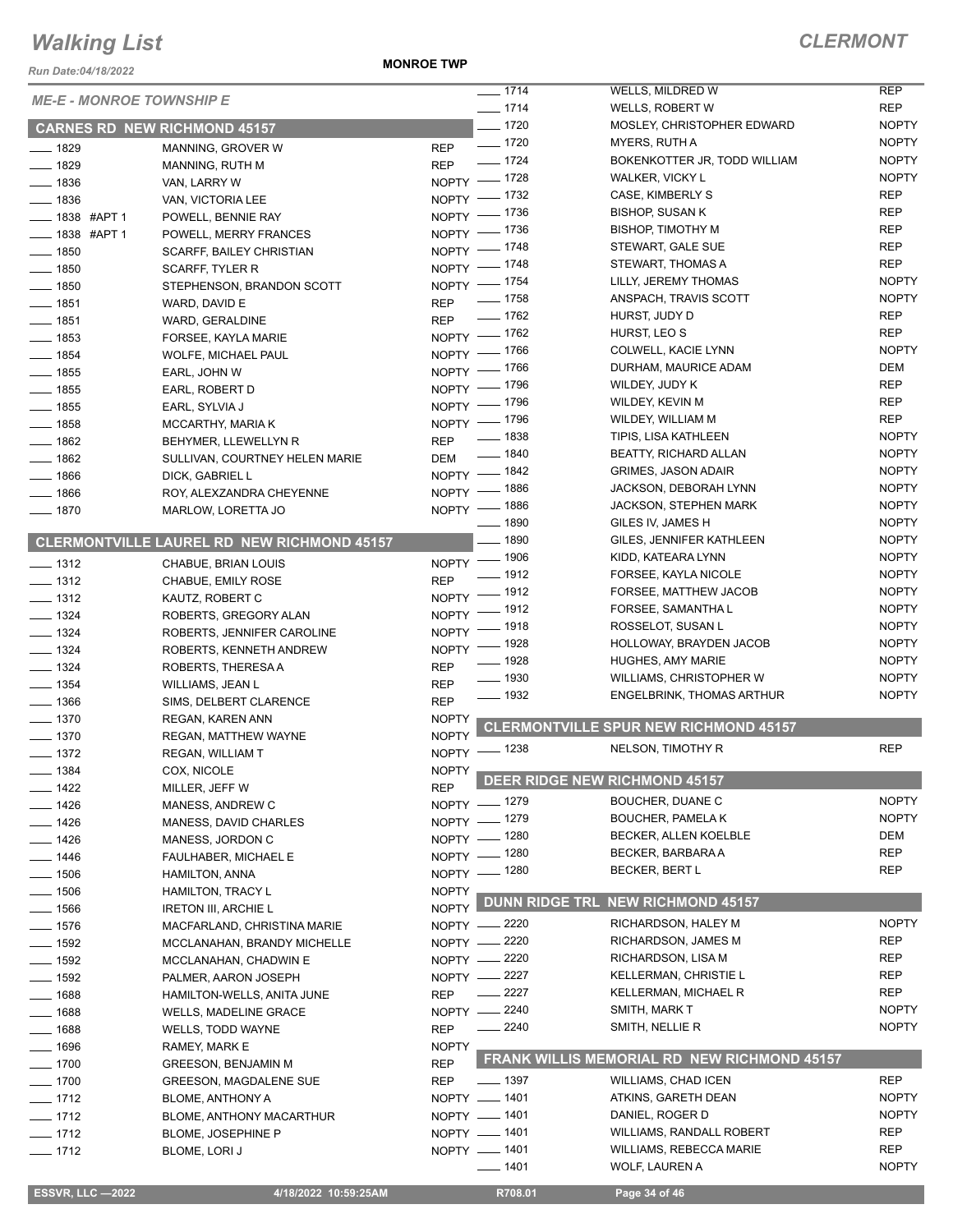*Run Date:04/18/2022*

**MONROE TWP**

| <b>ME-E - MONROE TOWNSHIP E</b> |                                                    | $\frac{1}{2}$ 1502               | COULSON, JESSIE M                            | <b>REP</b>   |
|---------------------------------|----------------------------------------------------|----------------------------------|----------------------------------------------|--------------|
|                                 | <b>FRANK WILLIS MEMORIAL RD NEW RICHMOND 45157</b> | $- 1503$                         | HALL, GAIL A                                 | <b>REP</b>   |
|                                 |                                                    | $-1503$                          | HALL, TIM A                                  | <b>REP</b>   |
| $- 1404$                        | MONSON, ALFRED L                                   | NOPTY __ 1503                    | WESS, MICHAEL MILES                          | <b>DEM</b>   |
| $- 1404$                        | MONSON, JANET L                                    | _____ 1504<br>DEM                | ENGLAND, KATHY ANN                           | <b>REP</b>   |
| $- 1405$                        | DEVINE, JOSEPH RUSSELL                             | NOPTY __ 1504                    | PETERS II, GREGORY R                         | <b>NOPTY</b> |
| $- 1405$                        | DEVINE, ROXANNE DENISE                             | NOPTY __ 1504                    | PETERS, ZACHARY LOUIS                        | <b>NOPTY</b> |
| $- 1412$                        | GIBSON, ALICIA A                                   | $\frac{1}{2}$ 1530<br><b>REP</b> | <b>BEAVER, THOMAS ERIC</b>                   | <b>NOPTY</b> |
| $- 1412$                        | GIBSON, CHADWICK S                                 | _____ 1535<br>REP                | WITZAK, DEBORAH KAY                          | <b>NOPTY</b> |
| $- 1415$                        | SHAFFER, MICHAEL W                                 | NOPTY __ 1535                    | WITZAK, JEFFREY A                            | <b>NOPTY</b> |
| $- 1415$                        | SHAFFER, RACHELE L                                 | NOPTY __ 1535                    | WITZAK, THANE JORDAN                         | <b>NOPTY</b> |
| $- 1415$                        | SHAFFER, TYLER EDWIN FRAIZER                       | NOPTY __ 1541                    | DAY, AMY LYNN                                | <b>NOPTY</b> |
| $- 1418$                        | ADAMSON, LISA J                                    | NOPTY __ 1541                    | DAY, CHRISTOPHER ALLEN                       | <b>NOPTY</b> |
| $- 1418$                        | ADAMSON, RONALD M                                  | NOPTY __ 1545                    | MCKINLEY, PATRICIA HELEN                     | DEM          |
| $- 1423$                        | WESSEL, JAYNE A                                    | ______ 1545<br>REP               | RYAN, PATRICE MARIE                          | <b>NOPTY</b> |
| $- 1423$                        | WESSEL, MICHAEL B                                  | $\frac{1}{2}$ 1559<br>REP        | <b>GRASER, JASON ANDREW</b>                  | <b>NOPTY</b> |
| $- 1425$                        | FULLER, MANDY LYNN                                 | NOPTY __ 1559                    | <b>GRASER, JOHN F</b>                        | <b>REP</b>   |
| $- 1425$                        | FULLER, RALPH G                                    | $\frac{1}{2}$ 1559<br><b>REP</b> | <b>GRASER, MELINDA S</b>                     | <b>REP</b>   |
| $- 1425$                        | <b>FULLER, TERESA L</b>                            | $- 1561$<br>REP                  | REISSIG, ALEX JOSEPH                         | <b>NOPTY</b> |
| $- 1427$                        | CHAPMAN, THOMAS JEROLD                             | NOPTY __ 1561                    | REISSIG, CHRISTINA JEANNETTE                 | <b>NOPTY</b> |
| $- 1433$                        | FRANKLIN, LINDSAY NICOLE                           | NOPTY __ 1563                    | DAUGHERTY JR, JERRY D                        | <b>NOPTY</b> |
| $- 1433$                        | MULLEN, RICHARD J                                  | $\frac{1}{2}$ 1563<br><b>REP</b> | DAUGHERTY, MICHELLE A                        | <b>NOPTY</b> |
| $\frac{1}{2}$ 1435              | BARGER, SAVANNAH GRACE                             | NOPTY __ 1567                    | <b>WRIGHT, TAMMY ANNETTE</b>                 | <b>NOPTY</b> |
| $- 1436$                        | NEWBERRY, GEORGE R                                 | $\frac{1}{2}$ 1571<br><b>REP</b> | STINE, JANE A                                | <b>REP</b>   |
| $- 1439$                        | <b>HENSLEY, DENNIS M</b>                           | _____ 1571<br>DEM                | STINE, JEFFREY D                             | <b>REP</b>   |
| $- 1439$                        | HENSLEY, KAREN M                                   | $\frac{1}{2}$ 1590<br>REP        | MCKINLEY, LINDA L                            | DEM          |
| $- 1443$                        | JONES, LILY SANDRA                                 | NOPTY __ 1600                    | GINN, KIMBERLY LYNN                          | <b>NOPTY</b> |
| $- 1447$                        | JACOB, SUSAN ELLEN                                 | NOPTY __ 1600                    | GINN, SCOTT ANTHONY                          | <b>NOPTY</b> |
| $\frac{1}{2}$ 1456              | COHEN, JACK                                        | NOPTY __ 1600                    | HALLAHAN, ZOE DANIELLE                       | <b>NOPTY</b> |
| $- 1456$                        | COHEN, MORGAN SARAH                                | NOPTY __ 1604                    | BEISER JR, CHARLES ROBERT                    | <b>REP</b>   |
| $- 1462$                        | <b>HELMERS, DIANE L</b>                            | <b>REP</b><br>$\frac{1}{1604}$   | BEISER, SUSAN ELAINE                         | <b>REP</b>   |
|                                 |                                                    |                                  |                                              |              |
| $- 1462$                        | <b>HELMERS, ERIK NATHANIEL</b>                     | <b>NOPTY</b>                     |                                              |              |
| $- 1462$                        | <b>HELMERS, THOMAS G</b>                           | <b>REP</b>                       | <b>FRANKLIN LAUREL RD NEW RICHMOND 45157</b> |              |
| $- 1471$                        | <b>BAJOREK, GRADY JOSEPH</b>                       | NOPTY __ 1916                    | SARTORIUS, DAVID W                           | <b>NOPTY</b> |
| $- 1471$                        | BAJOREK, REGINA H                                  | DEM<br>$\frac{1}{2}$ 1930        | <b>BISHOP, NICKOLAS SCOTT</b>                | <b>NOPTY</b> |
| $- 1471$                        | <b>BAJOREK, WILLIAM J</b>                          | NOPTY __ 1930                    | RUFFT, GLORIA J                              | <b>NOPTY</b> |
| $- 1472$                        | <b>TESSOFF, ANNA MARIE</b>                         | NOPTY __ 1930                    | RUFFT, KATHERINE N                           | <b>NOPTY</b> |
| $- 1472$                        | TESSOFF, RENE C                                    | NOPTY __ 1934                    | DUNAWAY, SONIA L                             | <b>NOPTY</b> |
| $- 1476$                        | MARQUA, DONNA C                                    | DEM<br>$- 1934$                  | DUNAWAY JR, VICTOR H                         | <b>NOPTY</b> |
| $- 1476$                        | MARQUA, ROBERT L                                   | DEM<br>$- 1938$                  | OBERKLAUS, BRADLEY J                         | <b>REP</b>   |
| <u>_</u> ___ 1482               | DARNELL, WILLIAM GREGORY                           | NOPTY __ 1938                    | OBERKLAUS, DEBRA A                           | <b>REP</b>   |
| $- 1482$                        | HARNESS, MATTHEW SCOTT                             | NOPTY __ 1946                    | ALEXANDER, ANITA DURENE                      | REP          |
| $- 1482$                        | MARQUA, SAMANTHA ANNE                              | NOPTY __ 1946                    | ALEXANDER, MARY A                            | <b>NOPTY</b> |
| $\frac{1}{2}$ 1482              | WAGONER, TERESA K                                  | REP<br>$- 1946$                  | ALEXANDER, WILLIAM D                         | <b>NOPTY</b> |
| $-$ 1482 #APT 1                 | ABBOTT, BARBARA L                                  | DEM<br>____ 1956 #APT 1          | BARGER, CAROLL R                             | REP          |
| ____ 1482 #APT 1                | WAGONER, JOHNNY S                                  | REP<br><b>IMPLE 1956 #LOT 1</b>  | <b>BARGER, NANCY C</b>                       | REP          |
| ____ 1482 #APT 1                | WAGONER, SCOTT                                     | REP<br>$- 1962$                  | OBERKLAUS, CARA JEANENE                      | REP          |
| $- 1485$                        | MINNICK, JENNA L                                   | NOPTY __ 1962                    | <b>OBERKLAUS, CURRY MAYS</b>                 | REP          |
| $- 1485$                        | WATERS, RYAN CHRISTOPHER                           | NOPTY __ 1965                    | MCKINLEY, JEFFREY GRIFFITH                   | <b>NOPTY</b> |
| $- 1492$                        | CANNON, JACK L                                     | DEM<br>$\frac{1}{2}$ 1965        | MCKINLEY, JORDAN MARIE                       | <b>NOPTY</b> |
| ____ 1492 #APT 2                | PLANCK, AUSTIN DRAKE                               | NOPTY __ 1965                    | MCKINLEY, RUTH E                             | <b>NOPTY</b> |
| _ 1492 #APT 2                   | SMITH, AUTUMN NATE                                 | NOPTY __ 1965                    | MCKINLEY, TAYLOR MORGAN                      | <b>NOPTY</b> |
| ____ 1492 #LOT 1                | RITCHIE, JASON SHANE                               | $- 1971$<br>REP                  | <b>MARCK, PATRICIA L</b>                     | DEM          |
| __ 1492 #UNIT 1                 | SHIVENER, CATHY                                    | $- 1971$<br>DEM                  | MARCK JR, THOMAS N                           | DEM          |
| $\frac{1}{2}$ 1492 #UNIT 2      | PLANCK, PAULA K                                    | NOPTY __ 1975                    | LEGG, RYAN E                                 | DEM          |
| <b>______ 1492 #UNIT 2</b>      | PLANCK JR, TERRY                                   | NOPTY __ 1979                    | PREBBLE, STEVEN M                            | REP          |
| $\frac{1}{2}$ 1494              | FELTS JR, JONATHAN DAVID                           | NOPTY __ 1979                    | PREBBLE, THERESA L                           | REP          |
| $- 1496$                        | BOWMAN, DAVID L                                    | NOPTY __ 1980                    | GALANIDO, AMANDA MAE                         | DEM          |
| $- 1496$                        | NACE, ROBERT OSCAR                                 | NOPTY __ 1980                    | GALANIDO, ANDREW G                           | DEM          |
| $- 1498$                        | DEITSCH, ANDREW MICHAEL                            | NOPTY __ 2001                    | AMBURGEY, BREEANNA CORINNE                   | <b>NOPTY</b> |
| $- 1498$                        | WEHRMEYER, KAILEY ELIZABETH ANNI                   | NOPTY __ 2003                    | <b>SHUCK, SUSAN MARIE</b>                    | REP          |
| $- 1498$                        | WEHRMEYER, KELLY ANN                               | REP<br>$\frac{2023}{20}$         | ROCKHOLT, CASEY PAUL                         | <b>NOPTY</b> |

 **ESSVR, LLC —2022 4/18/2022 10:59:25AM R708.01 Page 35 of 46**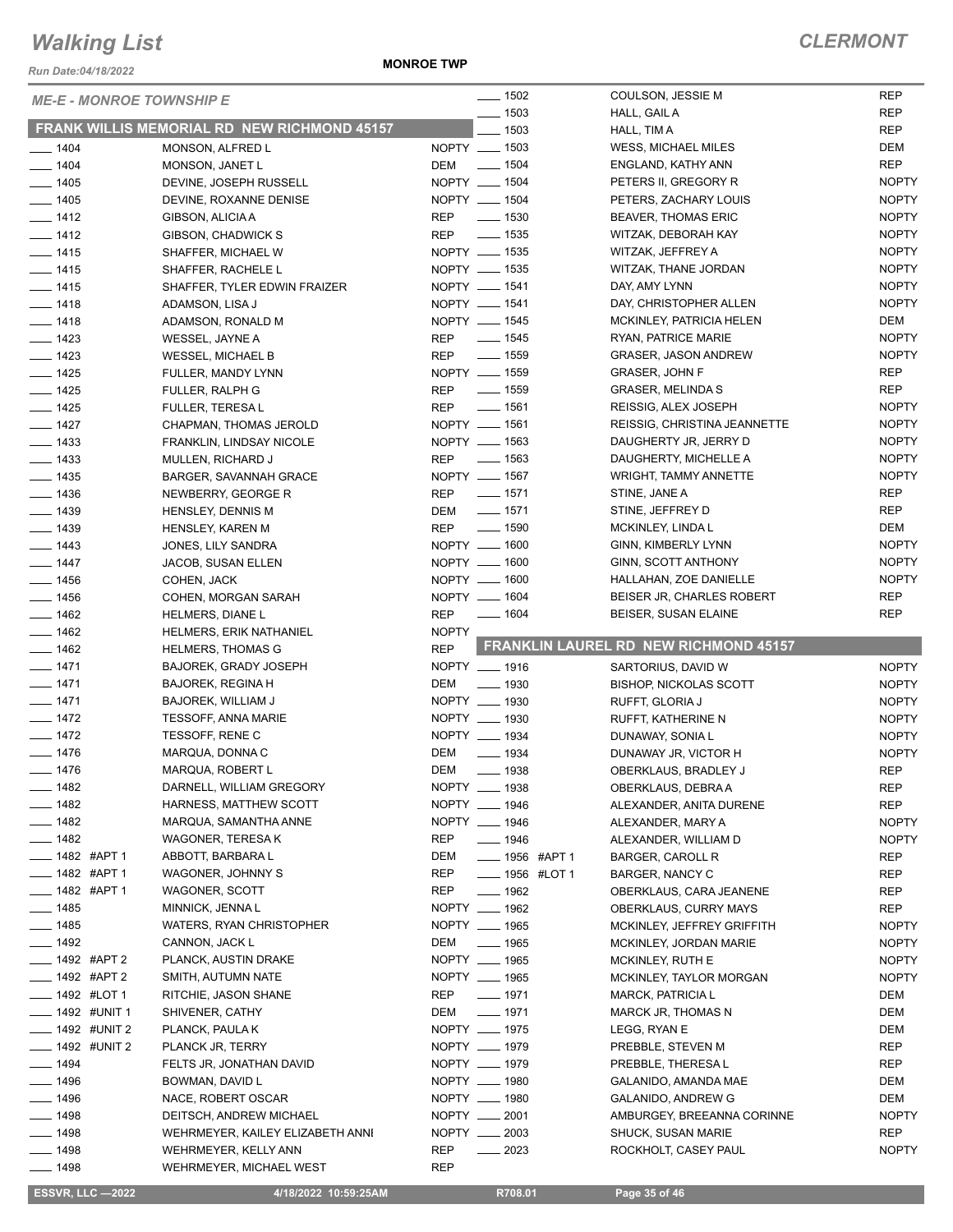*Run Date:04/18/2022*

**MONROE TWP**

|                                 |                                              | 2339                             | KENNEDY, ANNA MARIE                          | <b>NOPTY</b> |
|---------------------------------|----------------------------------------------|----------------------------------|----------------------------------------------|--------------|
| <b>ME-E - MONROE TOWNSHIP E</b> |                                              | 2339                             | KENNEDY, DAVID BRIAN                         | <b>NOPTY</b> |
|                                 | <b>FRANKLIN LAUREL RD NEW RICHMOND 45157</b> | 2341                             | OETZEL, RICHARD STEVEN                       | <b>NOPTY</b> |
| $\frac{1}{2032}$                | HUBER, ARIEL CHRISTINE                       | NOPTY __ 2343                    | DOWNING, JOYCE M                             | <b>NOPTY</b> |
| $\frac{1}{2057}$                | BECKLER, NEYSA M                             | REP __ 2345                      | KING, DOROTHY S                              | <b>NOPTY</b> |
| $\frac{1}{2062}$                | SCHAFER, DAVID W                             | NOPTY __ 2345                    | KING, MICHAEL S                              | <b>NOPTY</b> |
| $-2075$                         | CURTIS, ELIZABETH A                          | NOPTY __ 2354                    | CHANG, SUNGWON MIHAE                         | <b>NOPTY</b> |
| $-2075$                         | CURTIS, HALEE JEAN MARIE                     | NOPTY __ 2354                    | SANTORSOLA, MICHAEL RALPH                    | <b>NOPTY</b> |
| $-2075$                         | <b>CURTIS, MICHALE THEODORE</b>              | NOPTY __ 2365                    | NELSON, LINDA KAY                            | <b>NOPTY</b> |
| $-2075$                         | <b>CURTIS, TIFFANY FAITH</b>                 | NOPTY - 2369                     | LONGWORTH, DONNA                             | <b>NOPTY</b> |
| $-2081$                         | LANTHORN, KIMBERLY ANNA                      | NOPTY __ 2371                    | SCHMIDT, AMY J                               | <b>NOPTY</b> |
| $-2081$                         | LANTHORN, MADISON LEE                        | NOPTY -2371                      | SCHMIDT, APRIL JANET                         | <b>NOPTY</b> |
| $-2081$                         | LANTHORN, MARK L                             | NOPTY __ 2371                    | SCHMIDT, JEFFREY P                           | <b>NOPTY</b> |
| $-2127$                         |                                              | NOPTY __ 2372                    | RUST, JEAN M                                 | <b>REP</b>   |
|                                 | PARKER, WILLIAM EARL                         | NOPTY -2372                      | RUST, RICHARD A                              | <b>REP</b>   |
| $-2130$                         | COURTIER, ROBERT EDWARD                      | NOPTY __ 2374                    | HENNEL, KIMBERLY L                           | <b>NOPTY</b> |
| $-2130$                         | DICKERSON, CHAD M                            | REP __ 2374                      |                                              | <b>NOPTY</b> |
| $\frac{1}{2138}$                | BELL, LINDA L                                |                                  | HENNEL, MIKE A                               |              |
| $-2138$                         | <b>BELL III, PRENTICE LAURN</b>              | NOPTY __ 2374                    | LYKINS, MATTHEW D                            | <b>NOPTY</b> |
| $-2138$                         | SWEENEY, KAY LEANNE                          | NOPTY __ 2376                    | DODSON, JEANNE M                             | <b>NOPTY</b> |
| $-2142$                         | FRIEDMAN, KATHRYN ANNE                       | NOPTY __ 2376                    | DODSON, KENNETH M                            | <b>NOPTY</b> |
| $-2148$                         | ARANYOS, JOSHUA J                            | $\frac{1}{2}$ 2378<br><b>REP</b> | BLANKENSHIP, CARLETTA M                      | <b>REP</b>   |
| $-2148$                         | ARANYOS, LINDSEY KAITLIN                     | $\frac{2378}{2}$<br><b>REP</b>   | <b>BLANKENSHIP, DALLAS K</b>                 | <b>REP</b>   |
| $-2148$                         | WOODALL, BRENDA J                            | NOPTY __ 2378                    | <b>BLANKENSHIP, HUNTER K</b>                 | <b>NOPTY</b> |
| $-2148$                         | WOODALL, KIMBERLY L                          | NOPTY __ 2391                    | BONOMINI, PAMELA ANNE                        | <b>DEM</b>   |
| $-2148$                         | WOODALL, RAYMOND T                           | NOPTY 2396                       | SAYLOR, RICHARD G                            | <b>REP</b>   |
| $-2148$                         | WOODALL JR, RAYMOND T                        | NOPTY __ 2396                    | SAYLOR, SHARON                               | <b>REP</b>   |
| $-2151$                         | PITTMAN, CHARLES ANDREW                      | <b>NOPTY</b>                     |                                              |              |
| $-2151$                         | PITTMAN, KATHERINE ANNE                      |                                  | NOPTY FRANKLIN MEADOWS LN NEW RICHMOND 45157 |              |
| $-2151$                         | ROBERTS, CHARLES W                           | <b>REP</b><br>$- 1810$           | LOUIS, KRISTA R                              | <b>NOPTY</b> |
| $-2154$                         | KISKADEN, CODY ALAN                          | DEM<br>$- 1810$                  | LOUIS, MEGAN KRISTINE                        | <b>NOPTY</b> |
| $-2154$                         | KISKADEN, JOHN F                             | REP<br>$- 1810$                  | LOUIS, THOMAS C                              | <b>NOPTY</b> |
| $-2161$                         | BADGLEY, APRIL DAWN                          | NOPTY __ 1810                    | LOUIS, THOMAS CHADWICK                       | <b>NOPTY</b> |
| $-2161$                         | MEADE, JOSHUA AARON                          | NOPTY __ 1811                    | RAINS, CASSIE                                | <b>NOPTY</b> |
| $-2161$                         | MEADE, SHANNON ALISHA                        | NOPTY __ 1811                    | RAINS, CHLOE DAWN                            | <b>NOPTY</b> |
| $-2165$                         | COX, LUCAS W                                 | <b>REP</b><br>$- 1811$           | RAINS, DAVID Q                               | <b>NOPTY</b> |
| $-2165$                         | COX, SHANNON MARIE                           | DEM<br>$- 1811$                  | RAINS, TAMMY A                               | REP          |
| $-2176$                         | POWERS, MORGAN JANE                          | NOPTY __ 1812                    | KLUMP, ALLYSON ELIZABETH                     | <b>NOPTY</b> |
| $\frac{1}{2184}$                | FRY, AARON RAY                               | NOPTY __ 1812                    | KLUMP, JACOB S                               | <b>NOPTY</b> |
| $-2184$                         | FRY, AMANDA RENEE                            | NOPTY __ 1812                    | RITZI, SHARON ANN                            | <b>NOPTY</b> |
| $-2194$                         | MCKINLEY, JUSTINA A                          | NOPTY __ 1813                    | WOOLUM, CINDY M                              | <b>NOPTY</b> |
| 2206                            | WALKER, ANITA SUE                            | NOPTY __ 1813                    | WOOLUM, DAVID LOGAN                          | <b>NOPTY</b> |
| 2206                            | WALKER, STEVEN A                             | NOPTY __ 1813                    | WOOLUM, DAVID W                              | <b>NOPTY</b> |
| $-2207$                         | LAKE, MATTHEW ROBERT                         | DEM<br>$- 1813$                  | WOOLUM, MEGAN ELIZABETH                      | <b>NOPTY</b> |
| $-2207$                         | LAKE, WENDY R                                | DEM<br>$- 1814$                  | DANIEL, AMY L                                | REP          |
| $=$ 2207                        | STULL, REX R                                 | $- 1814$<br>DEM                  | DANIEL, CALLIE ELIZABETH                     | REP          |
| $-2212$                         | GILLIAM, AMY                                 | NOPTY __ 1814                    | DANIEL, EDWARD G                             | <b>REP</b>   |
| $-2212$                         | GILLIAM, MATTHEW G                           | NOPTY __ 1814                    | DANIEL, ETHAN E                              | <b>NOPTY</b> |
| $-2267$                         | DOWLIN, NANCY HERSH                          | NOPTY __ 1815                    | <b>BLANKENSHIP, BRADLEY KEITH</b>            | <b>NOPTY</b> |
| $\sim$ 2267                     | NEESS, ELLA HANIFY                           | NOPTY __ 1815                    | <b>BLANKENSHIP, JESSICA C</b>                | <b>NOPTY</b> |
| $-2275$                         | SPENCER, DAVID SCOTT                         | $- 1816$<br>DEM                  | GALLARDO, BRUCE SAVERIO                      | <b>NOPTY</b> |
| 2280                            | SLAUGHTER, JERRY N                           | $- 1816$<br>DEM                  | <b>GALLARDO, TARA BETH</b>                   | <b>NOPTY</b> |
| 2281                            | BECKELHYMER, BONNIE JENE                     | $- 1819$<br>REP                  | LEONARD, DAVID O                             | <b>REP</b>   |
| 2285                            | DOHERTY, BRENDA S                            | $- 1819$<br>REP                  | SHEPPARD LEONARD, ROBBIN KAY                 | REP          |
| 2285                            | DOHERTY, CORY                                | $- 1820$<br>REP                  | <b>GRIPPA, ERIC LEE</b>                      | REP          |
| __ 2285                         | DOHERTY, ROBERT J                            | REP<br>$- 1820$                  | GRIPPA, EVAN ALEXANDER                       | REP          |
| $\frac{2287}{5}$                | BERGER, AUSTIN J                             | <b>REP</b><br>$- 1820$           | GRIPPA, TINA M                               | REP          |
| $-2287$                         | BERGER, DANIEL J                             | NOPTY __ 1824                    | KRAUS, KATHLEEN A                            | <b>NOPTY</b> |
| $-2287$                         | BERGER, STACEY LEE                           | $\frac{1}{2}$ 1826<br>REP        | LANCASTER, HEIDI M                           | <b>NOPTY</b> |
| $-2289$                         | BERRY, CATHERINE AMBER                       | NOPTY __ 1826                    | LANCASTER, MARCUS J                          | <b>NOPTY</b> |
| $-2289$                         | <b>BRADFORD, JEANNE V</b>                    | NOPTY __ 1828                    | CARNES, CHERIE K                             | <b>NOPTY</b> |
| $-2289$                         | <b>BRADFORD, JOSEPH PATRICK</b>              | NOPTY __ 1828                    |                                              | <b>NOPTY</b> |
| $-2312$                         |                                              |                                  | CARNES, GARY A                               | <b>NOPTY</b> |
|                                 | BECKELHYMER, AMBER M                         | REP<br>$- 1828$                  | CARNES, KELLY JO                             |              |
| 2312                            | BECKELHYMER, JUSTIN STEVEN                   | <b>NOPTY</b>                     |                                              |              |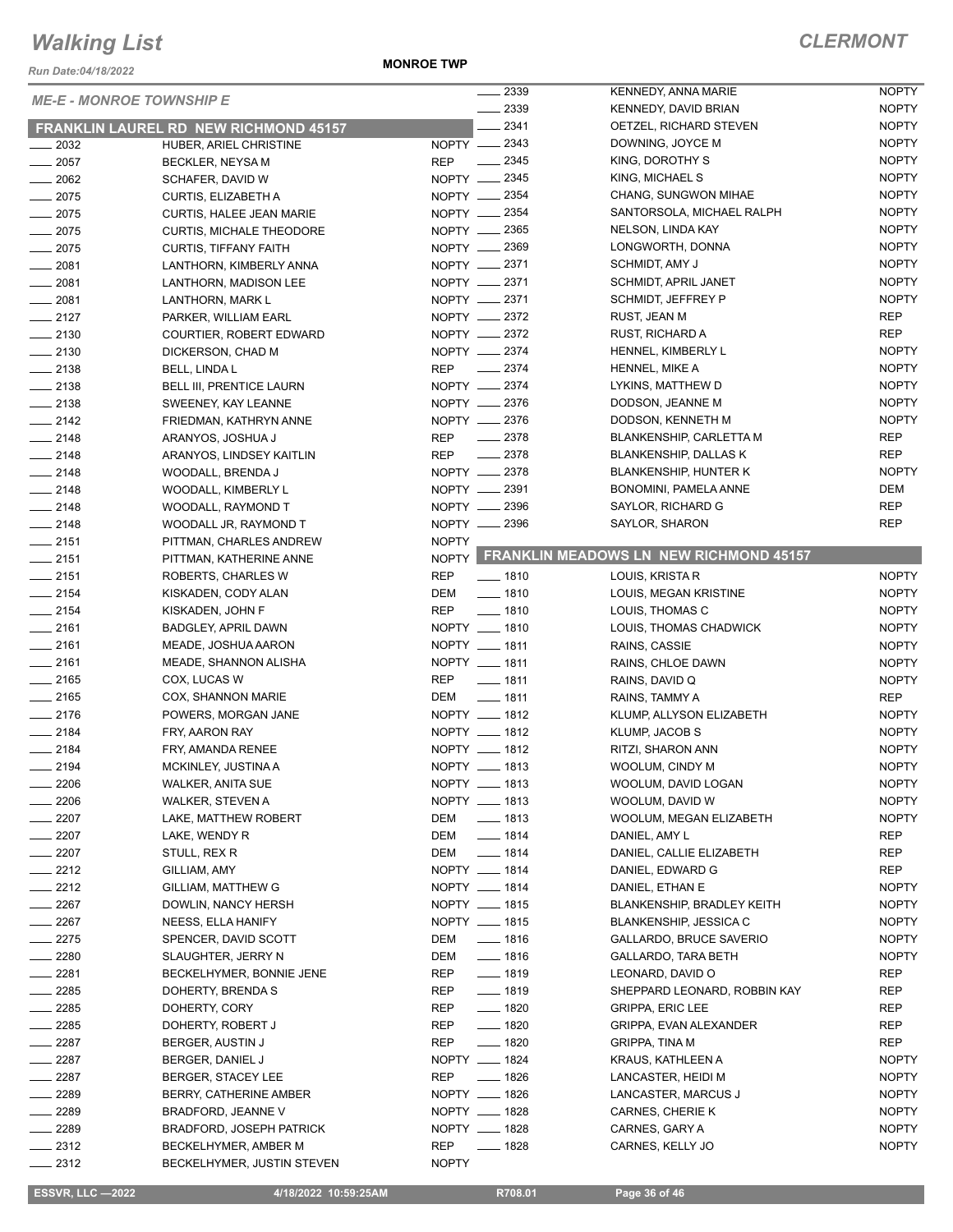#### *Run Date:04/18/2022*

**MONROE TWP**

| Run Date:04/18/2022              |                                                |                              | $\frac{1}{2127}$                | SMITH, EDWARD                                  | <b>REP</b>                   |
|----------------------------------|------------------------------------------------|------------------------------|---------------------------------|------------------------------------------------|------------------------------|
| <b>ME-E - MONROE TOWNSHIP E</b>  |                                                | $-2127$                      | SMITH, LISA NAN                 | <b>REP</b>                                     |                              |
|                                  | HICKORY CIR NEW RICHMOND 45157                 |                              | 2128                            | GROGAN, CARLEY ELIZABETH                       | <b>NOPTY</b>                 |
| $-2436$                          | COLLINS, JESSICA BROOKE                        | <b>NOPTY</b>                 | _ 2128                          | <b>GROGAN, CHARLES JOSEPH</b>                  | <b>REP</b>                   |
| 2442                             | CHANNELL, HERMAN D                             | <b>NOPTY</b>                 | 2128                            | <b>GROGAN, KELLY R</b>                         | <b>REP</b>                   |
| $-2442$                          | CHANNELL, RAGINA K                             | <b>NOPTY</b>                 | 2128                            | <b>GROGAN, RICHARD J</b>                       | <b>REP</b>                   |
| $-2453$                          | ACHENBACH, STEVEN J                            | DEM                          | 2135                            | RICHMOND, BENJAMIN WILLIAM                     | <b>NOPTY</b>                 |
| $= 2453$                         | ACHENBACH, WENDY                               | <b>DEM</b>                   | 2135                            | RICHMOND, LINDSEY MARIE                        | <b>NOPTY</b>                 |
| $-2454$                          | POMPA, KATHLEEN M                              | <b>NOPTY</b>                 | $-2149$ #UNIT 1<br>2149 #UNIT 2 | NOBLE, BEATRICE T                              | <b>NOPTY</b><br><b>NOPTY</b> |
|                                  |                                                |                              | $-2155$                         | DUFAU, KEITH ALAN<br>LANKESTER, KENNETH E      | <b>NOPTY</b>                 |
|                                  | <b>HICKORY CREEK LN NEW RICHMOND 45157</b>     |                              | $-2155$                         | LANKESTER, KIMBERLY B                          | <b>NOPTY</b>                 |
| 2201<br>$\overline{\phantom{a}}$ | DYKES, CHRISTOPHER SCOTT                       | <b>REP</b>                   | 2159                            | FOX HUNDLEY, MARY JO                           | <b>REP</b>                   |
| 2201                             | DYKES, SHAWNA LYNN                             | <b>REP</b>                   | 2159                            | HUNDLEY, KARL A                                | <b>REP</b>                   |
| 2240                             | HAYDEN, EMILEE BETH                            | <b>NOPTY</b>                 | 2166                            | <b>BLANKENSHIP, JERRY A</b>                    | <b>REP</b>                   |
| $-2240$<br>$\frac{1}{2266}$      | HAYDEN, RUSSELL ANDREW                         | <b>NOPTY</b><br><b>REP</b>   | 2166                            | <b>BLANKENSHIP, MARTHA S</b>                   | <b>REP</b>                   |
| 2266                             | ALEXANDER, CHARLES RICHARD<br>BALES, BARBARA A | <b>REP</b>                   | 2166                            | PATTY, MAX                                     | <b>NOPTY</b>                 |
| $-2269$                          | HICKEY, EMILY JANE                             | <b>REP</b>                   | 2172                            | NELSON, CASSIDY SHEREE                         | <b>NOPTY</b>                 |
| 2269                             | HICKEY, WILLIAM JOSEPH                         | <b>NOPTY</b>                 |                                 |                                                |                              |
| 2269                             | NOGGLE, JASON KENT                             | <b>NOPTY</b>                 |                                 | JETT HILL RD NEW RICHMOND 45157                |                              |
| $-2269$                          | NOGGLE, SARAH BETH                             | <b>NOPTY</b>                 | $-2414$                         | <b>GASTRICH, JENNY E</b>                       | DEM                          |
| $-2274$                          | <b>COURTIER, PHILIP E</b>                      | <b>REP</b>                   | 2414                            | <b>GASTRICH, KEVIN</b>                         | <b>REP</b>                   |
| $-2274$                          | <b>COURTIER, SUSAN LEE</b>                     | <b>REP</b>                   | $-2414$                         | <b>GASTRICH, RACHEL MARIE</b>                  | <b>DEM</b>                   |
| $-2277$                          | SMITH, ALEXANDER J                             | <b>REP</b>                   | $-2416$                         | MILLER, CAROL L                                | <b>NOPTY</b>                 |
| $-2277$                          | SMITH, ALEXANDER ROBERT LAURIER                | <b>REP</b>                   | $-2416$                         | MILLER, DOUGLAS ANTHONY                        | <b>NOPTY</b>                 |
| $-2277$                          | SPILLMAN, DONNA A                              | <b>REP</b>                   | $\frac{1}{2417}$ #LOT NA        | HULL, CHARLES S                                | <b>NOPTY</b>                 |
| 2282                             | SWISHER, EMILY KATHERINE                       | <b>NOPTY</b>                 | $= 2418$<br>2418                | SMALLWOOD, BILLY RAY<br>SMALLWOOD, TERESA KIM  | DEM<br><b>REP</b>            |
| $-2282$                          | SWISHER, JOHN K                                | <b>NOPTY</b>                 | 2420                            | HAYES, BETHANY MARIE                           | <b>NOPTY</b>                 |
| 2282                             | SWISHER, NICHOLAS COLE                         | <b>NOPTY</b>                 | 2420                            | HAYES JR, KENNETH L                            | <b>NOPTY</b>                 |
| 2282                             | SWISHER, STACY LYNN                            | <b>NOPTY</b>                 | 2428                            | <b>HELMS, CORY M</b>                           | <b>NOPTY</b>                 |
| $-2460$                          | CRUM, ETHAN JOHN                               | <b>NOPTY</b>                 | 2429                            | FRASURE, CHRISTINA MARIA                       | <b>NOPTY</b>                 |
|                                  | <b>HICKORY CT NEW RICHMOND 45157</b>           |                              | $-2429$                         | FRASURE, KEVIN REDMOND                         | <b>NOPTY</b>                 |
| $- 1400$                         | DOLICK, KRISTIN ELAINE                         | <b>NOPTY</b>                 | 2436                            | <b>MCARTHUR, JAMES A</b>                       | DEM                          |
| $-1400$                          | KIMBRELL, JAMES A                              | DEM                          | 2436                            | <b>MCARTHUR, MORGAN MARIE</b>                  | DEM                          |
| $-1400$                          | SHARP, CORTNEY NICOLE                          | DEM                          | $-2437$                         | CONNERS, JACK L                                | <b>NOPTY</b>                 |
| $-1401$                          | SCHIELE, CAROL L                               | <b>REP</b>                   | $-2437$                         | CONNERS, MARY F                                | <b>NOPTY</b>                 |
| $-1401$                          | SCHIELE, MICHAEL C                             | <b>REP</b>                   | $-2439$                         | ECKART, BONNIE L                               | <b>REP</b>                   |
| $- 1406$                         | WATSON, ALAN A                                 | DEM                          | 2439                            | ECKART, CARL ALLAN                             | <b>NOPTY</b>                 |
| 1406                             | WATSON, PATRICIA L                             | DEM                          | 2439                            | ECKART. TAYLOR ALLAN                           | <b>REP</b>                   |
| 1407                             | BIELEWICZ, BRIAN D                             | <b>NOPTY</b>                 | 2439                            | HOLADAY, SHAWN EUGENE                          | <b>NOPTY</b>                 |
| 1407                             | BIELEWICZ, KRISTINA PALMA                      | <b>NOPTY</b>                 | 2441                            | <b>DEATON, SHEILA MARIE</b>                    | <b>NOPTY</b>                 |
|                                  |                                                |                              | 2443<br>2445                    | BRANAM, ZACHARY A                              | <b>NOPTY</b><br><b>NOPTY</b> |
|                                  | <b>HICKORY DR NEW RICHMOND 45157</b>           |                              | 2446                            | KELCH, LUCILLE R<br><b>IANNELLI, ANTHONY M</b> | <b>REP</b>                   |
| _ 2460                           | CRUM JR, JOHN EDWARD                           | <b>NOPTY</b>                 | 2447                            | BRUMBAUGH, LAURA JEAN                          | REP                          |
| $-2460$                          | CRUM, PHILISHIA R                              | <b>NOPTY</b>                 | 2447                            | JENKINS, AMANDA M                              | <b>NOPTY</b>                 |
| _ 2466                           | WEITZEL, EMILY S                               | REP                          | 2447                            | JENKINS, MARK W                                | <b>NOPTY</b>                 |
| 2466                             | WEITZEL, MARK A                                | REP                          | 2447 #UNIT 1                    | DAVIS, JOHN E                                  | <b>NOPTY</b>                 |
| 2466                             | WEITZEL, TAMMY L                               | <b>REP</b>                   | 2447 #UNIT 1                    | ROLLIN, CAROLYN A                              | <b>NOPTY</b>                 |
| 2478                             | PUGH, CARRIE C                                 | DEM                          | 2448                            | ROBBINS, PELE ANN                              | <b>NOPTY</b>                 |
| 2478                             | PUGH, LANCE F                                  | <b>REP</b>                   | 2448                            | ROBBINS, RODNEY S                              | <b>NOPTY</b>                 |
|                                  | <b>IDLETT HILL RD NEW RICHMOND 45157</b>       |                              | 2461                            | KROGER, SONIA A                                | <b>REP</b>                   |
|                                  |                                                |                              | 2489                            | <b>BROTHERS, DEBORAH A</b>                     | <b>NOPTY</b>                 |
| $-2117$<br>$-2117$               | <b>KENNEDY, ABBY MARIE</b>                     | <b>NOPTY</b><br><b>NOPTY</b> | 2489                            | SNYDER, JEFFREY SCOTT                          | <b>REP</b>                   |
| $-2121$                          | ZORTMAN, JOSHUA DAVID<br>HAUKE, ADAM JOSEPH    | <b>NOPTY</b>                 | 2504                            | WOOTON, ANGELA J                               | REP                          |
| $-2121$                          | HAUKE, LARISSA LOUISE                          | <b>NOPTY</b>                 | 2504                            | <b>WOOTON, JOHN ALLEN</b>                      | REP                          |
| $-2125$                          | HAUKE, ERIKA A                                 | REP                          | 2504                            | WOOTON, JONATHON C                             | REP                          |
| __ 2125                          | HAUKE, JACOB MICHAEL                           | <b>NOPTY</b>                 | 2509                            | ALPER, ANNIKA SOPHIE                           | <b>NOPTY</b>                 |
| _ 2125                           | HAUKE, JEFFREY ALLEN                           | <b>REP</b>                   | 2509                            | ALPER, BENJAMIN KALIL                          | <b>NOPTY</b>                 |
| $-2127$                          | MCLEMORE, ALMA J                               | <b>REP</b>                   | 2509                            | ALPER, CORINNA M                               | <b>NOPTY</b>                 |
| $-2127$                          | SMITH, APRIL RENEE                             | <b>NOPTY</b>                 | 2520                            | <b>WILLIAMS, ERIN GRACE</b>                    | <b>NOPTY</b>                 |
|                                  |                                                |                              | 2520                            | <b>WILLIAMS, STEVEN T</b>                      | <b>NOPTY</b>                 |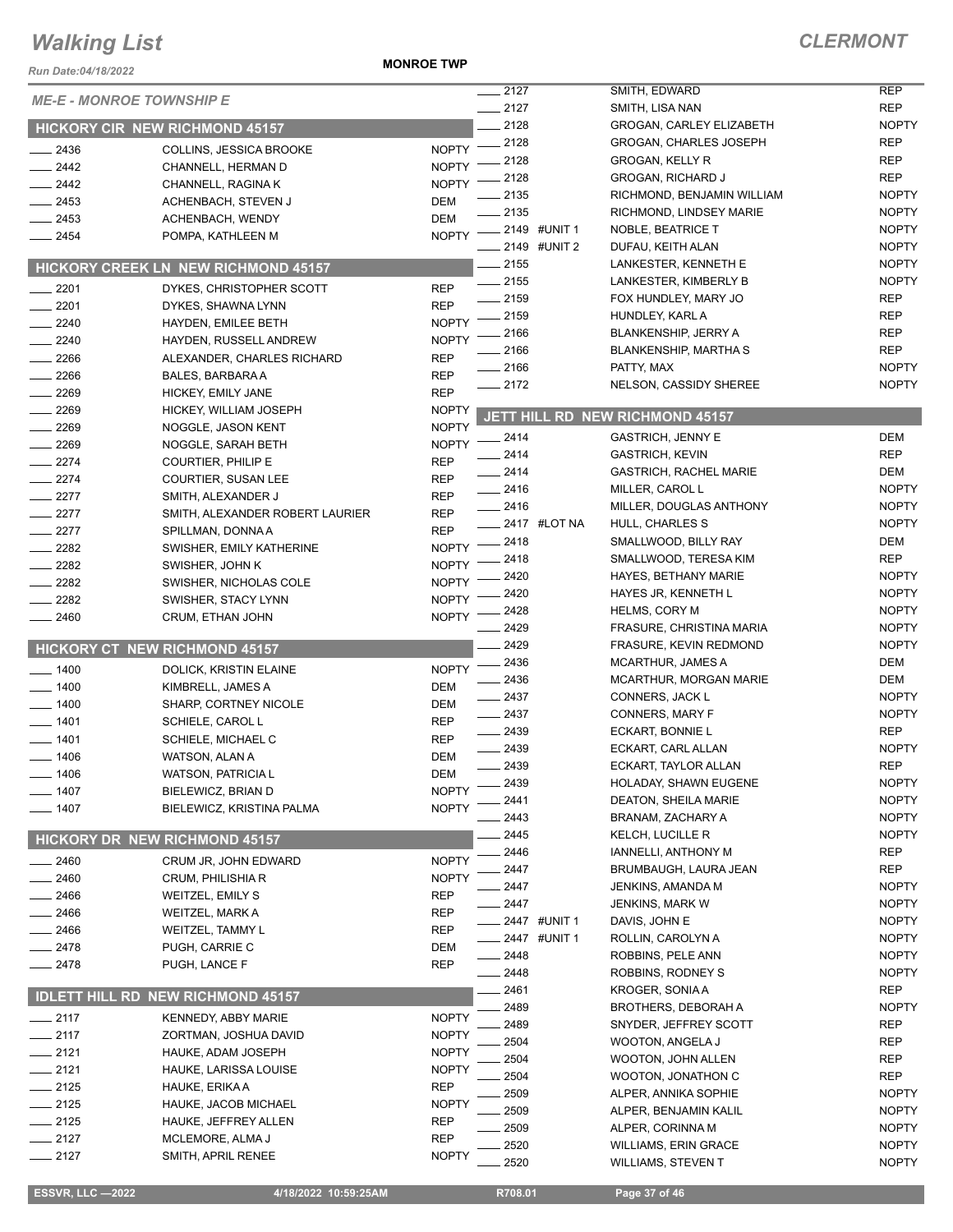*Run Date:04/18/2022*

**MONROE TWP**

NOPTY

| <b>ME-E - MONROE TOWNSHIP E</b> |                                             | $-2103$                          | MURPHY, TRISTAN S             | <b>NOPTY</b> |
|---------------------------------|---------------------------------------------|----------------------------------|-------------------------------|--------------|
|                                 |                                             | $-2147$                          | CORBETT, DENNIS M             | <b>NOPTY</b> |
|                                 | JETT HILL RD NEW RICHMOND 45157             | 2147                             | SARTORIUS, KATHLEEN ANN       | <b>NOPTY</b> |
| 2524                            | MOTT, PHILIP MICHAEL                        | NOPTY __ 2149                    | HUGHES, ANDREA D              | <b>NOPTY</b> |
| $-2524$                         | MOTT, SUSAN JO                              | <b>REP</b><br>$-2149$            | HUGHES, CHRIS D               | <b>NOPTY</b> |
| $-2544$                         | WILBURN, MICHELLE LYNN                      | NOPTY __ 2153                    | MAFFEY, APRIL D               | <b>NOPTY</b> |
| $-2566$                         | DERBY II, GARY DEAN                         | NOPTY __ 2159                    | HUMFLEET, STEPHEN M           | <b>NOPTY</b> |
| $-2566$                         | DERBY, MICHELLE LYNN                        | NOPTY __ 2175                    | KAHRS, SCOTT JAY              | <b>NOPTY</b> |
| $\frac{1}{2568}$                | KNOECHEL, JEFFERY CARL                      | NOPTY __ 2185                    | WARREN, DARRELL R             | <b>NOPTY</b> |
| $-2568$                         | KNOECHEL, MARY L                            | <b>REP</b><br>$-2185$            | <b>WARREN, TERESA</b>         | <b>NOPTY</b> |
| $-2568$                         | MAUPIN JR, TEDDY L                          | NOPTY __ 2199                    | YOUNG, TIMOTHY P              | <b>NOPTY</b> |
| $-2574$                         | PENNINGTON, BEVERLY J                       | <b>REP</b><br>$\frac{1}{2199}$   | YOUNG, TINA M                 | <b>NOPTY</b> |
| $\frac{1}{2574}$                | PENNINGTON, ENOS                            | <b>REP</b><br>$-2227$            | <b>BAUER, CHRISTOPHER S</b>   | <b>NOPTY</b> |
|                                 |                                             | $-2229$                          | FUSCO, MICHAEL JAMES          | <b>REP</b>   |
|                                 | KOEHLER DR NEW RICHMOND 45157               | 2229                             | <b>FUSCO, SHARON R</b>        | <b>REP</b>   |
| $-2396$                         | SKIBINSKI, GREG MICHAEL                     | NOPTY __ 2231                    | ENGEL, JORDAN MASON           | <b>NOPTY</b> |
| $-2400$                         | HILL, JAMES E                               | NOPTY __ 2241                    | JOHNSON, JEANETTE R           | <b>REP</b>   |
| $-2400$                         | HILL, SANDRA K                              | NOPTY __ 2241                    | MCCART, JETTA MARIA SUMMER    | <b>REP</b>   |
| $-2414$                         | KNAUSE, CHRISTOPHER                         | NOPTY __ 2241                    | MCCART, KENNETH W             | <b>REP</b>   |
| $-2414$                         | KNAUSE, P NICOLE                            | NOPTY __ 2251                    | SONNEGA, JANENE K             | DEM          |
| $-2425$                         | LEWIS, DAVID CHARLES                        | NOPTY __ 2251                    | SONNEGA, MARC LUIS ALBERTO    | <b>NOPTY</b> |
| $\frac{2425}{5}$                | LEWIS, STEPHANIE E                          | NOPTY __ 2251                    | SONNEGA, MATTHEW MIGUEL       | DEM          |
| $-2426$                         | <b>WOLF, ANDREAS</b>                        | <b>REP</b><br>$\frac{1}{2257}$   | NEIHEISEL, ROBIN K            | <b>NOPTY</b> |
| $\frac{1}{2426}$                | WOLF, ROGER W                               | <b>REP</b><br>$-2261$            | JOHNSON, DEBORAH J            | <b>REP</b>   |
| $-2436$                         | BEDFORD, HAROLD T                           | NOPTY __ 2279                    | FREEMAN, MARTIN J             | DEM          |
| $\frac{1}{2436}$                | BEDFORD, KATHLEEN GERMANN                   | NOPTY __ 2279                    | POTEET FREEMAN, DAWN M        | <b>REP</b>   |
| $\frac{1}{2436}$                | NAPIER, MEGAN LEE                           | NOPTY __ 2301                    | GIBSON, KARIN                 | <b>NOPTY</b> |
| $-2436$                         | WEBB, AMY L                                 | NOPTY __ 2303                    | THOMPSON, JOAN E              | <b>NOPTY</b> |
| $\sim$ 2436                     | WEBB, MICHAEL JAMES                         | NOPTY __ 2303                    | THOMPSON, RONALD C            | <b>NOPTY</b> |
| $-2453$                         | GALLOGLY, JODI A                            | NOPTY __ 2303                    | THOMPSON JR, RONALD CLAYTON   | <b>NOPTY</b> |
| $\frac{2453}{2}$                | <b>GALLOGLY, MATTHEW T</b>                  | NOPTY __ 2305                    | GALLAMORE, BILLY WAYNE        | <b>NOPTY</b> |
| $\frac{1}{2453}$                | WILLOWEIT, LESLIE M                         | NOPTY __ 2305                    | GALLAMORE, GLENDA DIANNE      | <b>NOPTY</b> |
| $-2453$                         | WILLOWEIT, RICK J                           | NOPTY __ 2311                    | BURCHELL, BRIAN SHAWN DOUGLAS | <b>NOPTY</b> |
| $-2458$                         | HEINTZELMAN, GAYLE M                        | REP<br>$-2311$                   | HART, DANNI JEAN              | <b>NOPTY</b> |
| $-2458$                         | SWENSGARD, HEATHER ROSE                     | <b>REP</b><br>$\frac{1}{2}$ 2311 | MURPHY, JEAN A                | <b>REP</b>   |
| $\sim$ 2458                     | SWENSGARD, TRAVIS G                         | NOPTY __ 2315                    | JACOBS, PHYLLIS JEAN          | <b>NOPTY</b> |
| $\frac{1}{2464}$                | DUMAS, BRENDAT                              | NOPTY __ 2315                    | SANCHEZ, ELEXIS MARIE         | <b>NOPTY</b> |
| $-2478$                         | ROSE, DIANE MARIE                           | NOPTY __ 2327                    | DICK II, JOSEPH A             | <b>NOPTY</b> |
| $-2478$                         | ROSE, RAYMOND FRANCIS                       | NOPTY __ 2327                    | SMITH, SAUNDRA L              | DEM          |
| $-2478$                         | SCHROYER, AMY LYNN                          | NOPTY __ 2327                    | SMITH, SERENA ANN             | <b>NOPTY</b> |
| __ 2478                         | SCHROYER, DOUGLAS R                         | NOPTY __ 2332                    | ALLPHIN, HEATHER R            | <b>REP</b>   |
| _ 2482                          | DAHL, ELIZABETH ANN                         | NOPTY __ 2332                    | ALLPHIN, WESLEY GLENN         | <b>NOPTY</b> |
| $-2486$                         | SPITZMILLER, MELANIE A                      | <b>REP</b><br>$\frac{1}{2}$ 2335 | <b>REED, MYRON W</b>          | DEM          |
| $- 2486$                        | SPITZMILLER JR, MICHAEL R                   | REP<br>$-2339$                   | SMITH, PATRICIA G             | DEM          |
| ____ 2489                       | <b>FOGUS, CRAIG OSBORN</b>                  | REP<br>$-2369$                   | PHILLIPS, VERDA               | <b>REP</b>   |
|                                 |                                             | 2552                             | CAMERON, JOSEPH D             | REP          |
|                                 | <b>LAUREL LINDALE RD NEW RICHMOND 45157</b> | 2552                             | CAMERON, RITA J               | <b>REP</b>   |
| ___ 1965                        | DOERMAN, CHAD C                             | NOPTY __ 2552                    | JOSEPH, MARIA AMPARO          | <b>NOPTY</b> |
| $-2011$                         | STACY, ALYSON G                             | $\frac{1}{2559}$<br>DEM          | ROLFES, ALICE JEAN            | DEM          |
| 2011                            | STACY, BEAU A                               | NOPTY __ 2559                    | ROLFES, THOMAS ANDREW         | <b>REP</b>   |
| $-2011$                         | WEIR, MAGIC K                               | NOPTY - 2559                     | ROLFES, ZACHARY THOMAS        | <b>NOPTY</b> |
| 2013                            | EGAN, BRYAN T                               | NOPTY __ 2565                    | MEISMAN, GEORGIA S            | DEM          |
| $-2013$                         | EGAN, TAMMY S                               | NOPTY __ 2565                    | MEISMAN, WILLIAM H            | DEM          |
| 2027                            | FLYNN, R STEVEN                             | $\frac{1}{2567}$<br>REP          | JONES, BRIAN D                | <b>NOPTY</b> |
| ___ 2041                        | RITTERHOLZ, DIANA C                         | $\frac{1}{2567}$<br>DEM          | JONES, MARC OWEN              | REP          |
| 2041                            | RITTERHOLZ, KENT D                          | $-2573$<br>DEM                   | <b>GROOMS, SHANNON M</b>      | <b>NOPTY</b> |
| 2041 #UNIT 1                    | STANFORD, DANIEL K                          | NOPTY __ 2573                    | <b>GROOMS, TERRY BRIAN</b>    | <b>NOPTY</b> |
| ____ 2041 #UNIT B               | CHRISTOPHER, ELIZABETH ALTA                 | NOPTY __ 2575                    | ECKART, BONNIE L              | <b>REP</b>   |
| $-2103$                         | DONLEY, DANIEL J                            | NOPTY -2577                      | FLETCHER, CLAUDE S            | <b>REP</b>   |
| $\frac{1}{2103}$                | DONLEY, DANIEL T                            | NOPTY __ 2577                    | FLETCHER, DAWN MICHELE        | REP          |
| $- 2103$                        | DONLEY, DAWN M                              | NOPTY -2577                      | WOOD, JUDY R                  | REP          |
| $-2103$                         | DONLEY, JARRETT DALE                        | NOPTY __ 2579                    | VONDERHAAR, LAURA E           | DEM          |
| $-2103$                         | DONLEY, REVA A                              | $-2579$<br>DEM                   | VONDERHAAR, SUSAN J           | DEM          |
|                                 |                                             |                                  |                               |              |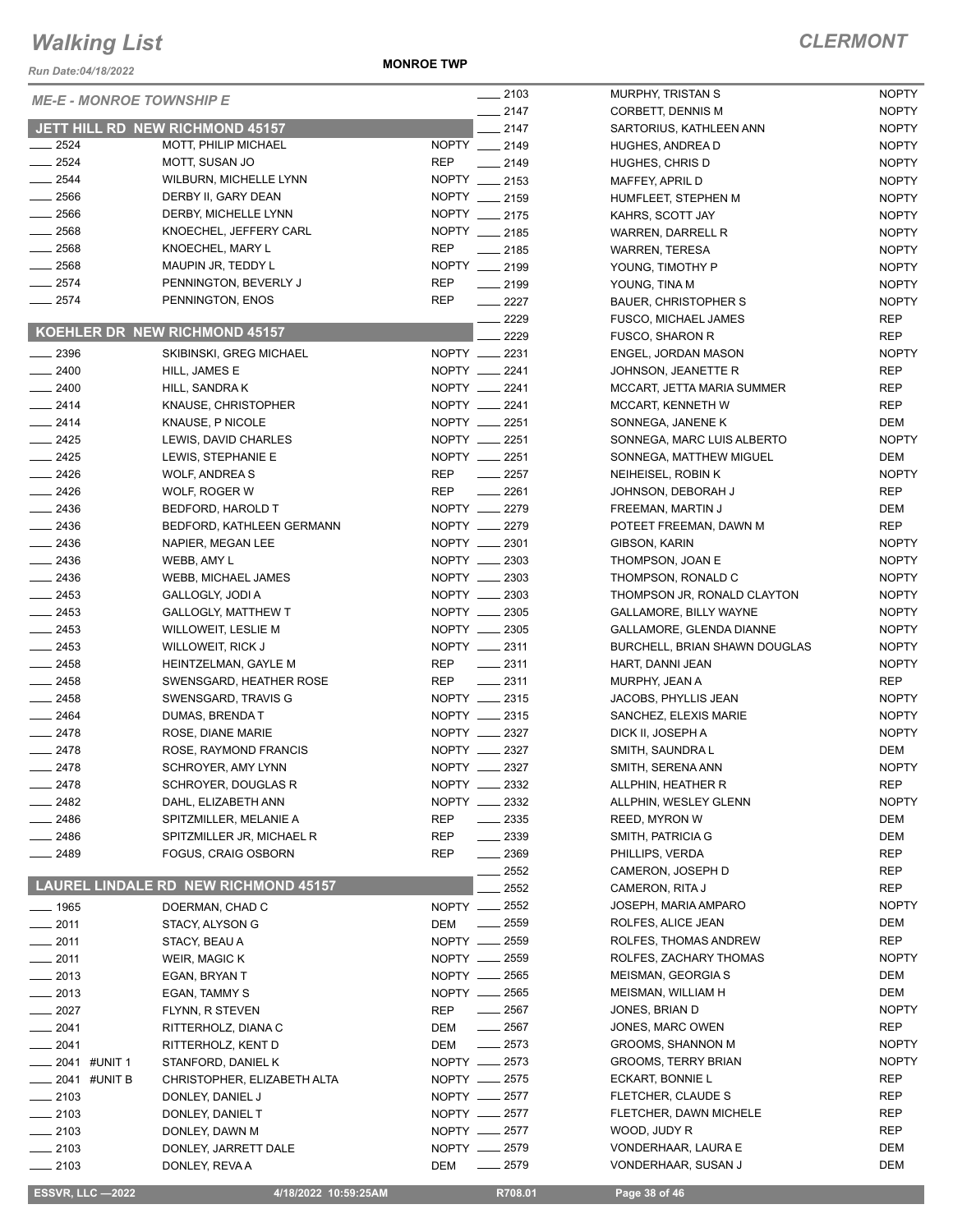*Run Date:04/18/2022*

**MONROE TWP**

| <b>ME-E - MONROE TOWNSHIP E</b> |                                             |              | $\frac{1}{2}$ 1409 | JUSTICE, TAYLOR STEVEN KHRUSTALY            | <b>NOPTY</b> |
|---------------------------------|---------------------------------------------|--------------|--------------------|---------------------------------------------|--------------|
|                                 |                                             |              | $- 1421$           | BONNER, CHARMAINE YVONNE                    | <b>NOPTY</b> |
|                                 | <b>LAUREL LINDALE RD NEW RICHMOND 45157</b> |              | $- 1421$           | KIMBRELL, KENNETH H                         | <b>NOPTY</b> |
| $-2581$                         | DUNCAN, LINDA K                             |              | NOPTY -1421        | STEWART, KATHRYN WOOD                       | <b>NOPTY</b> |
| $-2581$                         | DUNCAN, TOMAS E                             |              | NOPTY - 1423       | SEXTON, CHRISTOPHER T                       | <b>DEM</b>   |
| $-2587$                         | MURRAY, NICOLE D                            |              | NOPTY - 1423       | SEXTON, DANIEL L                            | <b>REP</b>   |
| $-2587$                         | MURRAY, WILLIAM TODD                        |              | NOPTY - 1423       | <b>SEXTON, NANCY E</b>                      | <b>REP</b>   |
| $-2611$                         | BAYLESS, HANNAH LEEANN                      |              | NOPTY - 1425       | KESSLER, JENNA ROSE                         | <b>NOPTY</b> |
| $-2611$                         | BAYLESS, SHAWN K                            |              | NOPTY - 1425       | <b>KESSLER, JORDIS ANN</b>                  | DEM          |
| $-2617$                         | DAVIS, DEBRA C                              |              | NOPTY - 1425       | <b>KESSLER, JOSEPH A</b>                    | <b>NOPTY</b> |
| $-2617$                         | DAVIS, JOHN THOMAS                          |              | NOPTY - 1428       | ARIAPAD, DANA LEE                           | <b>NOPTY</b> |
| $-2617$                         | DAVIS, TYLER J                              |              | NOPTY - 1428       | ARIAPAD, HASSAN                             | <b>NOPTY</b> |
| $-2619$                         | SEAL, ABIGAIL R                             |              | NOPTY - 1429       | STILES, ALYSSA MARIE                        | <b>NOPTY</b> |
| $-2625$                         | CRAWFORD, DON C                             | <b>REP</b>   | $- 1429$           | STILES, CRISTINA ANGELLEC                   | <b>NOPTY</b> |
| $-2625$                         | CRAWFORD, PATRICIA JANE                     | <b>REP</b>   | $\frac{1}{2}$ 1429 | STILES, MICHAEL D                           | <b>NOPTY</b> |
| $\frac{1}{2633}$                | AMMERMAN, CANDICE B                         |              | NOPTY - 1433       | VOLLMER, MARK C                             | <b>REP</b>   |
|                                 |                                             |              | NOPTY - 1433       | <b>VOLLMER, MICHELE M</b>                   | <b>REP</b>   |
| $-2633$                         | AMMERMAN, CHAD M                            |              | NOPTY - 1437       | HORGAN, EDWARD D                            | <b>REP</b>   |
| $\frac{1}{2639}$                | MEEKER, JERALD LEE                          |              | NOPTY - 1437       | HORGAN, MELINDA W                           | <b>NOPTY</b> |
| $-2639$                         | MEEKER, MELANIE                             |              | NOPTY - 1437       | HORGAN, RUBY BERNADETTE                     | <b>NOPTY</b> |
| $-2643$                         | HAGEN, JUANITA                              |              |                    |                                             |              |
| $-2647$                         | LINDSLEY III, EUGENE M                      | <b>REP</b>   |                    | <b>MCKINLEY FARMS LN NEW RICHMOND 45157</b> |              |
| $\frac{1}{2651}$                | MOORE, JAMES E                              | <b>NOPTY</b> |                    |                                             |              |
| $\frac{1}{2651}$                | MOORE, KAYLA RAE                            |              | NOPTY -2222        | WOLF, ADAM A                                | <b>NOPTY</b> |
| $-2651$                         | MOORE, MARGARET                             |              | NOPTY -2222        | WOLF, JENNIFER MICHELLE                     | <b>NOPTY</b> |
|                                 |                                             |              | 2235               | FLAMM, DOUGLAS MICHAEL                      | <b>REP</b>   |
|                                 | <b>LITTLE INDIAN TRL NEW RICHMOND 45157</b> |              | 2235               | FLAMM, LANE DOUGLAS                         | <b>NOPTY</b> |
| $\frac{1}{2}$                   | COUCH, LISA M                               |              | NOPTY -2235        | FLAMM, TERESA L                             | <b>REP</b>   |
| $\frac{1}{2}$                   | HEFREN, ALEX JAMES                          |              | NOPTY -2243        | <b>BURROUGHS, ASA BARBER</b>                | <b>NOPTY</b> |
| $\frac{1}{2}$                   | HEFREN, HEATHER A                           |              | NOPTY -2243        | <b>BURROUGHS, ELIZABETH ANN</b>             | <b>NOPTY</b> |
| $-4$                            | FINDLAN, BRIANNE P                          | $NOPTY$ -    | 2262               | ROYER, JEFFREY A                            | <b>REP</b>   |
| $-4$                            | FINDLAN, GREGORY M                          |              | NOPTY -2275        | CLIFTON III, WILLIAM MADISON                | <b>NOPTY</b> |
| $-4$                            | HALL, AMANDA LEE                            |              | NOPTY -2275        | KANG, LINDA                                 | <b>NOPTY</b> |
| $-4$                            | HALL, SETH TYLER                            |              | NOPTY -2278        | HARRISON, ANGELA C                          | <b>NOPTY</b> |
| $\frac{1}{2}$ 5                 | PHILPOT, KARA M                             |              | NOPTY -2278        | HARRISON, JULIANNA MARIE                    | <b>NOPTY</b> |
| $-6$                            | <b>BOCKMAN, CARL FRANCES</b>                | <b>REP</b>   | 2278               | HARRISON, ROBERT L                          | <b>NOPTY</b> |
| $\overline{\phantom{0}}$ 6      | BOCKMAN, MILDRED R                          | <b>REP</b>   |                    |                                             |              |
| $= 6$                           | <b>FORSEE, BRUCE</b>                        | <b>REP</b>   |                    | MONROE FARMS LN NEW RICHMOND 45157          |              |
| $-6$                            | FORSEE, TERESA A                            |              | NOPTY - 1440       | BLOOMFIELD, DEBORAH SUE                     | <b>NOPTY</b> |
| $-7$                            | LYONS, JOHN ARTHUR                          | DEM          | $- 1440$           | BLOOMFIELD, MARK                            | <b>NOPTY</b> |
| $-8$                            | KELLY, BARBARA LEE                          |              | NOPTY - 1440       | ZEMBRODT, ELIZABETH C                       | <b>NOPTY</b> |
| $-8$                            | KELLY, JOHNNY LEE                           |              | NOPTY - 1440       | ZEMBRODT, WILLIAM DANIEL                    | <b>NOPTY</b> |
| $-9$                            | <b>BARON, NANCY L</b>                       | DEM          | ___ 1464           | FLENNIKEN, JOYCE L                          | <b>REP</b>   |
| $-9$                            |                                             | DEM          | $- 1464$           | FLENNIKEN, MEGAN LYNN                       | <b>NOPTY</b> |
|                                 | DIXON, CHRISTOPHER DUSTIN COOPE             |              | <u>_</u> ___ 1464  | FLENNIKEN, RONALD G                         | REP          |
| $-9$                            | DIXON, DAVID A                              | DEM          | NOPTY - 1470       | <b>BELCHER, MARIE E</b>                     | <b>NOPTY</b> |
| $-9$                            | DIXON, NATHAN H                             |              | $- 1470$           | PANGBURN, TIMOTHY MARK                      | <b>NOPTY</b> |
| $\frac{1}{2}$ 10                | HAMAKER, JOSHUA R                           | <b>REP</b>   | $- 1476$           | COOGAN-HOWARD, MARY                         | <b>NOPTY</b> |
| $\frac{1}{2}$ 10                | <b>HAMAKER, MARIE</b>                       | <b>REP</b>   |                    |                                             |              |
| $\frac{1}{2}$ 11                | HAMILTON, JO ANN E                          | DEM          | $- 1476$           | HOWARD, GREGORY ELLIS                       | <b>NOPTY</b> |
| $\frac{1}{2}$ 11                | HAMILTON, KENNETH E                         | DEM          | <u>_</u> ___ 1484  | MCDONALD, GERALD C                          | REP          |
| $\frac{1}{2}$ 12                | <b>GREGWARE, ABIGAIL ELISE</b>              | <b>REP</b>   | —— 1484            | MCDONALD, PAMELA J                          | <b>REP</b>   |
| $\frac{1}{2}$ 12                | <b>GREGWARE, MARK E</b>                     | <b>REP</b>   | ___ 1496           | <b>BOUGHMAN, BRENDA G</b>                   | <b>REP</b>   |
| $\frac{1}{2}$                   | <b>GREGWARE, TONYA S</b>                    | <b>REP</b>   | $- 1496$           | <b>TORRENS, AUSTIN TYLER</b>                | <b>NOPTY</b> |
|                                 |                                             |              | $- 1496$           | TORRENS, HAROLD R                           | <b>REP</b>   |
|                                 | <b>MAPLE RIDGE DR NEW RICHMOND 45157</b>    |              | __ 1496            | TORRENS, JORDYN NICOLE                      | <b>REP</b>   |
| $- 1401$                        | KEITH, AMY L                                | <b>REP</b>   | —— 1496            | TORRENS, STEPHANIE L                        | <b>REP</b>   |
| $- 1401$                        | KEITH, MATTHEW RYAN                         | <b>REP</b>   |                    |                                             |              |
| $- 1405$                        | LANCE, GARY W                               | <b>NOPTY</b> |                    | PARKERS TRCE NEW RICHMOND 45157             |              |
| $\frac{1}{2}$ 1405              | LANCE, JUDY G                               |              | NOPTY - 1300       | DIRR, CAROL A                               | <b>REP</b>   |
| $- 1405$                        | LANCE, SKYLER GRACE                         |              | NOPTY - 1300       | DIRR, MICHAEL E                             | <b>REP</b>   |
| $- 1409$                        | <b>JUSTICE, GARY S</b>                      | <b>REP</b>   | $- 1341$           | <b>HUTCHINS, JAMES P</b>                    | DEM          |
| $- 1409$                        |                                             |              | NOPTY - 1341       | HUTCHINS, TERESA ANN                        | DEM          |
|                                 | <b>JUSTICE, NICKOLAI MATTHEW</b>            |              |                    |                                             |              |
| $- 1409$                        | <b>JUSTICE, PATRICIA DENISE</b>             | <b>REP</b>   | $- 1373$           | SCHAEFER, JENNIFER MARIE                    | <b>NOPTY</b> |
|                                 |                                             |              | $- 1373$           | SCHAEFER, JON KELLEY                        | <b>NOPTY</b> |
| <b>ESSVR, LLC -2022</b>         | 4/18/2022 10:59:25AM                        |              | R708.01            | Page 39 of 46                               |              |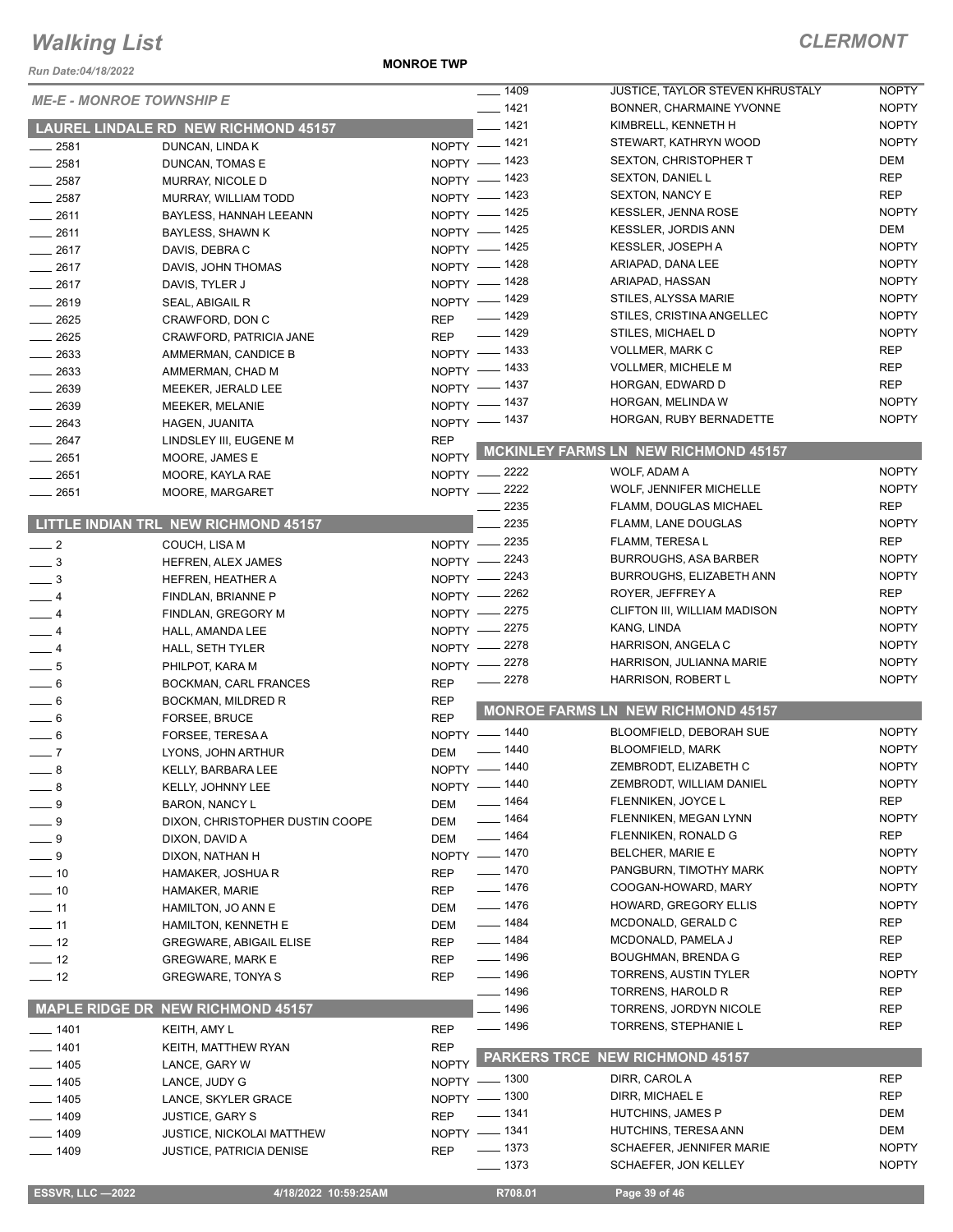#### **MONROE TWP**

| Run Date:04/18/2022                      |                                                |                            |                     |                                                      |                              |
|------------------------------------------|------------------------------------------------|----------------------------|---------------------|------------------------------------------------------|------------------------------|
| <b>ME-E - MONROE TOWNSHIP E</b>          |                                                |                            | 487                 | DUFAU, TERESA A                                      | <b>REP</b>                   |
|                                          |                                                |                            | $-487$              | DUFAU, TIMOTHY G                                     | <b>REP</b>                   |
|                                          | PARKERS TRCE NEW RICHMOND 45157                |                            | $-491$              | PENNINGTON, CARLA S                                  | <b>NOPTY</b>                 |
| $-1388$                                  | BAY, MEGAN                                     |                            | NOPTY -491<br>_ 491 | PENNINGTON, CHRISTOPHER K<br>WALLACE, WILLIAM COLTON | <b>NOPTY</b><br><b>NOPTY</b> |
| $-1388$                                  | JOHNSON, FRANCES J                             | <b>DEM</b>                 | $-491$              | WALLACE, WILLIAM DALTON                              | <b>NOPTY</b>                 |
| $-1388$                                  | JOHNSON, MARK P                                | <b>DEM</b>                 | NOPTY -493          | LANSAW, HUNTER J                                     | <b>NOPTY</b>                 |
| $-1388$                                  | PATRICK, PHILLIP A                             |                            | _ 493               | LANSAW POWERS, JO-ELLEN                              | <b>REP</b>                   |
| $-1436$                                  | ADAMS, DEBORAH A                               | $N$ OPTY $-$               | NOPTY - 493         | POWERS, TYRONE S                                     | <b>REP</b>                   |
| $-1436$                                  | COUTURE, JOHN T                                |                            |                     |                                                      |                              |
| $- 1451$                                 | WALTER, DIANNE M                               | <b>DEM</b>                 |                     | TWELVE MILE RD NEW RICHMOND 45157                    |                              |
| $\frac{1}{2}$ 1451<br>$\frac{1}{2}$ 1486 | WALTER, MICHAEL R<br><b>BRACKETT, GARY A</b>   | <b>DEM</b><br><b>REP</b>   | $\frac{1}{1653}$    | FISCH, JAMES J                                       | <b>NOPTY</b>                 |
| $- 1486$                                 | KELLY-BRACKETT, ROSE M                         | <b>REP</b>                 | $- 1653$            | JAD FISCH, MAHA T                                    | <b>NOPTY</b>                 |
|                                          |                                                |                            | $- 1663$            | FISCH, AARON NICHOLAS                                | <b>NOPTY</b>                 |
|                                          | <b>SCHNEIDER ESTATES DR NEW RICHMOND 45157</b> |                            |                     |                                                      |                              |
| $- 1211$                                 | COMBS, GINA SUE                                | <b>NOPTY</b>               |                     | <b>WILDLIFE WAY NEW RICHMOND 45157</b>               |                              |
| $- 1211$                                 | COMBS, MICHAEL A                               |                            | NOPTY - 2569        | STUBBE, FORD W                                       | <b>REP</b>                   |
| $- 1212$                                 | GADOR, JENNIFER RAE                            |                            | NOPTY - 2569        | STUBBE, JUDITH M                                     | <b>REP</b>                   |
| $- 1212$                                 | GADOR, ROBBI DALE                              | $N$ OPTY $-$               | _ 2572              | DELISLE, AARON S                                     | <b>NOPTY</b>                 |
| $- 1213$                                 | JOHNSON, CLARISSA AMBER                        | NOPTY -                    | $=2583$             | BROCKMAN, CONNOR FLANIGAN                            | <b>NOPTY</b>                 |
| $- 1213$                                 | JOHNSON, FRANCES G                             |                            | NOPTY - 2583        | BROCKMAN JR, DAVID C                                 | <b>NOPTY</b>                 |
| $- 1213$                                 | JOHNSON, WAYNE R                               | $N$ OPTY $-$               | . 2590              | <b>GARRISON, SANDRA L</b>                            | <b>NOPTY</b>                 |
| $- 1214$                                 | KIEFFER, CYNTHIA SUE                           |                            | NOPTY - 2590        | LONG, NICHOLAS ANDREW                                | <b>NOPTY</b>                 |
| $- 1214$                                 | KIEFFER, JOHN E                                | <b>REP</b>                 | $\frac{1}{2599}$    | <b>ENDRES, LYNLEY</b>                                | <b>NOPTY</b>                 |
| $- 1215$                                 | GRAY, JOAN V                                   | <b>DEM</b>                 | $\frac{1}{2599}$    | MORNINGSTAR, VALERIE XO                              | <b>NOPTY</b>                 |
| $- 1215$                                 | <b>GRAY II, RANDALL H</b>                      | <b>REP</b>                 | $-2602$             | DETELLEM, BONNIE MARIA                               | <b>REP</b>                   |
| $- 1217$                                 | <b>FARRIS, CATHERINE LOUISE</b>                | <b>REP</b>                 | $-2602$             | DETELLEM, TIMOTHY JOSEPH                             | <b>DEM</b>                   |
| $- 1217$                                 | <b>FARRIS JR, THOMAS HUGHES</b>                | <b>REP</b>                 |                     |                                                      |                              |
| $-1218$                                  | NAPIER, BOBBI L                                | <b>REP</b>                 | <b>TOTAL: 1,010</b> |                                                      |                              |
| $-1218$                                  | NAPIER, BRUCE ALLAN                            | <b>NOPTY</b>               |                     |                                                      |                              |
| $-1219$                                  | BRANHAM, DONNA R                               | <b>REP</b>                 |                     |                                                      |                              |
| $- 1219$<br>$- 1220$                     | BRANHAM, JOHN D                                | <b>REP</b><br><b>NOPTY</b> |                     |                                                      |                              |
| $- 1222$                                 | LEWIS, SHERRY ANN<br><b>BARCHESKI, ROBERT</b>  | <b>NOPTY</b>               |                     |                                                      |                              |
| $\frac{1}{2}$ 1222                       | LILLY, COLLEEN ANNE                            | <b>NOPTY</b>               |                     |                                                      |                              |
| $- 1224$                                 | <b>WILSON, CAROL LOUISE</b>                    | <b>NOPTY</b>               |                     |                                                      |                              |
| $- 1224$                                 | <b>WILSON, JENNAY CAROL</b>                    | <b>NOPTY</b>               |                     |                                                      |                              |
| $- 1224$                                 | WILSON, RONALD PAUL                            | <b>NOPTY</b>               |                     |                                                      |                              |
| $- 1226$                                 | SHEPHERD, GABRIEL B                            | <b>NOPTY</b>               |                     |                                                      |                              |
| $- 1226$                                 | SHEPHERD, JOSHUA W                             | REP                        |                     |                                                      |                              |
| __ 1226                                  | SHEPHERD, SHERYL JANE                          | REP                        |                     |                                                      |                              |
| _ 1228                                   | <b>EDMONDSON, EMILY GRACE</b>                  | REP                        |                     |                                                      |                              |
| $- 1228$                                 | EDMONDSON, NICHOLAS EDWARD                     | <b>NOPTY</b>               |                     |                                                      |                              |
| __ 1228                                  | HOBSON, KAREN C                                | REP                        |                     |                                                      |                              |
| $- 1228$                                 | HOBSON, ROBERT MITCHELL                        | REP                        |                     |                                                      |                              |
| $- 1300$                                 | BROWNING, DANIELLE                             | <b>NOPTY</b>               |                     |                                                      |                              |
| $- 1300$                                 | <b>BROWNING, DAVID</b>                         | <b>NOPTY</b>               |                     |                                                      |                              |
| — 1300                                   | <b>BROWNING, DENISE</b>                        | <b>NOPTY</b>               |                     |                                                      |                              |
|                                          | <b>SHADY GLEN RD NEW RICHMOND 45157</b>        |                            |                     |                                                      |                              |
| $-479$                                   | OTTLINGER, MARY JEAN                           | <b>REP</b>                 |                     |                                                      |                              |
| 481                                      | ADAMS, JONATHAN S                              | REP                        |                     |                                                      |                              |
| 481                                      | ADAMS, LEE ANN                                 | REP                        |                     |                                                      |                              |
| 482                                      | ROBEY, ANGELA B                                | <b>NOPTY</b>               |                     |                                                      |                              |
| 482                                      | ROBEY, JASON O                                 | NOPTY                      |                     |                                                      |                              |
| 483                                      | KROEGER, KAYLA JANE                            | REP                        |                     |                                                      |                              |
| 483                                      | OLENICK, CHRISTOPHER M                         | REP                        |                     |                                                      |                              |
| 483                                      | OLENICK, EVERETT JAMES                         | REP                        |                     |                                                      |                              |
| 483                                      | OLENICK, LAURIE J                              | <b>REP</b>                 |                     |                                                      |                              |
| 485                                      | MILLER, JACKSON EDWARD                         | <b>NOPTY</b>               |                     |                                                      |                              |
| 485                                      | MILLER, TARA Z                                 | REP                        |                     |                                                      |                              |
| 485                                      | MILLER, TODD E                                 | REP                        |                     |                                                      |                              |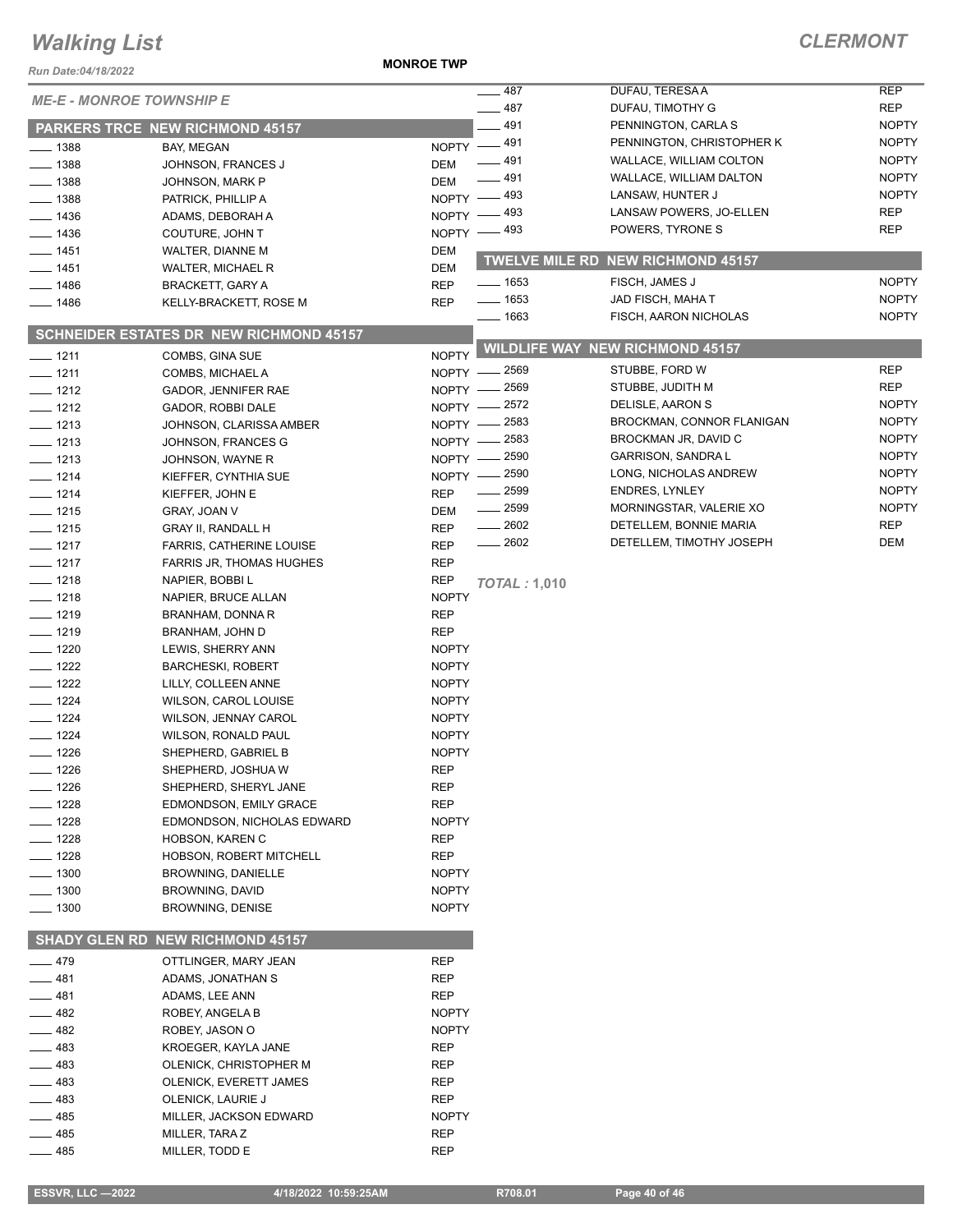**MONROE TWP**

| Run Date:04/18/2022             |                                               | <b>IVIUINNUE I VYF</b>       |                 |
|---------------------------------|-----------------------------------------------|------------------------------|-----------------|
| <b>ME-I - MONROE TOWNSHIP I</b> |                                               |                              | ___ 3142        |
|                                 |                                               |                              | $-3152$         |
|                                 | <b>BERRY PATCH AMELIA 45102</b>               |                              | $-3152$<br>3152 |
| $- 114$                         | HENSLEE, BRYAN C                              | <b>NOPTY</b>                 | 3160            |
| $-117$                          | <b>VARNEY, BRUCE</b>                          | <b>NOPTY</b>                 | 3160            |
| $-117$                          | VARNEY, HALEY JO                              | <b>NOPTY</b>                 | 3162            |
| $-117$                          | VARNEY, KELLY JO                              | <b>NOPTY</b>                 | 3162            |
|                                 | E CONCORD PL AMELIA 45102                     |                              | $=$ 3162        |
|                                 |                                               |                              | 3164            |
| ___ 3301                        | DALTON, JENNIFER JOSHUA                       | <b>NOPTY</b>                 | 3164            |
| $- 3301$                        | DALTON, TYLER M                               | <b>NOPTY</b>                 | 3164            |
| $-3313$<br>____ 3313            | CARRIGAN, ALEX PATRICK<br>CARRIGAN, STEVEN P  | <b>NOPTY</b><br><b>NOPTY</b> | 3168            |
| $-3313$                         | SEBASTIAN, NICOLE L                           | <b>NOPTY</b>                 | - 3168          |
| $-3316$                         | KNAPP, JOSHUA LEE                             | REP                          | 3168            |
| $-3316$                         | KNAPP, SARA ELIZABETH                         | <b>NOPTY</b>                 | . 3170          |
| _ 3339                          | CAUDILL, JO ANN LANG                          | <b>NOPTY</b>                 | 3172            |
|                                 |                                               |                              | 3172            |
|                                 | E CONCORD RD AMELIA 45102                     |                              | $=$ 3174        |
| $-1918$                         | MILLER, MARY A                                | <b>REP</b>                   | _ 3174          |
| __ 1926                         | <b>JUSTICE, ARIEL C</b>                       | REP                          | $=3178$         |
| $- 1926$                        | <b>JUSTICE, KAREN J</b>                       | REP                          | - 3178          |
| __ 1926                         | <b>JUSTICE, THOMAS P</b>                      | <b>REP</b>                   | $-3180$         |
| $- 1948$                        | BLANTON, DAVID LEE                            | DEM                          | $=$ 3180        |
| $- 1948$                        | MONKS, DIANE M                                | DEM                          | _ 3182<br>3182  |
| __ 1960                         | <b>GREENE, TIMOTHY W</b>                      | <b>NOPTY</b>                 | 3182            |
| $-1960$                         | <b>MADDEN, JUSTIN LEE</b>                     | <b>NOPTY</b>                 | 3182            |
| $- 1960$                        | MADDEN JR, STEVEN CONLEY                      | <b>NOPTY</b>                 | 3201            |
| $-1974$                         | PLANCK, LAURA A                               | DEM                          | 3201            |
| $- 1974$                        | SORRELL, DANIELLE RENEE                       | DEM                          | 3202            |
| __ 1994                         | HARTLEY, MELIANIE S                           | <b>NOPTY</b>                 | 3209            |
| $-1994$                         | HARTLEY, TODD ALAN                            | <b>NOPTY</b>                 | 3209            |
| $-1994$                         | VAUGHAN, CLAYTON D                            | <b>NOPTY</b>                 | 3218            |
| $-1998$                         | <b>GRAYSON, ETHAN ALEXANDER</b>               | <b>NOPTY</b>                 | 3218            |
| — 1998                          | <b>GRAYSON, KIRA ASHLEY</b>                   | <b>NOPTY</b>                 | 3218            |
| $-1998$                         | GRAYSON, LOGAN                                | <b>NOPTY</b>                 | 3218            |
| $-1998$                         | <b>GRAYSON, MARIAN G</b>                      | <b>NOPTY</b>                 | 3219            |
| __ 1998                         | <b>GRAYSON, STACY J</b>                       | <b>NOPTY</b>                 | 3219            |
|                                 | HUCKLEBERRY RD AMELIA 45102                   |                              | 3220            |
| $-138$                          | DOYLE, WILLIAM FOSTER                         | <b>NOPTY</b>                 | 3220            |
|                                 |                                               |                              | 3221<br>3221    |
|                                 | <b>KELLERMAN DR AMELIA 45102</b>              |                              | 3227            |
| $-11$                           | HALL, JEANNINE MARIE                          | <b>NOPTY</b>                 | 3227            |
| $-11$                           | TODD, PHYLLIS A                               | <b>NOPTY</b>                 | 3233            |
| $-11$                           | TODD, ROBERT E                                | <b>NOPTY</b>                 | 3243            |
|                                 |                                               |                              | 3247            |
|                                 | LINDALE MT HOLLY RD AMELIA 45102              |                              | 3247            |
| $-3078$                         | REAM, LYNN L                                  | <b>NOPTY</b>                 | 3251            |
| $-3078$                         | REAM, MIKE R                                  | <b>NOPTY</b>                 | 3251            |
| $-3102$                         | PATE, MELISSA ELLEN                           | <b>NOPTY</b>                 | 3252            |
| $-3106$                         | GLENZER, CAROL ANN                            | REP                          | 3252            |
| $-3106$                         | GLENZER, DAVID ALLEN                          | REP                          | 3252            |
| $-3106$                         | THEISENS, JOHN RUSSELL                        | REP                          | 3252            |
| $-3106$                         | THEISENS, MERIAH A                            | REP                          | 3255            |
| $-3108$<br>$-3116$              | COFFEY, MICHAEL D                             | <b>NOPTY</b><br><b>NOPTY</b> | 3255            |
| $-3120$                         | HURST, ADAM                                   | <b>NOPTY</b>                 | 3256            |
| $-3124$                         | HURST, MATTHEW LEE BARNETT<br>COFFEY, KAREN L | <b>NOPTY</b>                 | 3256            |
| $-3124$                         | COFFEY, MARK R                                | <b>NOPTY</b>                 | 3259            |
| $-3142$                         | DEEM, DANIEL S                                | <b>NOPTY</b>                 | 3260            |
| - 3142                          | DEEM, STEVEN K                                | <b>NOPTY</b>                 | 3260            |
|                                 |                                               |                              | 3264            |

| 3142 | GROW, JESSICA ANN                              | <b>NOPTY</b> |
|------|------------------------------------------------|--------------|
| 3152 | CHANNELL, OLIVIA LEE                           | <b>NOPTY</b> |
| 3152 | SEEBOHM, JORDAN MARIE                          | <b>NOPTY</b> |
| 3152 | SEEBOHM, NATHAN PATRICK                        | <b>NOPTY</b> |
| 3160 | ASBURY, NESSA LIN                              | <b>NOPTY</b> |
| 3160 | WITTMANN, CALLI ROE LYNNESSA                   | <b>NOPTY</b> |
| 3162 | <b>BROWN, JASON R</b>                          | <b>NOPTY</b> |
| 3162 | BROWN, JOELLEN                                 | <b>NOPTY</b> |
| 3162 | <b>GARRELL, EMILY A</b>                        | <b>NOPTY</b> |
| 3164 | HALL, CASEY WAYNE                              | DEM          |
| 3164 | HALL JR, TERRY WAYNE                           | <b>NOPTY</b> |
| 3164 | SIRK, OLIVIA TAYLOR                            | <b>NOPTY</b> |
| 3168 | ABBOTT, CAROL J                                | <b>NOPTY</b> |
| 3168 | ABBOTT, LEONARD M                              | <b>NOPTY</b> |
| 3168 | DEMARIS, QUINTON G THOMAS                      | <b>NOPTY</b> |
| 3170 | LOGAN, JACQUELYN MARIE                         | <b>NOPTY</b> |
| 3172 | RILEY SR, MARKHAM W                            | <b>NOPTY</b> |
| 3172 | RILEY JR, MARKHAM WILSON                       | <b>NOPTY</b> |
| 3174 | SMITH, ARLLIE K                                | <b>NOPTY</b> |
| 3174 | SMITH, SHIRLEY S                               | <b>NOPTY</b> |
| 3178 | <b>BUNNENBERG, LAURA GRUPE</b>                 | REP          |
| 3178 | SHARPE, STANLEY C                              | REP          |
| 3180 | CANTRELL, JENNIFER L                           | <b>NOPTY</b> |
| 3180 | HIGHLEY, MAKAYLEE RAYNE                        | <b>NOPTY</b> |
| 3182 | <b>FERRELL, ANGELA M</b>                       | <b>NOPTY</b> |
| 3182 | FERRELL, CAMERON ALAN                          | <b>NOPTY</b> |
| 3182 | FERRELL, HUNTER LOUIS                          | <b>NOPTY</b> |
| 3182 | FERRELL, ROBERT L                              | <b>NOPTY</b> |
| 3201 | JOHNSON, DERON D                               | <b>NOPTY</b> |
| 3201 | JOHNSON, GENNY L                               | <b>NOPTY</b> |
| 3202 | PICKENS, MICHAEL WAYNE                         | <b>NOPTY</b> |
| 3209 | SUTTER SR, DENNIS W                            | DEM          |
| 3209 | SUTTER, JANICE A                               | DEM          |
| 3218 | SOUTHALL, ABIGAIL JORDAN                       | REP          |
| 3218 | SOUTHALL, CHARLES BRETT                        | <b>REP</b>   |
| 3218 | SOUTHALL, CYNTHIA K                            | <b>REP</b>   |
| 3218 | SOUTHALL, MORGAN GRACE                         | <b>NOPTY</b> |
| 3219 | <b>MYERS, KRISTINA ANN</b>                     | <b>NOPTY</b> |
| 3219 | MYERS, MICHAEL JEFFREY                         | <b>NOPTY</b> |
| 3220 | BRIGNER, EVAN JOSEPH                           | <b>NOPTY</b> |
| 3220 | <b>BRIGNER, MANDE TELAINE</b>                  | <b>NOPTY</b> |
| 3221 | KAETZEL, BARB                                  | REP          |
| 3221 | KAETZEL, CASSANDRA R                           | <b>NOPTY</b> |
| 3227 | AYER, RONALD R                                 | REP          |
| 3227 |                                                | <b>REP</b>   |
|      | FRIEDHOFF, JULIA ANN<br>AMMERMAN, JOSEPH DAVID |              |
| 3233 | FIELDS, PATRICIA J                             | <b>NOPTY</b> |
| 3243 | <b>MELTON, JAYSON</b>                          | <b>NOPTY</b> |
| 3247 |                                                | <b>NOPTY</b> |
| 3247 | MELTON, REBECCA A                              | <b>NOPTY</b> |
| 3251 | <b>BLOOM, DARCIE R</b>                         | <b>NOPTY</b> |
| 3251 | BLOOM, LYLE G                                  | REP          |
| 3252 | ADKINS, ASIA MARIE                             | <b>NOPTY</b> |
| 3252 | ADKINS, BILLY J                                | <b>NOPTY</b> |
| 3252 | ADKINS, MELISSA E                              | <b>NOPTY</b> |
| 3252 | HUDSON, SAMUEL M                               | <b>NOPTY</b> |
| 3255 | MINNING, LOGAN SHARON                          | <b>NOPTY</b> |
| 3255 | MINNING, STEPHEN JOSEPH                        | <b>NOPTY</b> |
| 3256 | RUEHLMAN, MELISSA JAN                          | <b>NOPTY</b> |
| 3256 | RUEHLMAN, RUSSELL M                            | <b>NOPTY</b> |
| 3259 | <b>IRVIN, SHARON O</b>                         | DEM          |
| 3260 | <b>GREENE, CLARENCE A</b>                      | <b>NOPTY</b> |
| 3260 | <b>GREENE, JOANN</b>                           | <b>NOPTY</b> |
| 3264 | <b>BROWNING, KATHY L</b>                       | REP          |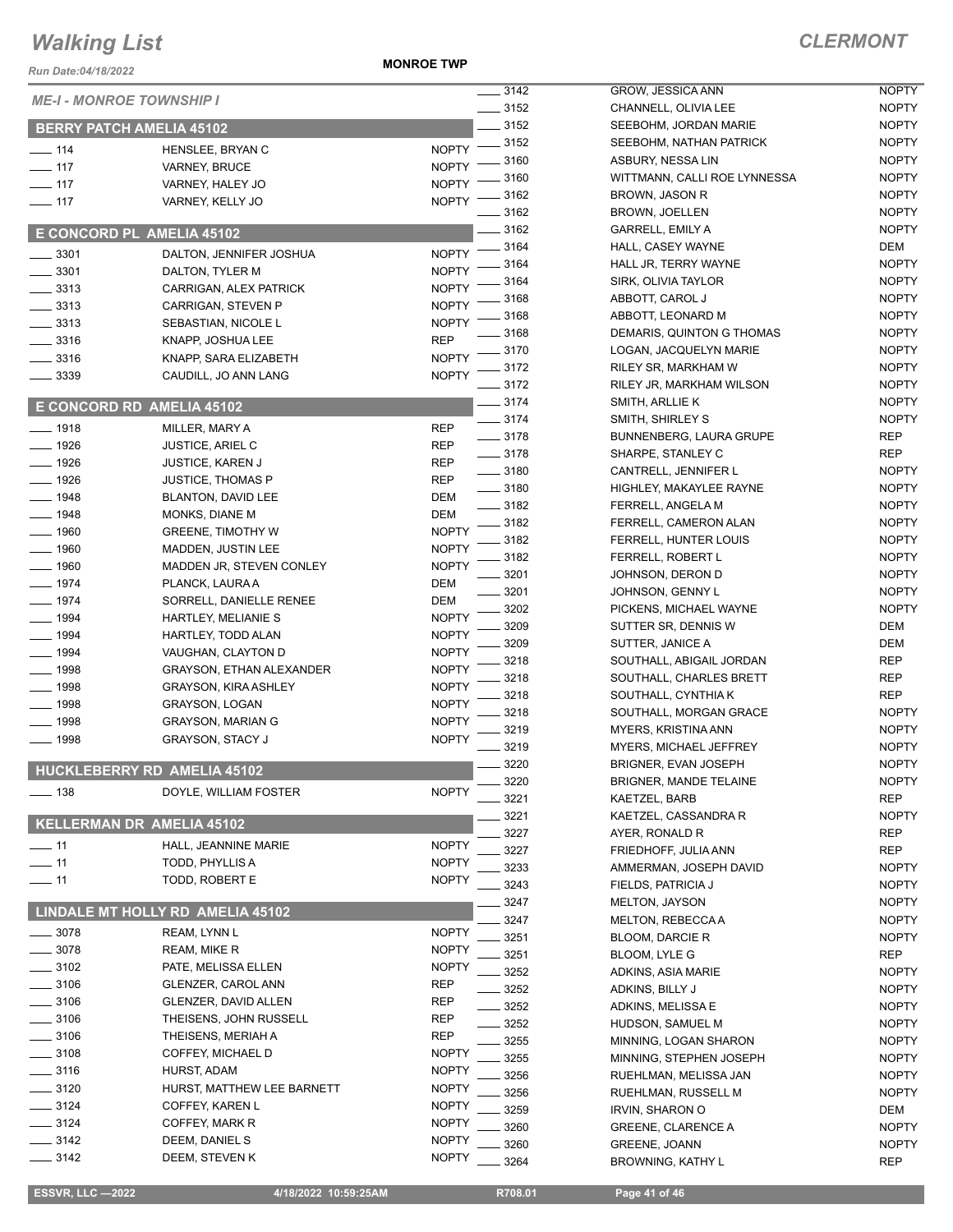*Run Date:04/18/2022*

**MONROE TWP**

| <b>ME-I - MONROE TOWNSHIP I</b>                         |                                                         |            | ____ 2191 #LOT 45                                      |               | <b>JAMES, SHARON KAY</b>                  | <b>NOPTY</b>                 |
|---------------------------------------------------------|---------------------------------------------------------|------------|--------------------------------------------------------|---------------|-------------------------------------------|------------------------------|
|                                                         |                                                         |            |                                                        | 2191 #LOT 47  | LINK, DWAYNE C                            | <b>NOPTY</b>                 |
|                                                         | LINDALE MT HOLLY RD AMELIA 45102                        |            |                                                        | 2191 #LOT 49  | JONES III, MELVIN H                       | <b>NOPTY</b>                 |
| $- 3264$                                                | BROWNING, ROBERT D                                      | <b>REP</b> | <b>LEGGE 2191 #LOT 49</b>                              |               | PETERSON, MIA LEE JEAN                    | <b>NOPTY</b>                 |
| $\frac{1}{2}$ 3268<br>$- 3273$                          | FRAZIER, SANDRA C                                       |            | NOPTY __ 2191 #LOT 50                                  |               | BLANCHARD II, GERALD W                    | <b>DEM</b>                   |
|                                                         | MADLENER, DEBRAK                                        |            | NOPTY __ 2191 #LOT 50                                  |               | <b>BLANCHARD, VIRGINIA P</b>              | <b>DEM</b>                   |
| $\frac{1}{2}$ 3291                                      | ADDISON, BEVERLY S                                      |            | NOPTY __ 2191 #LOT 53                                  |               | HAINES, JAIME ERICKA                      | <b>NOPTY</b>                 |
| $\frac{1}{2}$ 3291                                      | ADDISON, ELIJAH BRANDEN                                 |            | NOPTY _____ 2191 #LOT 56                               |               | <b>BROWN, ANGELA M</b>                    | <b>NOPTY</b>                 |
| $\frac{1}{2}$ 3291                                      | ADDISON JR, ERNEST E<br>ADDISON, NICOLE CARMEL          |            | NOPTY __ 2191 #LOT 59<br>NOPTY __ 2191 #LOT 60         |               | ARBINO, ANGEL B                           | <b>NOPTY</b><br><b>NOPTY</b> |
| $\frac{1}{2}$ 3291<br>$\frac{1}{2}$ 3305                |                                                         | DEM        | -2191 #APT 109                                         |               | WELLS, MINDY LYNN                         |                              |
| $\frac{1}{2}$ 3305                                      | DEBRUNNER, CAROL R<br>DEBRUNNER, DONALD R               | DEM        | _____ 2191 #APT 117                                    |               | CREECH, KELLY L<br>JOHNSON, JOANNA LYNN   | <b>NOPTY</b><br><b>NOPTY</b> |
| $\frac{1}{2}$ 3325                                      | OLSON, KATHY L                                          | <b>REP</b> | ___ 2191 #APT 128                                      |               | KING, BESSIE M                            | <b>NOPTY</b>                 |
| $\frac{1}{2}$ 3325                                      | OLSON, ROBERT P                                         | <b>REP</b> | <b>LEGGE 146</b> 2191 #APT 146                         |               | HOLTON, HAROLD H                          | <b>NOPTY</b>                 |
|                                                         |                                                         |            | ____ 2191 #APT 151                                     |               | KAYLOR, DOUG G                            | <b>NOPTY</b>                 |
| E OHIO PIKE AMELIA 45102                                |                                                         |            |                                                        | 2191 #APT 154 | JACKSON, ANGELA R                         | <b>NOPTY</b>                 |
| 2061 #APT 7                                             |                                                         |            | NOPTY __ 2191 #APT 154                                 |               | JACKSON, LINDA G                          | <b>NOPTY</b>                 |
| <b>_____ 2061 #LOT 25</b>                               | <b>BAKER, CHRISTOPHER M</b>                             |            | NOPTY __ 2191 #APT 160                                 |               | JOHNS, ZACHARY D                          | <b>NOPTY</b>                 |
|                                                         | COVALOINE, SCOTT D                                      |            | NOPTY __ 2191 #APT 165                                 |               | EADS JR, ROBERT LEE                       | <b>NOPTY</b>                 |
| ____ 2061 #LOT 26                                       | BOWEN, CLINTON DANIEL                                   |            | ____ 2191 #APT 193                                     |               | STEPHENS, STACY L                         | <b>NOPTY</b>                 |
| 2061 #LOT 35                                            | WELLS, JUDY K                                           | REP        |                                                        |               |                                           | <b>NOPTY</b>                 |
| $\frac{1}{2061}$ #LOT 44                                | BOWLING, DAMON                                          |            | NOPTY __ 2191 #APT 208<br>NOPTY __ 2191 #APT 212       |               | HUGHES, CINDY LEE<br>CHAPPELL, AMANDA E   | <b>NOPTY</b>                 |
| 2061 #LOT 70                                            | SPEIGEL, SANDRA SUE                                     |            | NOPTY __ 2191 #LOT 105                                 |               |                                           | <b>NOPTY</b>                 |
| <b>_____ 2061 #LOT 96</b>                               | DUDERSTADT, CHARLEE C                                   |            | NOPTY __ 2191 #LOT 105                                 |               | <b>BREWSTER, MARIE A</b>                  | <b>NOPTY</b>                 |
| 2061 #APT 171                                           | WISBY, MICHAEL SCOTT                                    |            | NOPTY __ 2191 #LOT 113                                 |               | SWAFFORD, MELISSA MAE                     |                              |
| <b>2061 #LOT 103</b>                                    | GRUBB, CARL                                             |            | NOPTY __ 2191 #LOT 115                                 |               | WHITE, JOSEPH DANIAL                      | <b>NOPTY</b>                 |
| $\frac{1}{2061}$ #LOT 112                               | FRYE, JUDITH L                                          |            |                                                        |               | CHRISTIAN, VIVIAN FAY                     | <b>NOPTY</b>                 |
| 2061 #LOT 127                                           | EDGINGTON, KAYLA M                                      |            | NOPTY __ 2191 #LOT 118                                 |               | WERLINE, JENNIFER LYNN                    | <b>NOPTY</b>                 |
| <b>_____ 2061 #LOT 147</b>                              | APPLEGATE, MARY L                                       |            | NOPTY __ 2191 #LOT 119                                 |               | <b>GARRISON, NOAH SAMUEL</b>              | <b>NOPTY</b><br><b>NOPTY</b> |
| 2061 #LOT 148                                           | FOY, DIANE L                                            |            | NOPTY __ 2191 #LOT 127<br>NOPTY __ 2191 #LOT 134       |               | DAY, SANDRA L                             | <b>NOPTY</b>                 |
| 2061 #LOT 165                                           | HURST, BARBARA J                                        |            | DEM __ 2191 #LOT 134                                   |               | LOFTON, SHANNON RAY                       |                              |
| ___ 2061 #APT 20                                        | WATERS, MARY E                                          |            |                                                        |               | ROBERTSON, SONYA RENEE                    | <b>NOPTY</b><br><b>REP</b>   |
| 2061 #APT 35                                            | WELLS, LLOYD M                                          |            | NOPTY __ 2191 #LOT 138                                 |               | KNAUBER, RACHEL NICHOLE                   |                              |
| $-2173$                                                 | ANGELO, TONYA J                                         |            | NOPTY __ 2191 #LOT 146                                 |               | LINDSEY, LOUISE                           | <b>NOPTY</b><br><b>NOPTY</b> |
| $-2175$ #7                                              | BOWLING, PENNY R                                        |            | NOPTY __ 2191 #LOT 157<br>NOPTY __ 2191 #LOT 157       |               | FEUGATE, CANDACE EVE                      | <b>NOPTY</b>                 |
| $\frac{1}{2177}$ #APT 15                                | HARDING, TIFFANY E                                      |            | NOPTY __ 2191 #LOT 157                                 |               | SCHRINER, HEATHER KRISTINE                | <b>NOPTY</b>                 |
| ____ 2179 #APT 18<br>$\frac{1}{2181}$ #APT 21           | RODRIGUEZ HERNANDEZ, JORGE LUIS                         |            | NOPTY __ 2191 #LOT 171                                 |               | WEBSTER, AMANDA L<br>STAMM, DAVID MICHAEL | <b>NOPTY</b>                 |
|                                                         | FENTON, EDWARD J                                        |            | NOPTY __ 2191 #LOT 180                                 |               | CHITWOOD, SIERRA NICHOLE                  | <b>NOPTY</b>                 |
| ____ 2181 #APT 21<br>___ 2181 #APT 23                   | FENTON, JENNY LEE                                       |            | NOPTY __ 2191 #LOT 183                                 |               | WERNING, KELLY A                          | <b>NOPTY</b>                 |
|                                                         | GODSEY, TERESA A                                        |            | NOPTY __ 2191 #LOT 184                                 |               | MEYER, AMY JOYCE                          | <b>NOPTY</b>                 |
| $-2191$                                                 | <b>BOSWELL, JEREMY SCOTT</b><br>CARTONE, FILIPPO JOSEPH |            |                                                        |               | MEYER, LUKE JARED                         | <b>NOPTY</b>                 |
| $-2191$                                                 |                                                         |            | NOPTY <u>_</u> 2191 #LOT 184<br>NOPTY __ 2191 #LOT 185 |               | <b>BRUNER, MORGAN LEE</b>                 | <b>NOPTY</b>                 |
| $-2191$                                                 | CENTERS, ELISHA ANN                                     |            | NOPTY __ 2191 #LOT 192                                 |               | SANTIAGO, RACHEL ANN                      | <b>NOPTY</b>                 |
| ____ 2191                                               | COX, BRENDAN CORY                                       |            | NOPTY __ 2191 #LOT 200                                 |               | WELLS, DANNY R                            | REP                          |
| $-2191$                                                 | SHUTT, SAMANTHA LORAINE                                 |            | NOPTY __ 2191 #LOT 200                                 |               | WELLS, GINNI D                            | DEM                          |
| $-2191$                                                 | SIMMONS, JENNIFER C                                     |            | NOPTY __ 2191 #LOT 201                                 |               | CROPPER, JENNIFER LYNN                    | <b>REP</b>                   |
| $-2191$<br>___ 2191 #APT 3                              | TEVIK, PHILIP JAMES<br>RAISOR, JACKIE M                 |            | NOPTY __ 2191 #LOT 201                                 |               | CROPPER, TIMOTHY L                        | <b>NOPTY</b>                 |
|                                                         | <b>WILSON, BRITTANI ANNE</b>                            |            | NOPTY __ 2191 #LOT 202                                 |               | COX, JAMES W                              | <b>NOPTY</b>                 |
| _____ 2191 #APT 7<br>____ 2191 #LOT 6                   | THOMPSON-WHITE, CHARITY ANNE                            |            | REP __ 2191 #LOT 203                                   |               | SHELTON, MALEA REA                        | <b>NOPTY</b>                 |
|                                                         |                                                         |            | NOPTY __ 2191 #LOT 205                                 |               | MIKLES, ASHLEY RENEE                      | <b>NOPTY</b>                 |
| __ 2191   #APT 27                                       | ROEPER, NANCY J                                         |            | NOPTY __ 2191 #LOT 206                                 |               | WATSON, SAMANTHA ROSE                     | <b>NOPTY</b>                 |
| <sub>_</sub> __ 2191 #APT 29                            | NAEGELE, BRANDY JEAN                                    |            | NOPTY __ 2191 #LOT 213                                 |               | FAULKNER, BILLIE JO                       | <b>REP</b>                   |
| <sub>—</sub> 2191  #APT 30<br><b>2191 #APT 32</b>       | BARTON, BELINDA S                                       |            | NOPTY __ 2191 #LOT 213                                 |               | FAULKNER, LANDON TODD                     | <b>REP</b>                   |
| $\frac{1}{2191}$ #APT 42                                | LEIGH, SHANNON D<br>MCLANE, VICTORIA M                  |            | NOPTY __ 2191 #32                                      |               | LEIGH, SHAWN DWAYNE                       | <b>NOPTY</b>                 |
|                                                         |                                                         |            | NOPTY __ 2191 #111                                     |               | FORE, DEBORAH A                           | <b>NOPTY</b>                 |
| $\frac{1}{2191}$ #APT 50<br><b>_____ 2191 #APT 53</b>   | HOGE, SARAH MARIE                                       |            | NOPTY __ 2191 #APT 30                                  |               | HUNTER, DAVID                             | <b>NOPTY</b>                 |
| ____ 2191 #LOT 11                                       | MULLINS, BOBBY T<br>PALLO, JOHN M                       |            | NOPTY __ 2191 #APT 149                                 |               | LEPPERT, RONALD T                         | <b>NOPTY</b>                 |
|                                                         |                                                         |            | NOPTY __ 2191 #APT 149                                 |               | LEPPERT, THERESA ANN                      | <b>NOPTY</b>                 |
| $\frac{1}{2}$ 2191 #LOT 12<br><b>LEGGE 2191 #LOT 21</b> | BENNETT JR, DONNIE R                                    |            | NOPTY __ 2191 #APT 203                                 |               | SHELTON, CHARLES F                        | <b>NOPTY</b>                 |
| <b>______ 2191 #LOT 22</b>                              | <b>GARRIGUS, THOMAS CLYDE</b><br>HILLER, JENNIFER I     |            | NOPTY __ 2191 #19                                      |               | MENDOZA, ANTONIO SCOTT                    | <b>NOPTY</b>                 |
| ____ 2191 #LOT 22                                       |                                                         |            | NOPTY __ 2191 #APT 26                                  |               | CATRON, JEANNE ANN                        | <b>NOPTY</b>                 |
| ____ 2191 #LOT 37                                       | HILLER, MERRY KAY<br>FRIES, KIMBERLY MARIE              |            | NOPTY __ 2231 #APT 1                                   |               | KAROS, DEBORAH L                          | <b>NOPTY</b>                 |
| <b>_____ 2191 #LOT 37</b>                               | SIPPLE, KYLE LEE                                        |            | NOPTY -2305                                            |               | GUMM, LILLIE MAE                          | <b>NOPTY</b>                 |
|                                                         |                                                         |            |                                                        |               |                                           |                              |
| <b>ESSVR, LLC -2022</b>                                 | 4/18/2022 10:59:25AM                                    |            | R708.01                                                |               | Page 42 of 46                             |                              |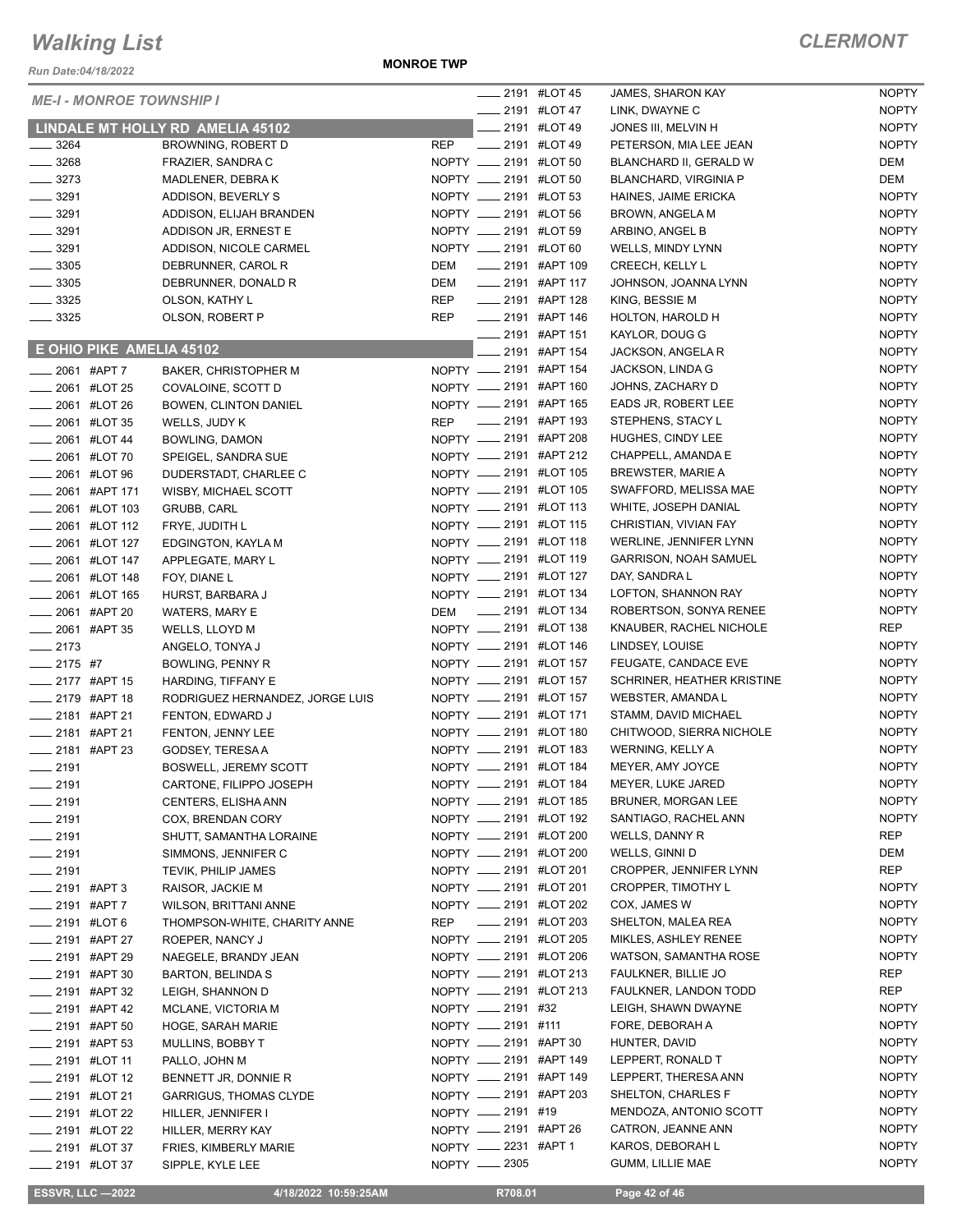*Run Date:04/18/2022*

**MONROE TWP**

|                          | <b>ME-I - MONROE TOWNSHIP I</b> |                                            |                              |                          | _ 2061 #LOT 126                               | <b>MELTON, MOLLY ANN</b>             | <b>NOPTY</b>        |
|--------------------------|---------------------------------|--------------------------------------------|------------------------------|--------------------------|-----------------------------------------------|--------------------------------------|---------------------|
|                          |                                 |                                            |                              |                          | 2061 #LOT 127                                 | EDGINGTON, MICHAEL R                 | <b>NOPTY</b>        |
|                          | E OHIO PIKE AMELIA 45102        |                                            |                              |                          | 2061 #LOT 130                                 | FRYMAN, PATRICIA S                   | <b>NOPTY</b>        |
| $\frac{1}{2}$ 2305       |                                 | GUMM, PAUL DONALD                          |                              |                          | NOPTY _____ 2061 #LOT 141                     | HALPIN, BRENDA LEE                   | <b>NOPTY</b>        |
| 2327                     |                                 | FARLEY, RETHA M                            |                              |                          | NOPTY __ 2061 #LOT 141                        | <b>HALPIN, PATRICK MICHAEL</b>       | <b>NOPTY</b>        |
|                          |                                 | PHEASANT RUN RD AMELIA 45102               |                              |                          | 2061 #LOT 145                                 | LANG, LORI C                         | <b>NOPTY</b>        |
|                          |                                 |                                            |                              |                          | 2061 #LOT 147                                 | WISBY, ERIC W                        | <b>NOPTY</b>        |
| $\frac{1}{2}$ 49         |                                 | VAUGHT, RICHARD CLARENCE                   |                              |                          | NOPTY __ 2061 #LOT 155                        | COOK, WILLIAM W                      | <b>REP</b>          |
|                          |                                 |                                            |                              |                          | _ 2061 #LOT 163                               | KNECHT, PHILIP CHARLES               | <b>NOPTY</b>        |
|                          |                                 | E STATE ROUTE 125 AMELIA 45102             |                              |                          | 2061 #LOT 163                                 | THOMAS, DOROTHY CECELIA THERES/      | <b>NOPTY</b>        |
| $-2031$                  |                                 | <b>GEARHART, JOSH G</b>                    |                              |                          | NOPTY __ 2061 #LOT 173                        | CARSON, HOLLY LYNN                   | <b>NOPTY</b>        |
| 2033                     |                                 | <b>WALTERS, DANIEL A</b>                   |                              |                          | NOPTY __ 2061 #LOT 178                        | <b>BARTELS, JAMES A</b>              | <b>NOPTY</b>        |
| $\frac{2033}{200}$       |                                 | WALTERS, DONNA S                           |                              |                          | NOPTY __ 2061 #LOT 178                        | WORTHY, JEANNE E                     | <b>NOPTY</b>        |
| $-2061$                  |                                 | BENJAMIN, DWAYNE W                         |                              |                          | NOPTY __ 2061 #LOT 180                        | <b>KELCH, CHRISTINA GAIL</b>         | <b>NOPTY</b>        |
| 2061                     |                                 | BROWN, ANDREW JOESPH                       | <b>REP</b>                   |                          | <b>LEGGI #LOT 181</b>                         | JOHNSON, HEATHER N                   | <b>NOPTY</b>        |
| $-2061$                  |                                 | HARRIS, RHIANNON K                         |                              |                          | NOPTY __ 2061 #LOT 183                        | HORTON, DONALD R                     | <b>NOPTY</b>        |
| 2061 #62                 |                                 | DYER, LINDA MARIE                          |                              |                          | NOPTY __ 2061 #LOT 164                        | HUNDEMER, ASHLEE A                   | <b>NOPTY</b>        |
| $-2061$ #82              |                                 | ROGERS, KENNETH W                          | NOPTY __ 2061 #APT 83        |                          |                                               | WESTERKAMP, STEPHEN CHRISTOPHE       | <b>NOPTY</b>        |
| $-2061$ #158             |                                 | KRAFT, DAVID LEE                           |                              |                          | NOPTY __ 2061 #APT 135<br>_____ 2061 #APT 146 | PECK, JANET L                        | DEM<br><b>NOPTY</b> |
|                          | 2061 #APT 2                     | MEYER, RUTH ANN                            | <b>REP</b>                   |                          | NOPTY __ 2061 #APT 170                        | CARSON, ALLISON MARIE                | <b>NOPTY</b>        |
| $\frac{1}{2061}$ #LOT 1  |                                 | <b>JARVI, SHERRY J</b>                     | NOPTY __ 2061 #APT 21        |                          |                                               | WISBY, BEVERLY S<br>CARNEY, JENNIFER | DEM                 |
| <b>2061 #LOT 7</b>       |                                 | BAKER, JOHN K                              |                              |                          |                                               |                                      | <b>NOPTY</b>        |
| $\frac{1}{2061}$ #LOT 8  | 2061 #APT 83                    | <b>GUNTER, WILLIAM DUSTIN</b>              | NOPTY __ 2129                |                          |                                               | PHILLIPS, LEE ANN<br>GOSS, LARY E    | <b>NOPTY</b>        |
|                          |                                 | WESTERKAMP, MARY J                         | NOPTY -2141<br>NOPTY __ 2141 |                          |                                               | GOSS, ROSELLA                        | <b>NOPTY</b>        |
|                          | 2061 #APT 97                    | HORN, THOMAS J                             |                              |                          | NOPTY __ 2141 #LOT 139                        | CARROLL, JAMES A                     | <b>NOPTY</b>        |
|                          | _ 2061 #LOT 13                  | HARRIS, STEVEN HOWARD                      | NOPTY __ 2151                |                          |                                               | KISLING, MICHEAL                     | <b>NOPTY</b>        |
| ____ 2061 #LOT 14        | 2061 #LOT 13                    | STARR, MISTY JEAN                          | NOPTY __ 2161                |                          |                                               | DEWEESE, IRENE E                     | <b>REP</b>          |
| <b>2061 #LOT 18</b>      |                                 | <b>HAMPTON, TERESA K</b>                   | NOPTY __ 2173 #APT 1         |                          |                                               | LUKE, MARCUS W                       | <b>NOPTY</b>        |
|                          | 2061 #LOT 26                    | RAINEY, ADRIAN V<br>MELTON, JOSEPH MICHAEL | NOPTY __ 2173 #APT 1         |                          |                                               | LUKE, SHERLYNN A                     | <b>NOPTY</b>        |
|                          | 2061 #LOT 27                    | CALDWELL, JAMES D                          | NOPTY __ 2173 #APT 3         |                          |                                               | CHAPMAN, BRIANNA                     | <b>NOPTY</b>        |
| <b>2061 #LOT 27</b>      |                                 | PICKELHEIMER III, CHARLIE JOHN             | NOPTY __ 2173 #APT 5         |                          |                                               | <b>BUCKLIN, BRIAN A</b>              | <b>NOPTY</b>        |
| <b>LEGGI #LOT 27</b>     |                                 | PICKELHEIMER, SHELBY KATLYN NICOI          | NOPTY __ 2175 #APT 6         |                          |                                               | VOGEL, ASHLEY MICHELLE               | <b>NOPTY</b>        |
| $\frac{1}{2061}$ #LOT 33 |                                 | HAUSTETTER, ROBERT N                       | NOPTY __ 2175 #APT 8         |                          |                                               | NEWKIRK, HEIDI L                     | <b>NOPTY</b>        |
|                          | 2061 #LOT 41                    | KING, GREGORY ALLEN                        | NOPTY __ 2175 #APT 10        |                          |                                               | SMOYER, SHAUN ALICIA                 | <b>NOPTY</b>        |
| $\frac{1}{2061}$ #LOT 43 |                                 | DAUGHERTY, KAREN SUE CARSON                | REP __ 2175 #APT 10          |                          |                                               | SMOYER, ZACHARY RONALD               | <b>NOPTY</b>        |
|                          | 2061 #LOT 55                    | SMITH, DALE W                              | NOPTY __ 2177 #13            |                          |                                               | SUTTON, JENNFER LYNN                 | <b>NOPTY</b>        |
|                          | 2061 #LOT 57                    | MCCORMICK, CATHERINE                       | DEM                          | _____ 2177 #APT 11       |                                               | BANNY, HAFSA LAYLA                   | <b>NOPTY</b>        |
|                          | 2061 #LOT 59                    | SMITH, MELVIN JAMES                        | NOPTY __ 2177 #APT 12        |                          |                                               | AYERS, LOGAN M                       | <b>NOPTY</b>        |
|                          | 2061 #LOT 61                    | STILES, BARBARA LYNN                       | NOPTY __ 2179 #APT 20        |                          |                                               | HOPPER, MARTHA ROSE                  | <b>NOPTY</b>        |
|                          | _2061 #LOT 61                   | STILES, WILLIAM RAY                        | NOPTY __ 2179 #17            |                          |                                               | SHROPSHIRE, ANTHONY EDWARD           | <b>NOPTY</b>        |
|                          | _ 2061 #LOT 62                  | MARTHALER, CORBIN L                        | NOPTY __ 2181 #APT25         |                          |                                               | <b>GREGORY, JAMES M</b>              | <b>NOPTY</b>        |
| $\frac{1}{2061}$ #LOT 68 |                                 | <b>WHITAKER, CHARLES L</b>                 | NOPTY __ 2181 #APT 25        |                          |                                               | <b>TOAL, ANGEL MARIE</b>             | <b>NOPTY</b>        |
|                          | 2061 #LOT 71                    | TANSEY, DANIEL LEE                         | NOPTY - 2191                 |                          |                                               | CARTWRIGHT, TERRENCE K               | <b>NOPTY</b>        |
|                          | 2061 #LOT 71                    | TANSEY, JULIA LYNN                         | NOPTY __ 2191                |                          |                                               | GABBARD, JONATHAN ANDREW             | <b>NOPTY</b>        |
|                          | __ 2061 #LOT 71                 | TANSEY, STEPHANIE ANN                      | NOPTY -2191                  |                          |                                               | MEADORS, REBECCA ANNE                | <b>NOPTY</b>        |
|                          | _ 2061 #LOT 71                  | TANSEY, WILLIAM MAURICE                    | NOPTY __ 2191 #205           |                          |                                               | DAY, KYLE DUANE                      | <b>NOPTY</b>        |
|                          | _ 2061 #LOT 72                  | TANSEY JR, DANIEL LEE                      | NOPTY __ 2191 #APT 7         |                          |                                               | PATTERSON, SHANNON L                 | <b>NOPTY</b>        |
|                          | 2061 #LOT 72                    | WHITT, AMBER LYNN                          | NOPTY __ 2191 #LOT 1         |                          |                                               | PIRKLE, DANIEL JOSHUA                | <b>NOPTY</b>        |
|                          | 2061 #LOT 75                    | BROWN, SARA JEANNE                         | REP                          | _____ 2191   #LOT 1      |                                               | PIRKLE, NATASHA CHRISTELLE           | <b>NOPTY</b>        |
|                          | 2061 #LOT 76                    | BUCKALEW, WAYNE                            | NOPTY __ 2191 #LOT 6         |                          |                                               | THOMPSON, THOMAS J                   | <b>NOPTY</b>        |
|                          | 2061 #LOT 77                    | BROWN, NICOLE LEE                          | <b>REP</b>                   | <b>_____ 2191 #LOT 7</b> |                                               | FLYNN, ANDREA LEE                    | <b>NOPTY</b>        |
|                          | — 2061 #LOT 96                  | POLLOCK, JENNIFER LYNN                     | NOPTY __ 2191 #LOT36         |                          |                                               | MORGAN, JOANNA L                     | <b>NOPTY</b>        |
|                          | ____ 2061 #APT 103              | <b>GRUBB, DIANE F</b>                      | NOPTY __ 2191 #APT 51        |                          |                                               | NANCE, COURTNEY M                    | <b>NOPTY</b>        |
|                          | _ 2061   #APT 149               | HALL NAGELHOUT, KATHY                      | NOPTY __ 2191 #LOT 10        |                          |                                               | DUMMITT, ANDREA L                    | <b>NOPTY</b>        |
|                          | _____ 2061 #APT 155             | SILVER, DAWN RENEE                         | NOPTY __ 2191 #LOT 11        |                          |                                               | PETTIT, DIANE Y                      | <b>NOPTY</b>        |
|                          | 2061 #APT 173                   | CARSON, DAVID A                            | NOPTY __ 2191 #LOT 12        |                          |                                               | STUMPF, ANDREA MARIE                 | <b>NOPTY</b>        |
|                          | $\frac{1}{2061}$ #APT 173       | CARSON, DAVID M                            | NOPTY __ 2191 #LOT 13        |                          |                                               | FOSTER, JODI LEA                     | <b>NOPTY</b>        |
|                          | _ 2061 #APT 173                 | CARSON, SHARON G                           | NOPTY __ 2191 #LOT 13        |                          |                                               | <b>FOSTER, STEVEN GERALD</b>         | <b>NOPTY</b>        |
|                          | 2061 #LOT 100                   | HENSLEE, BELLE MARIE                       | NOPTY __ 2191 #LOT 14        |                          |                                               | <b>IERY, LISA ANN</b>                | <b>NOPTY</b>        |
|                          | __ 2061 #LOT 100                | HORTON, DAWN DEE                           | NOPTY __ 2191 #LOT 15        |                          |                                               | LIMING, JONATHON B                   | <b>NOPTY</b>        |
|                          | _ 2061 #LOT 111                 | ZIPPERER, TALMADGE DEWITT                  | NOPTY __ 2191 #LOT 18        |                          |                                               | <b>BROUGHTON, KIMBERLY A</b>         | REP                 |
|                          | ____ 2061 #LOT 119              | ARROWOOD, MICHAEL CHARLES                  | NOPTY __ 2191 #LOT 20        |                          |                                               | URQUIA, NUSLY EUNICE                 | <b>NOPTY</b>        |
|                          |                                 |                                            |                              |                          |                                               |                                      |                     |

 **ESSVR, LLC —2022 4/18/2022 10:59:25AM R708.01 Page 43 of 46**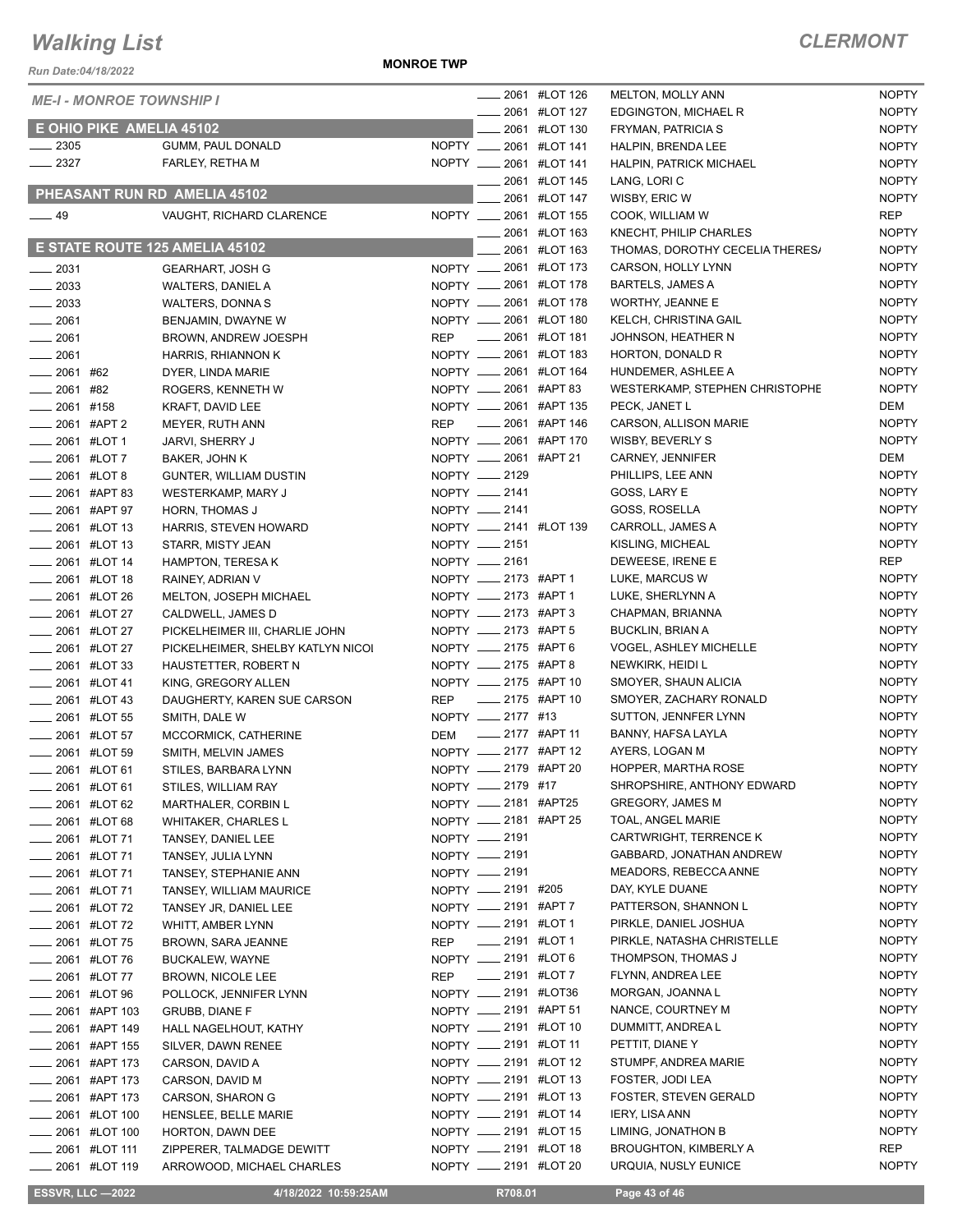*Run Date:04/18/2022*

**MONROE TWP**

#### *CLERMONT*

| <b>ME-I - MONROE TOWNSHIP I</b>                        |  |                                                |                                                  | <b>______ 2191 #LOT 123</b> | PHELPS, TAMMY S                             | <b>REP</b>                   |
|--------------------------------------------------------|--|------------------------------------------------|--------------------------------------------------|-----------------------------|---------------------------------------------|------------------------------|
|                                                        |  |                                                | <b>______ 2191 #LOT 124</b>                      |                             | DARLING, JAMES BRIAN                        | <b>NOPTY</b>                 |
|                                                        |  | E STATE ROUTE 125 AMELIA 45102                 |                                                  | 2191 #LOT 128               | LIGHTNER, JEFFERY L                         | <b>NOPTY</b>                 |
| <b>LEGGE 2191 #LOT 24</b>                              |  | AMUNDSON, JOANN MARIE                          | NOPTY __ 2191 #LOT 130                           |                             | CONGER, MARIAH NICOLE                       | <b>NOPTY</b>                 |
| <b>______ 2191 #LOT 24</b>                             |  | AMUNDSON, JOE A                                | NOPTY __ 2191 #LOT 130                           |                             | SENGER, CHARLES STEWART                     | <b>NOPTY</b>                 |
| <b>LEGGE 2191 #LOT 25</b>                              |  | HENRY, CONNIE K                                | NOPTY __ 2191 #LOT 132                           |                             | MOORE, LISA E                               | <b>NOPTY</b>                 |
| ____ 2191 #LOT 27                                      |  | ROEPER, NICHOLAS M                             | NOPTY __ 2191 #LOT 132                           |                             | OLIVER, KRISTINE CAREY AGNER                | <b>NOPTY</b>                 |
| ___ 2191 #LOT 27                                       |  | ROEPER, RONALD RALPH                           | NOPTY __ 2191 #LOT 134                           |                             | FRITTS, DANIELLE N                          | <b>NOPTY</b>                 |
| <b>LEGGE 2191 #LOT 28</b>                              |  | SALICKI, REXFORD MANN                          | NOPTY __ 2191 #LOT 134                           |                             | MCKILLOP, JUNE TRACEY                       | <b>NOPTY</b>                 |
| <b>LEGGE 2191 #LOT 29</b>                              |  | MARTIN, RYAN DOUGLAS                           | NOPTY __ 2191 #LOT 135                           |                             | CAUDILL, CHRISTINA NICOLE                   | <b>NOPTY</b>                 |
| -2191 #LOT 29                                          |  | RUTHERFORD, PAMELA MARIE                       | NOPTY __ 2191 #LOT 136<br>NOPTY __ 2191 #LOT 136 |                             | EVERSOLE, AMBER NICHOLE                     | <b>NOPTY</b><br><b>NOPTY</b> |
| <b>____ 2191 #LOT 29</b>                               |  | SEBREE, JENNIFER M                             |                                                  |                             | EVERSOLE, JOHN P                            | <b>NOPTY</b>                 |
| <b>LEGGE 191 #LOT 30</b>                               |  | BROEMSEN JR, FRANK H                           | NOPTY __ 2191 #LOT 136<br>NOPTY __ 2191 #LOT 137 |                             | WILLIAMS, MICHAEL B<br>ALLEN, STEPHANIE ANN | <b>NOPTY</b>                 |
| <b>_____ 2191 #LOT 30</b>                              |  | HUNTER, DAVID JAMES                            | NOPTY __ 2191 #LOT 138                           |                             | KNAUBER, BRENDA K                           | <b>NOPTY</b>                 |
| <b>_____ 2191 #LOT 34</b><br><b>LEGGE 2191 #LOT 36</b> |  | RAY, JESSICA NICOLE<br>LANDIS III, RICHARD LEE | NOPTY __ 2191 #LOT 138                           |                             | KNAUBER, STEPHEN R                          | <b>NOPTY</b>                 |
| <b>LEGGE 2191 #LOT 36</b>                              |  | MORGAN, CHRISTOPHER L                          | NOPTY __ 2191 #LOT 147                           |                             | STEIN, REBECCA L                            | <b>NOPTY</b>                 |
| LOT 36                                                 |  | MORGAN, DEVON JACOB                            | NOPTY __ 2191 #LOT 148                           |                             | BLAIR, JOHN W                               | <b>NOPTY</b>                 |
| <b>LEGGE 2191 #LOT 36</b>                              |  | MORGAN, KIERSTIN LI                            | NOPTY __ 2191 #LOT 148                           |                             | BLAIR, TYMANDRA LEA                         | <b>NOPTY</b>                 |
| -2191 #LOT 37                                          |  | SIPPLE, NICOLE CELESTE                         | NOPTY __ 2191 #LOT 150                           |                             | PETTY, CAROL S                              | <b>NOPTY</b>                 |
| <b>LEGGE 2191 #LOT 39</b>                              |  | DESIATO, JERRI K                               | NOPTY __ 2191 #LOT 150                           |                             | PETTY, DAVID C                              | <b>NOPTY</b>                 |
| <b>______ 2191 #LOT 39</b>                             |  | SHUFF, JANICE KAY                              | NOPTY __ 2191 #LOT 155                           |                             | MONROE, TYLER BLAKE                         | <b>NOPTY</b>                 |
| ___ 2191 #LOT 41                                       |  | INGRAM, BARBARA F                              | NOPTY __ 2191 #LOT 155                           |                             | STEVENS, MICHAEL ALEXANDER                  | <b>NOPTY</b>                 |
| <b>LEGGIO 2191 #LOT 43</b>                             |  | MEFFORD, JUSTIN COLE                           | NOPTY __ 2191 #LOT 156                           |                             | NEWMAN, JARED ANDREW                        | <b>NOPTY</b>                 |
| $\frac{1}{2191}$ #LOT 43                               |  | RAYNOR, SUMMER NICOLE                          | NOPTY __ 2191 #LOT 159                           |                             | <b>GRUBB, CARLY JEAN</b>                    | <b>NOPTY</b>                 |
| <b>LEGGE 191 #LOT 44</b>                               |  | WOLPERT III, GEORGE VICTOR                     | NOPTY __ 2191 #LOT 160                           |                             | ROSS, KARETHAE GAY                          | <b>NOPTY</b>                 |
| __ 2191 #LOT 46                                        |  | CARTER, MATTHEW J                              | NOPTY __ 2191 #LOT 163                           |                             | MORSE JR, DONALD R                          | <b>NOPTY</b>                 |
| $\frac{1}{2191}$ #LOT 47                               |  | KING, DANIELLE YVETTE                          | NOPTY __ 2191 #LOT 164                           |                             | FREEMAN, SHELBY                             | <b>NOPTY</b>                 |
| <b>LEGGE 2191 #LOT 49</b>                              |  | JONES, MELVIN HAROLD                           | NOPTY __ 2191 #LOT 167                           |                             | MAY, AMANDA J                               | <b>NOPTY</b>                 |
| <b>_____ 2191 #LOT 49</b>                              |  | RAGSTER PETERSON, KRISTY DENISE                | NOPTY __ 2191 #LOT 167                           |                             | MAY, BUDDY C                                | <b>NOPTY</b>                 |
| <b>LEGGE 2191 #LOT 51</b>                              |  | KARSHNER, JOSHUA ALAN                          | NOPTY __ 2191 #LOT 167                           |                             | MAY, BUDDY RAE                              | <b>NOPTY</b>                 |
| <b>_____ 2191 #LOT 56</b>                              |  | <b>BANKS, KEITH E</b>                          | NOPTY __ 2191 #LOT 168                           |                             | HEHL, DAVID EUGENE                          | <b>NOPTY</b>                 |
| <b>LEGGE 2191 #LOT 58</b>                              |  | MCGLONE, COLBY F                               | NOPTY __ 2191 #LOT 173                           |                             | GRZYB, KEVIN SCOTT                          | <b>NOPTY</b>                 |
| <b>LEGGE 2191 #LOT 59</b>                              |  | BENNISON, PAUL CHRISTOPHER LEE                 | NOPTY __ 2191 #LOT 173                           |                             | REFFIT, SARA LOUISE ISAIAH                  | <b>NOPTY</b>                 |
| <b>LEGGE 2191 #LOT 59</b>                              |  | NEWLAND, DENNIS                                | NOPTY __ 2191 #LOT 175                           |                             | PHILLIPS, SKYLORE QUINLANN                  | <b>NOPTY</b>                 |
| <b>LEGGE 2191 #LOT 59</b>                              |  | RHOTEN, JOHN EDWARD                            | NOPTY __ 2191 #LOT 176                           |                             | <b>CUNNINGHAM, SHEENA K</b>                 | <b>NOPTY</b>                 |
| <b>LEGGE 2191 #LOT 61</b>                              |  | CLOUD, AMANDA N                                | NOPTY __ 2191 #LOT 176                           |                             | MONTAGUE, ROBERT EUGENE JOSE                | <b>NOPTY</b>                 |
| <b>LEGGE 2191 #LOT 63</b>                              |  | CRISWELL, KORY ALAN                            | NOPTY __ 2191 #LOT 178                           |                             | STEWART, MARK E                             | <b>NOPTY</b>                 |
| <b>LEGGE 2191 #LOT 63</b>                              |  | CRISWELL, KYLE SETH                            | NOPTY __ 2191 #LOT 179                           |                             | MOHNEY JR, RICHARD DUANE                    | <b>NOPTY</b>                 |
| _ 2191 #LOT 63                                         |  | ROHRIG, SHARON RUTH                            | NOPTY __ 2191 #LOT 180                           |                             | JONES JR, MICHAEL LOGAN                     | <b>NOPTY</b>                 |
| ___ 2191 #APT 115                                      |  | WAUGH, TOSHA M                                 | NOPTY __ 2191 #LOT 181                           |                             | CAMPBELL, MIKKAILA MBJ                      | <b>NOPTY</b>                 |
| ____ 2191 #APT 190                                     |  | COLE, RENEE ANNE                               | NOPTY __ 2191 #LOT 181                           |                             | NEWMAN, TRACI LYNN                          | <b>NOPTY</b>                 |
| $\frac{1}{2191}$ #APT 214                              |  | CRAWFORD, RENEE ALLISON                        | NOPTY __ 2191 #LOT 186                           |                             | ROBIEN SCOTT, MARCIA ANN                    | <b>NOPTY</b>                 |
| $\frac{1}{2191}$ #LOT 101                              |  | ROBINSON, SANDRA LYNN                          | NOPTY __ 2191 #LOT 187                           |                             | CORNELIUS, JESSICA DIANNE                   | <b>NOPTY</b>                 |
| <b>_____ 2191 #LOT 103</b>                             |  | SMITH, ANGEL L                                 | NOPTY __ 2191 #LOT 188                           |                             | HARPER, CORY LEE                            | <b>NOPTY</b>                 |
| ____ 2191 #LOT 103                                     |  | WESTGERDES, RAYMOND L                          | NOPTY __ 2191 #LOT 188                           |                             | JOHNSON, MELISSA S                          | <b>NOPTY</b>                 |
| __ 2191 #LOT 105                                       |  | SARTORI, NICO CHRISTOPHER                      | NOPTY __ 2191 #LOT 189                           |                             | <b>MELLON, KAYLA M</b>                      | <b>NOPTY</b>                 |
| <b>_____ 2191 #LOT 105</b>                             |  | SARTORI, ROBB SCOTT                            | NOPTY __ 2191 #LOT 193                           |                             | STEPHENS, TRUMAN CORNELIUS                  | <b>NOPTY</b>                 |
| ____ 2191 #LOT 106                                     |  | WHISNER, ALEXANDRIA LEIGH                      | NOPTY __ 2191 #LOT 194                           |                             | <b>BROCKMAN JR, CLYDE</b>                   | <b>NOPTY</b>                 |
| <b>_____ 2191 #LOT 109</b>                             |  | HONCHELL, CYNTHIA L                            | NOPTY __ 2191 #LOT 194                           |                             | BROCKMAN, PAMELA K                          | <b>NOPTY</b>                 |
| <b>LEGGE 110</b> 2191 #LOT 110                         |  | DISTLER III, FRANK G                           | NOPTY __ 2191 #LOT 195                           |                             | <b>GREGORY SR, RICK LEE</b>                 | <b>NOPTY</b>                 |
| <b>_____ 2191 #LOT 112</b>                             |  | COBO, EDWARD GABRIEL                           | NOPTY __ 2191 #LOT 196                           |                             | MCINTOSH, SHEILA A                          | <b>NOPTY</b>                 |
| $\frac{1}{2}$ 2191 #LOT 112                            |  | THOMAS, JAZMINE FAITH LOUISE                   | NOPTY __ 2191 #LOT 197                           |                             | LATTERO, TERI PICKENS                       | <b>NOPTY</b>                 |
| ____ 2191 #LOT 113                                     |  | CHATFIELD, DUSTIN RYAN                         | NOPTY __ 2191 #LOT 199                           |                             | REED JR, ANTHONY M                          | <b>NOPTY</b>                 |
| <b>_____ 2191 #LOT 113</b>                             |  | WHITE, TARA SUE                                | NOPTY __ 2191 #LOT 199                           |                             | REED, BRENDA LEE                            | <b>NOPTY</b>                 |
| <b>LETTEL 2191 #LOT 115</b>                            |  | CRAIL, SHANE                                   | NOPTY __ 2191 #LOT 199                           |                             | REED, WILLIAM A                             | <b>NOPTY</b>                 |
| <b>_____ 2191 #LOT 115</b>                             |  | WORKMAN, ALISHIA N                             | NOPTY __ 2191 #LOT 200                           |                             | JACKSON, JOSEPH MATTHEW                     | <b>NOPTY</b>                 |
| <b>_____ 2191 #LOT 116</b>                             |  | WALLACE, ALEXIS KATARA                         | NOPTY __ 2191 #LOT 207                           |                             | HUTCHINSON, JOSHUA R                        | <b>NOPTY</b>                 |
| $\frac{1}{2191}$ #LOT 117                              |  | FOY, CHARLES TOM                               | NOPTY __ 2191 #LOT 207                           |                             | HUTCHINSON, KATHERINE MARIE                 | <b>NOPTY</b>                 |
| <b>_____ 2191 #LOT 117</b>                             |  | JOHNSON, RYAN WAYNE                            | NOPTY __ 2191 #LOT 208                           |                             | HUGHES, GREGORY T                           | <b>NOPTY</b>                 |
| <b>LETTE 2191 #LOT 118</b>                             |  | STACEY, WILLIAM ALOYSIUS THORNE                | NOPTY __ 2191 #LOT 211                           |                             | <b>BURKE, JOHN</b>                          | <b>NOPTY</b>                 |
| ____ 2191 #LOT 122                                     |  | WORTHAM JR, ANDREW LEE                         | NOPTY __ 2191 #LOT 214                           |                             | CRAWFORD, JOSHUA LEE                        | <b>NOPTY</b>                 |
| <b>LEGGE 122</b> 2191 #LOT 122                         |  | WORTHAM, ANGELA GAY                            | NOPTY __ 2191 #LOT 215                           |                             | ANTHONY, SUMMER MARIE PAIGE                 | <b>NOPTY</b>                 |

 **ESSVR, LLC —2022 4/18/2022 10:59:25AM R708.01 Page 44 of 46**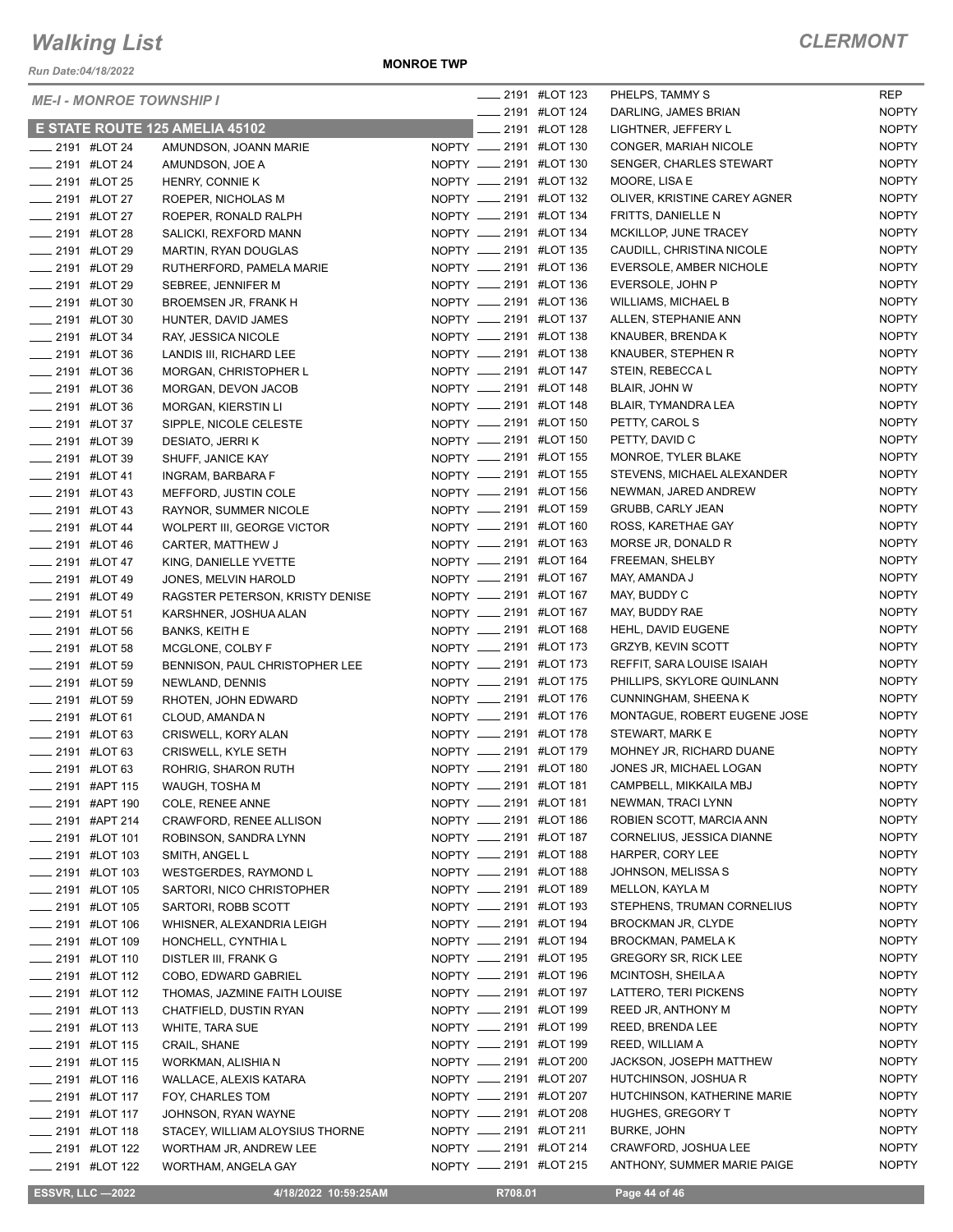*Run Date:04/18/2022*

*ME-I - MONROE TOWNSHIP I*

| E STATE ROUTE 125 AMELIA 45102 |                            |                                  |              |  |  |  |  |  |
|--------------------------------|----------------------------|----------------------------------|--------------|--|--|--|--|--|
| $-2191$                        | #LOT 215                   | CAIN. CLAUDIA F                  | <b>NOPTY</b> |  |  |  |  |  |
|                                | $\frac{1}{2191}$ #LOT 215  | COLE. ABBY ELIZABETH             | <b>NOPTY</b> |  |  |  |  |  |
|                                | $\frac{1}{2191}$ #LLOT 204 | ARBINO. JENNIFER MICHELLE        | <b>NOPTY</b> |  |  |  |  |  |
|                                | $\frac{1}{2191}$ #LLOT 207 | SEIPEL, AMBER NICOLE             | <b>NOPTY</b> |  |  |  |  |  |
| $-2191$                        | #LOTS 212                  | CHAPPELL WALKWITZ, AMANDA ELIZAE | <b>NOPTY</b> |  |  |  |  |  |
| ____ 2191 #201                 |                            | <b>SELLS, GABRIELLE</b>          | <b>NOPTY</b> |  |  |  |  |  |
| $-2191$ #212                   |                            | WALKWITZ, DANIEL JONATHAN        | <b>NOPTY</b> |  |  |  |  |  |
| $-2191$                        | #7                         | SHARMA, ELIZABETH ANNE           | <b>NOPTY</b> |  |  |  |  |  |
| $-2231$                        | #UNIT 1                    | KAROS, LAUREN N                  | <b>NOPTY</b> |  |  |  |  |  |
| $\frac{1}{2233}$               |                            | LAWSON JR. EDGAR                 | <b>NOPTY</b> |  |  |  |  |  |
| $\frac{1}{2239}$ #UNIT 2       |                            | WILLIS, KHRISTOPHER JOSEPH       | <b>NOPTY</b> |  |  |  |  |  |
| $-2245$                        |                            | <b>BOWMAN, JAMES K</b>           | <b>NOPTY</b> |  |  |  |  |  |
| $-2245$                        |                            | BOWMAN JR, JAMES L               | <b>NOPTY</b> |  |  |  |  |  |

*TOTAL :* **488**